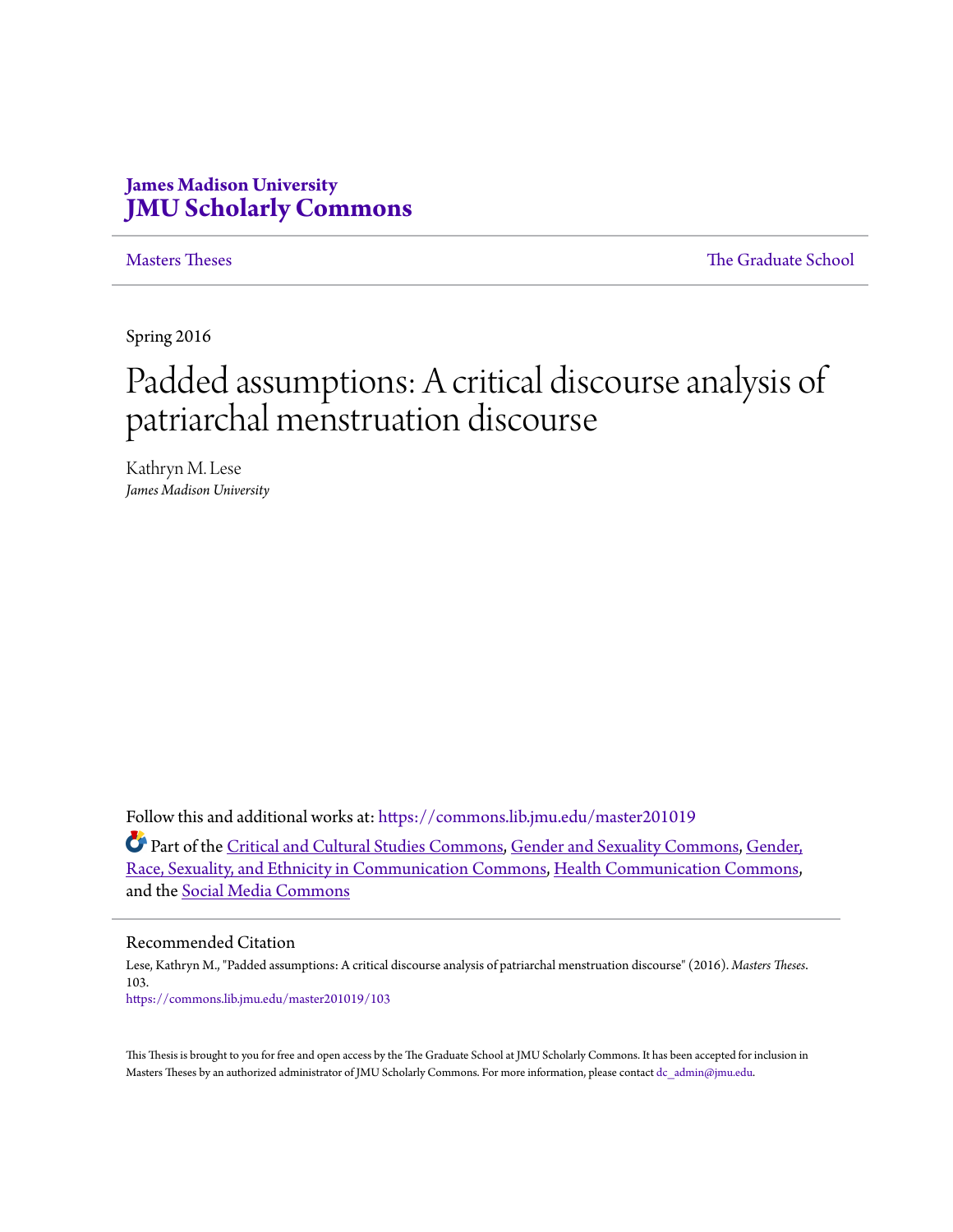Padded Assumptions: A Critical Discourse Analysis

Of Patriarchal Menstruation Discourse

Kathryn Lese

A thesis submitted to the Graduate Faculty of

#### JAMES MADISON UNIVERSITY

In

Partial Fulfillment of the Requirements

for the degree of

Master of Arts

Communication & Advocacy

May 2016

### FACULTY COMMITTEE:

Committee Chair: Heather J. Carmack

Committee Members/ Readers:

Alison Fisher Bodkin

Jennifer PeeksMease

Cathryn Molloy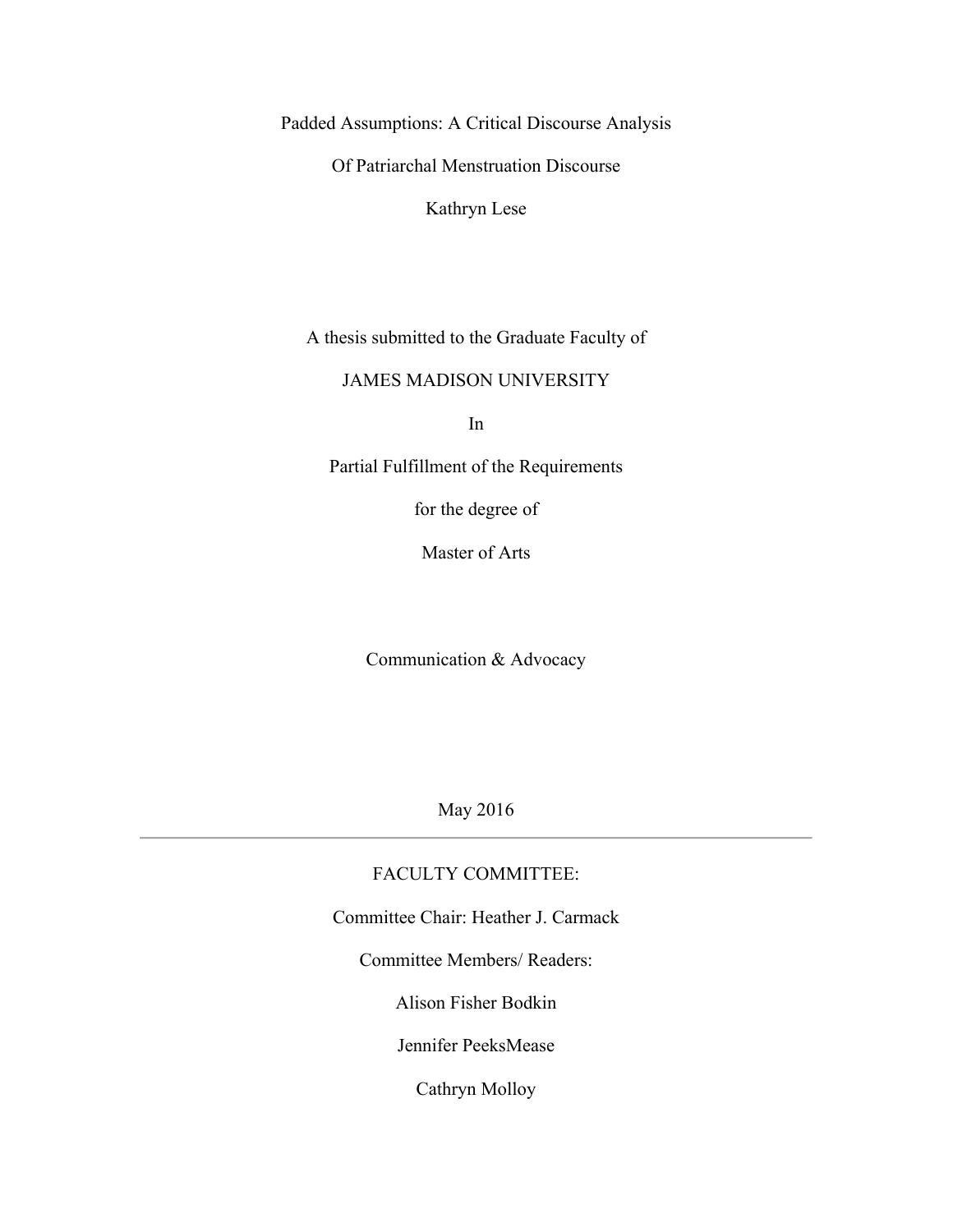#### ACKNOWLEDGEMENTS

I wish to thank my friends and family for their support, love, and positive words to get me through this process. To all of the strong female (wo)mentors in the School of Communication Studies and throughout my experiences here at James Madison University, thank you for inspiring me to further my education and to continue research in women's studies. Thank you to my amazing committee—Alison, Jennifer, and Cathryn. You all have made writing my thesis such a fantastic learning experience. To my forensics family, thank you for making my graduate school experience so rewarding. Lee, I would not be in graduate school without your belief in me. Thank you for teaching me about being a good coach and researcher. Alyssa, thank you for always encouraging me to pursue feminist research, helping me become a stronger writer, and listening to me during countless talks to work through ideas. I would not have been able to do this without your support.

Finally, I owe a thousand "thank you"s to my advisor Dr. Heather Carmack. Thank you for the endless emails, meetings, and words of encouragement you have given me throughout my time here at JMU. You have always supported all of my research endeavors and have made me a better writer and health communication scholar. I cannot thank you enough for guiding me through this process—I am forever grateful.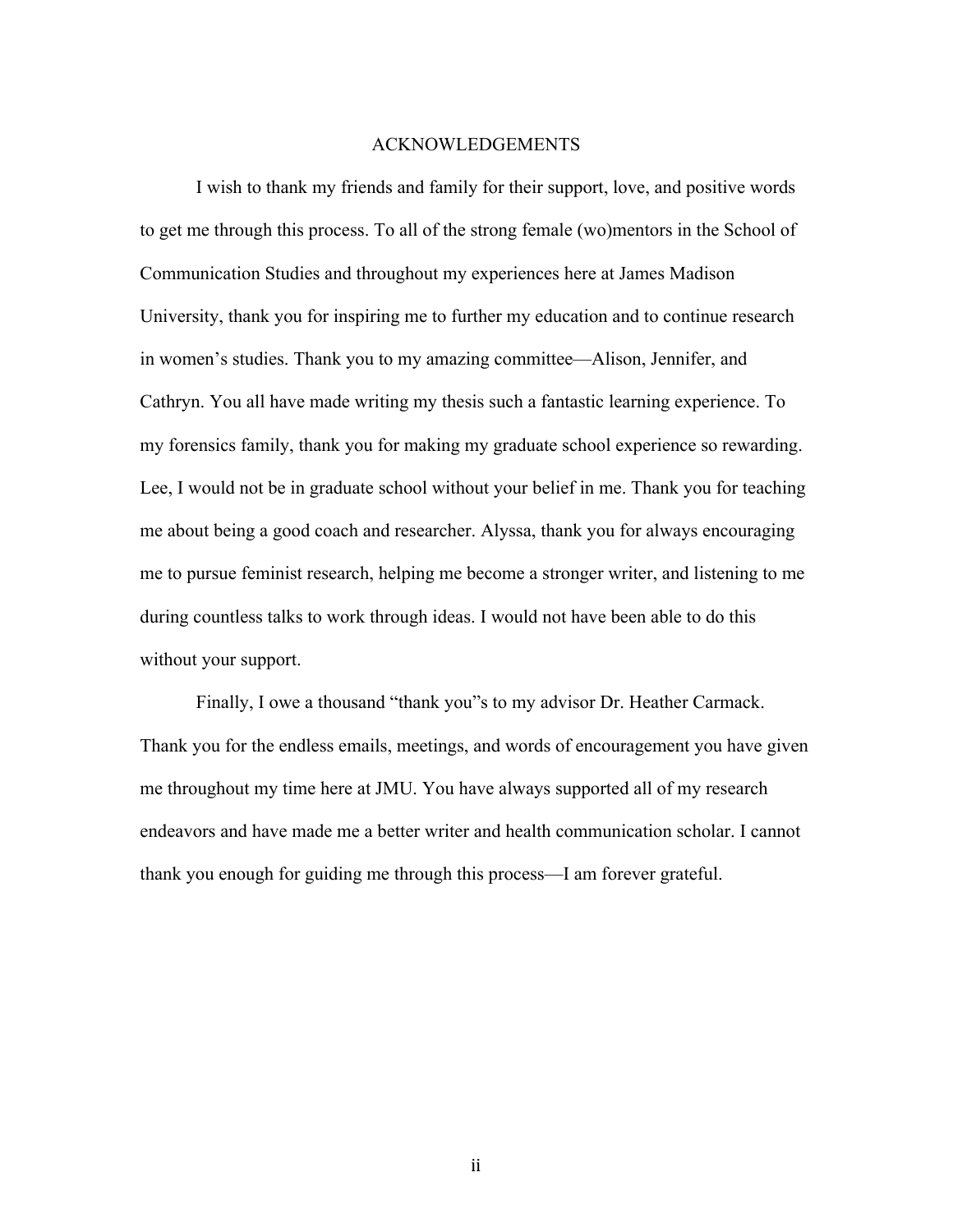## TABLE OF CONTENTS

|                                                                | 3   |
|----------------------------------------------------------------|-----|
| Period Shaming as a Social Act                                 |     |
| <b>Fighting Back: Disrupting Mainstream Discourse</b>          |     |
| Context of the Case                                            |     |
| History of Instagram Censorship                                |     |
|                                                                | 15  |
| Health Advocacy and Activism                                   |     |
| Disruptive Discourses and Menstruation                         |     |
| Negative Attitudes Toward Menstruation and the Hygienic Crisis |     |
| Communication and Visibility of Menstruation                   |     |
| Depictions of Periods in Advertising                           |     |
| Poststructural Feminism                                        |     |
| <b>Summary and Research Questions</b>                          |     |
|                                                                | 32  |
| Defining Qualitative Inquiry                                   |     |
| Textual Analysis as a Qualitative Methodology                  |     |
| <b>Rigor Within Textual Analysis</b>                           |     |
| Textual Analysis in Health Communication                       |     |
| <b>Critical Discourse Analysis</b>                             |     |
| Data Collection                                                |     |
| Data Analysis                                                  |     |
| Analysis                                                       | 43  |
| Everyday Language of Menstruation Discourse                    |     |
| Patriarchal Censorship of Women's Bodies                       |     |
| Shame and Stigma in Menstruation Discourse                     |     |
| Medical Ideology and Essentialization                          |     |
|                                                                | .60 |
| <b>Disrupting Dominant Discourse</b>                           |     |
| <b>Filtering Female Bodies</b>                                 |     |
| Decency and Desirability                                       |     |
| Limitations                                                    |     |
| <b>Future Directions for Research</b>                          |     |
| Conclusion                                                     |     |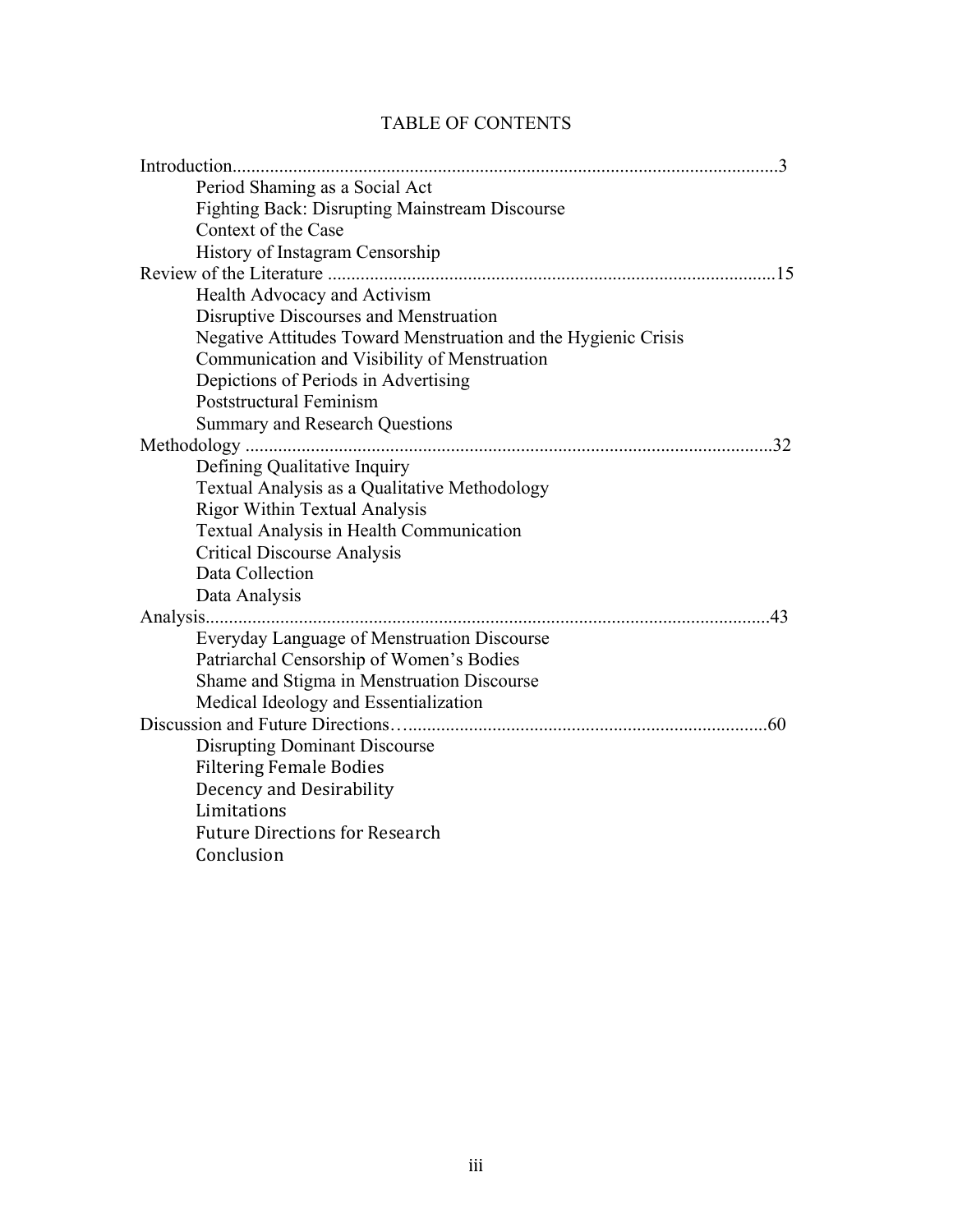#### ABSTRACT

In 2015, Rupi Kaur's photography project featuring a menstruating woman was censored on Instagram, a photo sharing social media platform. The menstruation censorship created a surge in public media discourse about what is and is not appropriate to discuss about menstruation. Menstruation communication is often discrete or invisible in dominant discourse and focuses of medicalization rather than the social norms of "performing menstruation". This thesis explores menstruation communication in public media discourse and examines how it empowers and disempowers the menstruating female body. Themes including the everyday language of menstruation, patriarchal censorship of women's bodies, shame and stigma in menstruation discourse, and medical ideology and essentialization are examined. Recommendations for future research suggest inclusive approaches to women's health research and expanding research approaches to women's health care research and studies on menstruation.

Keywords: menstruation, health communication, disruptive discourse, women's health, Instagram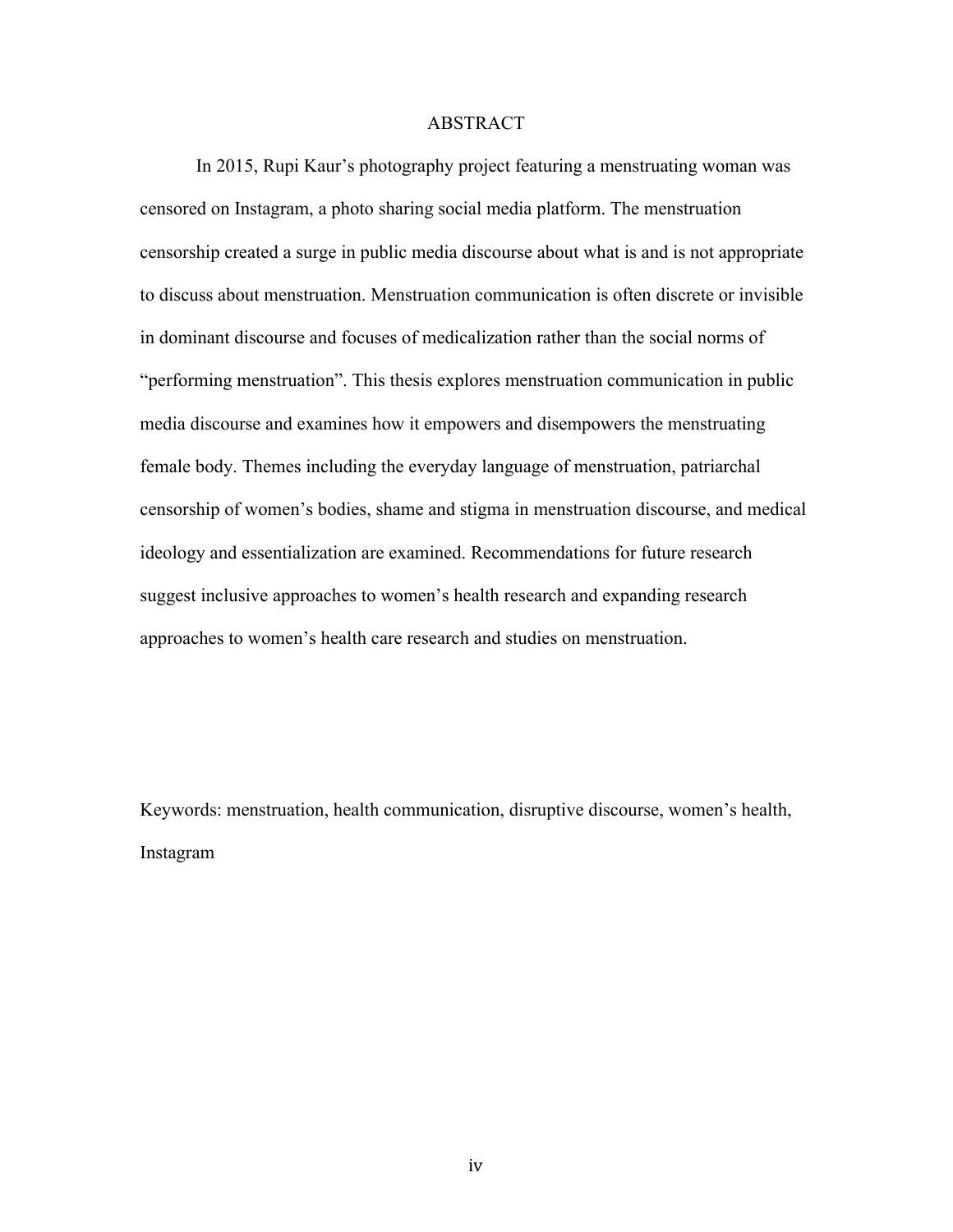#### **CHAPTER 1: INTRODUCTION**

Menstruation, biologically and culturally, has often been regarded as the moment of transition in a young girl's life from girlhood to womanhood (Mamo & Fosket, 2009; Rembeck, Moller, & Gunnarsson, 2006). Girls are told this is the moment they officially become a woman, which is perceived as both exciting and nerve racking (Martin, 2001). However, after menarche, a girl's perception of herself changes regarding her body image and self-esteem (Schooler, Ward, Merriwether, & Caruthers, 2005). Many cultures, including Western culture, often downplay these psychological shifts and almost exclusively discuss menstruation from a medicalized frame (Costos, Ackerman, & Paradis, 2002).

Biological approaches to menstruation often refer to menstruation as an act that is "natural" and "normal" to the human body and is spoken about in scientific terms, such as the uterus and fallopian tubes (Charlesworth, 2001, p. 16). While the biological aspects are important to understand, perceiving periods strictly as a bodily process can lead to medicalizing menstruation. Medicalization is the process of pathologizing a normal biological process to create a health concern that institutionalized and regulated (Koerber, Arduser, Bennett, Kolodziejski, & Sastry, 2015). The medicalization of menstruation frames periods as a problem needing management rather than a natural process of the female body (Rierdan & Hastings, 1990). Educational materials about menstruation discuss it as a bodily process to privatize and not draw attention to, reaffirming medicalization's focus on management (Charlesworth, 2001). The biological approach to discussing menstruation frames the body as a problem, promotes women's silence, and reinforces period shaming.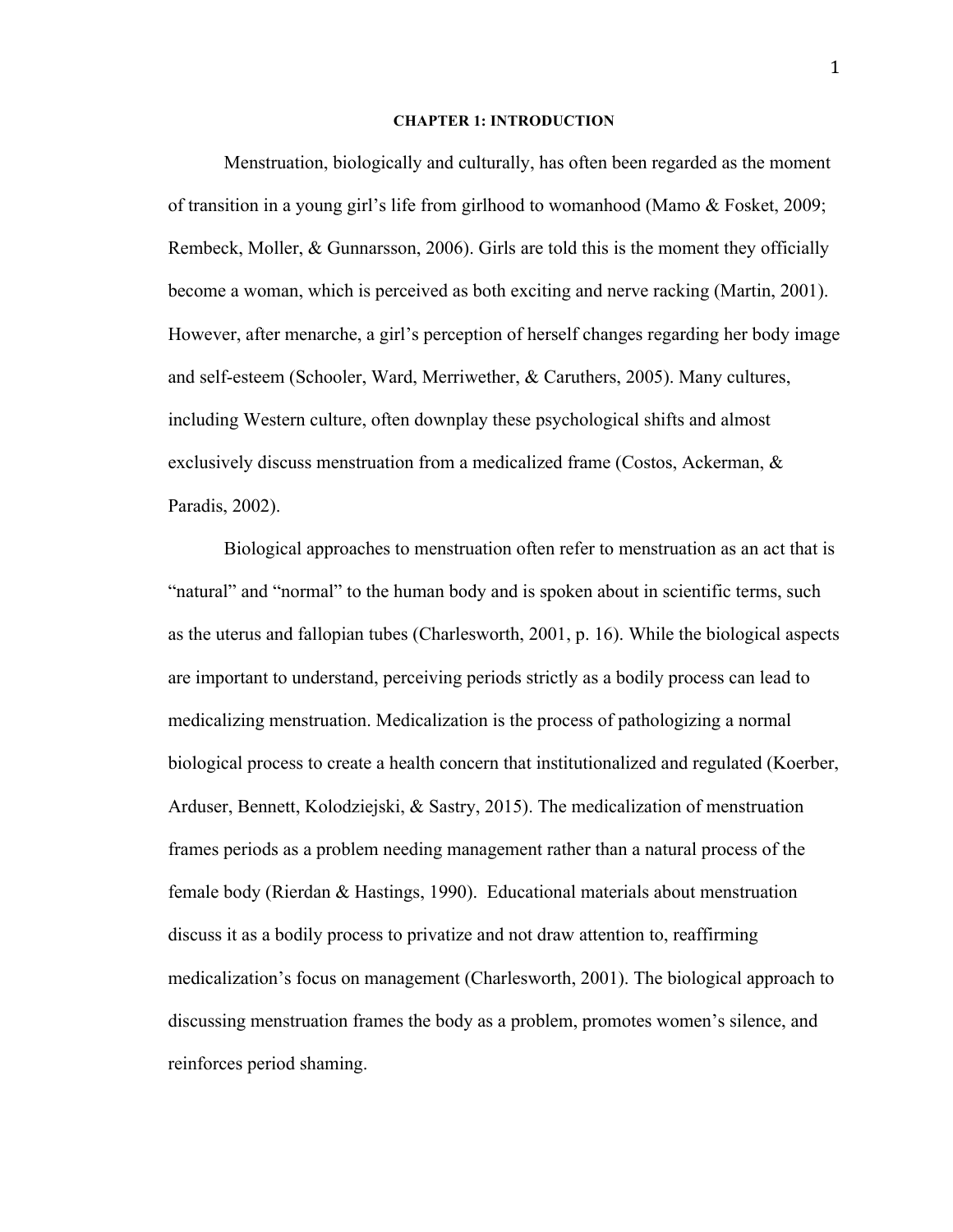Along with the medical frame, the social frame surrounding menstruation is important to consider because it influences how women view their own periods and come to terms with it as a process of emergent womanhood (Martin, 2001). In Jackson and Falmagne's (2013) study, women held a variety of views about how menstruation marked womanhood, from excitement for puberty to confusion over how their pre-teen bodies were considered to be womanly. Young girls (with women continuing this learned behavior) are taught that periods are to be kept away from public discourse (Del Saz-Rubio & Pennock-Spek, 2009). Because their bodily processes are something women cannot ignore, they must confront the juxtaposition of biology and culture that dictates the social order of menstrual communication (Martin, 2001). This confrontation often manifests itself in period shaming.

#### **Period Shaming as a Social Act**

Period shaming is the social construction that menstruation is an undesirable bodily event (Bobel, 2008). While the phrase "period shame" is not used consistently in the literature, themes that build this shame are seen throughout research regarding women and their periods. However, the phrase itself is crucial to understand when exploring menstrual stigma because while guilt is reflected when someone has done something wrong, shame "focuses not on the act but on the self; one *is* something bad" (Schooler, Ward, Merriweather, & Caruthers, 2005, p. 325). Shame then affects self-esteem, with women reporting higher levels of bodily self-consciousness during their menstrual cycle which can have larger ramifications for perceptions of female self- worth. (Johnston-Robledo & Chrisler, 2013). The shame women feel toward their menstrual cycle can be seen in the way they conceal menstruation, their lack of communication about it, and how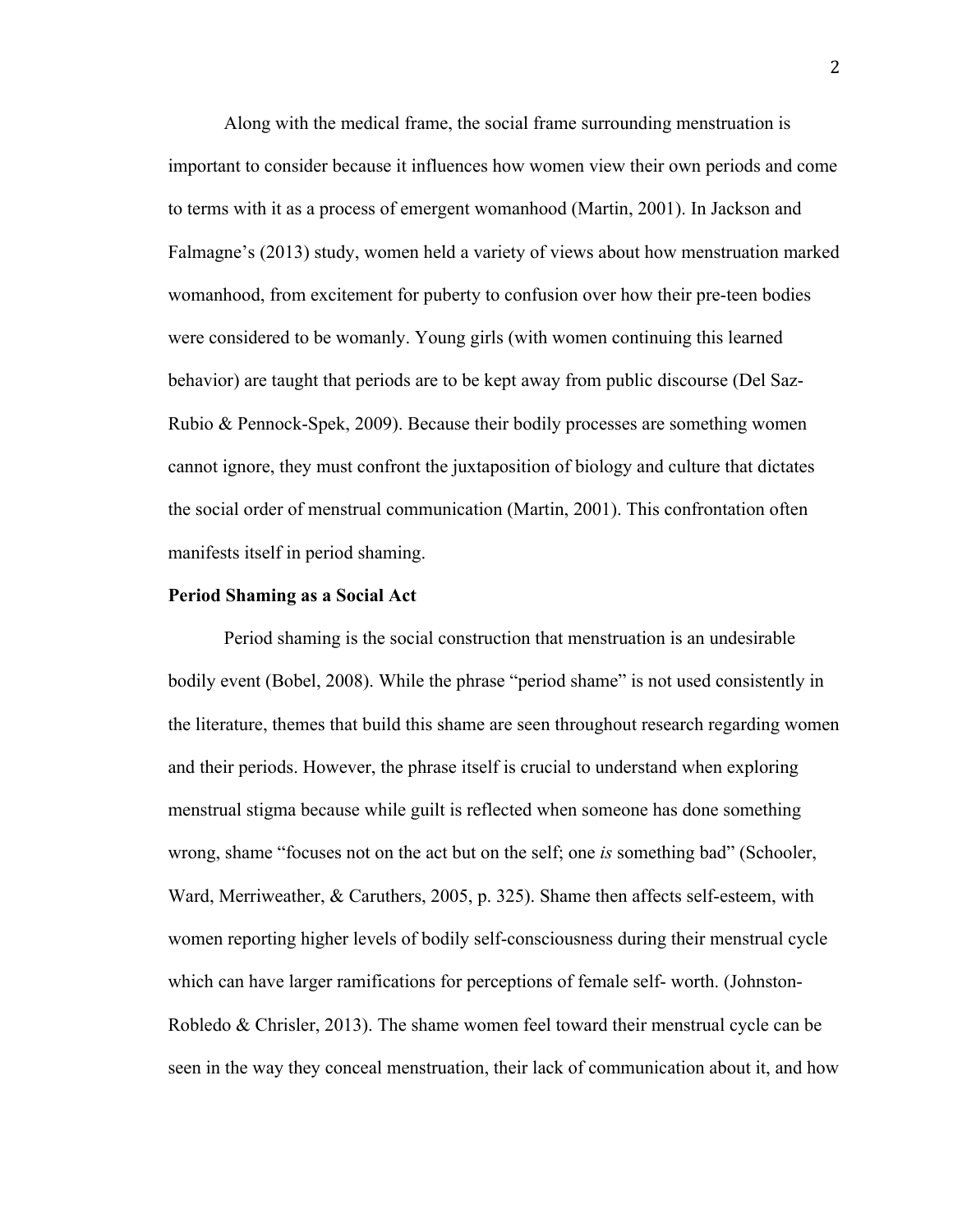they perceive themselves to be limited in what they can do during menstruation, such as exercising (Kissling, 1996). Shame toward menstruation is so deeply rooted that women could not even name one positive aspect of menstruation, with some noting they thought, "the answer could not exist." (Stubbs  $& \text{Costos}, 2004, p. 41$ ).

Period shaming also reinforces the cultural taboo that women are dirty during menstruation and medicalizes periods as a hygienic crisis (Schooler, Ward, Merriweather, & Caruthers, 2005). It also frames periods as an emotional crisis, with menstruation seen as the "cause" for women to be irrational and unstable, as if they are unable to control their emotions during a menstrual cycle (Sveinsdottir, Lundman, and Norberg, 2002). The perception of emotional menstruating women is also reflected in the demonization of Pre-Menstrual Syndrome, or PMS (MacDonald, 2007; Stubbs and Costos, 2008). Shame for one's body and the actions associated with those bodily processes can make women distain the entire menstrual process and the cultural and biological baggage that accompanies it.

Menstruation is portrayed as a cultural taboo in negative media depictions of periods and women during menstruation (Del Saz-Rubio & Pennock-Speck, 2009). Women view depictions of menstruation in feminine product advertisements as a source of information for how to present themselves and perform their gender identity (Guthrie, 2007). For example, while some advertisements expect women to become overburdened with menstruation and its symptoms, others expect women to rise above and pretend any physical discomfort they may experience is not a problem, creating more dissonance in how to perform menstruating femininity (Guthrie, 2007). Women see commercials for feminine products and feel they must portray a similar emotion as the women featured.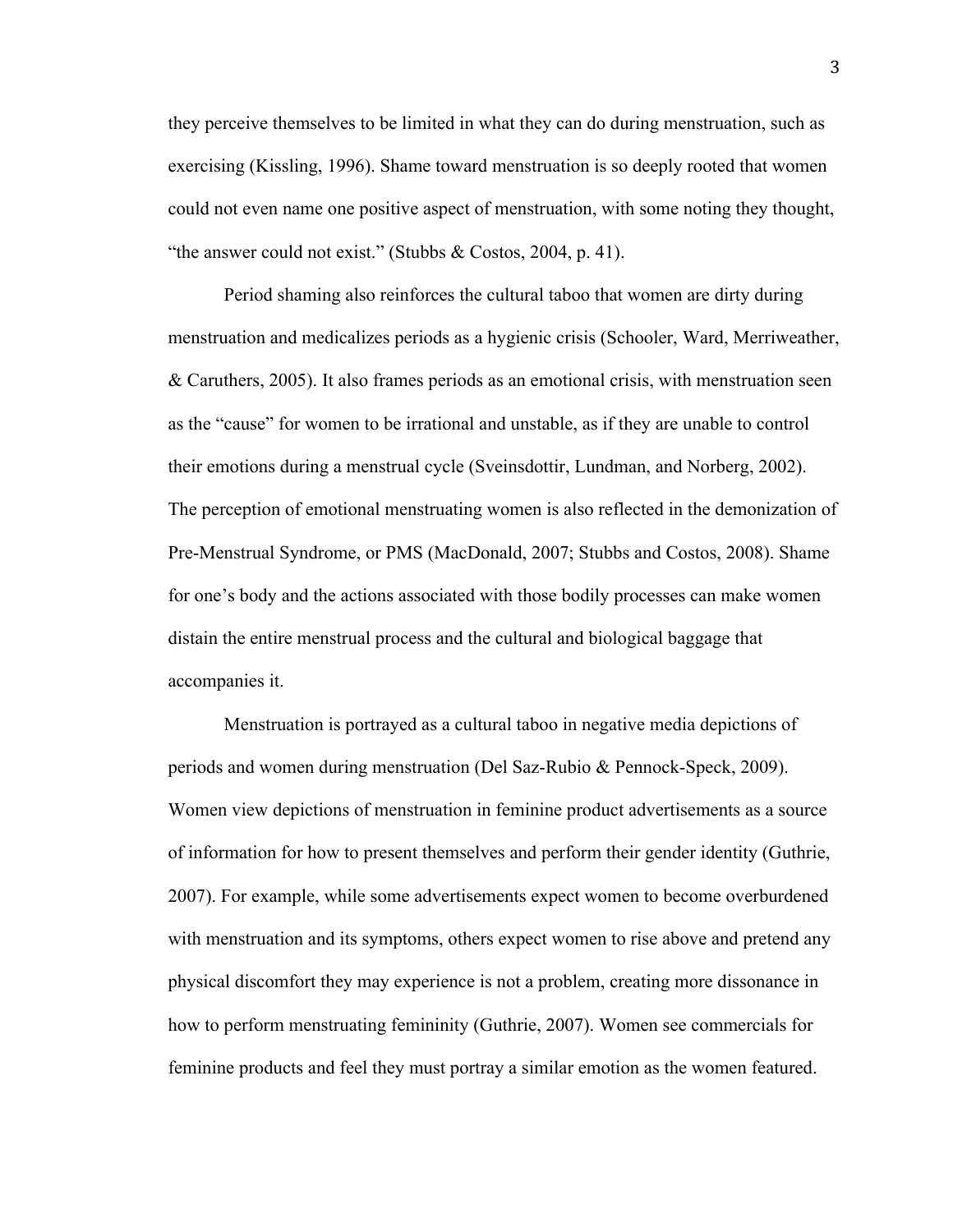Menstruation becomes not only a biological event for females, but also an allencompassing event that becomes part of defining their feminine identity (Del- Saz Rubio and Pennock- Spek, 2009).

Shame influences how society talks about menstruation, which is often accompanied by social discomfort, uneasiness, and a lack of direct language to discuss menstruation (Kissling, 1996). Women are taught that periods are a private process, and while it is acceptable to know about your period, it is culturally unacceptable to let other people know about your period (Jackson & Falmagne, 2013, Kissling, 1996). Even in instances when women have to communicate about their periods, these conversations are riddled with euphemisms to skirt around having to say "blood" or "menstruation" (Kissling, 1996). Using euphemisms to discuss menstruation hides the shame of periods and the "offensive feelings associated with it" (Lee, 2007, p. 12).

Menstruation also symbolizes our general notion of femininity, and issues with femininity are not to be highlighted in male- dominated spaces, often making these conversations quieter or completely silenced (MacDonald, 2007). For example, when menstruation is introduced to boys, they discuss it in a very humorous way by mocking PMS and feminine products (Jackson & Falmagne, 2013). These fears of social ridicule are then reflected in women's embarrassment about potentially bleeding through their clothing or having it become public knowledge that they are menstruating (Martin 2001). Communication about menstruation is unwelcomed in masculine spaces, which could spill into a discomfort of menstruation talk in dominant discourse.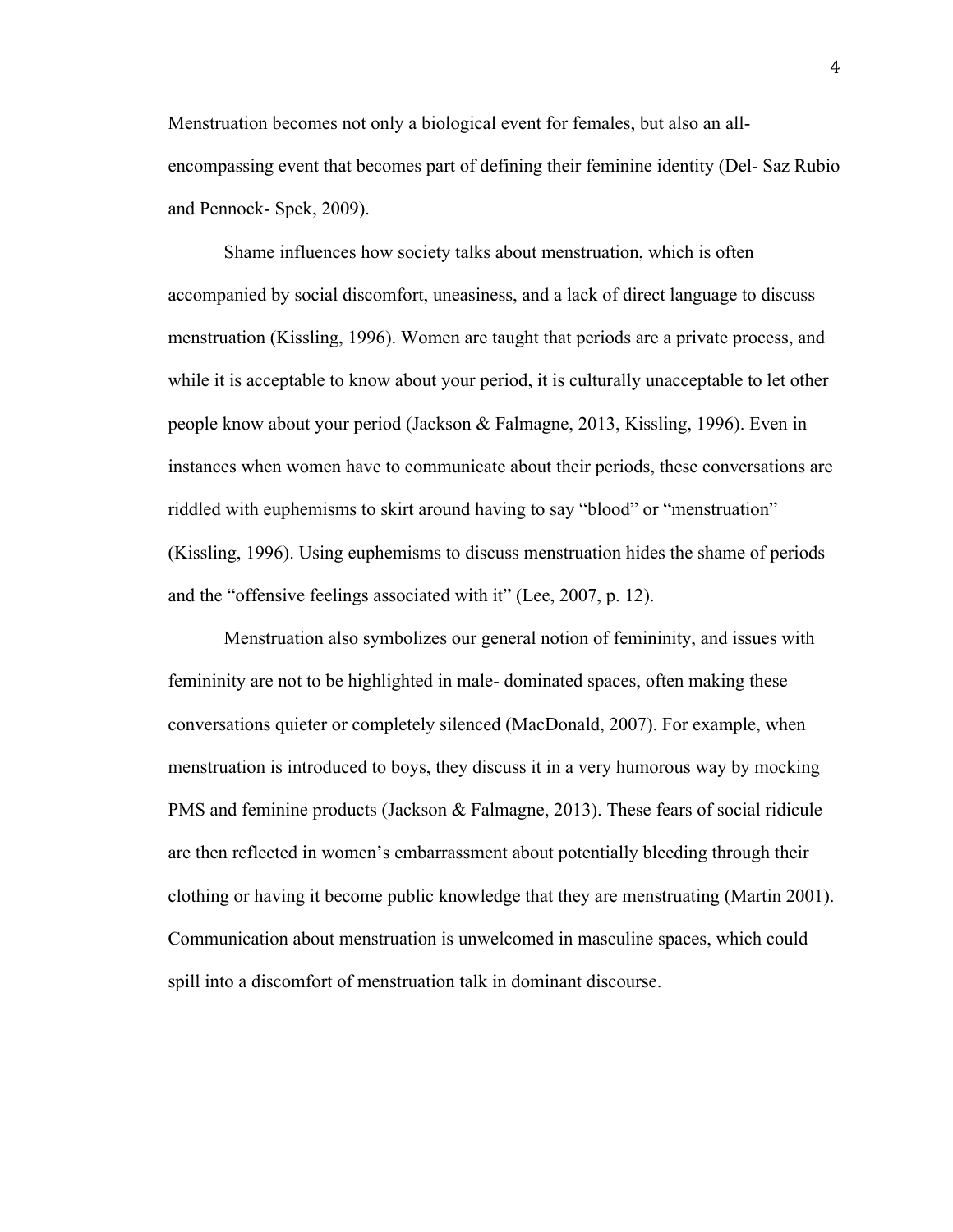#### **Fighting Back: Disrupting Mainstream Discourse**

The Internet has been known to be a space to foster counterhegemonic discourses, or messages that challenge dominant systems and refuse to accept ideologies about what is considered "normal, natural, or necessary" (Warf & Grimes, 1997). Counterhegemony acts to guide discourses in radical alternative media that aim to confront dominant frameworks (Downing, 2001) Disruptive discourses typically begin with intergroup dialogue, where marginalized groups can create a safe space outside of the existing dominant discourse for individuals to voice opinions that may be taboo to discuss outside of that group (Sanders & Mahalingam, 2012). The Internet serves as a backdrop for these disruptive discourses because many online spaces lack gatekeepers, which creates open lines of communication and participation (Hermida, Fletcher, Korell & Logan, 2012) In order to engage in non-mainstream discourse, groups must find ways to interrupt the dominant discourse with critical ideas and commentary (Sanders & Mahalingam, 2012).

Along with not only disrupting the mainstream dialogue, outsiders must be able to bring awareness to the public of their counterhegemonic discourse. To have a successful interruption of mainstream dialogue is to have convergence between online discourses and news media visibility (Guha, 2015). For example, during the Arab Spring, protestors were able to get audiences to watch as many videos produced by Egyptian citizens on the ground as the news media was producing about the conflict (Nanabhay  $\&$ Farmanfarmaian, 2011). The videos represented disruptive discourses that competed directly with the mainstream and created a counter-narrative to the dominant discourse (Nanabhay & Farmanfarmaian, 2011). By addressing silences in mainstream dialogue,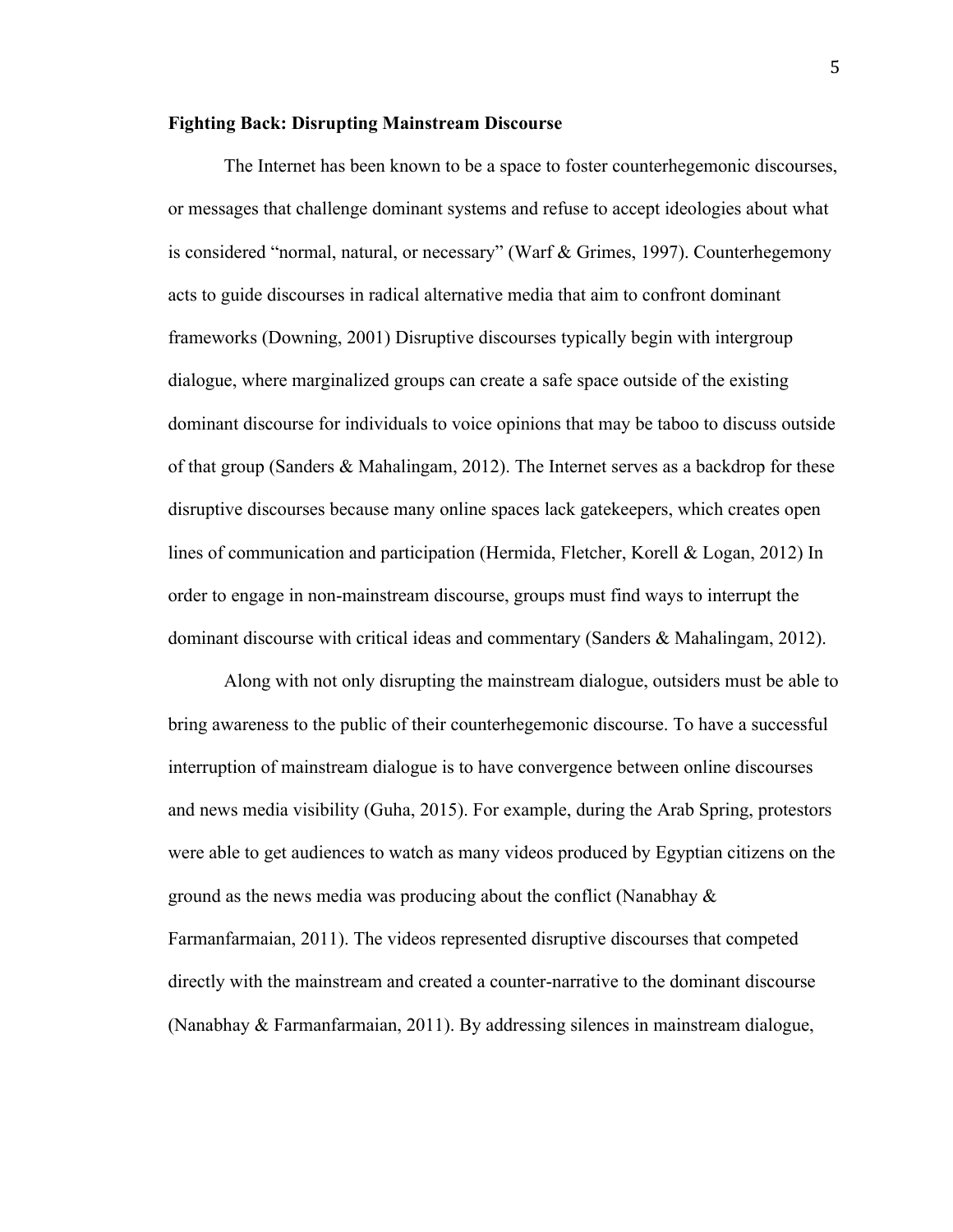disruptive discourse can shed light on marginalized or underserved narratives (Downing, 2001).

Networked digital media, in general, allows people to both consume *and* create social news streams, giving citizens the power to participate in the dialogue (Hermida, Fletcher, Korell & Logan, 2012). Feminists have embraced the capabilities of using social media to their advantage in order to disrupt mainstream discourses about women (Antunovic & Linden, 2015). Social media is also an ideal place to participate in disruptive discourse because most people turn to their social networks for news information; non-dominant groups can use the platform similarly and elevate their message to the same caliber as news media messages presented on social media (Hermida, Fletcher, Korell & Logan, 2012). Social media platforms, such as Facebook, Twitter, and Instagram, have created outlets for feminists to participate in selfimagining, or when the artist is the object and subject at the same time, which poses a shift in social order and mainstream images (Olszanowski, 2014). Social media's reach, such as the ability to connect with a global audience, has given women a wider public sphere to engage in when promoting social justice (Kasana, 2014). When presenting non- conformist narratives on social media, participants must accept the fact that their images and stories are entering a global conversation, where anyone can participate (Darmon, 2014).

One social media tactic to disrupt mainstream dialogue is the use of hash tags to unite public posts and create communities surrounding the content (Thorton, 2014). Hashtags can rally support or raise awareness for an issue that communities want noticed by mainstream media (Guha, 2015). For example, the use of the #HERESPROOF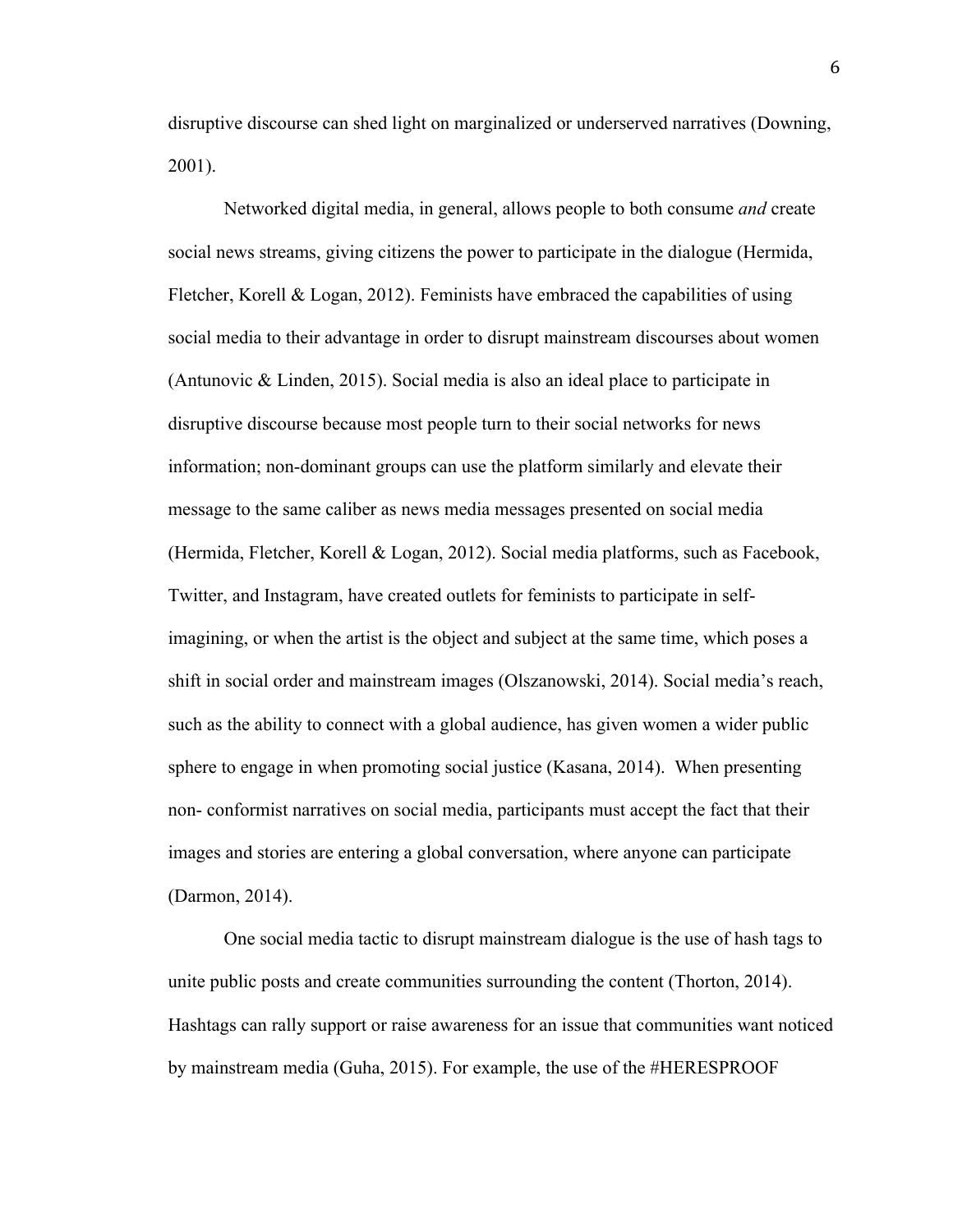hashtag was to promote women's sporting events as worthy of public recognition and to challenge the mainstream notion that only men's sporting events are interesting (Antunovic & Linden, 2015). Hashtags and community building can also act to concretize the identity of social groups and how they resist dominant narratives (Vats, 2015). The parody hashtag "#PaulasBestDishes" allowed black Twitter communities to critique celebrity chef Paula Deen's racist comments by disrupting the usually white online space with commentary on her actions (Vats, 2015). However, when online gatekeepers and social media platform guidelines deny disruptive self- expression, it keeps marginalized groups from participating in community building and maintains the status quo (Olszanowski, 2014).

#### **Context**

Rupi Kaur is a student at the University of Waterloo (Canada). In the spring semester of 2015, Kaur was enrolled in a visual rhetoric class that involved a photography project (Gray, 2015). She decided to explore the social stigma surrounding menstruation and did a photography project visually examining women and their periods (Barrie, 2015). One of the photographs depicted a woman lying in bed with blood on her sheets and sweatpants. Kaur uploaded the image of the woman in bed to her personal Instagram account with the caption (grammar and spelling as presented in the original post:

"i bleed each month to help make humankind a possibility. my womb is home to the divine. a source of life for our species. whether i choose to create or not. but very few times it is seen that way. in older civilizations this blood was considered holy. in some it still is. but a majority of people. societies. and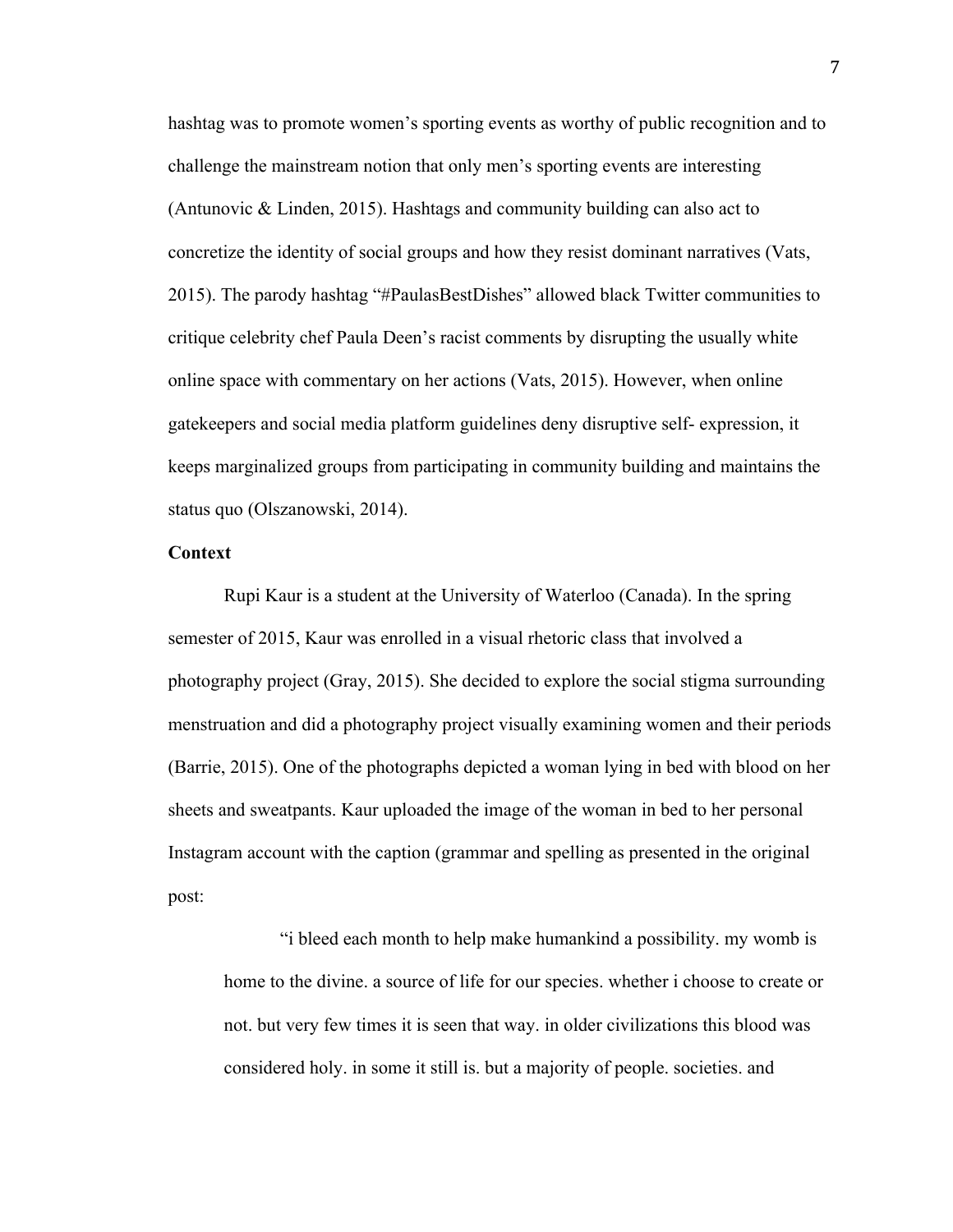communities shun this natural process. some are more comfortable with the pornification of women. the sexualization of women. the violence and degradation of women than this. they cannot be bothered to express their disgust about all that. but will be angered and bothered by this. we menstruate and they see it as dirty. attention seeking. sick. a burden. as if this process is less natural than breathing. as if it is not a bridge between this universe and the last. as if this process is not love. labour. life. selfless and strikingly beautiful."

However, within two days of posting the image, Instagram removed the photograph for allegedly violating their community guidelines. Instagram's community guidelines focus on female nudity, such as prohibiting photos of sexual intercourse, genitals, and female nipples (Instagram, 2015). The guidelines do not state that blood is a censorable offense (Dewey, 2015). Kaur re-posted the photo assuming it may have been a mistake, only to have it removed for a second time. The removals prompted Kaur to upload the photo for a third time, along with an open letter to Instagram condemning their censorship of women's bodies (Sanghani, 2015).

In the following week, her photograph and response went viral and the controversy was reported by leading news outlets, including *The Washington Post, The Telegraph, The Independent, New York Times,* and *BBC*. The coverage of Kaur's photograph and conversations about menstruation inspired from her story ranged from sympathetic to disapproving. The media's response to Kaur's photograph has the ability to influence public opinion regarding periods and whether the news either highlights or disregards periods as part of women's health news (Sangster & Lawson, 2014).

8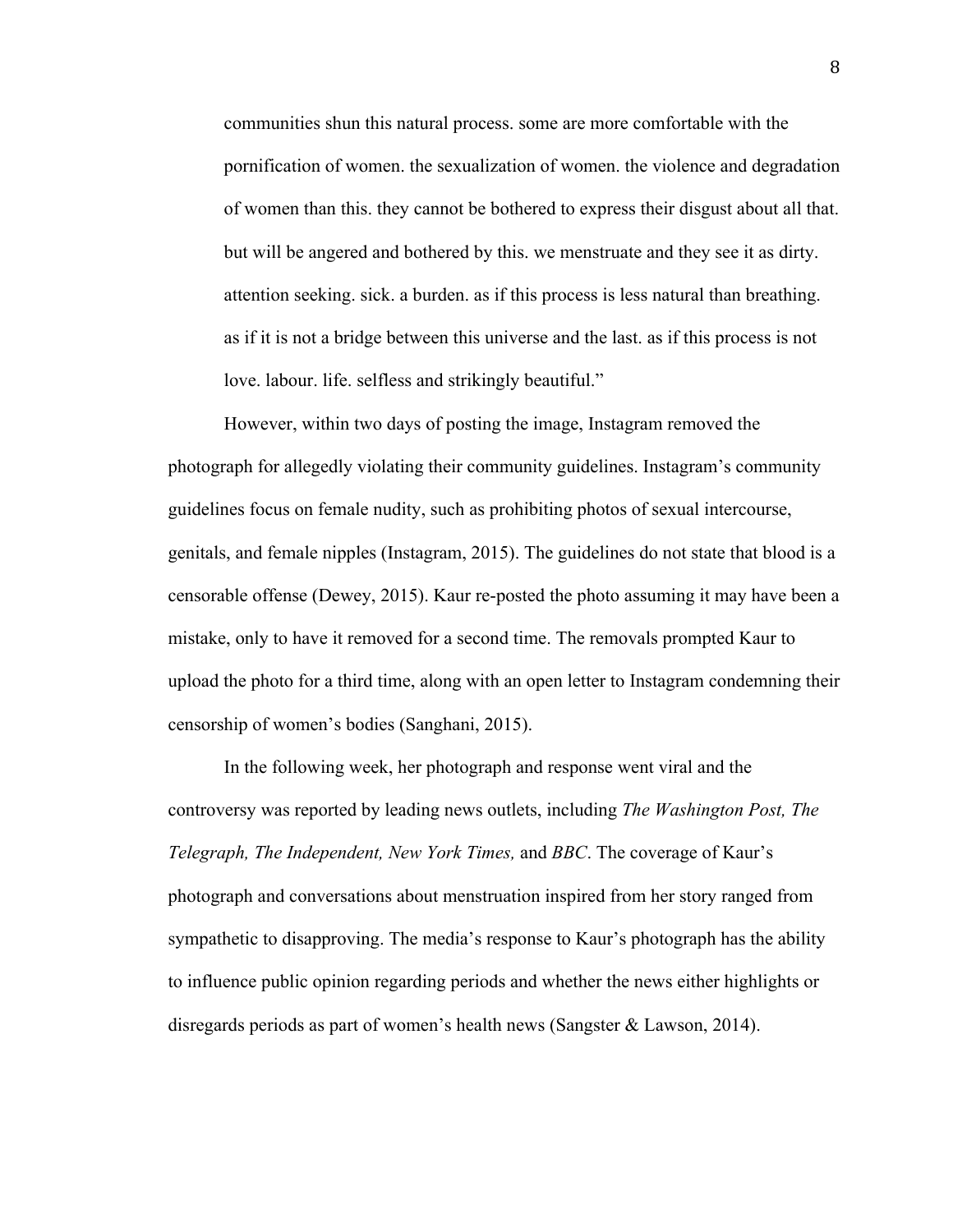#### **History of Instagram Censorship**

Instagram is a photo sharing, social media app and website with over 150 million users (Carlson, 2013). While Instagram has made the news for record- breaking accomplishments—like selling their company for \$1 billion after only two years—it also has a history of controversy surrounding its contradictory censorship policy (Olszanowski, 2014; Carlson, 2013). In the five years it was been open to users, the company has come under fire for censoring photos of women breastfeeding, female pubic hair, plus size women in their underwear (when other underwear photos were permitted), and accounts dedicated to screenshots of women being harassed on dating websites (Plank, 2105; Sollee, 2015; Warren & Warzel, 2015). What makes these controversies even more interesting is often these removals do not fall into the guidelines of what is prohibited. Pictures of body hair, menstruation, and certain body parts, such as female butts and chests (excluding female nipples), are not included in the prohibited list, but are routinely deleted from the site (Warren & Warzel, 2015).

Instagram has both a long and short version of their "community guidelines" or censorship policies. Their short version states, "We want Instagram to continue to be an authentic and safe place for inspiration and expression. Help us foster this community. Post only your own photos and videos and always follow the law. Respect everyone on Instagram, don't spam people or post nudity" (Instagram, 2015). The guidelines imply Instagram is a space where "expression" and "nudity" do not coexist, creating a sense of "moral superiority" (Olszanowski, 2014, p. 87). These rules and norms established on Instagram allow for the promotion of dominant ideologies regarding female gender performance, such as hyper-femininity and heteronormativity (Tiidenberg, 2015). To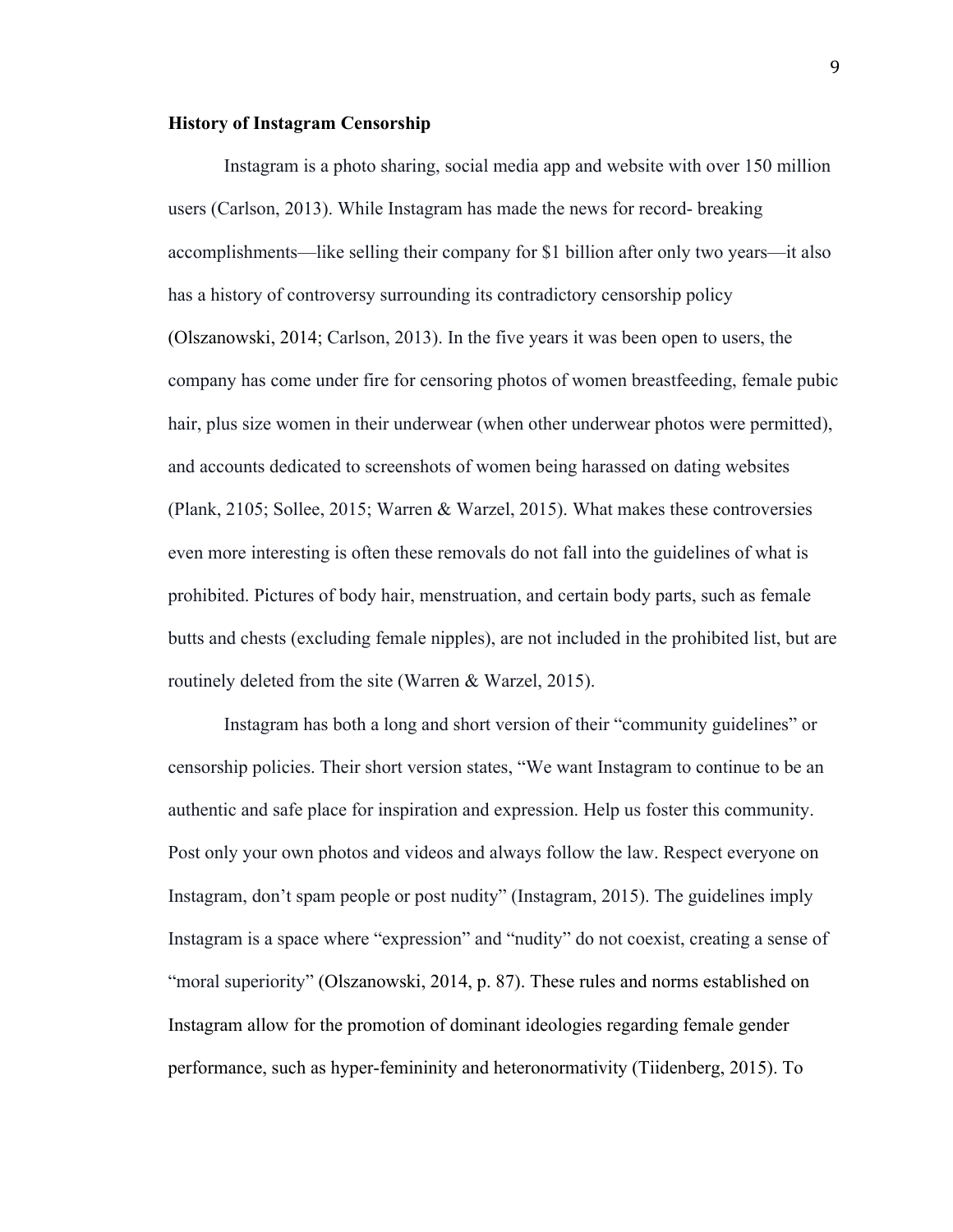circumvent these censorship policies, women often post nude photos that cover parts of their body, often the nipples or genitals, so the body is still exposed but within the parameters of Instagram's rules (Olszanowski, 2014).

The long version of their guidelines reiterates these points, but with more detail. The social media platform has tweaked its guidelines several times since their fruition, highlighting that they continue to try and create as much transparency and clarity about what is allowed on the site (Constine, 2015). These clarities include specifying how someone can report offensive posts, if someone has the right to post non- original content under their profile, and what type of substance use is allowed to be featured (Constine, 2015; Keiler, 2015).

The long version of their guidelines uses rhetoric of "safety" and how the guidelines of censorship are there to keep communities safe on Instagram. The company says they will pull photos they think are inappropriate even when they are posted "with good intentions", such as photos of children that may be partially nude in fear of the photos being used by others as child pornography (Instagram, 2015). In regard to adult images, they acknowledge how people might want to post nude images because they are giving consent, but then still deny the action under the idea that it is not suitable for a "diverse audience". The long guidelines also touch upon creating interactions among real people (rather than spam or fake accounts), staying within the confines of the law, and maintaining an environment that does not support self- harm. Overall, the guidelines repeatedly enforce the idea of respect for other users and to always post with others in mind.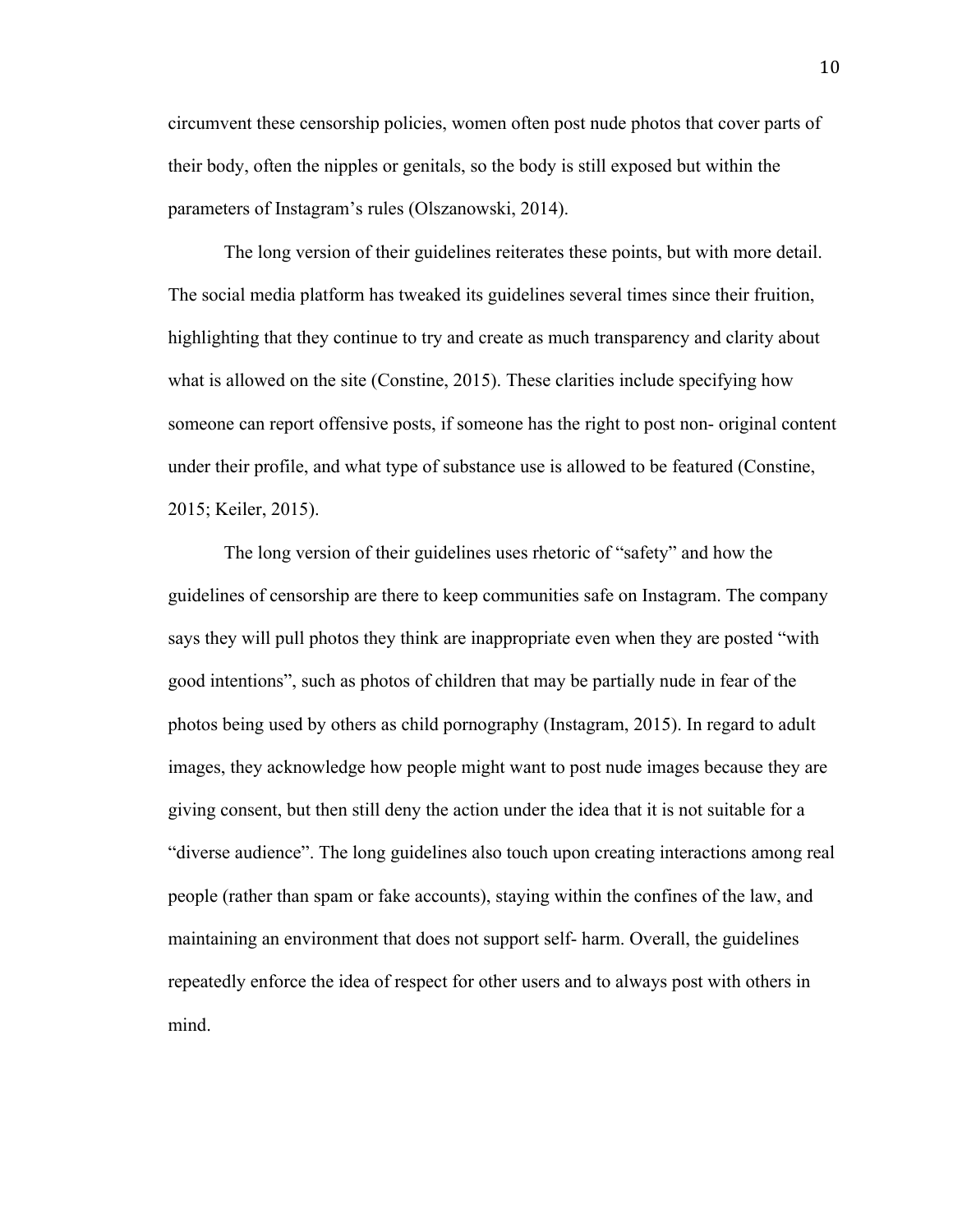In this thesis, I will investigate how conversations about menstruation are presented in public media discourse and their impact on shaming and empowering women. To do so, I will use Kaur's Instagram controversy as a case study to examine mainstream news media responses to Kaur's period photograph published on Instagram. The analysis will be specifically focused on mainstream news outlets, rather than community- based blogging spaces online, because of the influence mainstream news media have on the general public's understanding of women's issues (Sangster  $\&$ Lawson, 2014). I also will explore the conversation between Kaur and Instagram as well as her open letter to Instagram condemning their censorship of her images.

In Chapter Two, I will review past literature on period shaming in American culture, media depictions of menstruation, and social media's influence on female visibility. I will also review the role of mainstream media and its ability to influence and shape social norms. I also will discuss poststructural feminism as a theoretical framework for making sense of the case. Poststructural feminism focuses on reflecting, re-inscribing, and resisting hegemonic patterns, especially cultural patterns of power and dominance (Thompson, 2010). Poststructural feminism's emphasis on gendered identities and gendered subjectivities is important for this thesis because it will provide a lens through which to examine the constricting social norms of performing this (ab)normal feminine experience (Butler, 2004). A poststructural feminist framework can show how public discourse constitutes period shaming and the material consequences of silencing menstruation.

In Chapter Three, I will discuss how critical discourse analysis is used as my method of research. Critical discourse analysis (CDA) provides a lens for reflection that

11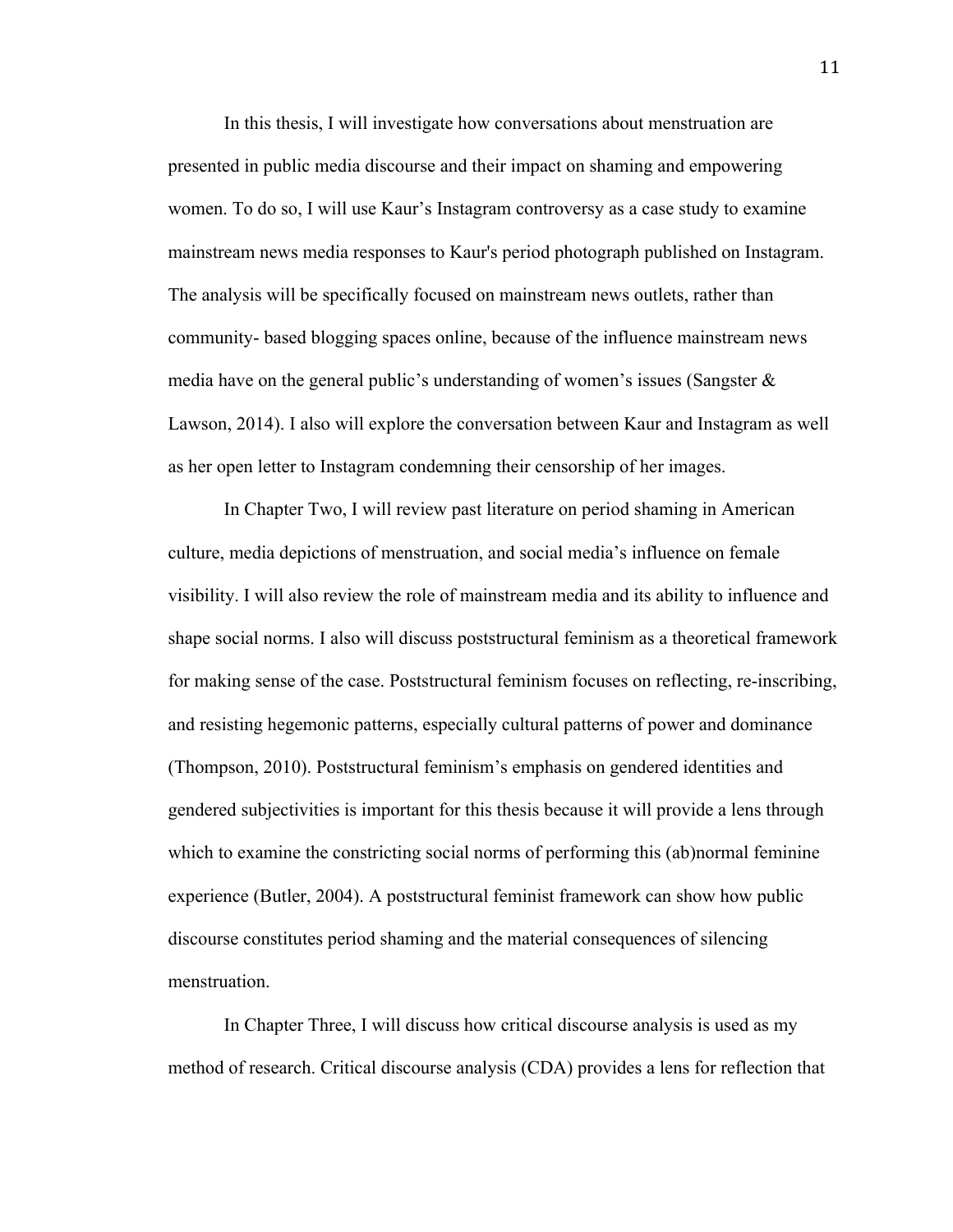critiques how power and dominance affect discourse and the creation of meaning (van Dijk, 1993). CDA should inherently take a socio-political stance and seek "change through critical understanding" (van Dijk, 1993, p. 252). I will also situate CDA in a larger qualitative inquiry and the importance of analyzing public texts to understand the communicative nature of social phenomena.

Chapter Four will present my analysis of media discourse surrounding the Instagram controversy. I will examine several themes that emerge from the discourse and how it relates to my research question.

Finally, Chapter Five furthers the analysis with discussion, followed by the limitations of the research and how future research can expand on this issue and my own findings. I also will discuss how to apply these findings to greater menstrual discourse.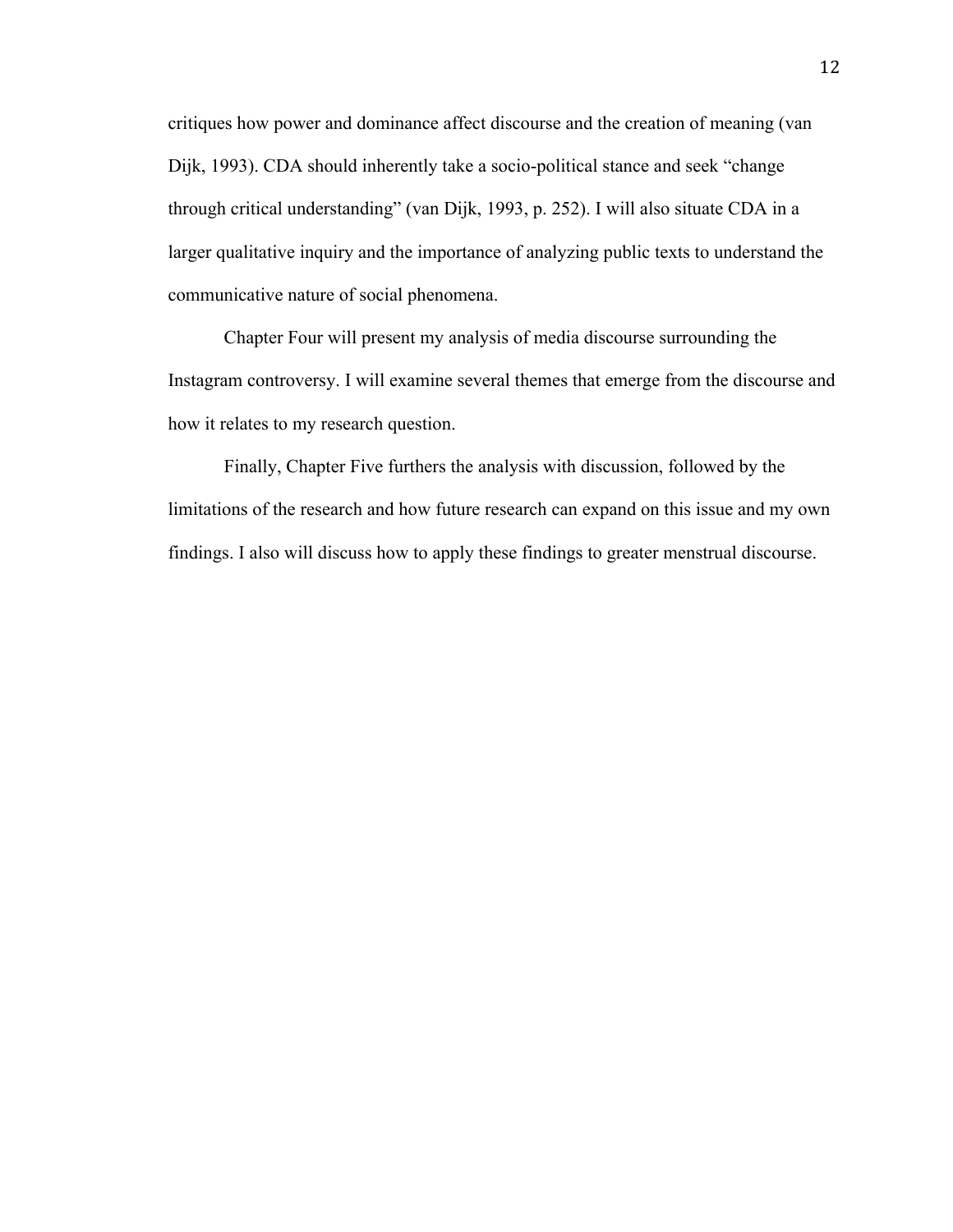#### **CHAPTER 2: LITERATURE REVIEW**

#### **Health Advocacy and Activism**

Health advocacy encourages communication scholars to think more critically about issues of power and social structure when examining health issues (Zoller, 2005). However, advocacy in general in communication studies still remains broad and health advocacy specifically vaguely defined. Weberling (2012) explained that advocacy is often used as a catch- all word that can be applied to any communication strategies to shift public opinion or gain resources to support a particular issue. Viewing advocacy as broadly as this within a communication context is short sighted, as it undercuts the complexity of political and public engagement as well as processes of social mobilization (Servaes & Malikhao, 2010). Conversely, understanding health advocacy too narrowly can leave areas of advocacy under-theorized and under-researched in health communication (Zoller, 2005).

Health communication specifically can provide scholars with the tools to fully understand the extent and power of advocacy through critical research approaches that can address imbalances of power and quality in social realms (Wood et al., 2008). Health, when speaking from a social constructivist perspective, is governed and structured through systems of political and socioeconomic power (Malikhao & Servaes, 2010). Health communication inherently presents itself to face issues of power and social capital within its communication field. Advocacy can help make connections with problems and solutions to suggest ways to affect social and political change (Weberling, 2012). Health advocacy should align itself with empowerment strategies and social support for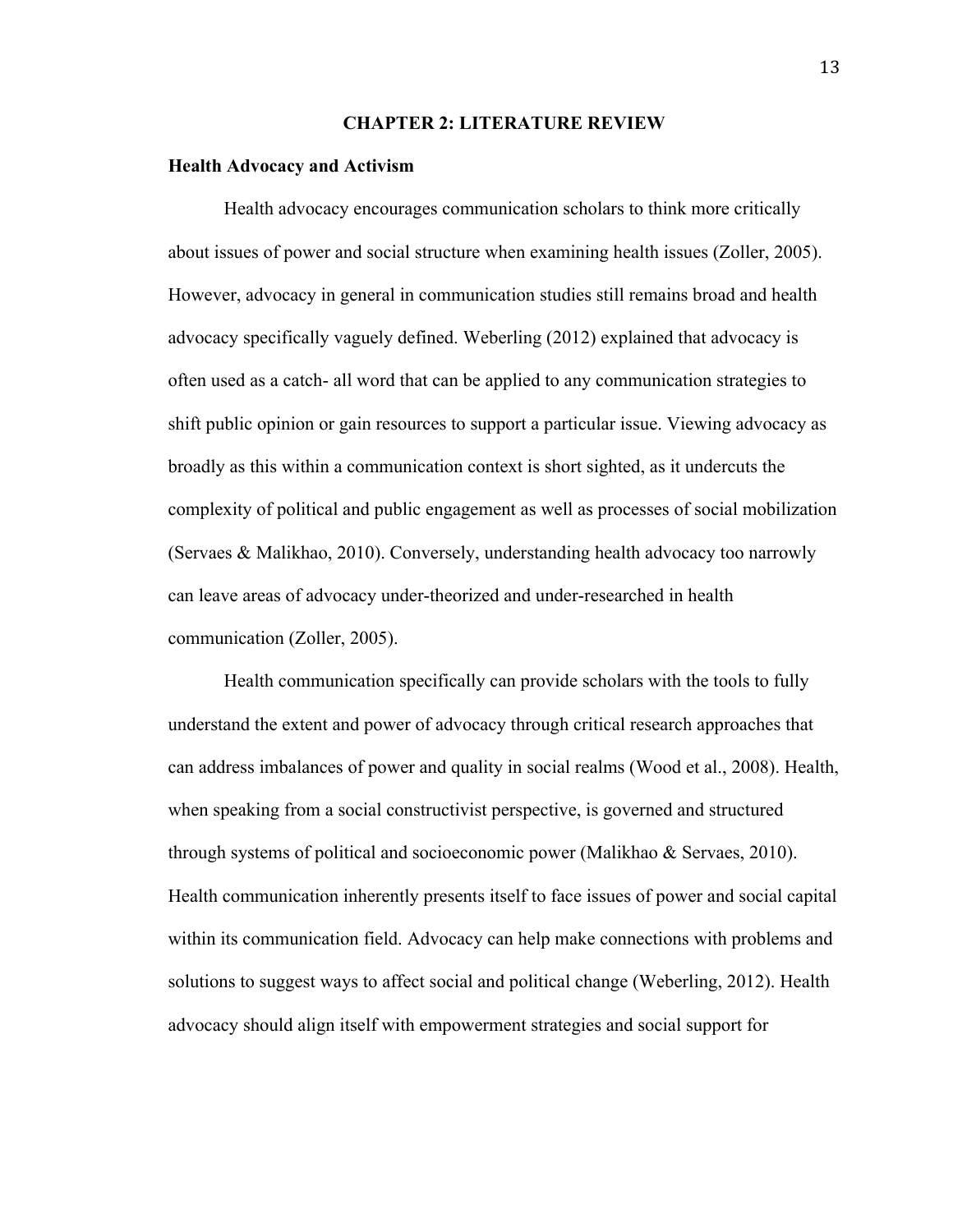communities facing health concerns in relation to power and marginalization (Servaes & Malikhao, 2010).

Within health advocacy studies, there is a need to concretize the differences between advocacy and activism. Zoller (2005) defines advocacy as having a focus on education, expert knowledge, and solutions that work within current structural systems or the biomedical model. Health advocacy is common in current breast cancer health campaigns, with their focus on screenings for cancer and medical advancements in curing cancer (Weberling, 2012). Some definitions of health advocacy include the concept of participatory-based advocacy, which focuses on cooperative, dialogic communication strategies (Servaes & Malikhao, 2010). While health advocacy strategies may be addressing issues regarding power, they may not point to a specific source of power and control and instead work for solutions within that system (Zoller, 2005).

Health activism, on the other hand, challenges the system and power inequalities through targeting the status quo, social norms, and embedded practices reinforced by majority cultures (Zoller, 2005). Activists often find themselves deeply linked to political issues and press for more policy reform than seen in health advocacy (Zoller, 2010). Health activism can include scientific, legal, and cultural evidence and arguments to make claims of why something needs to be changed. An example of health activism is Wood et al.'s (2008) example of indigenous leaders protesting the lack of marginalized voices on the Human Genome Project. They challenged power- structures, such as scientists who are considered expert knowledge, to point out injustices toward their community. However, health activism often gets painted in a poor light within communication studies, as it is perceived as distant and confrontational, with an emphasis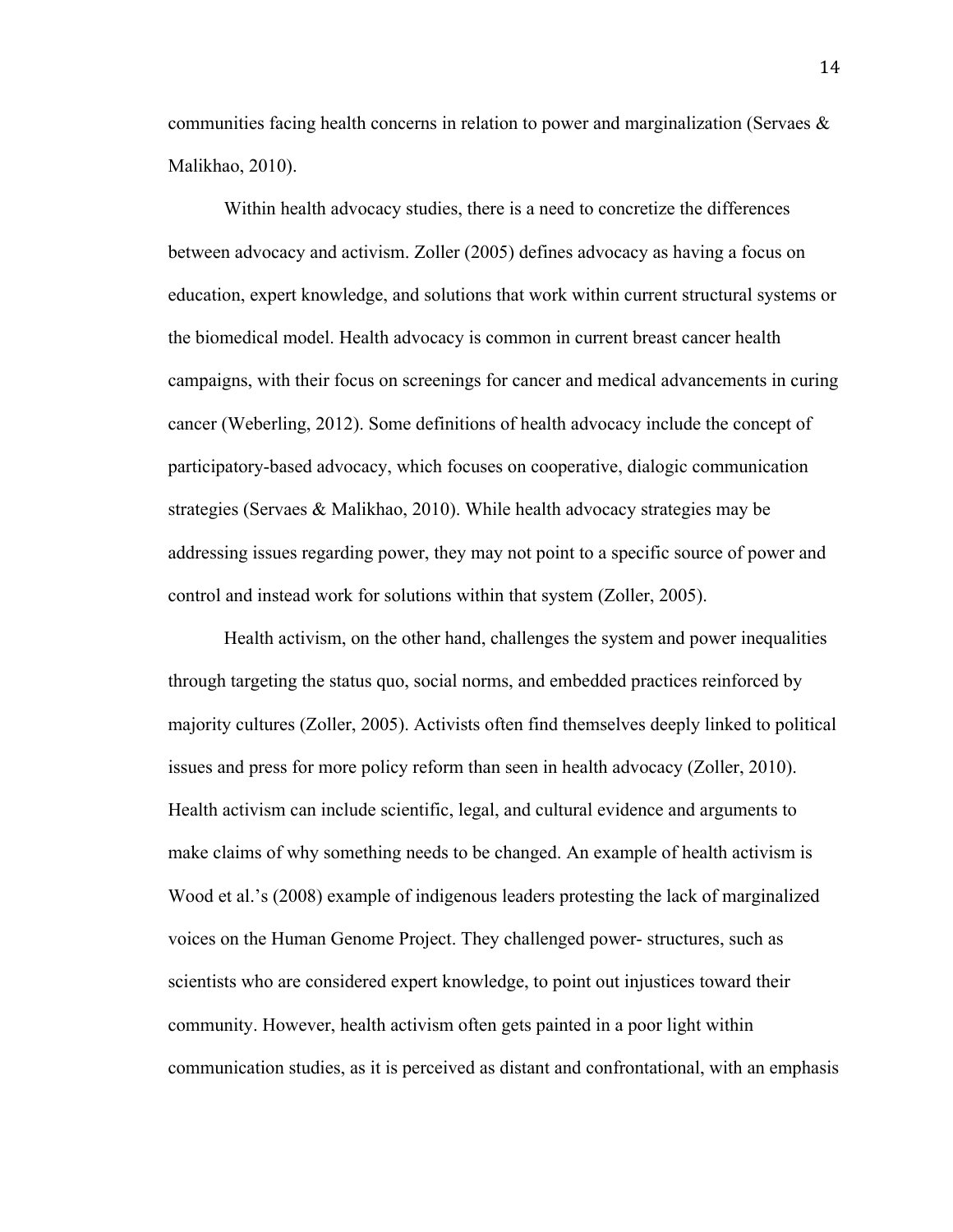on force and pressure (Ganesh  $\&$  Zoller, 2012). With health communication being uniquely situated in issues of power, scholars need to use a deeply critical lens when exploring health advocacy and activism. Communication studies cannot privilege consensual dialogue as the only effective agent for social change, but rather all forms of activism and how they vary in effectiveness contextually (Ganesh & Zoller, 2012).

Health advocates and activists alike have achieved great strides in combating and changing opinions regarding social norms (Zoller, 2005). One health activism strategy is redemptive efforts, which are focused on individual betterment, such as the personal rejection of social norms. The focus is on small-scale change rather than efforts to address social issues at large (Zoller, 2005). One area within social justice that has benefitted from health activism is women's health care. Health activists have worked to create social change regarding income inequality, family planning, reducing violence, and other topics of concern to feminist health communication scholars challenging institutional dominance (Zoller, 2010).

#### **Disruptive Discourses and Menstruation**

To challenge structures of power, marginalized groups often push back against dominant discourses that place them in the margins of power (English, 2010). Disruptive discourses are often understood as marginalized groups creating spaces within dominant discourse to exist and question structures of power (Sanders & Mahalingam, 2012). Resistant discourses are more focused on challenging and changing hegemonic norms. Social structures create hierarchies of knowledge and resistant discourses attempt to break through these structures and allow contradictory voices to be heard (Quinlan  $\&$ Bute, 2013). While resistant and disruptive discourse play an important role in analyzing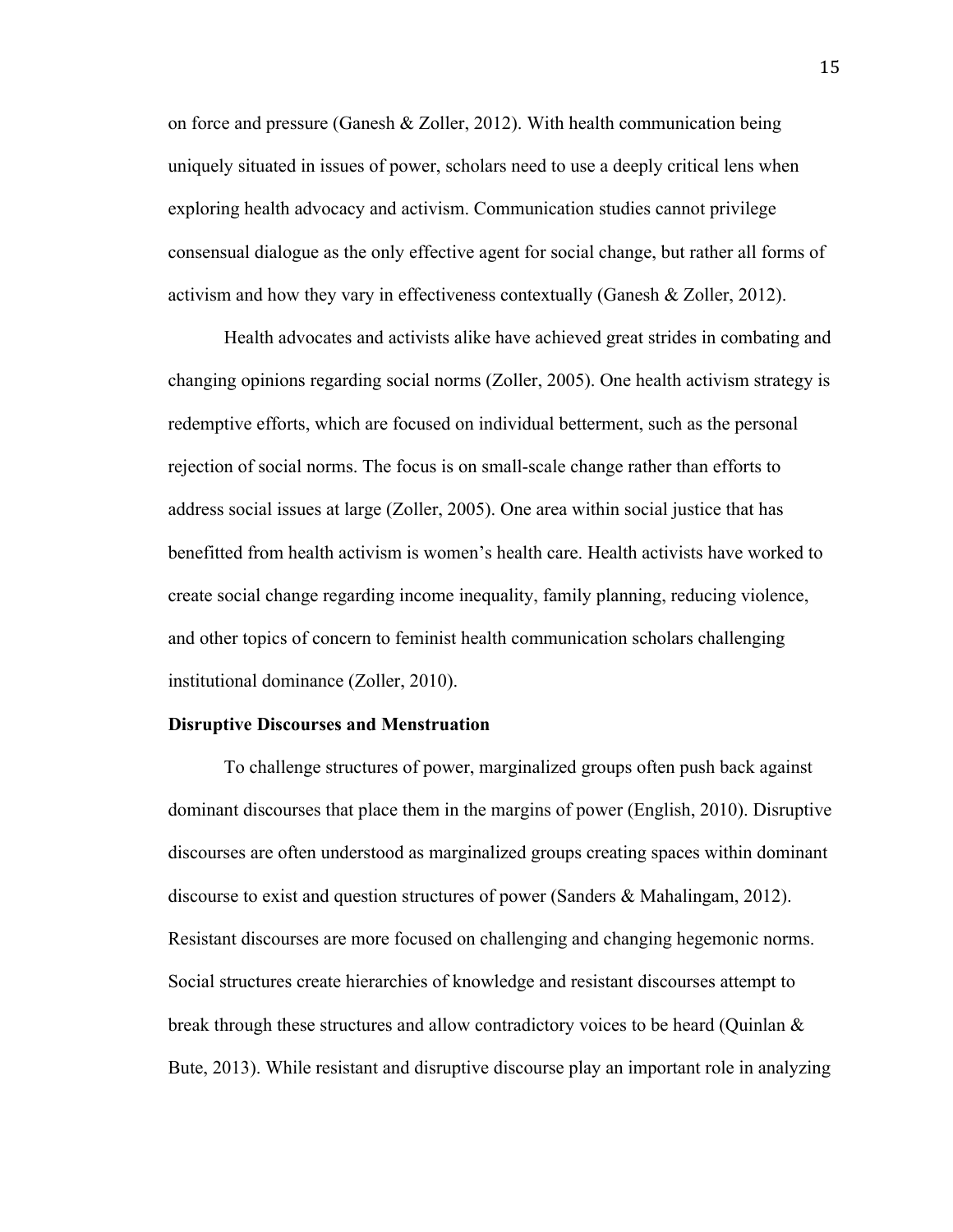how structures of power shape reality, they function differently. Resistant discourses are intentionally challenging social norms with the goal of advocacy in mind; disruptive discourses aim to garner attention to a social norm but often do no offer a call to action for how to change that norm.

Women can participate in disruptive and resistant discourse in the way they perform their gender as menstruating women or in how they communicate about menstruation. Menstruation symbolizes our general concept of femininity, but more specifically the notion of feminine inferiority (MacDonald, 2007). Systems of power, particularly within Western patriarchal cultures, reduce female power by placing stigma upon menstruation by defining it as shameful (Marvan  $\&$  Molina-Abolnik, 2012). Women can negotiate power, however, by participating in actions that contradict the hegemonic norms of silence regarding menstruation. Women can use menstrual discourse to resist hegemonic structures of shame and fear by using dialogue to create positive emotions about menstruation (Marvan & Molina- Abolnik, 2012).

Discourses are able to challenge or reinforce dominant social structures through language, text, and communication interactions (van Dijk, 1993). For example, women can resist dominant power structures by advocating for women to feel comfortable talking about menstruation in the public sphere. They can also disrupt discourse by simply discussing their periods in public or creating comfortable spaces within mainstream discourse to feel open about menstruation talk (Charlesworth, 2001). While public discourse is often bound by patriarchal power structures that shame menstruation, "open" talk among females puts women in less marginalized positions and disrupts the norms of a public discourse space (Jackson & Falmagne, 2013).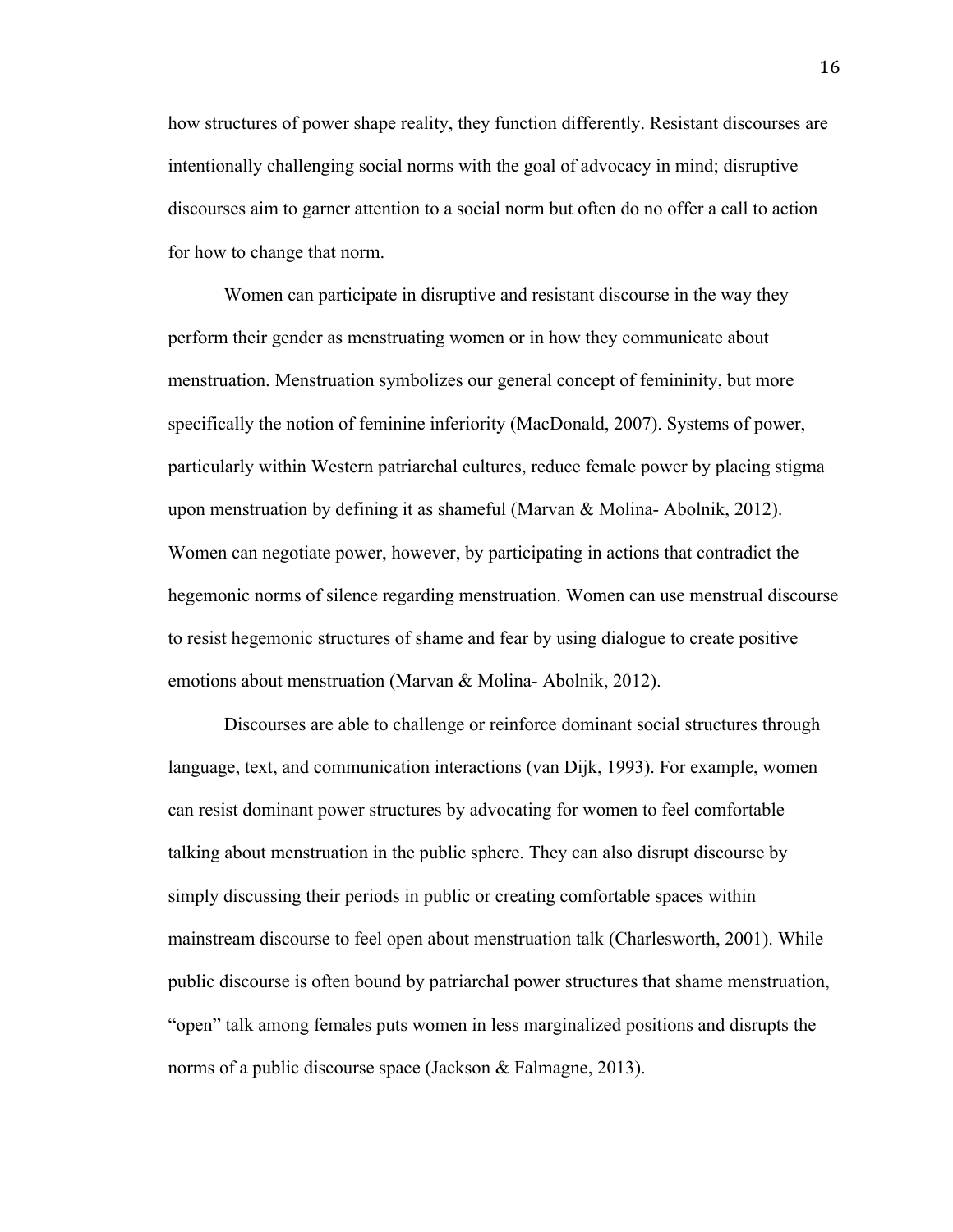However, there are moments where resistant and disruptive discourse needs to be examined reflexively to understand if it challenges or reinforces hegemonic norms. For example, medical advancements have led to menstruation- suppressing birth control giving women a period only once every four months (Johnston- Robledo & Chrisler, 2013). Medical developments are held under the guise of innovation when in reality they act to divorce menstruation from female biological processes. Minimizing menstruation through prescriptive drugs does not empower women's menstruating bodies and only gives power to social structures that tell women to conceal their bodily processes. This can disempower women from claiming their bodies as tools for their own gender performance; instead their body becomes a tool to perform within hegemonic standards of female identity (Jackson & Falmagne, 2013). Even when women believe they are disrupting norms by empowering themselves through controlling their bodies, they have a false sense of agency because they are only conforming to the hegemonic discourses that established their bodies as problematic in the first place (Johnston- Robledo, Sheffield, Voight, & Wilcox- Constantine, 2007).

#### **Negative Attitudes Toward Menstruation and the Hygienic Crisis**

Women experiencing menstruation struggle with the emotions they feel toward their periods, with many being taught not to accept the menstrual cycle as part of their feminine body, but rather as a troubling and problematic part of womanhood (Lee, 2007). Women's' menstrual cycles has been used throughout history as a tool to argue male superiority, from Aristotle to Freud (Roberts & Waters, 2004). Women are aware of these negative attitudes toward menstruation and often mirror them in their own selfobjectification during menstruation. For example, when discussing their first periods,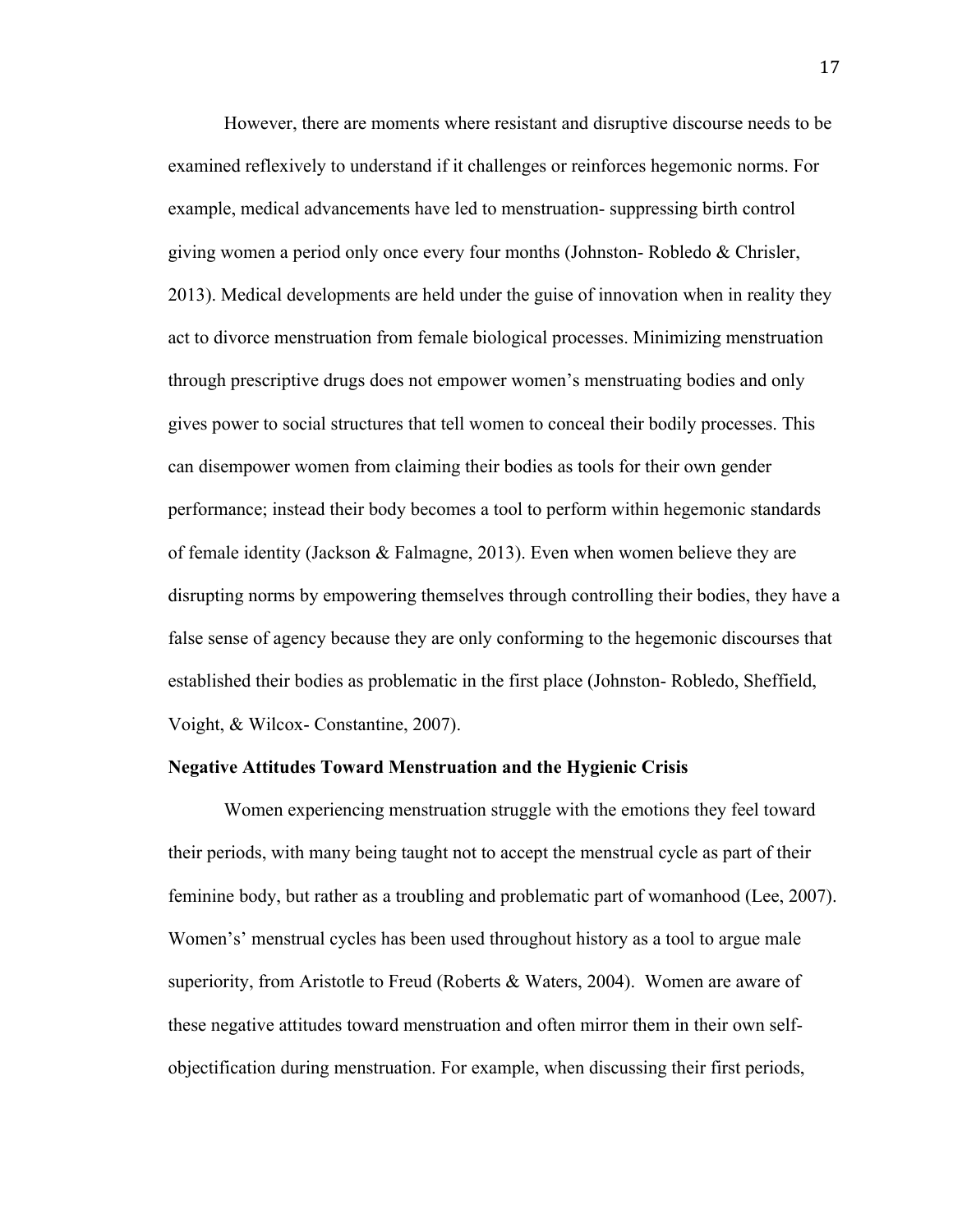women in Lee's (2007) study stated they felt ashamed and thought their bodies were "disgusting and defective" (p. 619). Female bodies are then scrutinized for being repulsive due to a biological process they have no control over. The shame stemming from this can be seen as overwhelming and pervasive. Sommer et al. (2015) stated menstrual shame, and the complexity of social norms regarding periods, is "an inevitable part of the social order" (p. 1303), leaving women no choice but to feel the shame and pressure from large social mores.

There are also negative attitudes toward the symptoms of menstruation and PMS (premenstrual syndrome). Media highlights the negative aspects of menstruation such as PMS by medicalizing or demeaning emotional women (Stubbs and Costos, 2004). Symptoms of menstruation are seen as making women irrational and unstable, as if they are unable to control their emotions during a menstrual cycle (Sveinsdottir, Lundman, and Norberg, 2002). In Lee's (2007) study, one of the biggest factors that caused girls fear of embarrassment during their periods was jokes about PMS and being too emotional. Prevailing notions of uncontrollable women are used to promote methods of birth control that help women be in control of their bodies, placing the onus back on women to control themselves (Lee, 2007). Menstruation then becomes not only a biological event for females, but also an all-encompassing event defining their feminine identity (Del- Saz Rubio and Pennock- Spek, 2009).

The negative attitudes toward periods are emphasized in the consumer culture that promotes products to control periods, associating menstruation with a "hygienic crisis". The menstrual hygienic crisis can be defined as the marketing of products that conceal and manage menstruation stemming from a place of fear, making women fear humiliation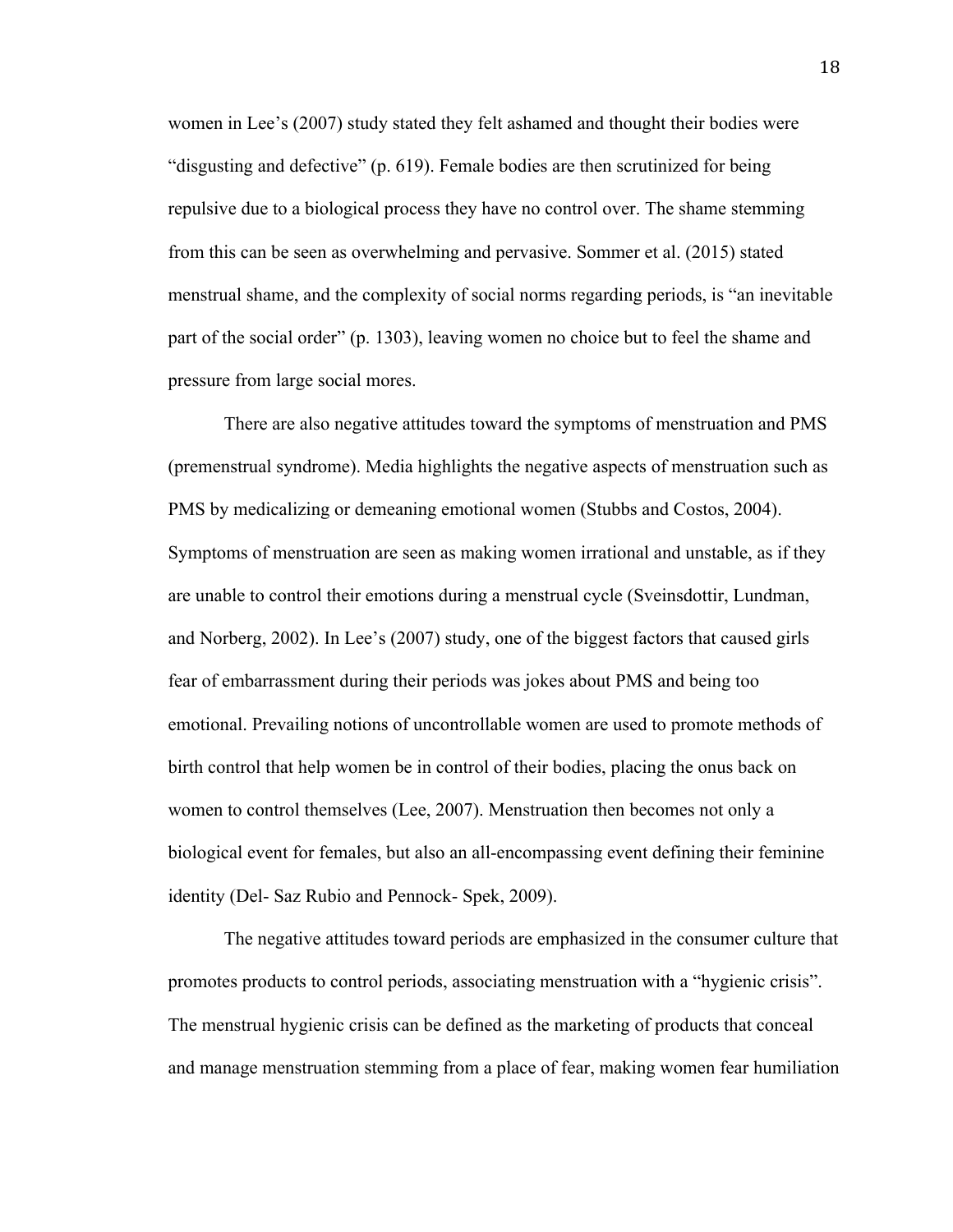when they are not able to conceal their periods (Roberts & Waters, 2004). The use of hygienic language regarding periods began with advocacy organizations working with low and middle-income countries trying to justify why menstrual education was a hygiene issue for women who had limited access to feminine products (Sommer et al, 2015). However, advertisers embraced the rhetoric of hygiene to promote their products that were deemed "gyno-cosmetics", or unnecessary products seen to beautify or improve the vaginal area (Levine, 2002, p. 39)

The feminine product industry makes a large effort to highlight their products' ability to promote cleanliness and discreetness. The language of "sanitary pads" even reinforces product use to remove "the unsanitary aspects" of menstruation, as if menstruation is a problem that needs to be extracted (Charlesworth, 2001, p. 15). Americans in particular view periods as an inconvenience to life in need of sanitation (MacDonald, 2007). Medicalizing menstruation as a hygiene crisis allows companies to push their products and shape the perceptions women have of what makes a "clean" and conceivably—"good" body. Women are then told the only way to achieve such perfection is by controlling odors that come from the female body (Thomas, 2007). Women then claim they associate cleanliness with body confidence and feeling feminine, displaying the internalization of media that promote hygienic messages (Levine, 2002).

The taboos associated with the hygienic crisis affect women's' perceptions of their bodies and what an acceptable, sexual body looks like. Products that claim they help beautify or clean the vulva and vagina imply women's bodies are "naturally defective and desperately in need of cosmetic improvement" (Levine, 2002, p 37). Women are told by cultural messages that their bodies are in constant need of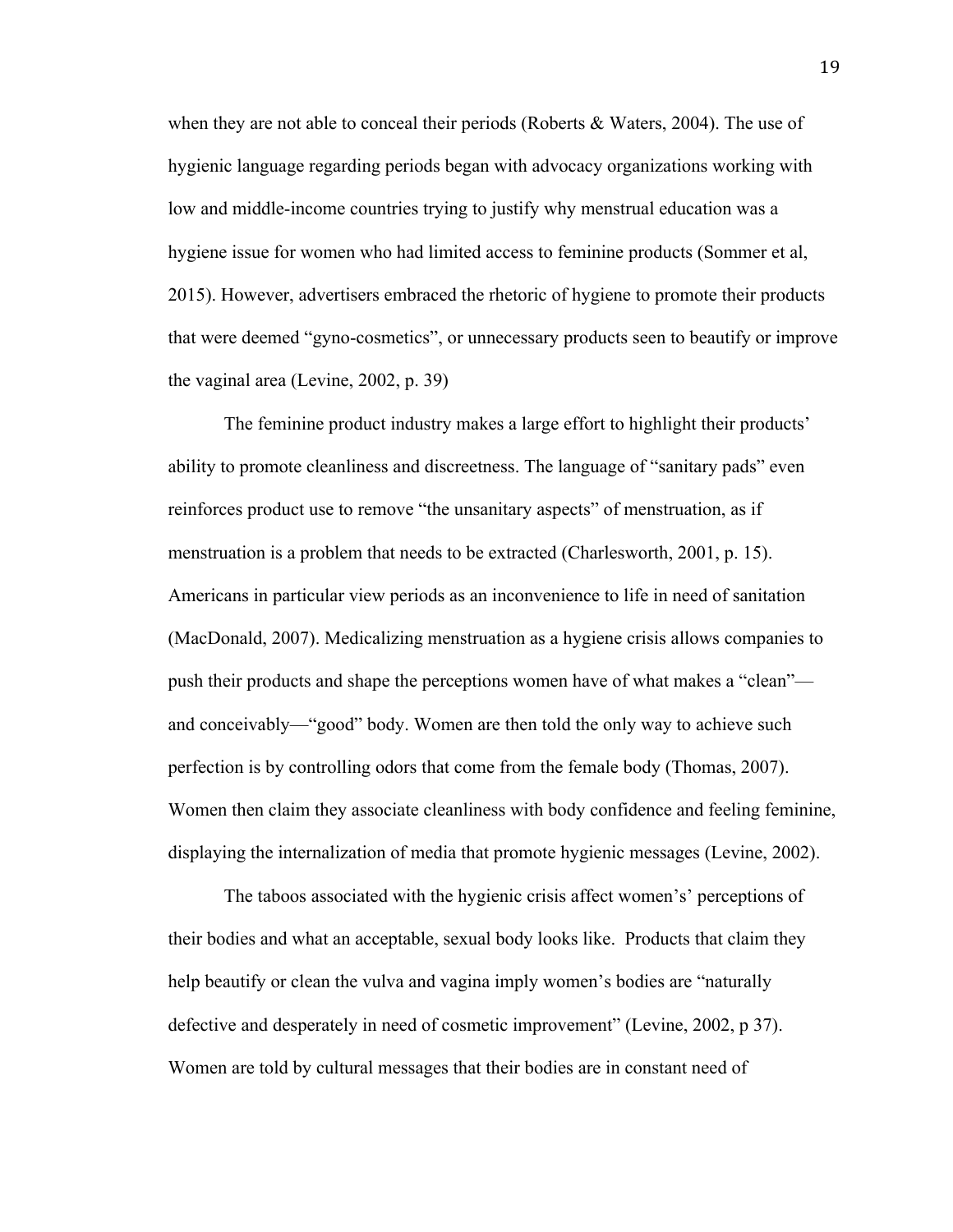modification—such as sanitizing, exfoliating, and deodorizing—because female bodies in their natural state are unacceptable, particularly when placed in a sexual context (Roberts & Waters, 2004). For example, both male and female participants in Davis, Nowygrod, Shabsigh, & Westhoff's (2002) study described sex while menstruating as dirty and an act they would never consider participating in. The decision behind abstaining from period sex is not motivated by a medical choice, but a cultural one (Davis, Nowygrod, Shabsigh, & Westhoff, 2002). Advertisers have been seen to market hygienic products with the promises of improved sexual satisfaction to make them more appealing to women, even when the products had little to do with sex beyond being associated with the sexual organs (Levine, 2002). These conceptions of "dirty bodies" limit women's sexual actions while on their periods, thus devaluing female bodily autonomy (Charlesworth, 2001).

#### **Communication and Visibility of Menstruation**

One of the first places girls learn about their periods is from their mothers. Clear communication and positive attitudes from mothers can directly influence girls' perceptions of menstruation, as 89% of women in Lee's (2007) study who said they had positive memories of menarche reported they had an emotionally involved mother, who was either celebratory or helpful. However, when mothers do not talk about menstruation with their daughters, it can have negative implications. Many women reported they had rarely talked to their mothers about periods, and if they received messages from their mothers, they were predominately negative or highly scientific (Stubbs & Costos, 2004). In Costos, Ackerman, and Paradis' (2002) study, women reported that the messages they got from their mothers were either negative or, as half of the participants noted, non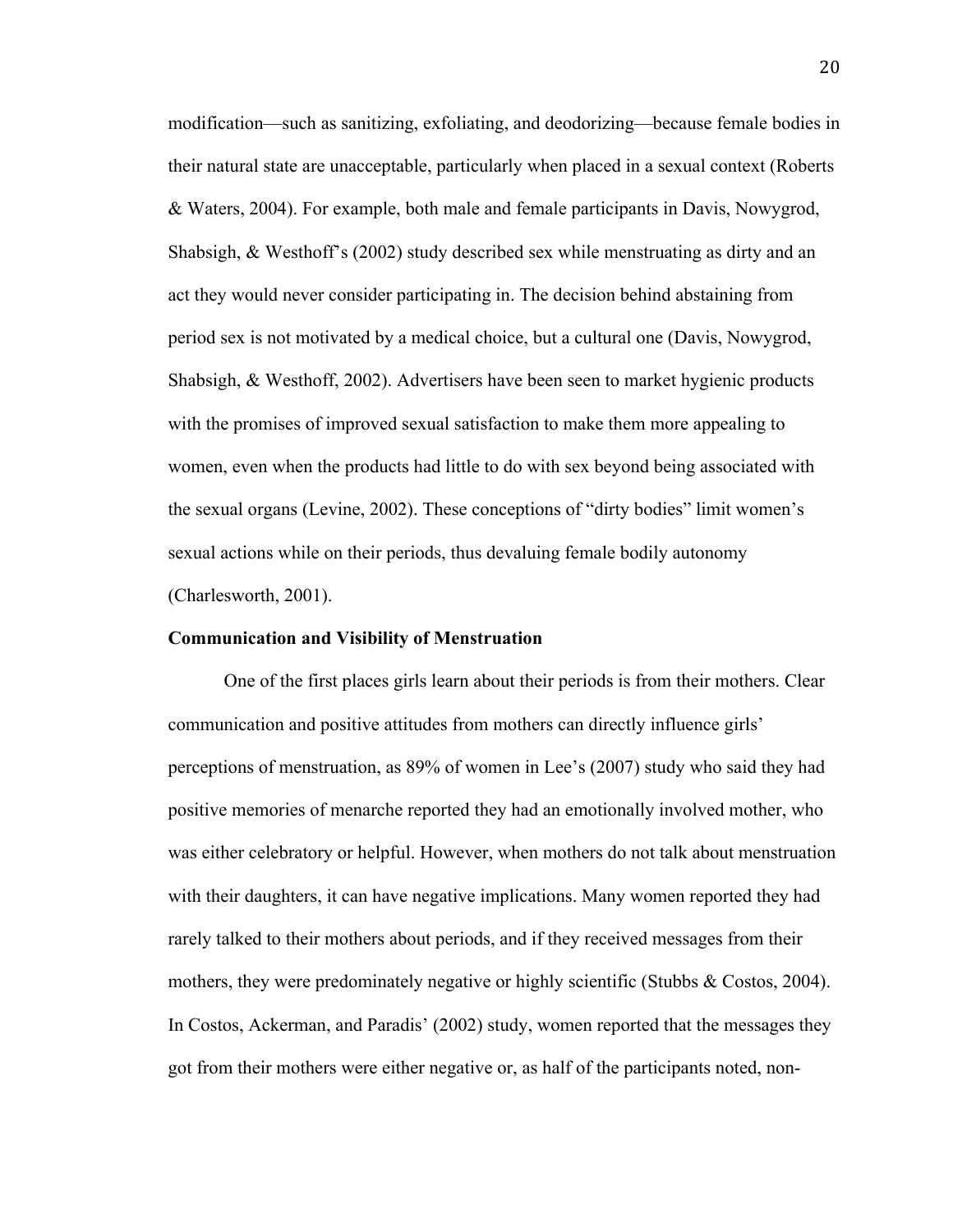existent. Often these mothers relied on other sources for period information, such as educational pamphlets that came with feminine products or doctors. The medicalization of menstruation made women believe physicians had the most expertise, so mothers often deferred conversations about periods and puberty to their daughter's physician (Costos, Ackerman, & Paradis, 2002).

Mother- daughter communication about periods frequently focuses on the sexualization of puberty rather than the biological process of womanhood. Women said their mothers responded to their first period with messages about how they could get pregnant now and they must worry about the sexualization of women (Costos, Ackerman, & Paradis, 2002). Girls reflected this concept, with negative attitudes toward their period because becoming a woman had many responsibilities compared to being a child (Lee, 2007). When mothers do talk about sexuality with their daughters, they are still more likely to talk about pregnancy and conception than periods (Kissling, 1996). Menstrual conversations are either harder to have than other puberty talks or seen as less important.

Menstrual conversations beyond mother- daughter dialogues are also consigned to feminine spaces and allow for female participants only, as men are seen as either ignorant or judgmental (Kissling, 1996; Sveinsdottir, Lundman, and Norberg, 2002). When men are featured in feminine product advertisements, they are used to display ignorance or to place men in a position of lacking knowledge. In Del- Saz Rubio and Pennock- Spek's (2009) study, men in ads were used as foils to female characters and often did not know what any of the feminine products were. However, men are socialized into the etiquette surrounding periods that emphasizes keeping a woman's menstruation experience hidden from boys and men (Sommer et al, 2015). For instance, women reported being afraid of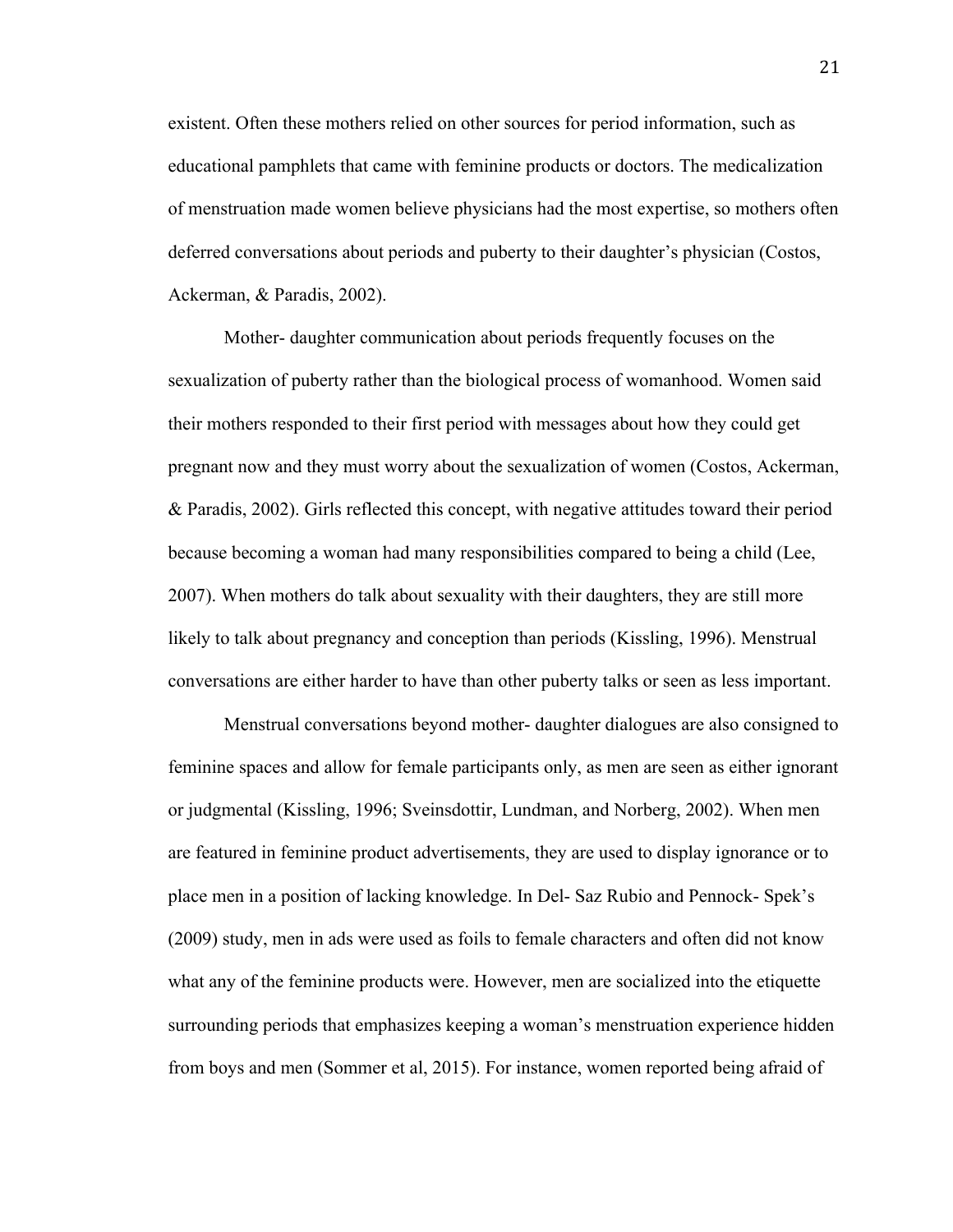the response and embarrassment that would occur if a man found out they were on their period (Kissling, 1996; Lee, 2007). Girls did not want their brothers or fathers to know they were menstruating because they feared being teased (Lee, 2007). Boys were also shown to discuss menstruation in a humorous context by making fun of girls in school who were seen with feminine products or dismissing and mocking PMS (Jackson and Falmagne, 2013; Sveinsdottir, Lundman, and Norberg, 2002). The shame of men finding out also fits in a heteronormative frame because of the assumption that a man's knowledge of a woman menstruating would decrease her perceived attractiveness and popularity (Roberts & Waters, 2004).

Along with period talk, feminine products fall in the social stigma of silence due to the notion that periods should happen out of the public eye. Women report feeling uneasy even purchasing feminine products, with participants in Kissling's (1996) study saying they make sure they can find a female cashier to check them out. With other feminine products, such as douches or sprays, women also were hesitant to discuss their needs and showed embarrassment toward using the product (Levine, 2002). Menstrual pamphlets mention having a special handbag only for feminine products so "no one will be able to see them" (Charlesworth, 2001, p. 18). Keeping feminine products from sight stifles any conversations about periods and feminine products in the public sphere. The products themselves are even marketed with this embarrassment in mind. Feminine products aim to hide women's periods and the notions of discretion, cleanliness, and modesty are all industry promoted (Charlesworth, 2001; Simes & Berg, 2001). The advertising industry has promoted these period-shaming themes and often reinforces negative narratives about menstruation.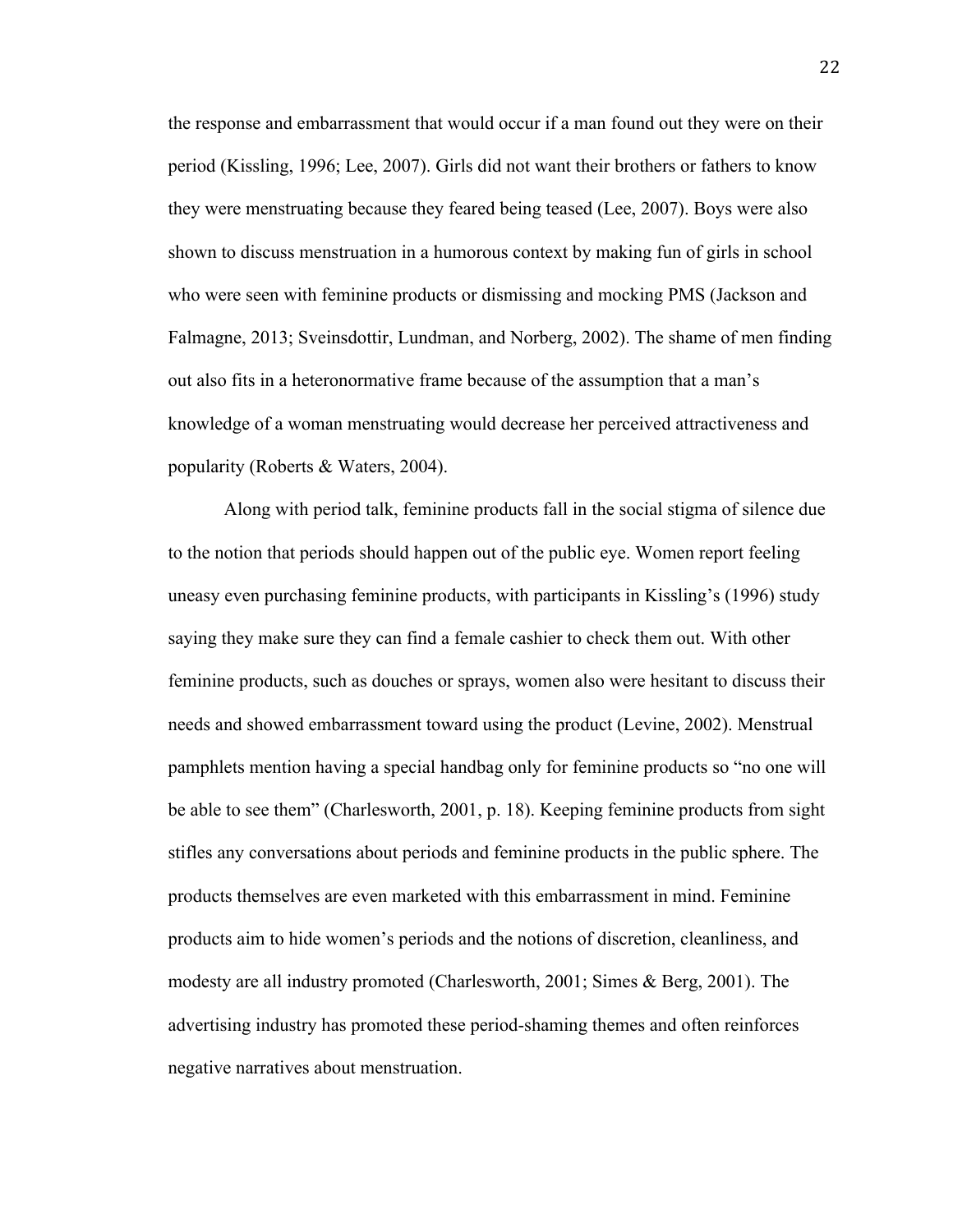#### **Depictions of Periods in Advertising**

One of the most prominent sources of media to see menstruation attitudes is in advertisements for feminine products. The introduction of feminine product advertisements in the 1970's, women's hygiene and sexual health became a space of social anxiety and conflicting perceptions of normative gender performance (Levine, 2002). Commercials often shape how we perceive female representations and determine what becomes valued in female identity. Beauty myths promoted through advertisements create tension with feminist thought because the ideology of beauty is still powerful and controlling over perceptions of women (Laware and Moutsatsos, 2013). These beauty methods can reinforce low self-esteem regarding women's bodies, as part of themselves are deemed unacceptable by media and cultural standards (Sheldon, 2010). For example, commercials in the 1970s used lines such as "having a female body doesn't make you feminine" in their scripts, reinforcing that the performance of that body is more imperative than the body itself (Levine, 2002, p. 36).

One of the roles women play in feminine product commercials is the embarrassed or "shy girl". Lee's (2007) study looked at one advertisement where the model repeated nervous non- verbals and never looked into the camera when discussing the feminine products she uses. Testimonial-style advertisements are common in feminine product ads because women create more sympathy and credibility talking about their experience or negative symptoms with periods than bodiless voice-overs (Del Saz-Rubio & Pennock-Speck, 2009). Commercials illustrate how feminine products capitalize on the hygienic crisis, such as the idea of discreteness. Del- Saz Rubio and Pennock- Spek (2009) discuss the Tampax Compak was designed to provide "the most discrete protection" with its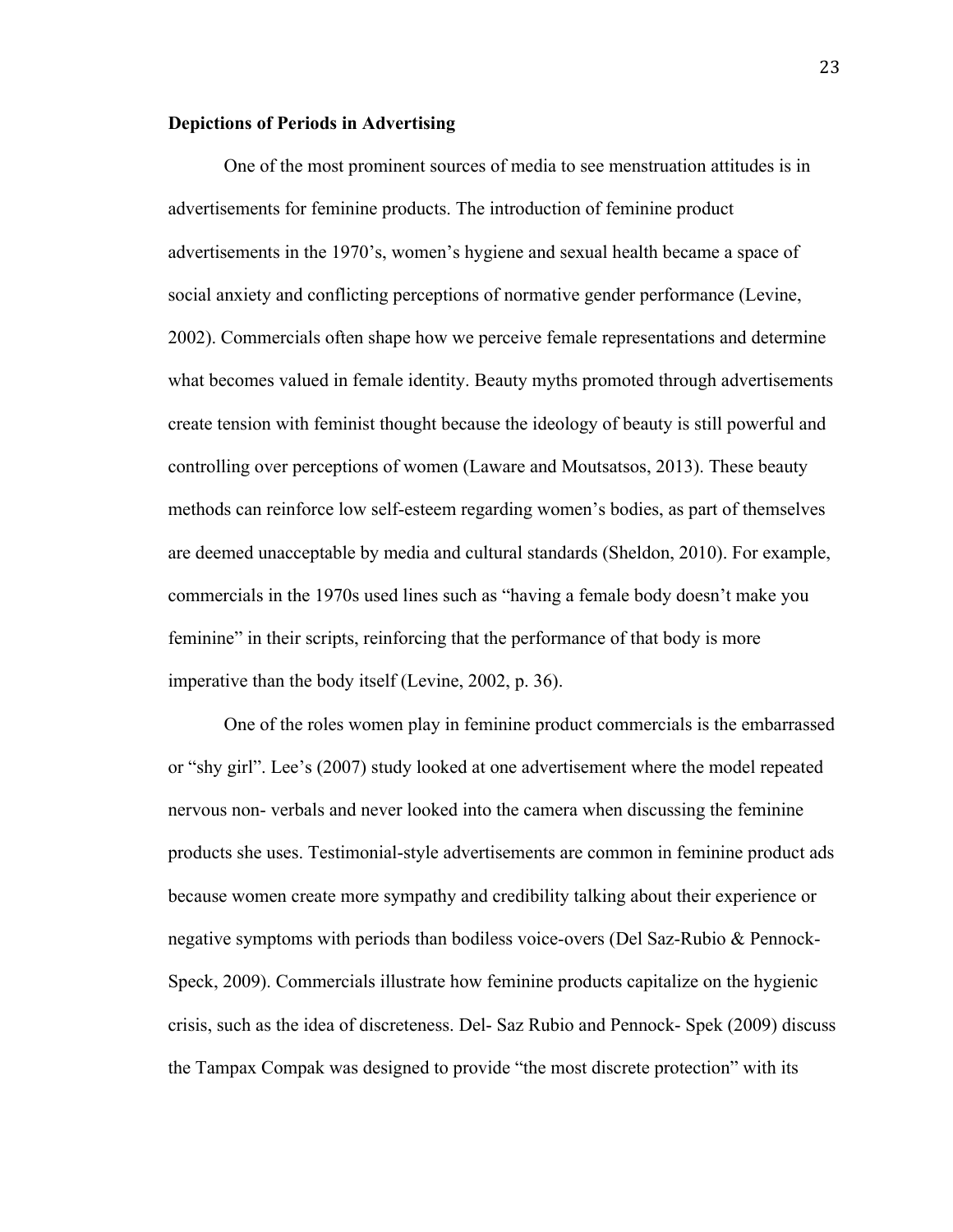small design, allowing women to even hide the fact that they even own tampons (p. 2542). Even women fear of other people finding out that they are on their periods, with some saying they throw away feminine products in a secretive manner to not allow others to know they are currently menstruating (Jackson and Falmagne, 2013).

Other commercials take a more positive approach to feminine product advertisements. In Del Saz- Rubio and Pennock-Spek's (2009) study, they found both the image of the empowered female and the distressed female present in tampon advertisements. The empowered woman is one that acts as if her period is not a factor in her daily activities. One advertisement in the study from Spain even alluded to having sex on your period, suggesting that women can be sexy and confident during their menstrual cycle, which challenges other prevailing narratives (Del Saz- Rubio and Pennock-Spek, 2009). Other commercials in the study showed women intensively playing sports, in all white clothing even. However, while this may seem like a positive depiction of menstruation, it can also have the same effects toward silencing menstrual narratives. If advertisements never actually depict women experiencing the biologically adverse effects of menstruation, such as cramps or nausea, then those who experience it may think they are abnormal and their discomfort is unusual, which could potentially have negative consequences toward women's reproductive health (Guthrie, 2007)

#### **Poststructural Feminism**

The cornerstones of poststructural feminist theory are critiquing power and questioning how meaning is constructed and established in social contexts (Weedon, 1997). The theory attempts to destabilize institutionalized knowledge through inquiring how language and meaning are enforced as the norm through sources of power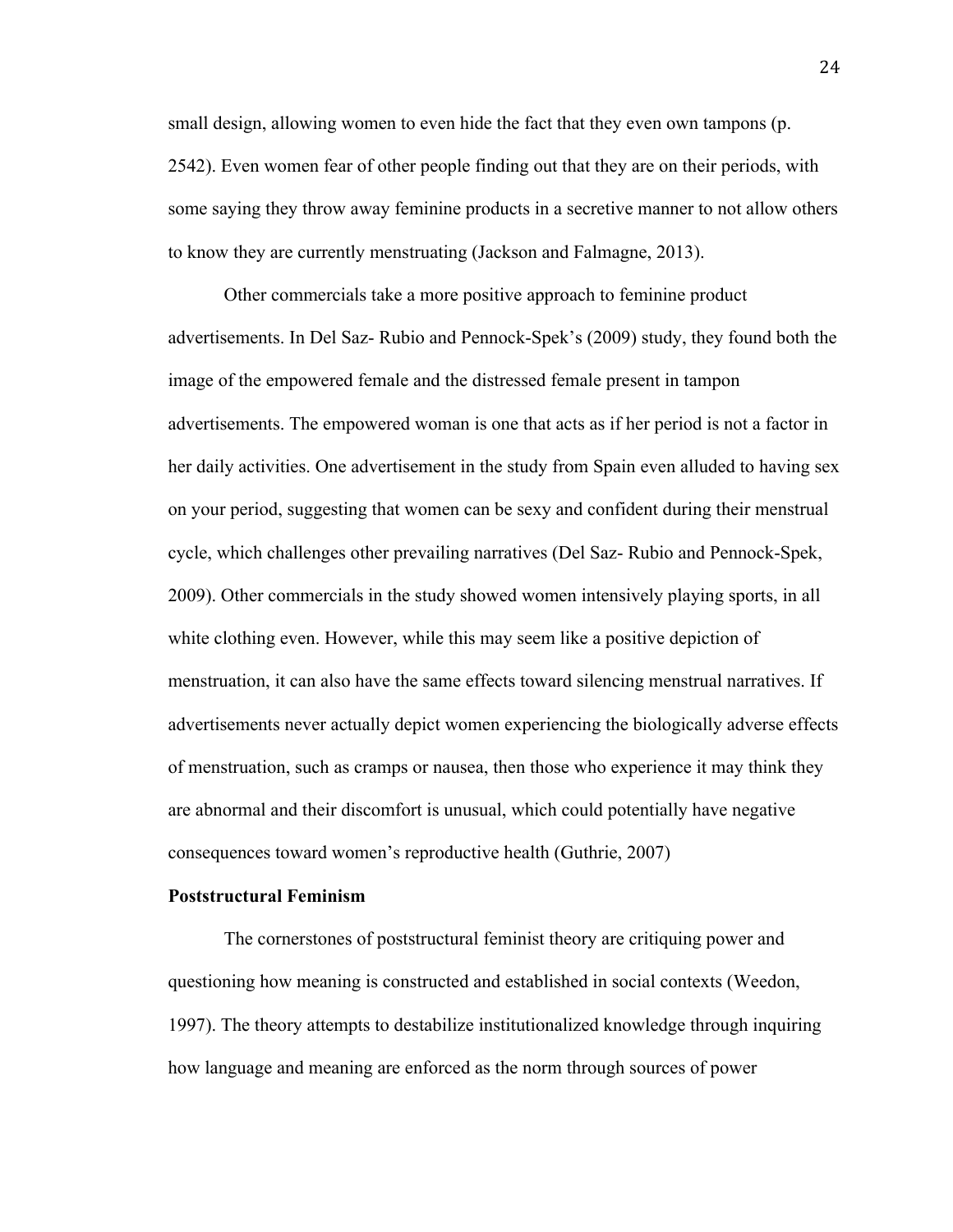(Buzzanell & Liu, 2005). Discourses shape reality through negotiations of power that happen within everyday interactions (English, 2010). Poststructural feminism can contribute to health advocacy studies because it attempts to deconstruct dominant ideologies and creates visibility for marginalized populations and their health identities (Moffatt & Norton, 2005).

Poststructural feminism is valuable to communication studies in the way that is approaches and examines discourse. From a poststructural lens, discourse acts as the means to employ language into cultural narratives and concretize their normative meanings (Barrett, 2005). Discourse can be seen as an important element in communication research, revealing how talk shapes the way we understand and make sense of our identities and culture. Health identities help us make sense of ourselves and how we want to communicate who we are to other people. Carmack (2014) stated that identities are constantly in flux and are processed through growth and interaction. English (2010) echoes this notion through poststructural feminism, stating identities are shaped through everyday discourse. Our identities possess various degrees of power that are negotiated through discursive acts. Poststructural feminism can contribute to health communication by critically exploring how discourse shape health identities.

Health identities are medically and socially constructed, often through a health issue that may be viewed as an interruption to an individual's previously understood identity (Carmack, 2014). Health identities are crucial in understanding the complexities of health and how it influences interpersonal and cultural perceptions of individuals. Poststructural feminism focuses on how power and discourse can build identities and shape reality (English, 2010). Communication interactions help us come to constitute our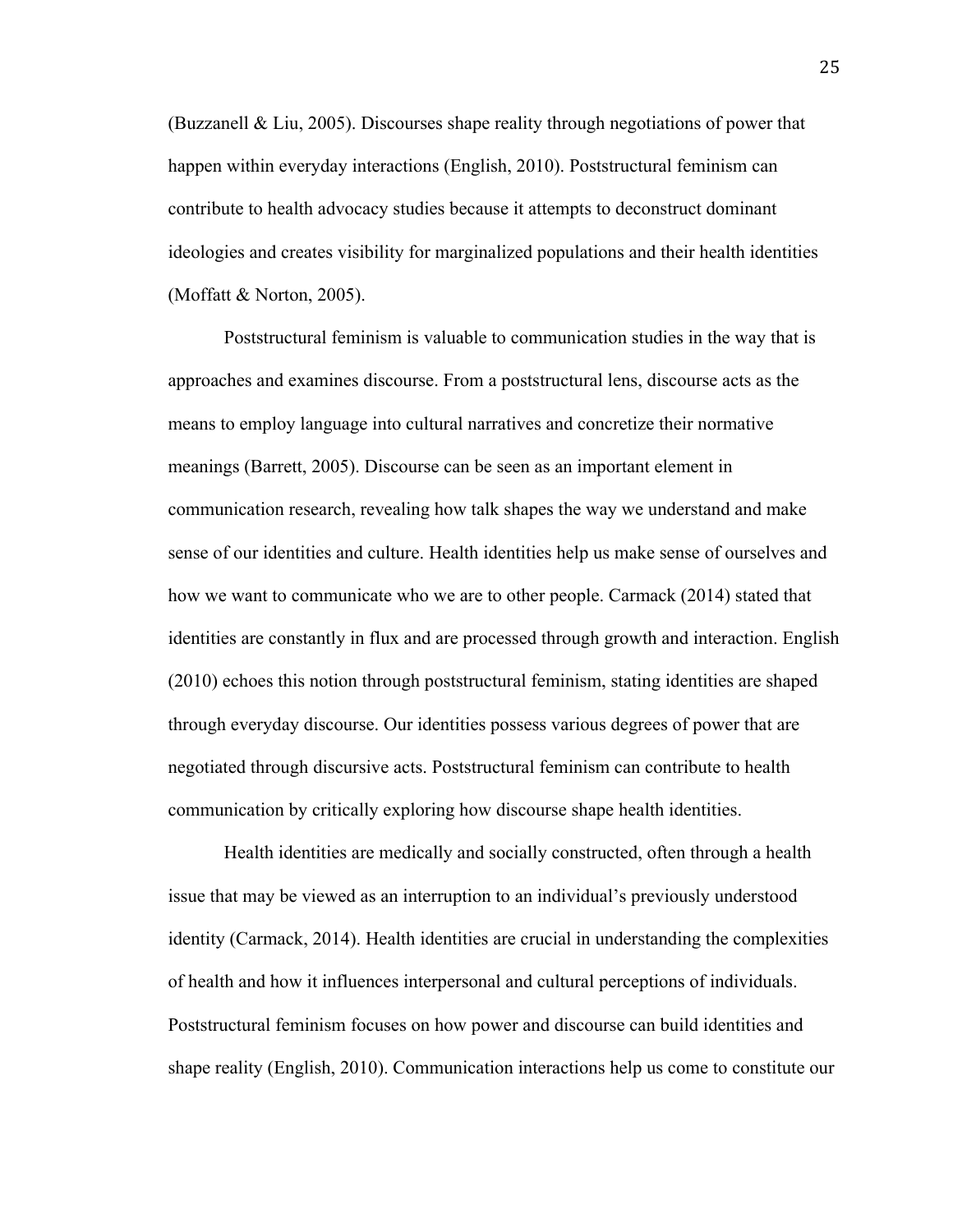identities in relation to others and overall social structures. Poststructural feminism views these interactions as experiences of power and agency, which can give us more or less control over the power we have in a situation (English, 2010). For example, female veterans experience health identities shifts when going from active duty personnel under military structural power to veterans that can make more autonomous health decisions (Villagran, Ledford, & Canzona, 2015). Poststructural feminism addresses how discourse, such as discourse of making health decisions, contributes to identity construction. Poststructural feminism highlights the importance of having marginalized narratives present, specifically female voices, because the theory initially aimed to critique power structures that equated all female experiences, rather than acknowledging the myriad of different voices and lives of women (Pierce, 2011). If communication scholars want to examine discourses of identity, such as the identity of menstruating women, they can employ poststructural feminist frameworks to question the knowledge and language used in those discourses to establish structural powers that influence identity.

While poststructural feminism addresses the role of institutionalized knowledge, it also questions how meaning is created within a language and contributes to knowledge construction (Barrett, 2005; Moore, 2014). Poststructural feminism states language constructs reality and how structures of power define language meanings influences how we perceive reality (Buzzanell  $& Liu, 2005$ ). Health identities are often marked by language use that is defined through cultural contexts (Carmack, 2014). However, it is important that language is not taken only at cultural face value. Health communication researchers can examine why these words hold power through their culturally ascribed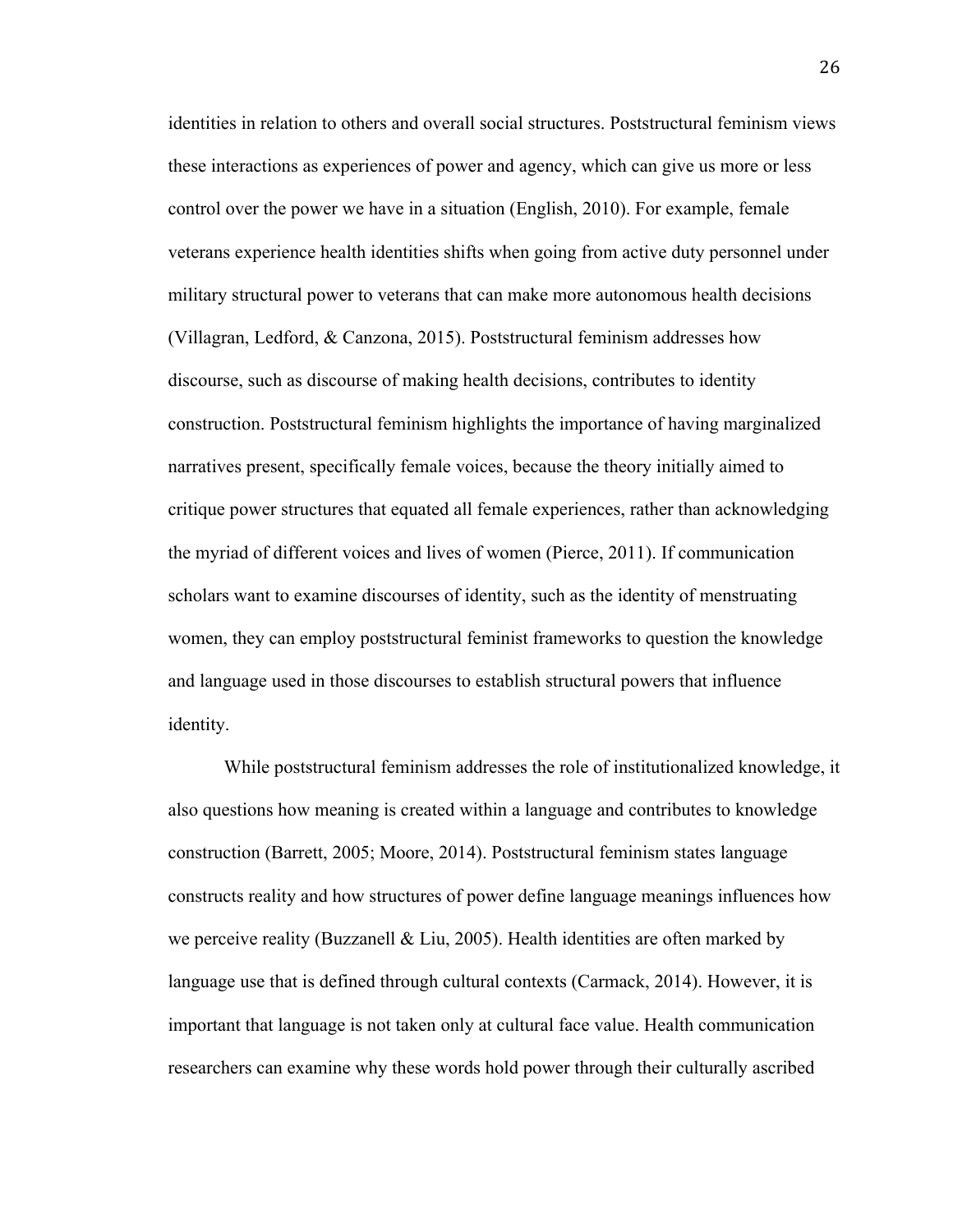definitions (Moore, 2014). Poststructural feminism questions how systems of power reinforce language meanings, such as survivor and victim, and determines these identities are empowering and disempowering. Language, such as this, can also give or remove agency from an individual in how they perceive their own health identity. For example, an individual may be perceived as a victim because they experienced a sexual assault and discourse about sexual assault reinforces power dynamics that labels the individual as a victim of violence. However, they may want to resist the power structures that deem them victims and reinscribe their identity as survivor—a use of language that give them power back through discourse. The language of these health identities enables and disables individuals from performing identities they perceive as valid to their self- concept and whether they align with the culturally normative expectations of that identity performance. Communication scholars can engage in these language constructs and untangle them from roots of power to understand their role in creating knowledge and identity (Thompson, 2010).

Poststructural feminism can also help scholars advocate for health issues that are not fully understood by the medical community. Certain health identities, such as those regarding mental health, are not perceived in the same way as health identities that fit within the biomedical model, such as treatable or chronic illnesses (Carmack, 2014). For example, the health identity of having Asperger's—or being an "Aspie"—resists the biomedical model because the community identity defines Asperger's as an aspect that is positive and crucial to their identity construction. (Carmack, 2014). The Aspie population resists the negative hegemonic norms of mental health identities by transforming the discourse on Autism to focus on positive attributes. Through poststructural feminism,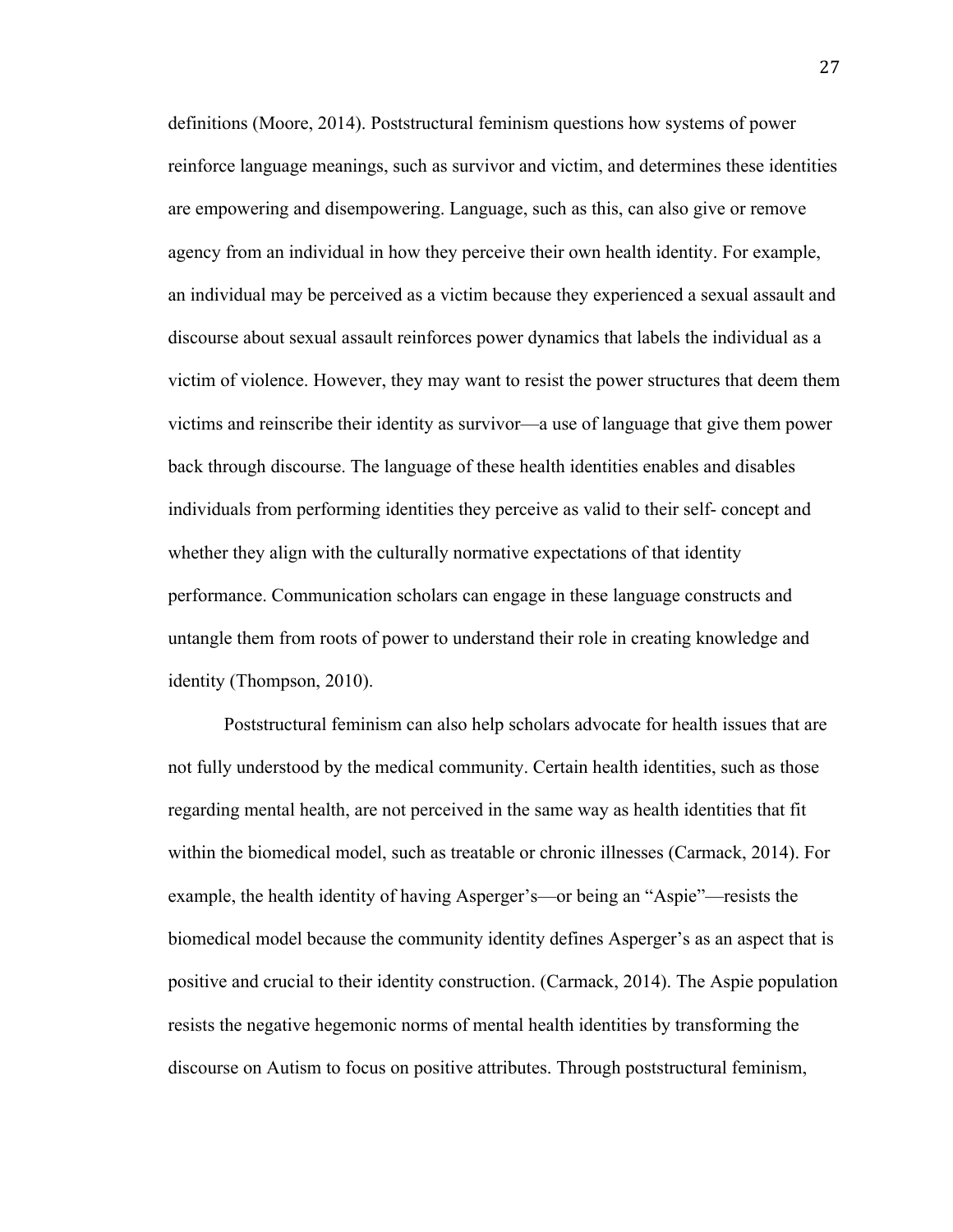scholars can explore how these resisting identities deconstruct cultural reproductions of dominant social norms (Moffatt & Norton, 2005). Communication studies often poses questions of power, privilege, and discourse. Poststructural feminism possesses all of the tools to address these questions from a critical, theoretical context. By applying poststructural feminist theory into future research in health communication advocacy, scholars can extend their questions and findings of power dynamics and offer more solutions for addressing health inequalities.

#### **Summary and Research Questions**

While poststructural feminism is concerned with discourse and power, it is often under-utilized within communication studies. However, poststructural feminism can explore the role of discourse and language as tool of power and resistance to social structures. The role of power structures shaping discourses spaces is important to understand when exploring the roots of period shaming. Communication acts that disrupt hegemonic discourses of concealment help women challenge social suppression and empower their identity as menstruating women in public spaces. However, while women can perform acts of disruption and resistance, it is crucial we understand how dominant discourses, such as the media, interpret and represent these disruptions. The media play a critical role in reinforcing social norms and have the potential to introduce counterhegemonic discourses in public spheres that question social norms. The following two questions will be explored through discourse analysis to understand these communication acts.

RQ: How do public media discourses about Kaur's disruptive actions empower and disempower menstruating bodies?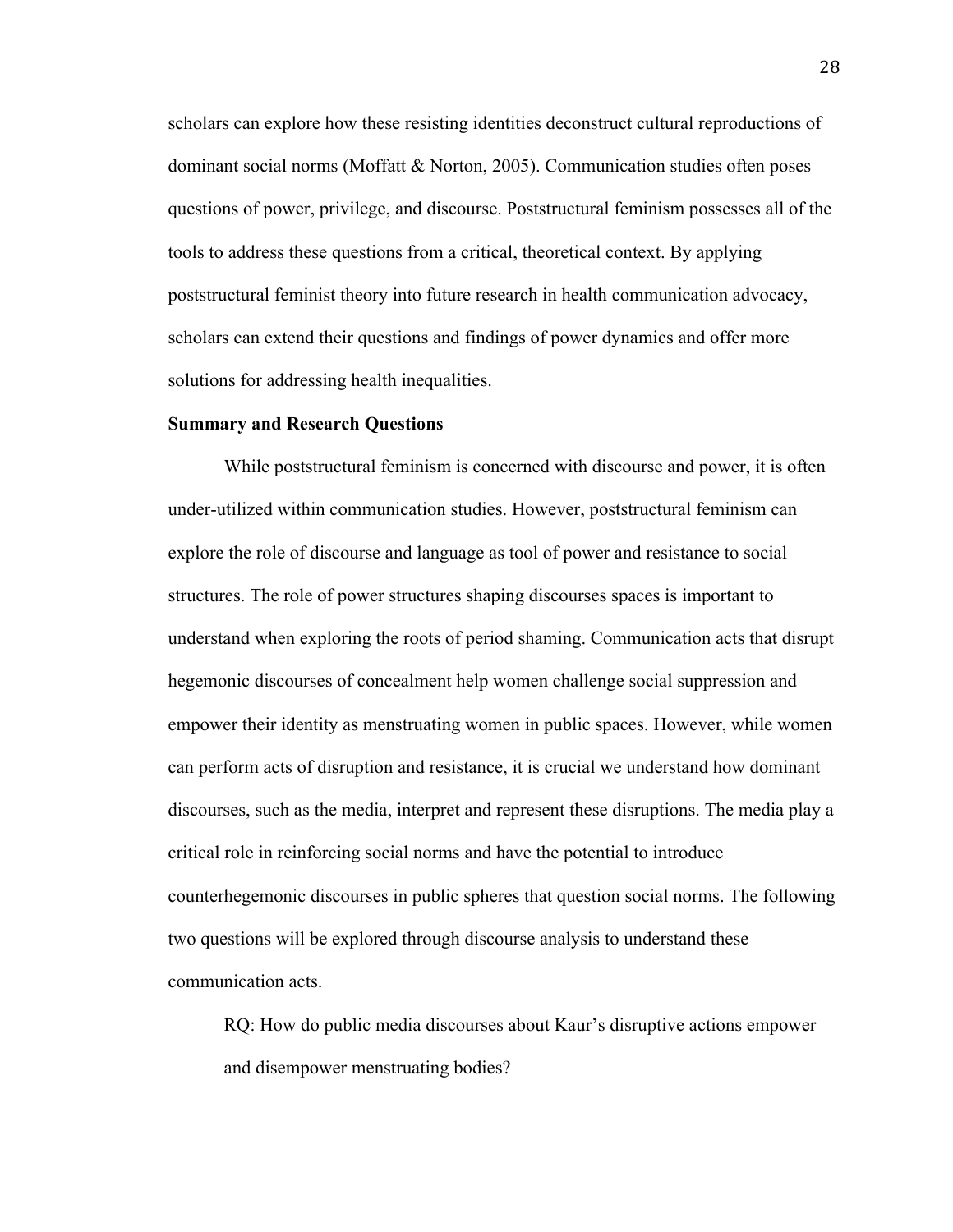#### **CHAPTER 3: METHODS**

#### **Defining Qualitative Inquiry**

Qualitative research aims to explore how people ascribe meaning to materials, such as texts (Denzin & Lincoln, 2000). Qualitative researchers want to uncover those specific, individualized meanings (Hodder, 2000). Patton (2014) explained how researchers can study and document how human beings create and subsequently attach these meanings to things in their reality. Human beings do not just stumble upon knowledge; rather, humans make systems of knowledge that construct concepts and models that are used to understand the world (Schwandt, 2000). Qualitative inquiry operates under the auspices that reality is socially constructed and researchers must not suggest there is one singular way to explain reality.

The foundation that ties methodologies of qualitative inquiry together—such as ethnography, focus groups, etc.—is the desire to understand other people's realities as individualized and contextualized experiences (Patton, 2014). One way qualitative inquiry explores how experiences are understood individually is through the role of the researcher as the instrument of inquiry (Patton, 2014). Knowledge of social realities comes from the interdependence of the researcher and the research (Lindlof & Taylor, 2002). Qualitative inquiry is a point of intersection between the personal and the professional (Patton, 2014). One feature of becoming the research instrument is acknowledging the fact that there are multiple realities and not a particular "truth" that is inherently valid (Denzin  $\&$  Lincoln, 2000). Asking questions that call for qualitative methods are seeking answers focused on meaning and furthering our interpretive understanding of a subject (Charmaz  $\&$  Mitchell, 2001). By asking questions that evoke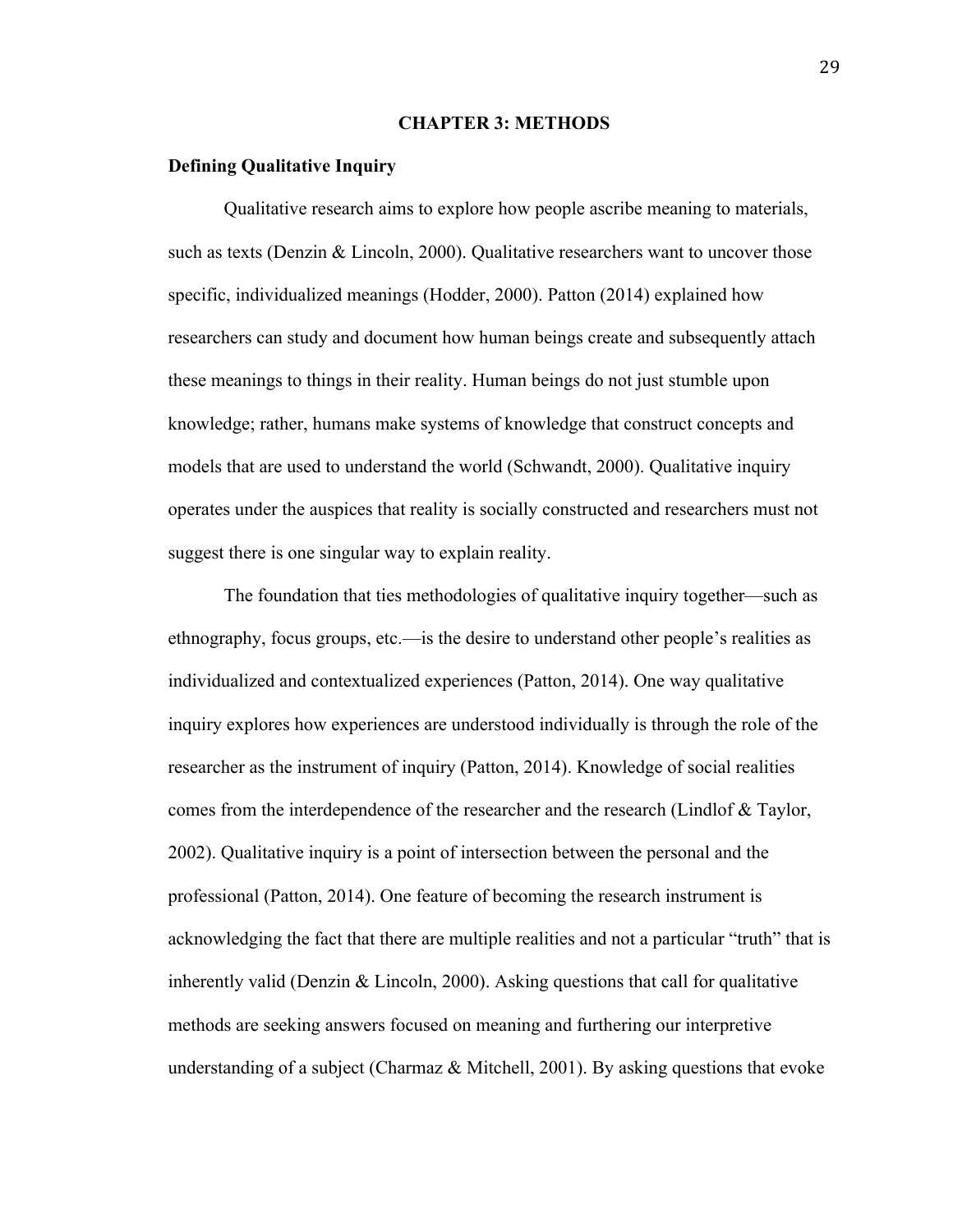examination through qualitative inquiry, researchers can expand knowledge by digging into deeper, rich descriptions of what we know as human beings and how we know it (Tracy, 2010).

#### **Textual Analysis as a Qualitative Methodology**

One of the benefits of qualitative research is the inclusion of various methods of analysis that all aim to analyze how human beings construct and attach meaning to their experiences (Patton, 2014). Textual analysis in particular allows researchers to examine language, symbols, and discourse presented in existing records or texts (Kreps, 2008). However, textual analysis is often perceived as residing farther away on the qualitative spectrum from methods that engage with people directly, such as interviews or focus groups. The ways other qualitative methods incorporate narratives, such as interviews or focus groups, should not detract from textual analysis's ability to examine the human experience. The examination of texts, or as Hodder (2000) refers to them as mute evidence, is an important element to qualitative inquiry. Textual analysis fits the criteria for qualitative methodologies well because it embodies qualitative characteristics, such as an ambiguous nature connecting theory and method, and the goal to describe, decode, and come to terms with meanings in the world (Lindlof  $& Taylor, 2002$ ). The broad, overarching description of qualitative research is employed in order to include as many methods within the umbrella of qualitative research.

Textual analysis in qualitative inquiry is particularly important because it can guide us to pay closer attention to material culture and interpret what texts are communicating in various contexts (Lindolf & Taylor, 2011). Meanings do not solely live in a text; it is up to the researcher to extract and understand the text's meaning (Hodder,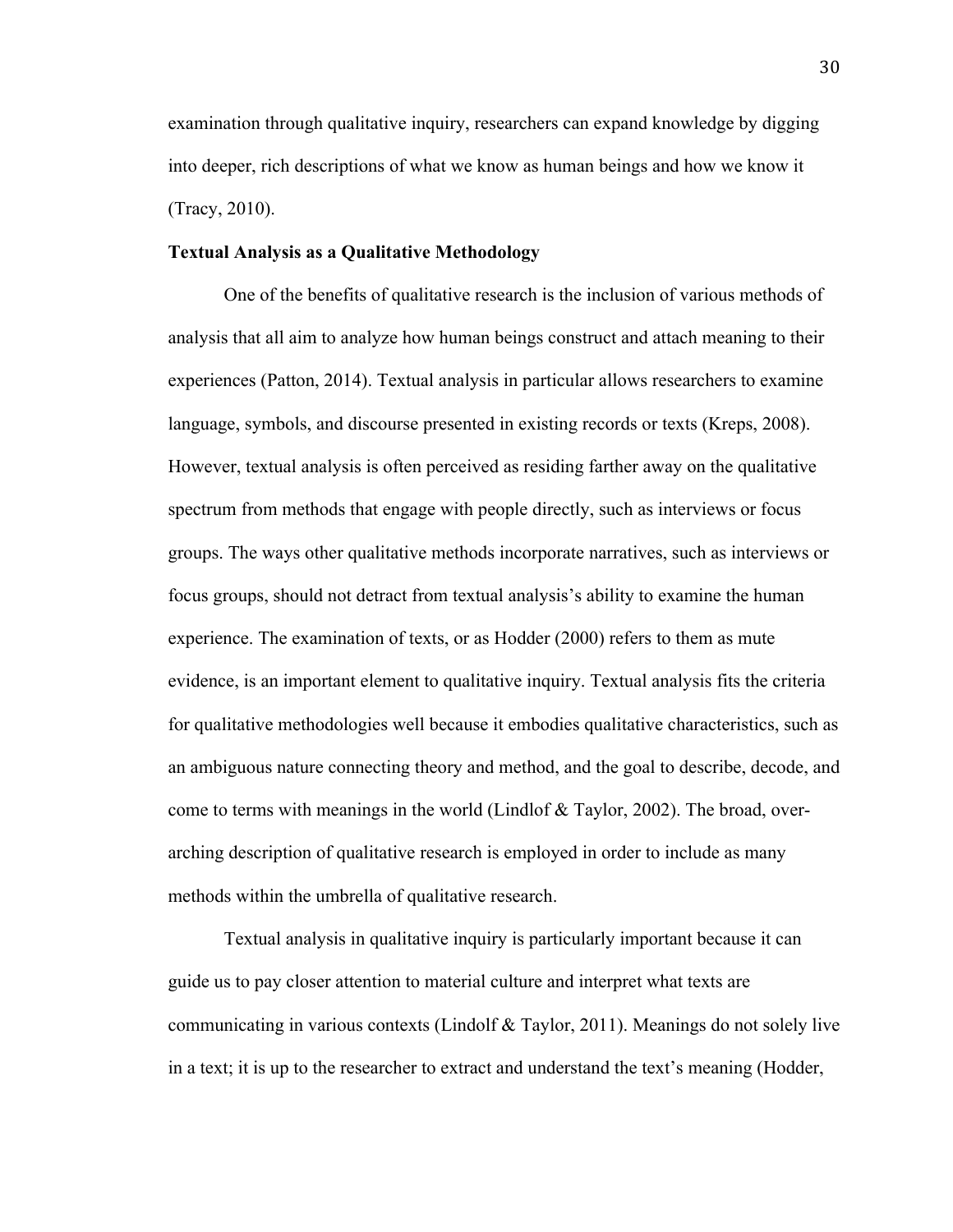2000). Researchers have to come to understand a text in order to give it life and illustrate the meaning given to it by others. Meaning within a text is always socially constructed and can be seen as contradictory overtime due to changes in meaning (Hodder, 2000). Textual analysis addresses the socially constructed nature of texts that reflect how individuals create their own meaning, which is a foundational element to qualitative inquiry.

To fully understand socially constructed realities, however, qualitative researchers must also recognize the importance of contextual sensitivity (Patton, 2014). Because realities are constructed through multiple, individual interpretations, it is crucial to understand the context in which individuals built those realities (Lindlof & Taylor, 2002). One of the goals of qualitative research is to study things and interpret their meaning in their natural setting in order to recognize its context (Deznin & Lincoln, 2000). Textual analysis also follows these guidelines because documents require contextualized interpretations to grasp the full meaning they attempt to communicate (Hodder, 2000). Fursich (2009) referred to the study and analysis of texts as "reading", evoking the idea that the texts are being read within their existing, intended context, which is ideal for a well- rounded examination of their communicated meaning.

#### **Rigor Within Textual Analysis**

Textual analysis demonstrates rigor in similar ways to other forms of qualitative methodologies, but it may manifest in different ways. Communication scholars struggle when defining rigor because it often lacks a textbook definition and relies on unspoken standards for research (Davies & Dodd, 2002). While qualitative scholars have made it clear that qualitative and quantitative research need different rigor standards, little is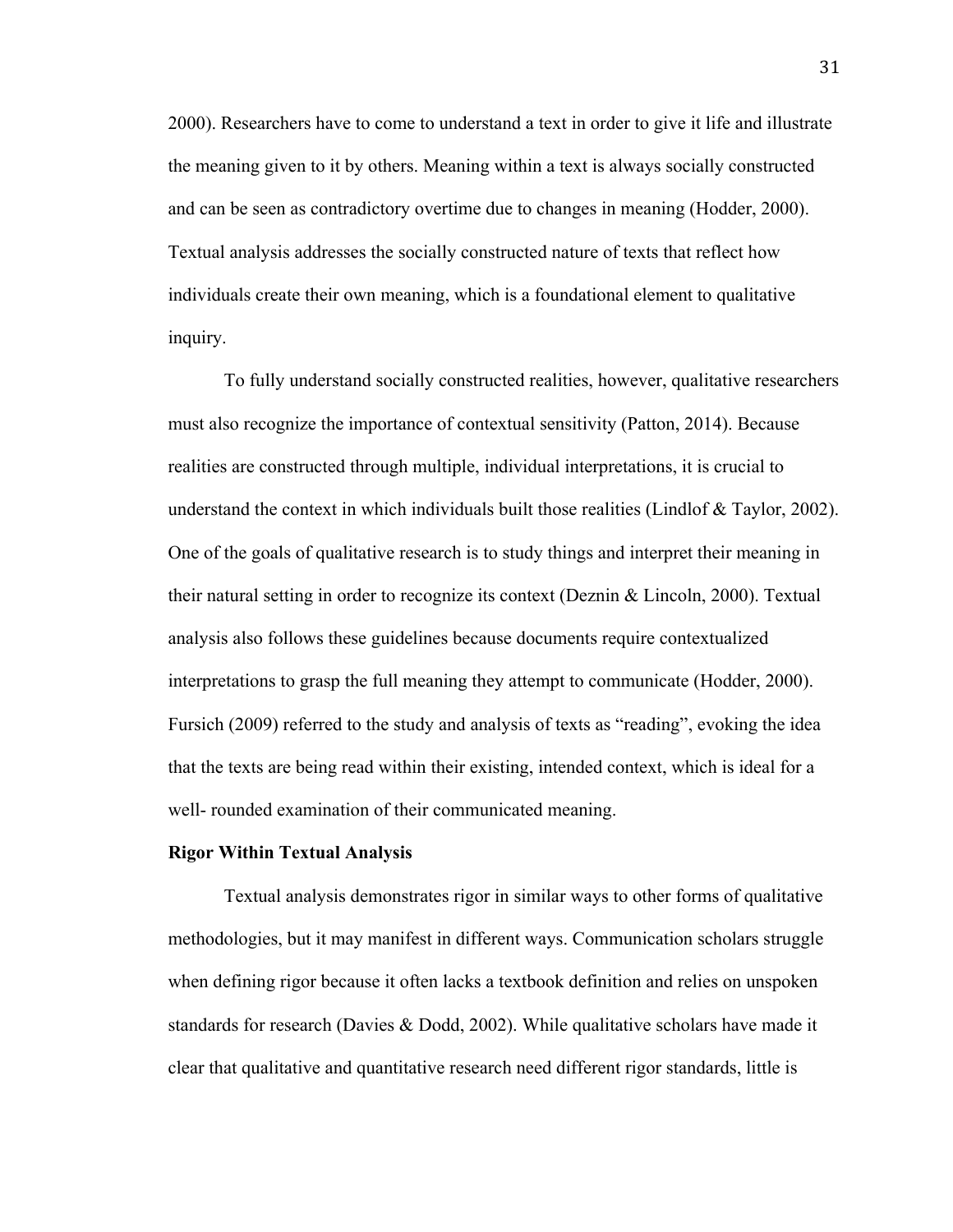specifically focused on textual analysis and how it fits in qualitative rigor framework that privilege other qualitative methods.

Davies and Dodd (2002) suggested ethics are an essential part of rigorous research. However, the conceptualization of ethics often illustrates ethical gray areas in interview processes (Davies & Dodd, 2002). Textual analysis allows for the researcher to examine texts closely without influencing the data directly—as perhaps could occur in other qualitative data collection situations—so the researcher can be the instrument of inquiry without directly influencing the narratives presented in the text (Fursich, 2009; Hodder, 2000). Tracy (2010) also suggested qualitative research can be viewed as rigorous when it makes use of rich, complex, data that employs a variety of theoretical constructs, data sources, and contexts. Textual analysis can provide a broad or narrow focus, depending on the research question's aims, and can provide the depth and variety Tracy suggests is needed in qualitative research.

Textual analysis demonstrates rigor in the way it can resonate with an audience and be relatable if the audience is familiar with the text. Tracy (2010) explained that rigorous qualitative research provides insight into the lives of individuals and has an element of transferability. Texts are often long standing artifacts that build social environments, hold historical context, and shape cultural practices (Hodder, 2000). Textual analysis can highlight these relevant characteristics and relate them to the audience in how the messages communicated in the text transfer to their lived experiences.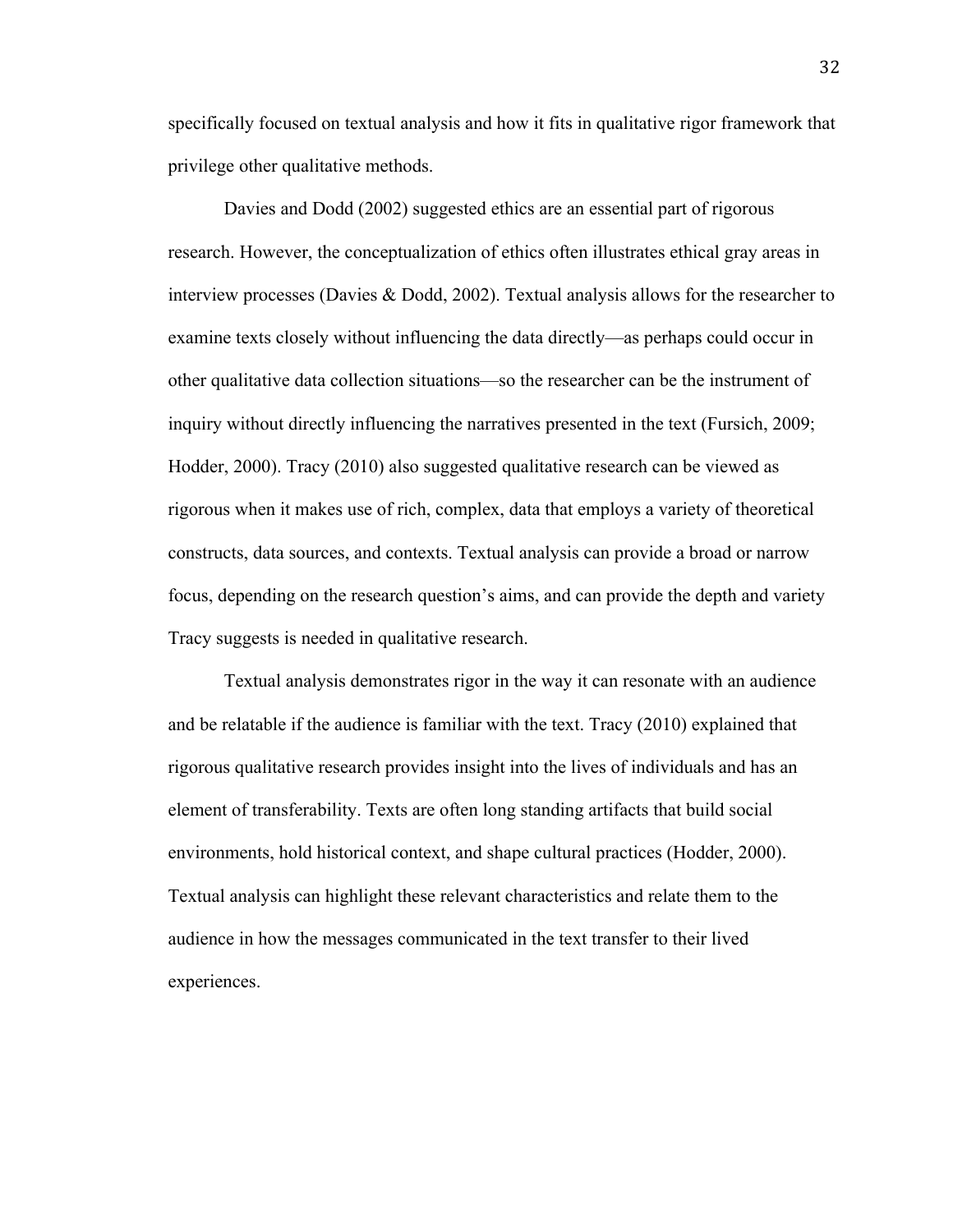#### **Textual Analysis in Health Communication**

Textual analysis has the potential to explore a wide variety of areas within health communication by uncovering influences of communication in health care and the structures that influence health processes (Kreps, 2008). While quantitative analysis may be more common in health communication research, it is crucial to understand and appreciate the role of qualitative health communication research because of the depth and meaning it providers to health situations (Kreps, 2008). Textual analysis can assist in illuminating the depth of research in health communication by understanding the larger scope of a health issue, highlighting voices and interactions in health, and create relatable and accessible research for the public sphere.

Texts can help us see the big picture of health issues, especially when looking at mediated texts. Texts build the environment for social relationships, so to understand discourse and situations of power, researchers must examine material evidence and texts that are part of the social experience (Hodder, 2000). Exploring texts can allows us a more expanded picture of public perceptions of an issue that may not be as well understood or seen through traditional qualitative research methods, such as focus groups and interviews. While texts may be seen as projecting a particular version of reality, Fursich (2009) argued that using media texts in particular can help scholars understand the "dominant sense of reality" (p. 246). This can help communication researchers understand dominant power structures and how their construction of reality influences other's perceptions of the world around them.

Textual analysis can help us connect health communication principles to everyday interactions and allow for multiple voices to be heard on the same topic. Interviewing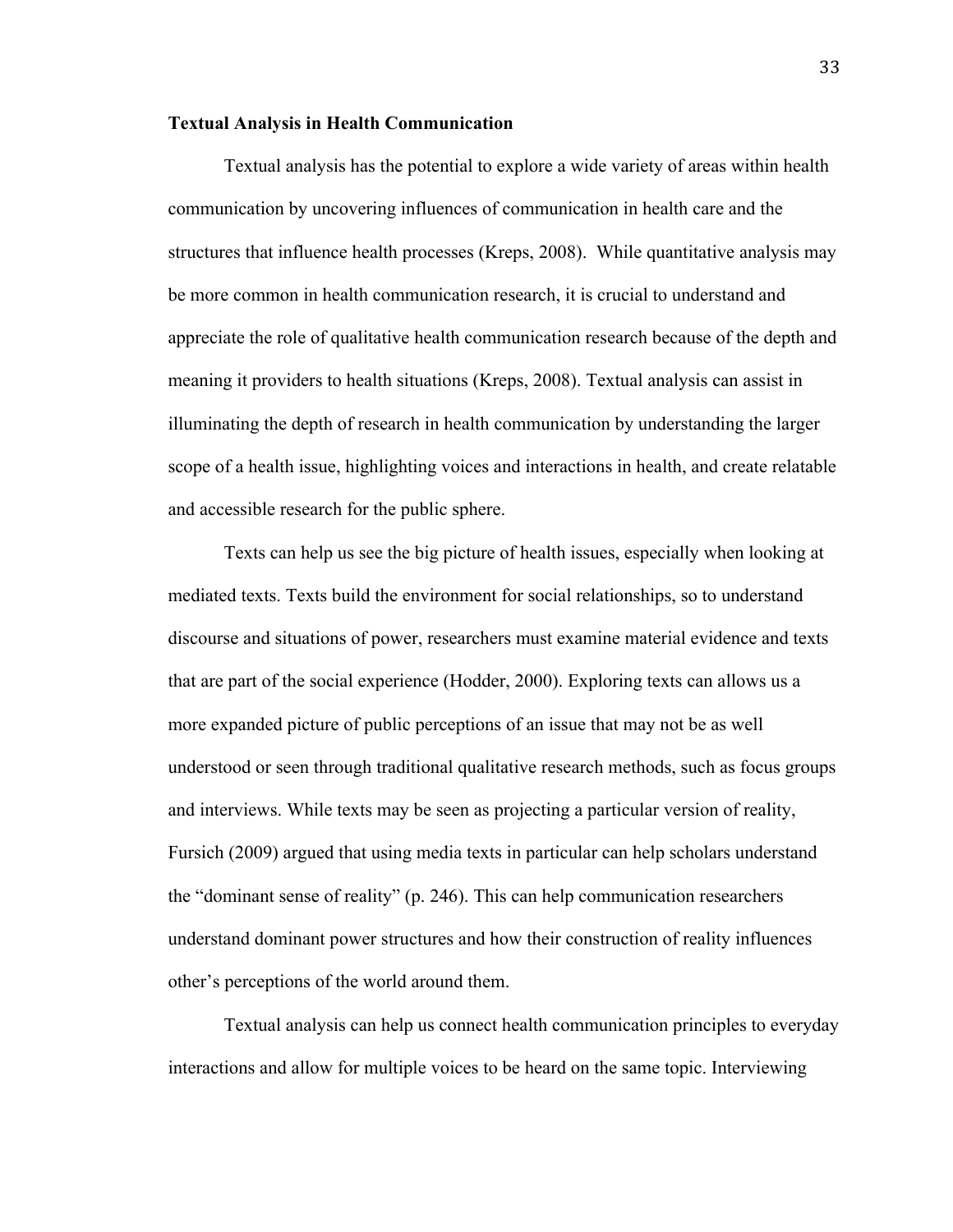people directly about a health issue will get a clear, personal perspective on a health issue, but texts could illuminate more realities regarding individual experiences, group identities, or public perceptions. For example, McNicol and Weaver (2013) textually analyzed a comic book's depiction of peanut allergies. The choice to use textual analysis to address this health issue allowed the researcher to explore not only how individual characters present their health issue, but also how public discourse frames conversations about allergy and stigma. Textual analysis provides a different, varied lens to observe a health communication topic and can help to foreground "the voices of patients [and] professionals" in health care (Lindlof & Taylor, 2002, p. 27).

Textual analysis also can give more perspective to communication acts affecting health care professionals directly. Carmack's (2010) textual analysis of benevolence laws demonstrates the communication need to explore texts that are ambiguous and how their policies are enacted within healthcare settings. Textual analysis can explore texts that aim to make health information more accessible, which makes space for health communication research to reflect that accessibility (McNicol & Weaver, 2013). Accessible texts addressing health topics, such as news coverage and articles, can allow communication scholars to examine how public knowledge is framed (Carmack, 2014). Health communication can also shed light on texts that do not make health information accessible and suggest future considerations for health promotion to take in order to communicate their information effectively to the public.

### **Critical Discourse Analysis**

Critical discourse analysis, or CDA, is a method of inquiry focused on studying language and discourse's influences on power and social structures and practices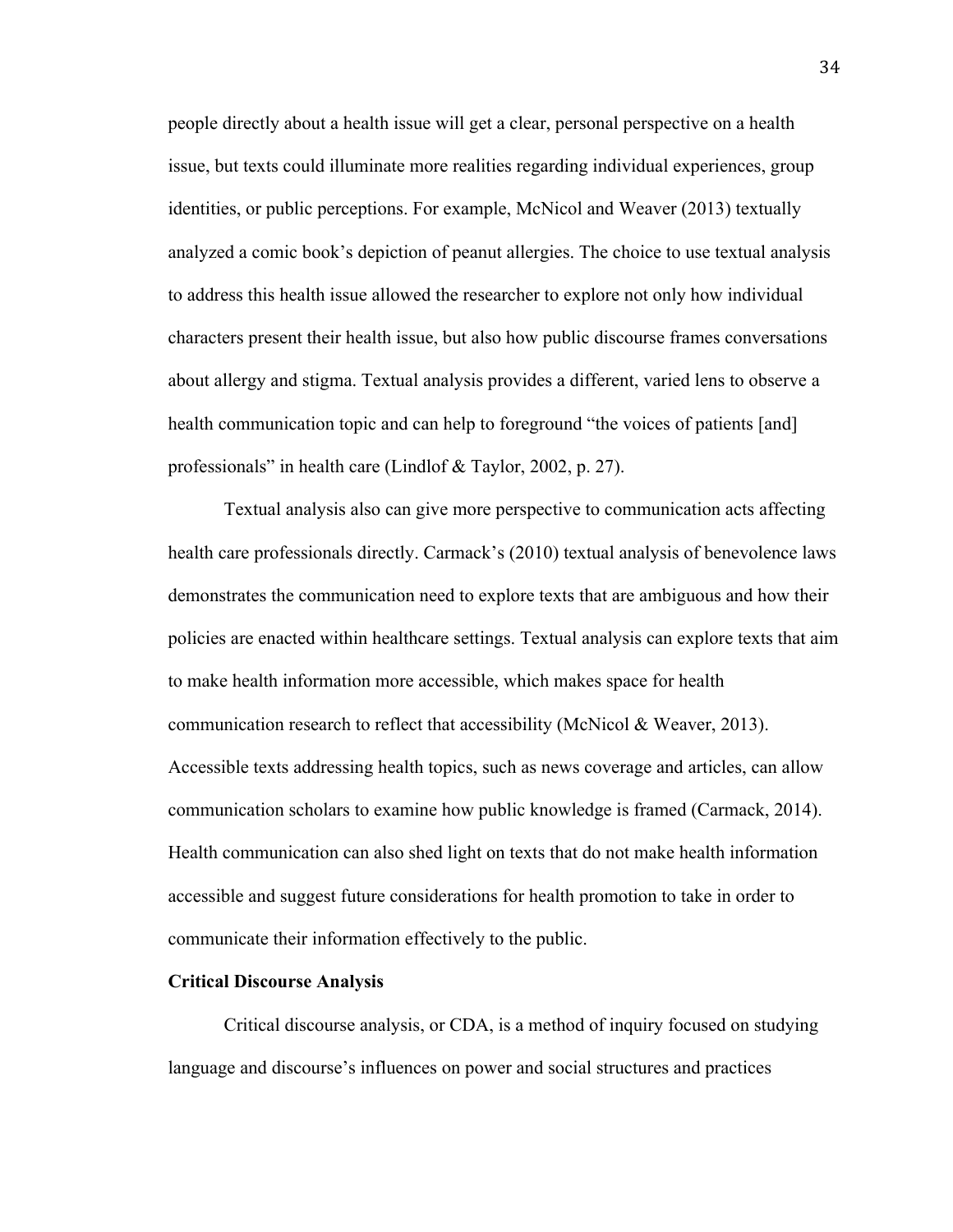(Wodak, 2001). CDA narrows its focus on issues of power, dominance, and inequality that are reinforced and created through texts and discourse (van Dijk, 2001). Approaching texts with this intent presents researchers with the goal to expose social inequality in communication and the ways our language enacts those moments of inequality. CDA does not have a unitary theoretical framework; rather it has a particular set of tenets researchers are expected to uphold through their research practices (van Dijk, 2001). van Dijk (2001) explained these tenets are focused on power relations being inherently discursive and to look at discourse as historical, ideological, a form of social action, and an element of society and culture. Researchers doing CDA are also expected to take a political stance and address data from a critical lens. Having a critical approach means that scholars must view the data within social contexts, take a political stance on the issue, and include self- reflexivity moments throughout the research process (Wodak, 2001). CDA provides researchers the opportunity to make sense of social members' practices in social relationships, assign blame and responsibility to structures within culture, and also present themselves as part of or within the discourse being addressed (Tracy, 2001).

The focus of CDA scholars often revolves around notions of hegemony, ideology, class, gender, race, discrimination, reproduction, institutions, social structure, and social order (van Dijk, 2001). These actions display types and levels of power that controls and enables people's action and communication. Although language may be a building block to enforcing these structures, it is important to note that language is not powerful on its own; language gains power by the way dominant structures and people employ the language (Wodak, 2001). Understanding the meaning behind language and how stable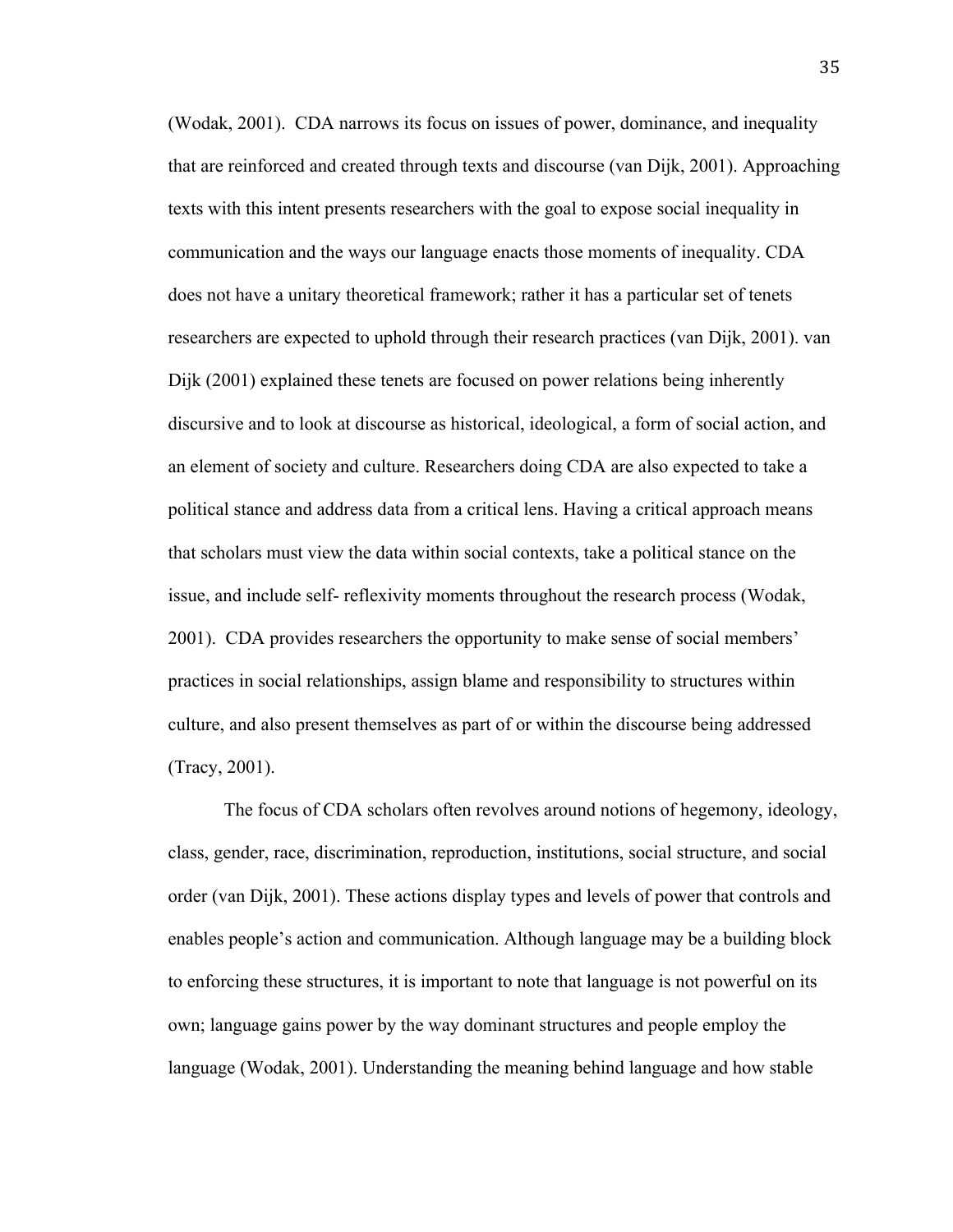they are or how they are acted upon can give the researcher an idea of the power of language in certain contexts (Tracy, 2001). CDA positions power as a central component to social relationships (Wodak, 2001). However, power is rarely absolute and completely in control by one social group or structure (van Dijk, 2001). Although groups may have more or less control and power over others, power is understood through various situations and social domains, which creates more opportunities for exchanges of power (van Dijk, 2001). CDA explores how these moments of control are communicated in texts and understood through daily discursive practices.

CDA is concerned with "analyzing opaque and transparent structural relationships of dominance, discrimination, power, and control as manifested in language" (Wodak, 2001, p. 2). The power of dominant groups can be reflected in social texts and normative behavior, such as laws, rules, norms, habits, and thus are understood as hegemonic practices of that social context (van Dijk, 2001). CDA aims to critique these structural practices and examine instances of resistance. When discourse resists dominant structures, it is seen as breaking conventions of discursive practices (Wodak, 2001). CDA may be seen as a reaction against the dominant formal paradigms and a critical stance against dominant social powers (van Dijk, 2001).

van Dijk (2001) explained CDA offers a different perspective to theorizing and analyzing texts and language. It is regarded as a way of analysis that promotes multidisciplinary approaches to research. Communication studies is an ideal place to explore multidisciplinary approaches because of the openness to other modes of inquiry (Tracy, 2001). However, this openness acts as a double- edged sword, with other academic disciplines finding communication research less distinct and often overlook the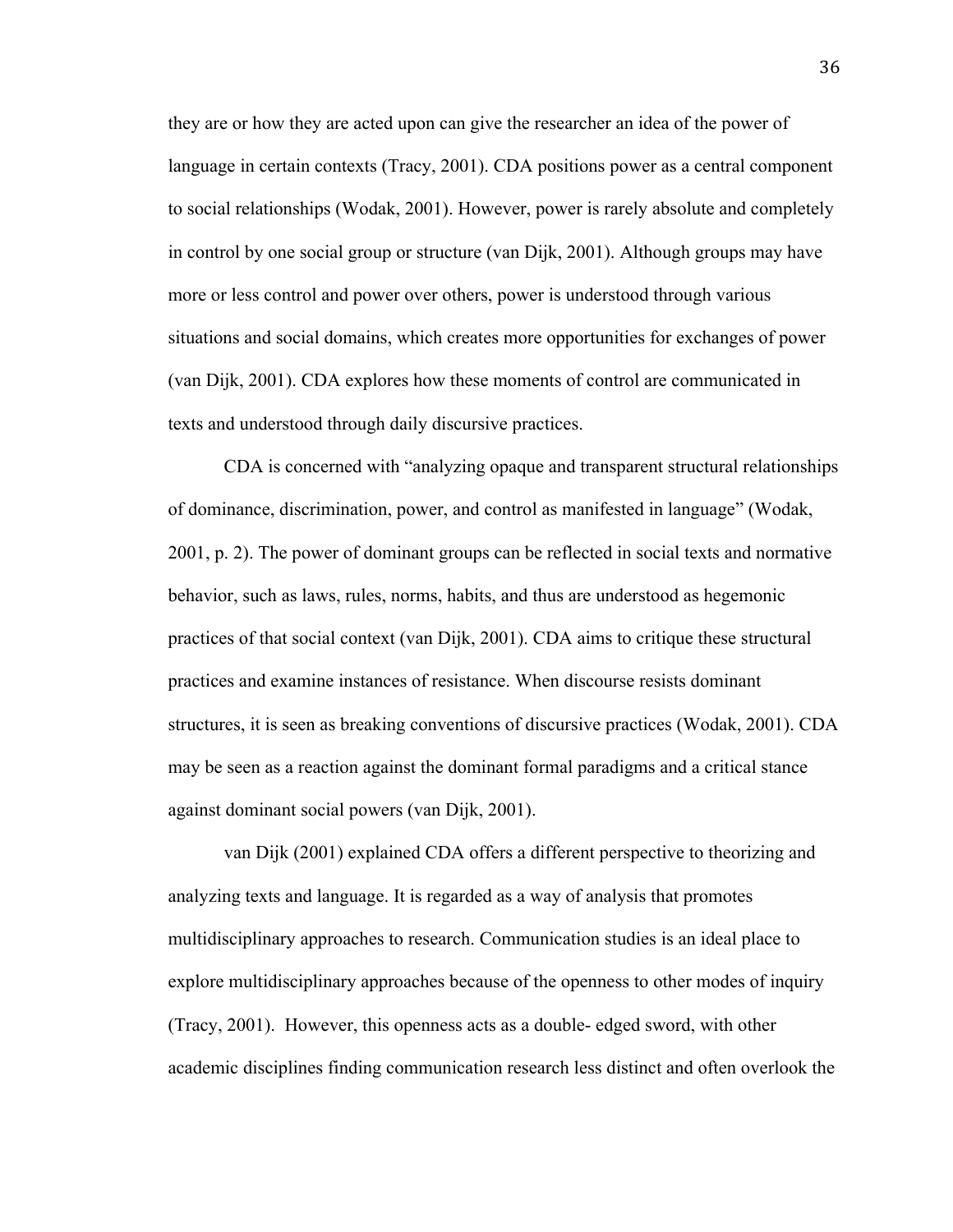contributions communication studies has offered to the interdisciplinary discourse community (Tracy, 2001). CDA has caused tension even within communication studies between the goals of rhetorical criticism and discourse analysis (Tracy, 2001). What makes CDA distinct from rhetorical critical approaches is the focus on language as an everyday social practice (Wodak, 2001). Discourse analysis is more interested in the ordinary and unremarkable areas of social life than rhetorical texts (Tracy, 2001). These everyday discourses communicate social order and shape relationships of power and dominance in society (van Dijk, 2001). It is crucial we look as these micro level discourses because they play a role in reinforcing and enacting social norms from macro sources of dominant power.

### **Data Collection**

My thesis data consisted of three discourse events: (1) Kaur's initial post on Instagram, (2) her responses to Instagram after deleting her photos, and (3) news media coverage of Kaur's story. For this thesis, the captions she wrote for her photos will be considered part of her response to Instagram. It is important to note that only discourse included with Kaur's posts will be considered and I will not be doing an analysis of the photo series itself. Her text is important to analyze because it communicates her experiences of period shaming. I also will not be considering comments on the articles or photos she posted, as it detracts from the primary discourse regarding the photos and response to Instagram's removal of her photos. The comments from other participants are too vast to include within the scope of this analysis.

I engaged in two rounds of data collection. For the first round, I used Google and Google News search engines to collect news coverage about Kaur's photo. Because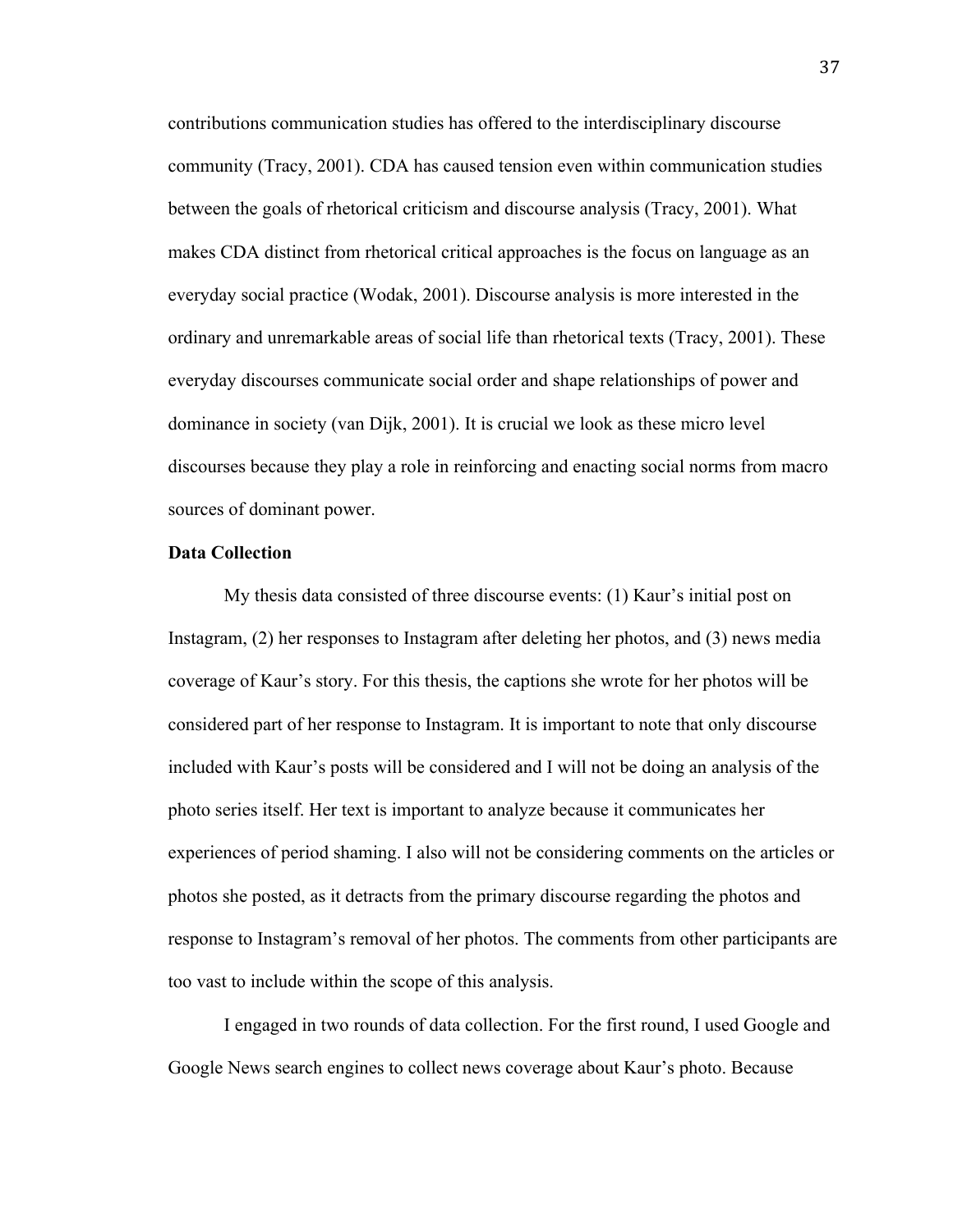Kaur's photo acted as a catalyst for more news coverage of period shaming, there were a number of national and regional news articles. I used the search terms "period shaming Instagram", "Rupi Kaur Instagram period", and "Instagram menstruation controversy". The search yielded 26 articles from mainstream news media outlets. The second round of data collection occurred two months later to see if any articles were missed during the last collection. I wanted to focus on the initial coverage of Kaur's photo, as well as analyze articles specifically focused on her. This eliminated news articles about other instances of women supporting communication about menstruation (many articles found in the initial search mentioned Kaur anecdotally in stories about other menstruation advocacy efforts).

I also set time perimeters for data collection. Articles that met the topic criterion were included if they also appeared the last two weeks of March and first week of April (March 23, 2015to April 5, 2015). These dates were chosen because Kaur's photo was removed from Instagram March  $27<sup>th</sup>$ . After eliminating articles that did not fit the criteria, a total of 35 articles were included in the analysis. Articles were downloaded into a Word document to preserve the texts, resulting in 78 pages.

#### **Data Analysis**

I engaged in the constant-comparative method of analysis to discover themes in the texts (Glaser & Strauss, 1967). I went through the initial process of open coding, which is crucial to begin with as to explore the text thoroughly and in an unrestricted manner (Strauss, 1987). I read through the articles several times and noted themes that emerged from reading. Strauss (1987) emphasized the importance of examining the text multiple times as the researcher's relationship with the text is more important than the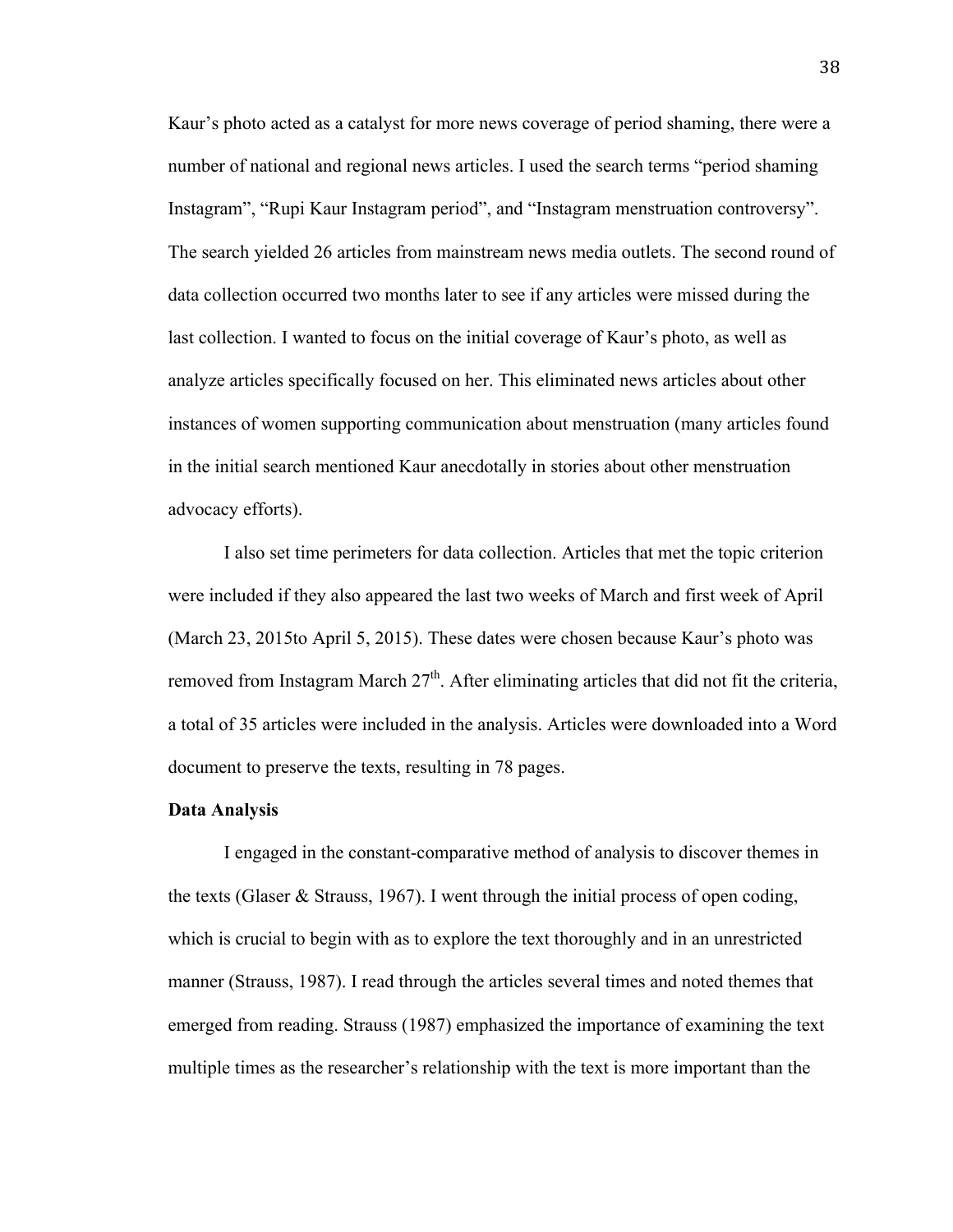sheer, untapped potential of the text alone. Once theoretical saturation had been reached and no other themes emerged (Lindlof & Taylor, 2002). Using Owen's (1984) three criteria, a theme was considered salient if there was 1) recurrence (similar meaning was communicated but different words were used), 2) repetition (the reiteration of key words and phrases), and 3) forcefulness (indicated by vocal features such as inflection, volume, or pausing that set off certain portions of an account from others). I grouped themes into various complimentary categories, identifying the meaning behind the themes. I used a variety of quotations from the texts to illustrate the themes, demonstrating rich rigor, thick description, and concrete detail (Tracy, 2010). All texts have been left in their original form, including grammar and spelling errors and inconsistencies. Edits have only been made if it improves the readability of the quotation.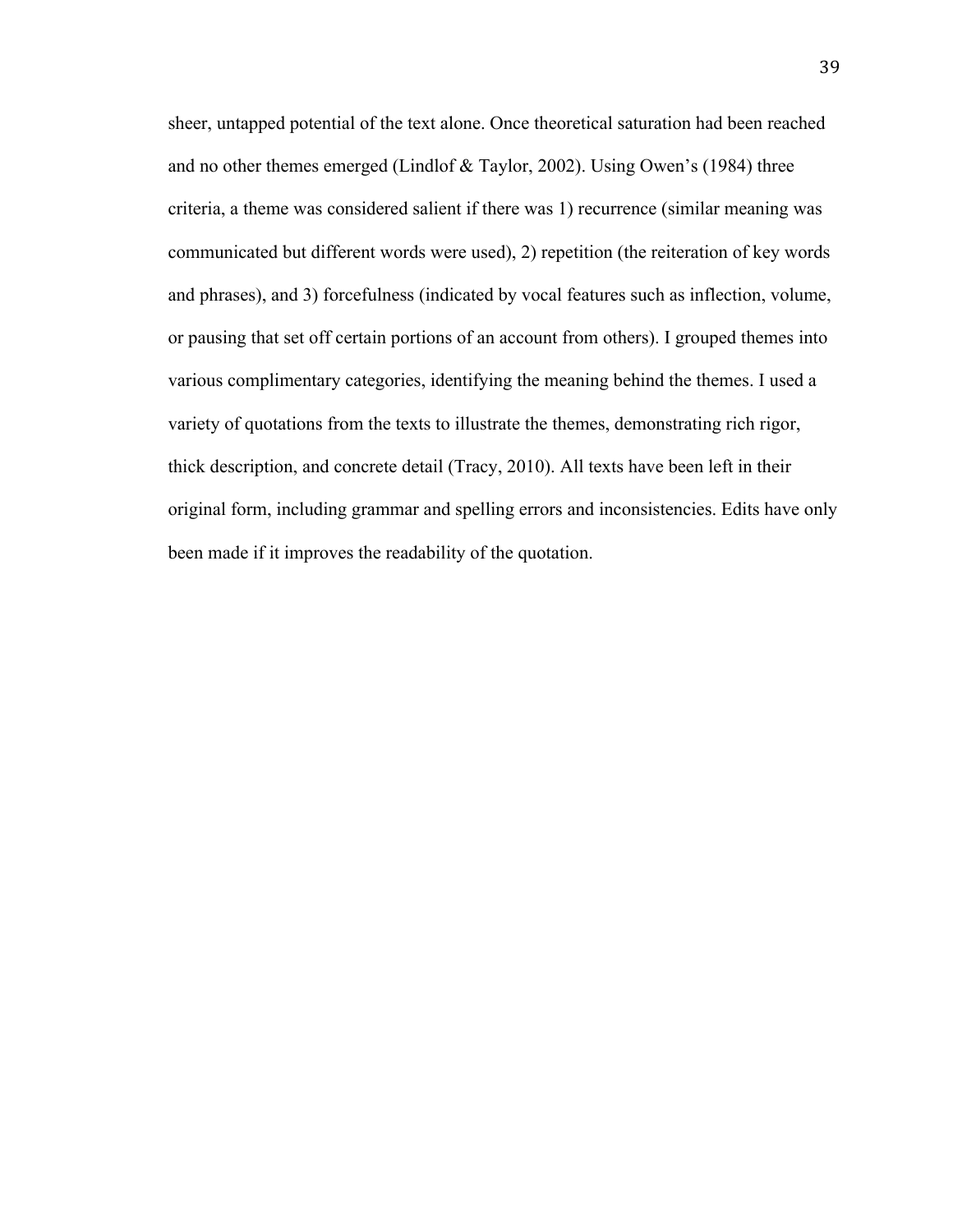### **CHAPTER 4: ANALYSIS**

After reviewing the data through a critical discourse analysis approach, several themes emerged. These themes related back to the research question examining how the discourse acted to empower and disempower menstruating bodies. For this analysis, I will be using the term "public discourse" to refer to the articles included within the data. They are acting as representative for public discourse at-large and give a sense of the larger discourse that is disrupted by marginalized discourse. Themes that emerged include the everyday language of menstruation, patriarchal censorship of women's bodies, shame and stigma in menstruation discourse, and medical ideology and essentialization.

#### **Everyday Language of Menstruation Discourse**

The language throughout the public discourse often referred to Kaur's menstruation as a "stain" or "leak" on her clothing. In the public discourse analyzed for this thesis, fourteen of the articles (40%) referred to her blood as a stain or "staining herself" (Birch, 2015; Cafolla, 2015; Dewey, 2015; Lynch, 2015; Maggs, 2015; Mortowala, 2015; Romano, 2015; Rozzi, 2015; Sanchez, 2015; Sanghani, 2015; Thacker, 2015; Tolentino, 2015; Williams, 2015). A handful of articles referred to the leaks of blood on her bed and body (Brodsky, 2015; Driscoll, 2015; Gray, 2015; Zamon, 2015). The discourse disempowers menstruation within social contexts by repeatedly referring to it as a "stain", which carries a negative connotation. Staining implies the female body is dirty, soiled, or unkempt, even though this example of unexpected menstruation is a universal experience for women. Discourse concretizes meaning, so the more menstruation is associated with dirty or negative language, the more it will be presented as undesirable process. By calling it a "stain", it also stigmatizes menstruation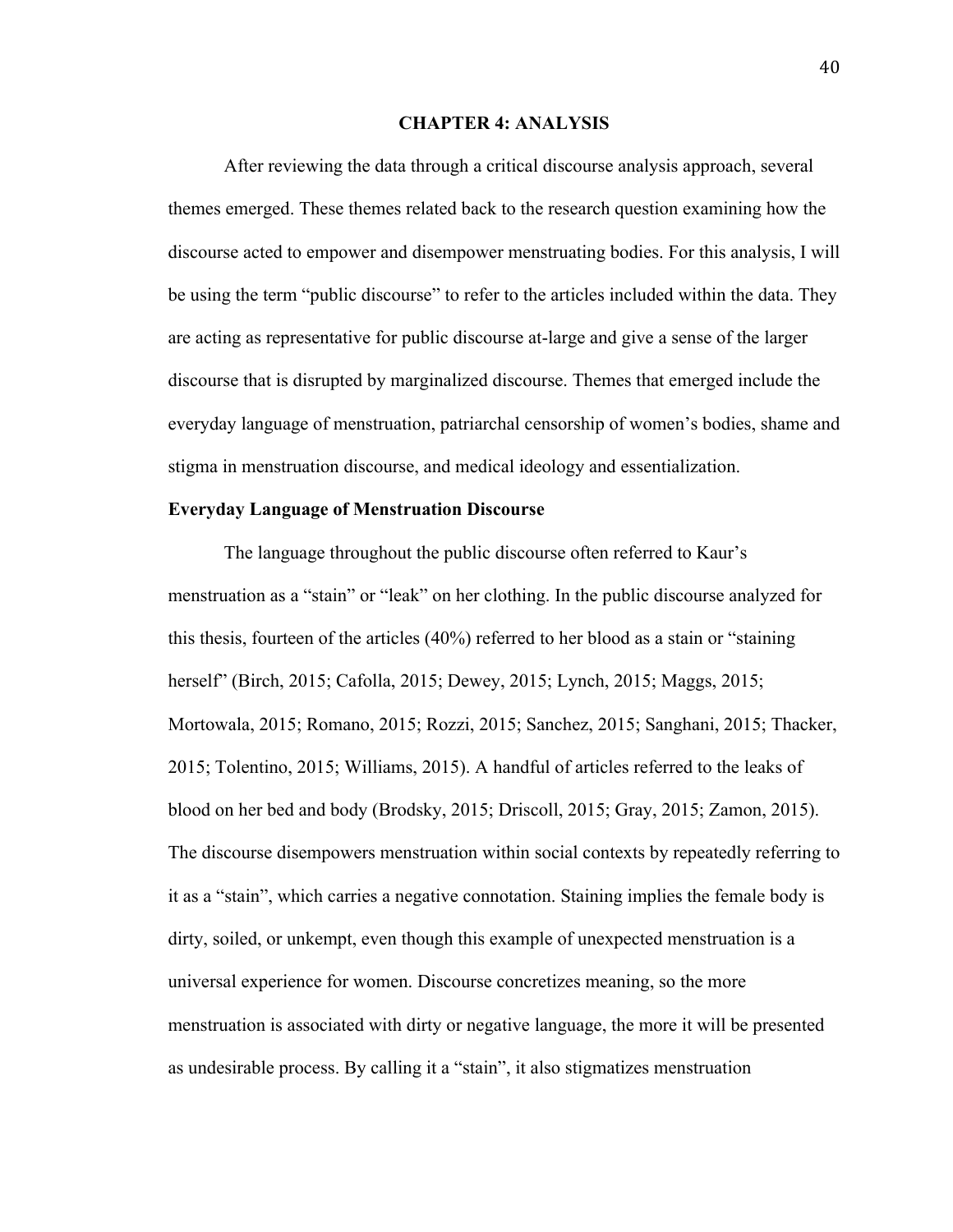experiences by making women feel dirty for not being prepared for menstruation at all times. Using negatively connoted language such as staining and leaking makes menstruation appear as if it is uncontrollable, suggesting women's bodies cannot be managed into normative expectations of femininity. However, one article juxtaposed negative language, like staining, with positive language, such as beauty, with the headline, "Your beautiful, feminine period stains are against Instagram's guidelines" (Tolentino, 2015). This use of the language challenges the established meaning of the word stain and attempts to present it in a frame that empowers menstruation as a beautiful, feminine action.

The public discourse also discussed the use of language to subvert menstruation by referring to it with metaphors or euphemisms. Cafolla (2015) mentioned how women are secretive about their periods "...so no one knows we are "on the blob" or that we have "the painters in." Other ways writers referred to menstruation included a "women's time of the month", "Aunt Flow", "riding the crimson wave", "on the rag", or "the curse" (Lynch, 2015; Rozzi, 2015; Sanchez, 2015). Dominant power structures oppress women by making inherently female actions, such as menstruation, so problematic to talk about that people must use euphemisms to discuss female issues. While the use of euphemisms was not the norm throughout the public discourse, it is important to point out that writers who reported on menstruation employed euphemisms that avoided saying menstruation whether that was intentional or a byproduct of social norms to not discuss menstruation directly. The meanings of the euphemisms are established through institutionalized knowledge, which imply shame toward menstruation. It is also important to note that many articles within the discourse referred to menstruation as a "period", and although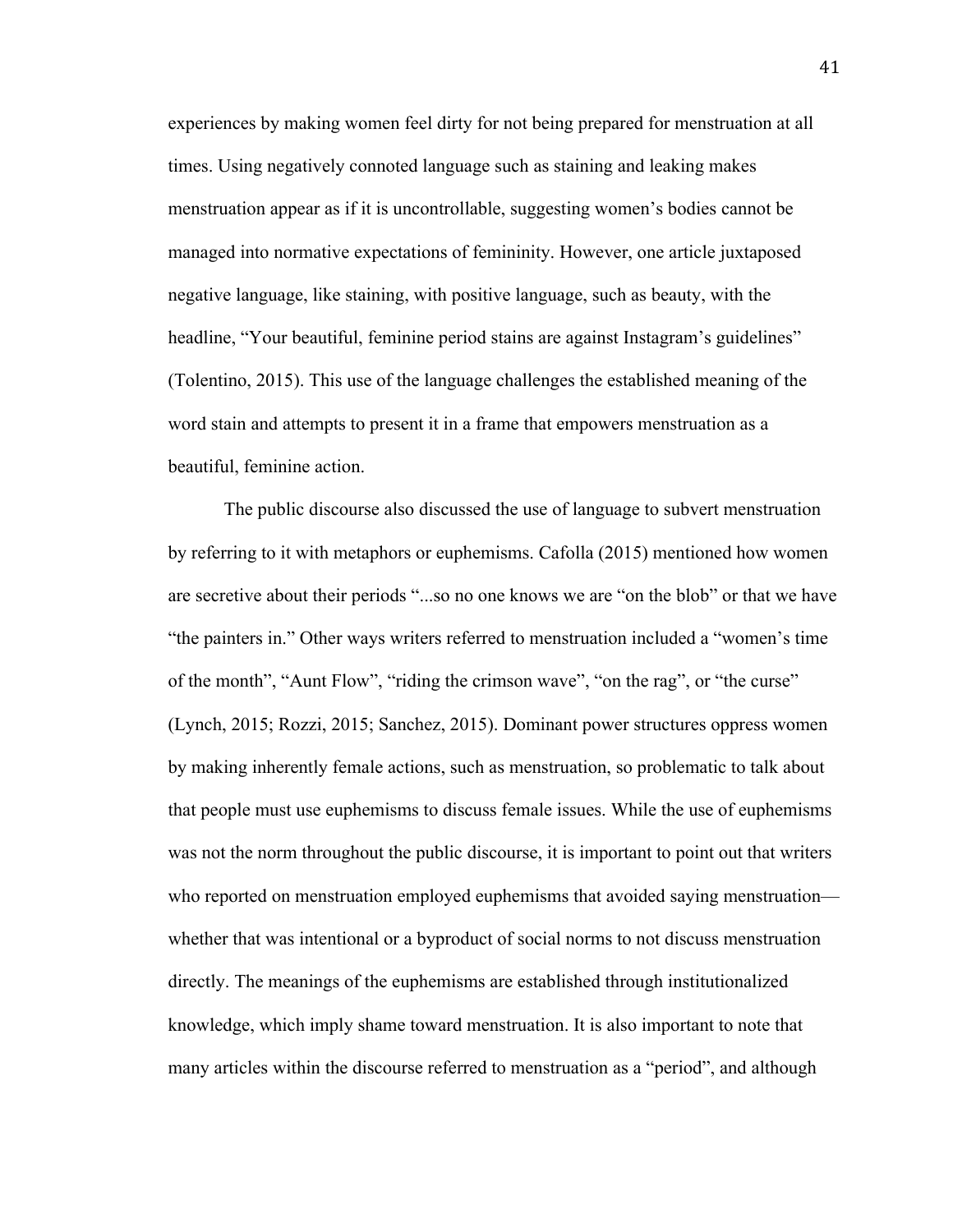we have normalized the word period, it is still a euphemism for menstruation. Negotiations of power happen in daily discourse and the choice to use a euphemism to refer to menstruation removes power from the act and reinforces normative expectations of period shame.

Some articles made the distinct choice to use the qualifying language of "menstrual blood" or "period blood" when referring to Kaur's photos (Barrie, 2015; Gray, 2015; James, 2015; Rogers, 2015; Rozzi, 2015; Tamarkin, 2015; Valenti, 2015; Zhang, 2015). Making the choice to refer to it as menstrual blood isolates it from the rest of the blood in the human body, as if menstrual blood could be considered distinctly different because of the sexual connotation. The blood is presented as less acceptable because it is associated with menstruation. However, blood generally is not necessarily rejected from dominant discourses. For example, the public discourse explained the sight of menstrual blood makes people uncomfortable, yet explicit violence, which often features blood, is a media norm and acceptable on Instagram (Gray, 2015; Rozzi, 2015). Kaur noted this difference in perception when discussing the fear of menstrual blood but embrace of blood in the media:

"we are not outraged by blood. we see blood all the time. blood is pervasive in movies, television, and video games. yet, we are outraged by the fact that one openly discusses bleeding from an area that we try to claim ownership over" (Kaur, 2015).

Kaur tries to reclaim the visibility of blood in her art and responses to Instagram because she recognizes the double standard established through period shaming.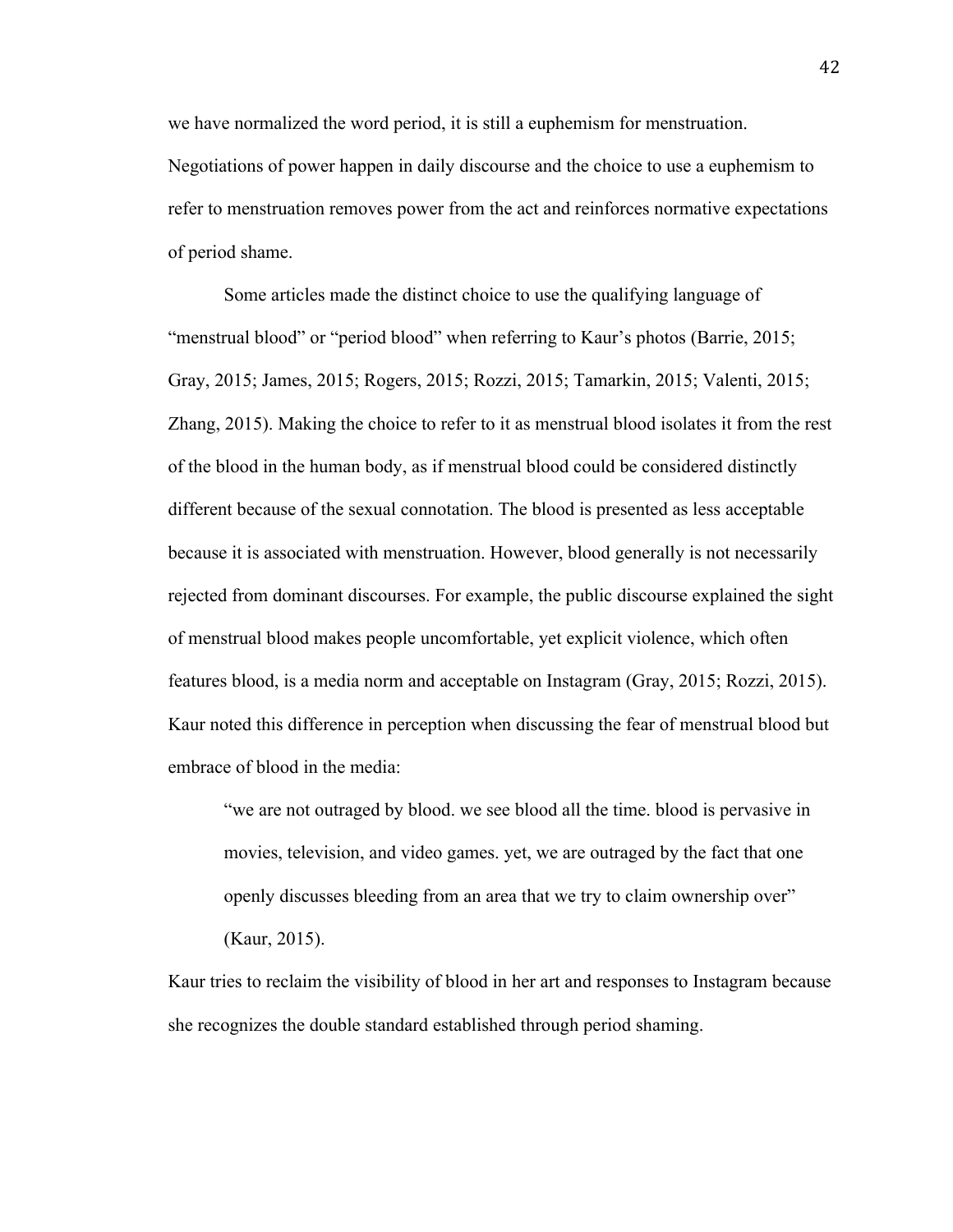Other public discourse articles commented on the acceptable nature of some blood over others, particularly on Instagram. Instagram acts as a "cultural gatekeeper" to reinforce established norms and determine what is or is not acceptable in large media discourse (Sanchez, 2015; Sanghani, 2015). Instagram does not have a policy against blood censorship and a user can search for explicit posts with even the simple hashtag of #blood. For example, photos of accident—such as sports accidents—are acceptable within Instagram's online platform, which prompted the question from authors, such as "bloody accident photos are fine, but periods are 'inappropriate'?" (Williams, 2015). Other writers discuss the double standard of posting photos to Instagram saying, "Not to mention, if I were to post a photo of me having fallen off my motorcycle with blood all over my jeans, no one would care, because that blood didn't come out of (gasp) a vagina" (Moore, 2015). Images of bloody sports accidents and injuries—typically viewed from a masculine perspective—are allowed on Instagram even though Kaur's images of menstrual blood have been censored (Williams, 2015). Blood is acceptable to be seen if it is presented within a masculine frame, such as violence, but for it to be seen within a feminine frame causes dominant structures to deem it inappropriate. However, Kaur was aware of these tensions of discomfort and stated, "Abuse is okay but [pictures of menstruation] makes [people] uncomfortable. That's what this work is supposed to do: make you as uncomfortable as you should feel when you watch others get abused or objectified" (Horton & Hudson, 2015).

### **Patriarchal Censorship of Women's Bodies**

The discourse about Kaur's photo and censorship commonly began with references and discussion of Instagram's "community guidelines" and featured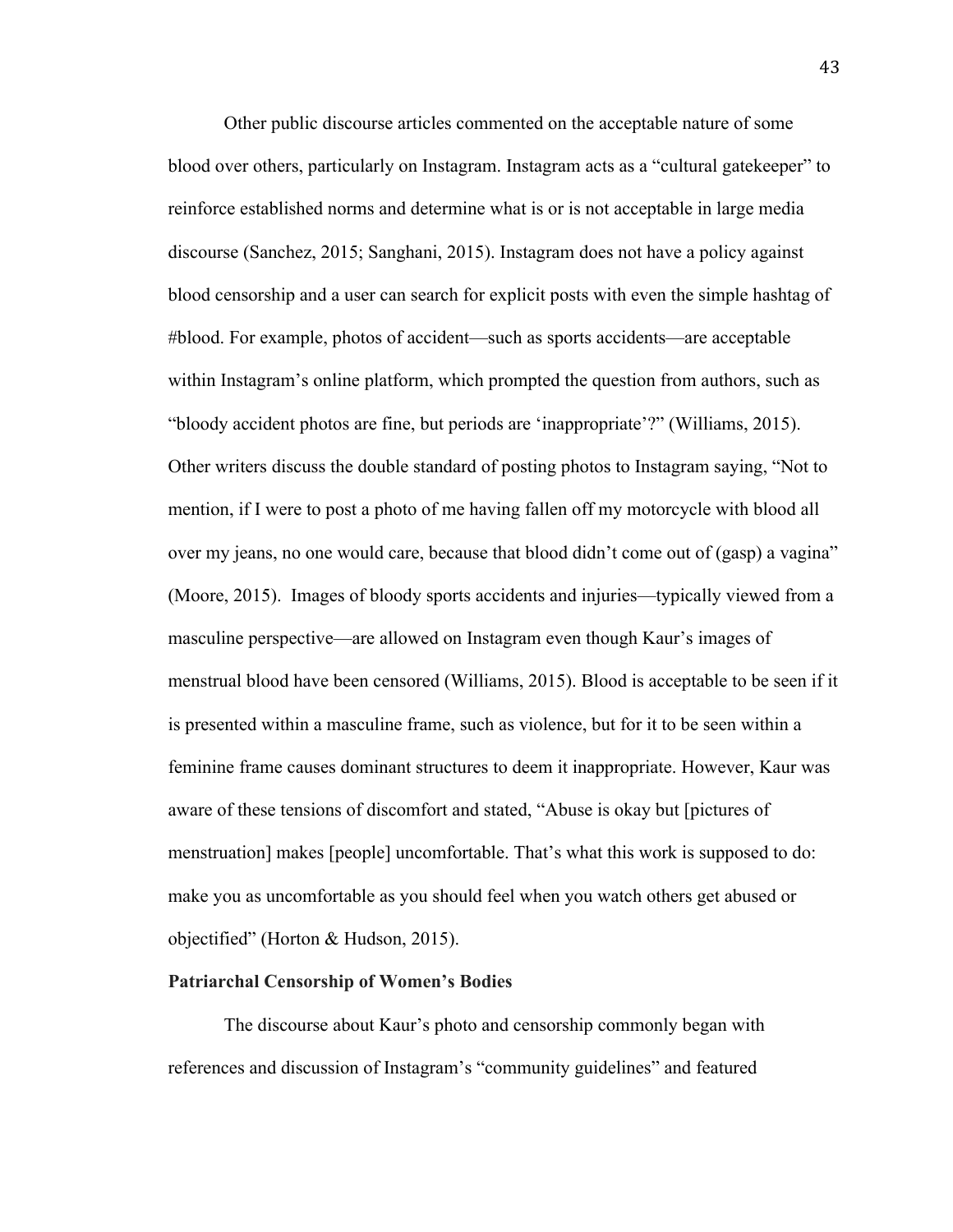Instagram's safety rhetoric (James, 2105; Lynch, 2015). However, the public discourse expanded beyond this and highlighted instances of fear and protection in their guidelines, as well as in their response to Kaur. Instagram details in their community guidelines that they have the right to remove photos that display nudity, sex acts, or violence (Birch, 2015). Other articles mention how Instagram's guidelines can also block images that are "unlawful, infringing, pornographic, or sexually suggestive" (Cacich, 2015). Kaur's photo features a clothed, menstruating woman. Nowhere in the Instagram guidelines is any mention of menstruation or blood (Rogers, 2015). Because menstruation or blood is not included, authors within the discourse questioned if Kaur's photos could "even break the guidelines created for users" (Brodsky, 2015). By claiming the image violates these guidelines, the censoring of the photo reinforces sexualized notions of menstruation, as if the act of menstruating is inherently sexual because of its relation to women's reproductive and sexual anatomy. Sexualized behavior is then characterized as amoral and "infringing" on the safety of the online community.

Headlines in articles often included direct questions asking why images like Kaur's are still being censored, such as "Most women have about 600 periods in their lifetime, and they're not going anywhere anytime soon—so why are they still being censored?" and "Why did Instagram censor this photo of a fully clothed woman on her period?" (Cafolla, 2015; Dewey, 2015). By questioning the censorship in the headline, the issue of removing the photos becomes the first thing the authors want the audience to know about the issue, elevating its importance to the overall discourse. Kaur's response to Instagram embraced the language of their Community Guidelines, saying: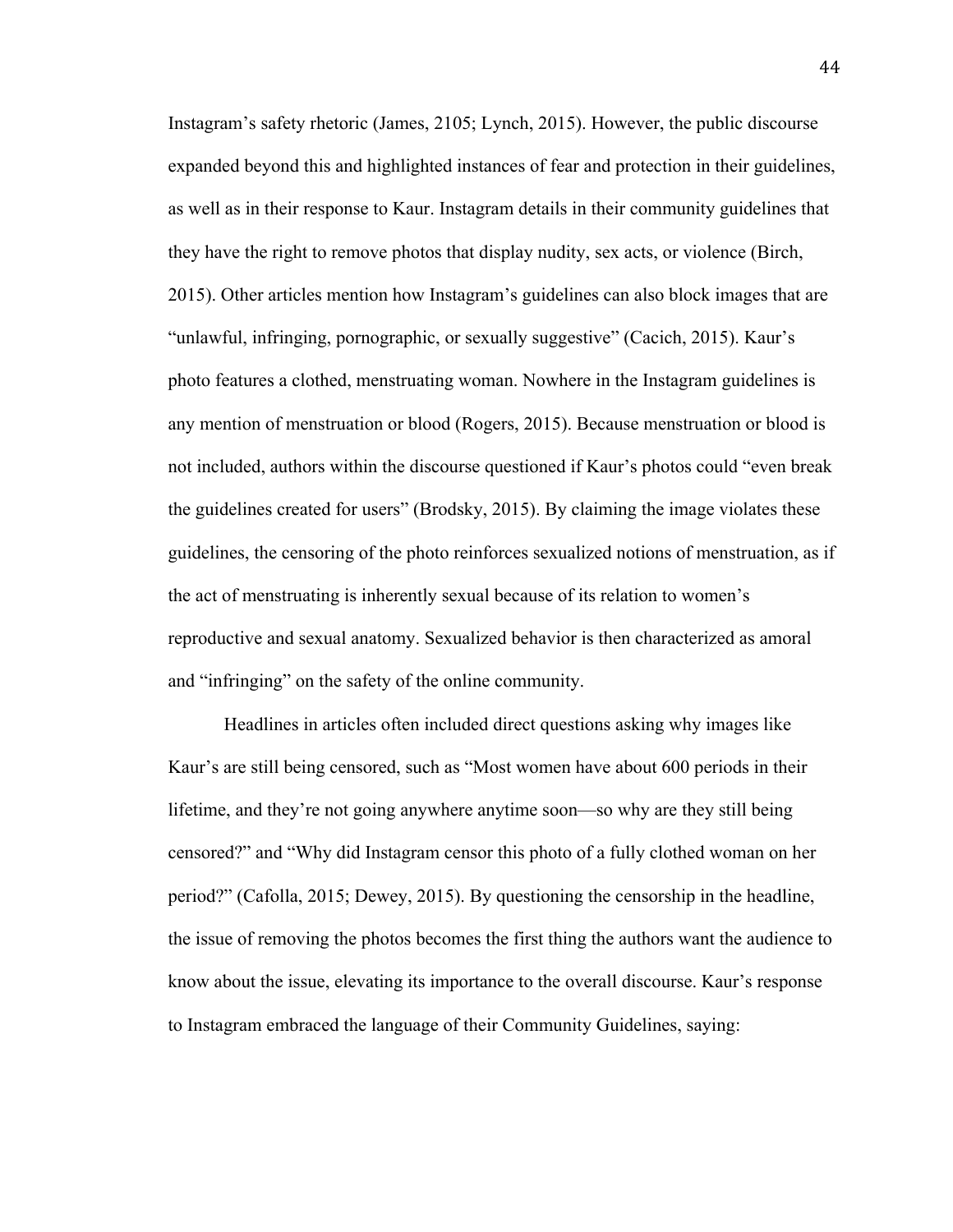thank you @instagram for providing me with the exact response my work was created to critique. you deleted a photo of a woman who is fully covered and menstruating stating that it goes against your community guidelines when your guidelines outline that it is nothing but acceptable. the girl is fully clothed. the photo is mine. it is not attacking a certain group. nor it is spam. (Kaur, 2015)

She points out that her photo of a fully clothed woman menstruating does not involved nudity or feature a sex act, even though the photo was banned under those rules (Barrie, 2015; Holden, 2015). Kaur also included other parts of the community guidelines, such as posting only original content and not posting spam on Instagram. Acknowledging the disconnect between the photo and the guidelines questions the intent of Instagram's censorship and what qualifies as sexually explicit material.

Instagram reinforced their rhetoric of safety in their initial message to Kaur after deleting her photo. When her photo was deleted, Instagram said to her, "Please read our Community Guidelines to learn what kinds of posts are allowed and how you can keep Instagram safe" (Birch, 2015). The response was impersonal and scripted, as if it was automatically sent to all users who had photos removed because of these guidelines. The blanketing of all deleted posts as unsafe positions women's natural bodies as a danger to the general public. Kaur noted Instagram's history of censorship in her response, particular when it involves the female body in what is deemed as "too natural" (Dewey, 2015; Escobar, 2105; Kaur, 2015). Menstruation does not present a threat to others, yet Instagram wants to keep its online community "safe" from seeing it. Kaur responded to this in her interview with *The Post*, stating, "How dare they tell me my clothed body, the way I wake up at least once every month, is 'violating' or 'unsafe'?" (Dewey, 2015).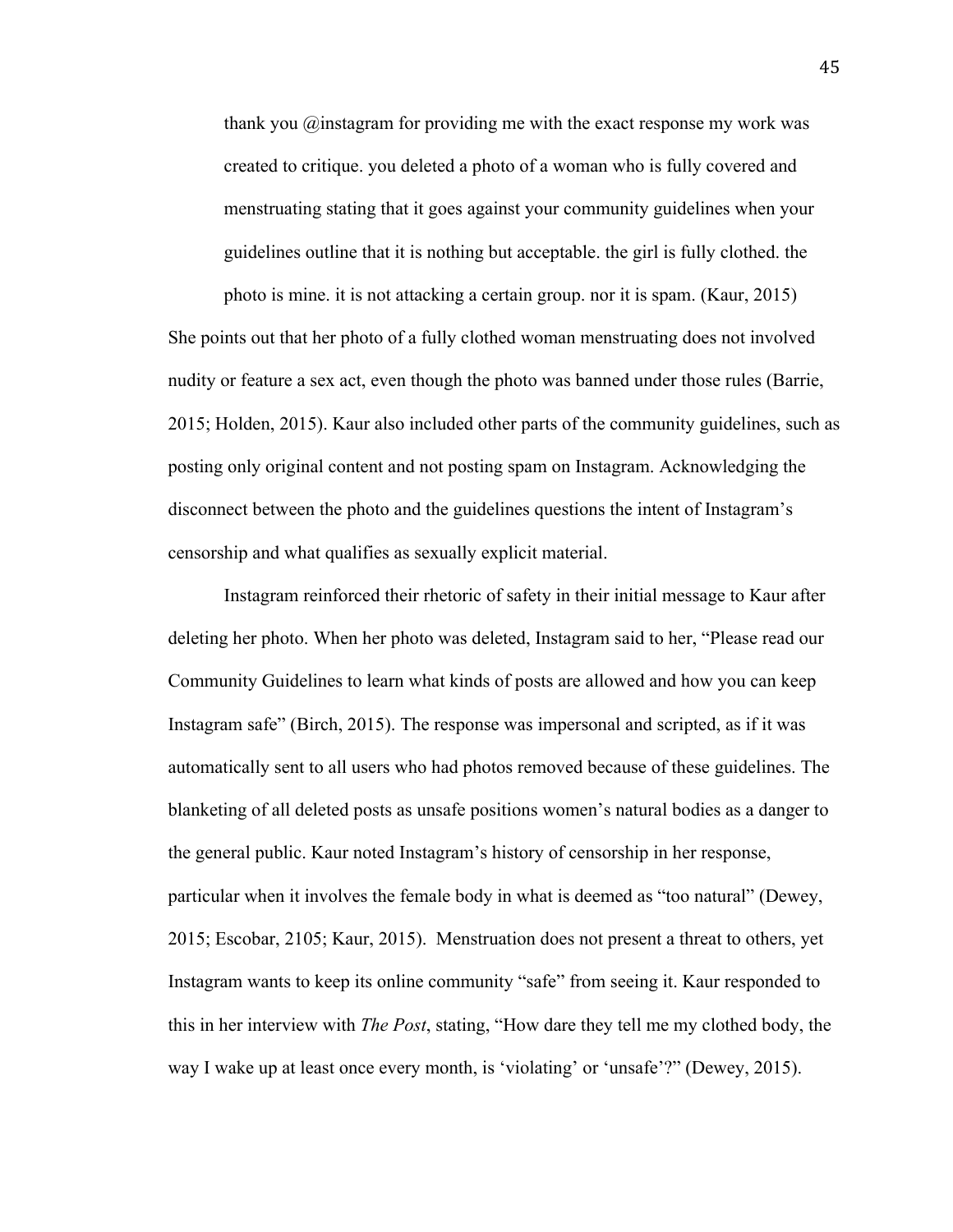Kaur comment highlights the everyday actions and ongoing performance of "being female" by mentioning menstruation as reoccurring. By using the justification of safety, Instagram puts themselves in a position of power to decide what is "considered unfit for public consumption" and to shape language in a way that limits the visibility for women's bodies in public discourse spaces (Escobar, 2015).

The censorship of Kaur's image also speaks to a larger issue of a cultural fear of menstruation (Gray, 2015). Blocking photos of female bodies communicates Instagram, and social media as a whole, is "frightened of female bodies presented honestly" (Tolentino, 2015). Instagram effectively acts to "police bodies" through censoring images of menstruation (Brodsky, 2015). Understanding why it was considered to be inappropriate is important to recognize when mapping out the structural constraints of female expression. Although Kaur's photos were eventually replaced with an apology from Instagram, it does not negate the actions and intentions of censorship.

Community guidelines not only establish a standard of protection, but also a standard of decency in public discourse (Tolentino, 2015). Patriarchal structures of power can shape how we understand "decency" and whether that includes all bodies. Valenti (2015) stated the language of decency acts as a way to protect men from women's bodies when they are presented in cultural undesirable forms. For example, Brodsky (2015) noted the censorship of Kaur's menstrual cycle demonstrates how non- normative images of women's bodies "offends Instagram's misogynist sense of propriety." If codes of safety are written from a patriarchal stance of decency that limits the agency of women's bodies, it assumes that controlling or concealing women's bodies can keep men (and other women to an extent) safe. Decency protects the male gaze by limiting visibility of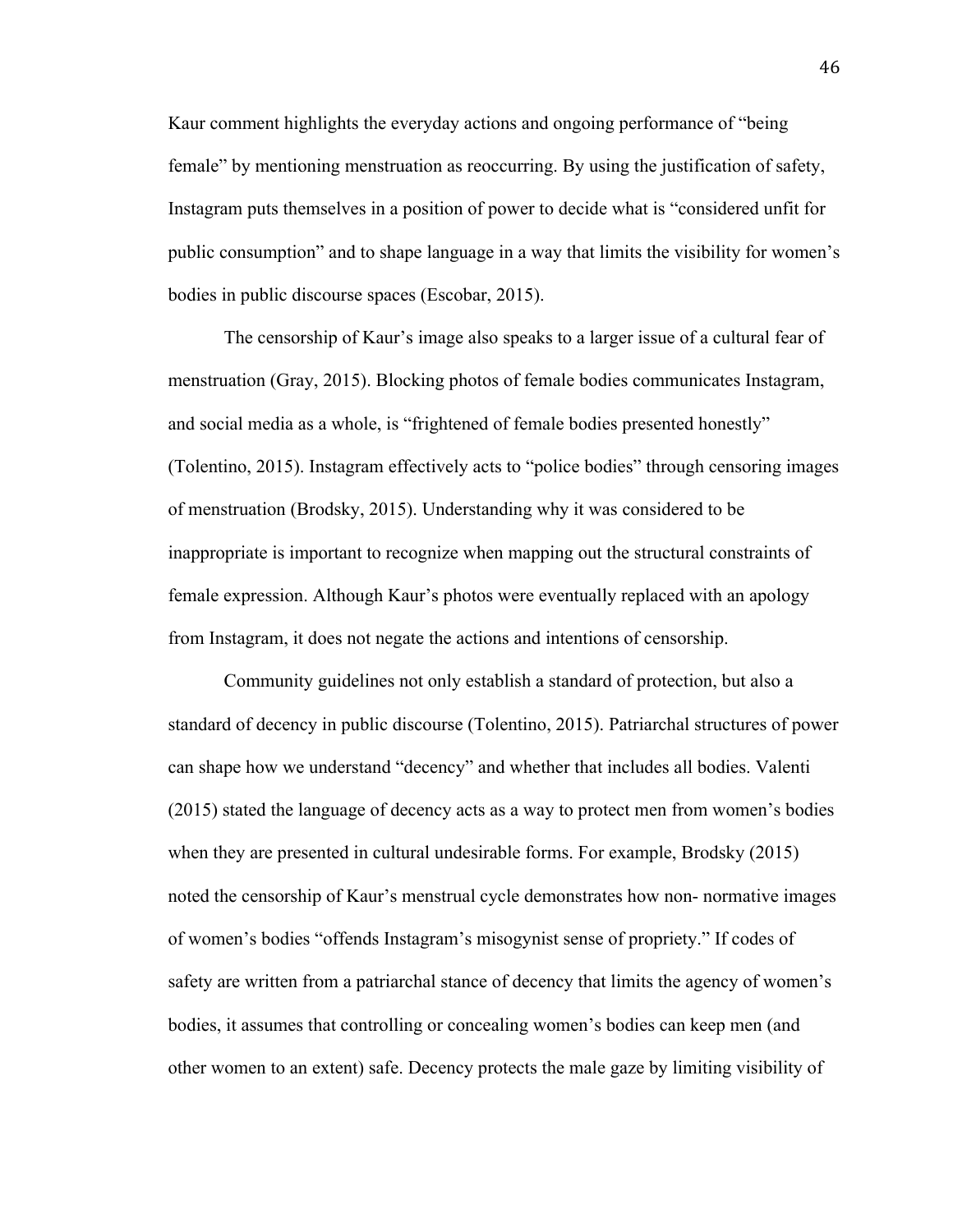women that do not fit the dominant frame of desirability. When female bodies do not serve "our sexual egos", it disrupts acceptable, normative performances of body (Kaur, 2015). Menstruating bodies become stuck in a double- bind with these expectations, because menstruation is associated with women's sexual bodies (i.e. vaginas) and therefore is sexualized. However, the process of menstruating is seen as dirty and unattractive, so the body is seen as sexually undesirable. Women cannot escape being constantly sexualized because they simply exist as women.

However, while bodies are presented as inherently indecent, dominant discourse expected women to conform to norms to be perceived as desirable, such as cultural beauty standards. Instagram still allows sexualized images of female bodies on their website that fulfill the male gaze. Kaur directly commented on patriarchal censorship in her responses to Instagram, stating she "will not apologize for not feeding the ego and pride of misogynist society that will have my body in underwear but not be okay with a small leak." Western culture, which is structured through patriarchal influences, often censor women's bodies when they are seen as "natural" and celebrate sexualized performances of femininity (Dewey, 2015). Social media reflect mainstream discourses and if digital media continue to "sanitize and sexualize images of women's bodies", men—and women—will be presented with unattainable and unrealistic forms of the female body (Valenti, 2015). Photo sharing platforms like Instagram were created to allow users to document their lives, which means having the ability to document all parts of life and not just the attractive parts (Williams, 2015).

Menstruation stigma is a "form of misogyny", which can be understood through the ways menstruation experiences are presented as strictly a women's issues and as an

47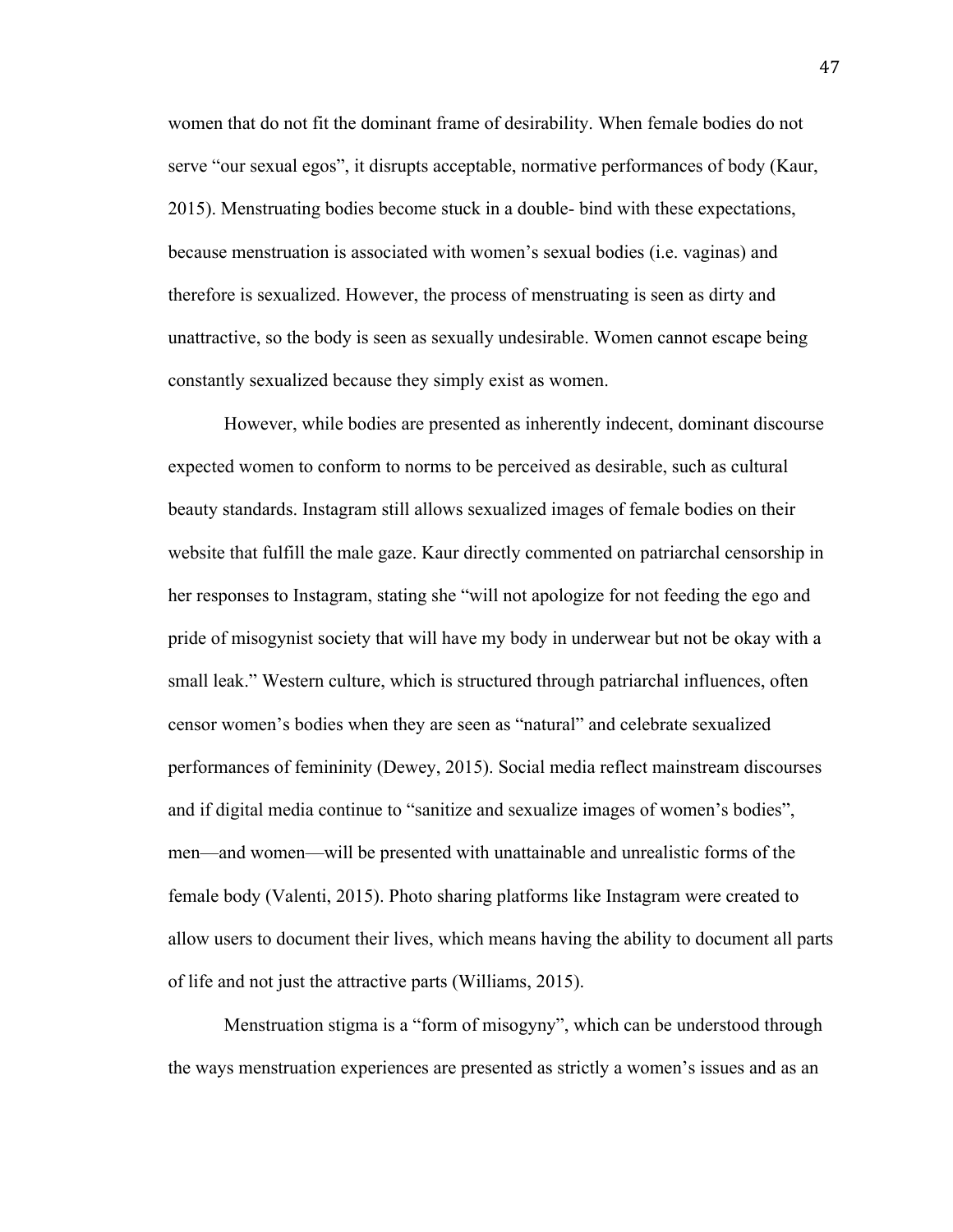undesirable topic to discuss (Sanchez, 2015). Equating a female- only experience with stigma negates any value in the menstruation experience. However, the public discourse questions if this stigma would exist if both men and women experienced menstruation (Sanchez, 2015). Rozzi (2015) stated that if men experienced menstruation, "penis tampon companies would proudly sponsor race car drivers." The patriarchal censorship of Kaur's photos can stem from feelings of male discomfort regarding menstruation. However, the photos are intended to make the audience uncomfortable. Kaur emphasized this point when she tells the audience directly, "If the photo of my period made you uncomfortable, ask yourself why" (Kaur, 2015). Driscoll (2015) referred to these negative responses as the "anti-period" problem that is magnified in public discourses spaces that are formed by male- dominated cultural norms.

When there is discourse about menstruation, it is often only acceptable when spoken in female spaces by labeling them as "women's things" (Driscoll, 2015). Men either ignore menstruation or speak negatively about it. Cafolla (2015) said dads often look the other way when their daughters place tampons in their shopping carts and avoid the gaze of cashiers. Boys and girls are separated when learning about menstruation, creating confusion over what is known about menstruation or how boys learn about the female body (Rozzi, 2105). These moments of avoidance "filter out [women's] bodies" (Cafolla, 2015) and continue to erase the realistic parts of the female experience; the unattainable female ideal is more complex than a body type but rather the expectation of what *is* woman. Censorship policies toward menstruation pressure women to "shrink to fit a culture that simply doesn't allow us to be women" (Driscoll, 2015). Both women and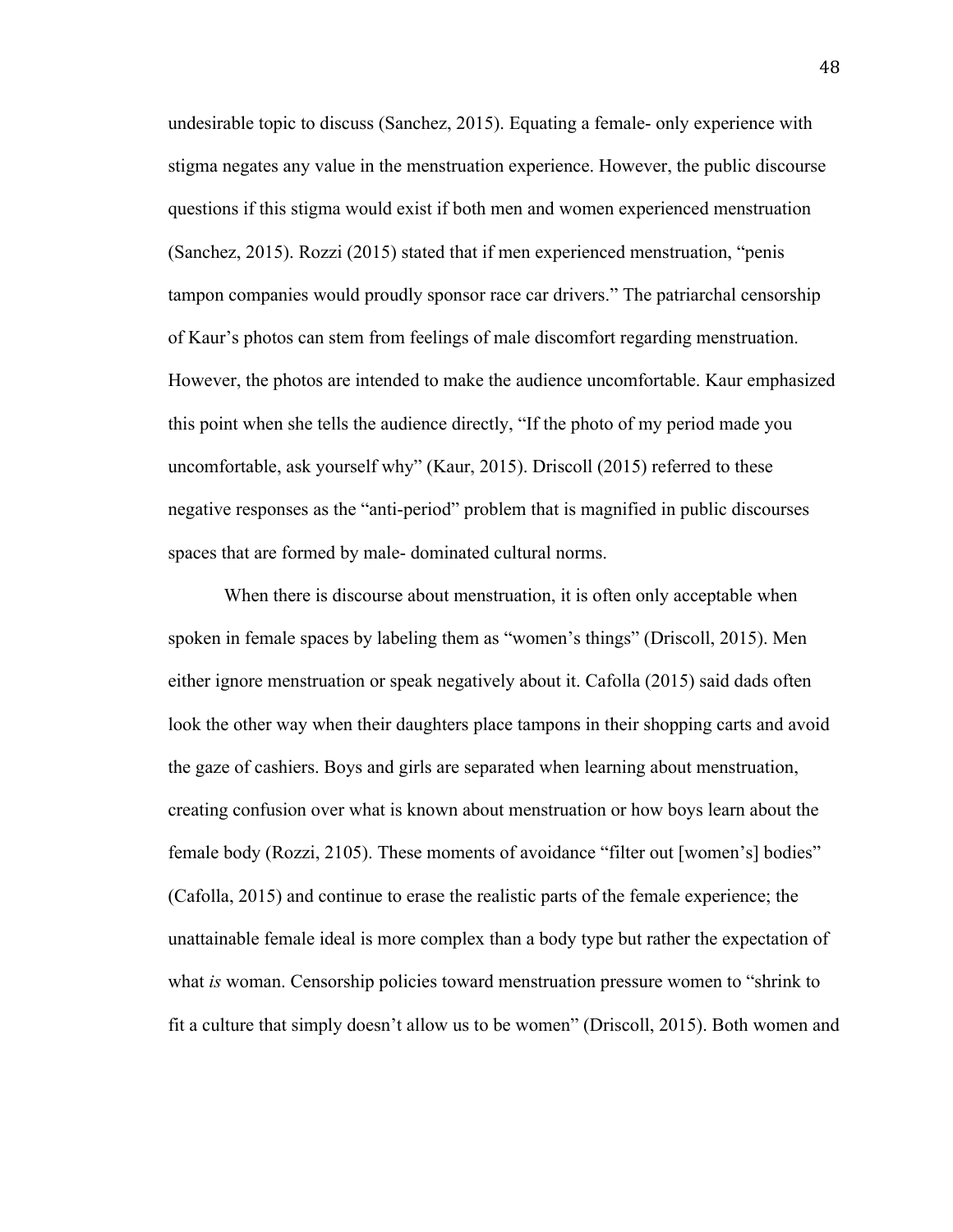men are responsible for creating spaces to talk openly about menstruation in order to normalize these experiences (Driscoll, 2015).

# **Shame and Stigma in Menstruation Discourse**

The public discourse surrounding the Kaur controversy focused on the nature of taboo and how menstruation is "still a taboo in most societies" (Sanghani, 2015). Articles cited Kaur's project goals as breaking taboos of menstruation (Holden, 2015; Lynch, 2015). However, the public discourse never fully fleshes out what exactly creates or maintains the taboo. By examining how the discourse presents menstruation, the taboos—or structural cultural norms that limit or prohibit behaviors—can be understood through how language creates knowledge of stigma and how stigmatized language shapes behaviors of shame.

Of the taboo elements presented in the discourse, many of the authors focused on the perceived filth of the menstruating female body. Several articles featured the word "dirty", referring to both the process of menstruation and the natural state of women's bodies (Birch, 2015; Brodsky, 2015; Dickson, 2015; Driscoll, 2015; Gray, 2015; Zamon, 2015). Periods themselves are perceived as a strictly negative process that is "dirty, disgusting, sickening, or hilarious" (Driscoll, 2015). Some authors noted how others see menstruation as "messy", projecting the notion that women are unable to contain their periods (Tolentino, 2015) or control their bodies. The language of filth disempowers women during menstruation by portraying is a dirty, uncontrollable process and adds to menstruation stigma.

Additionally, Instagram is a structure that is involved in shaping menstruation stigma. In taking down Kaur's photos, Instagram actively continued to "promote a long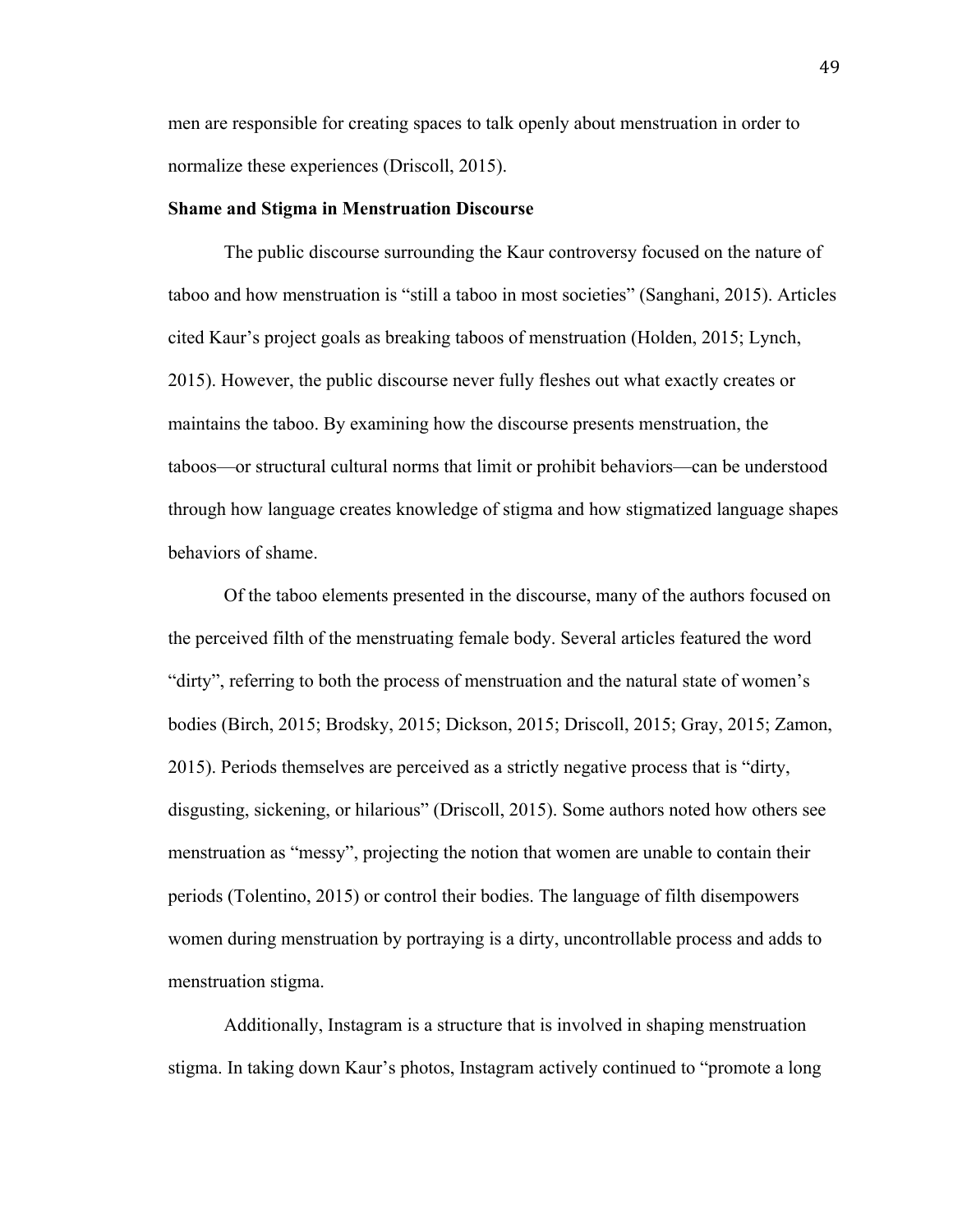tradition of shaming people who menstruate, most but not all of whom are women, as though their bodies are naturally dirty" (Brodsky, 2015). Women's bodies are then seen as "gross" and "offensive" because they are outside of the normative, patriarchal frame that shapes dominant discourse (Cafolla, 2015).

The emphasis of "dirty" language also reinforces a culture of "the hygienic crisis" that is present in menstrual product advertisements, but with a shift toward the female body (Roberts & Waters, 2004). While the hygienic crisis is more focused on the dirtiness of menstruation, this discourse goes beyond menstruation and connects filth language directly with the female body, suggesting that women inherently are "dirty, sick, [or] a burden" (Dickson, 2015). If bodies are perceived dirty, it suggests they are flawed by hegemonic standards, causing women to be pushed to the margins of dominant discourse.

While language influences knowledge, the absence of language can also shape social norms surrounding menstruation, specifically the presence of silence or being told not to speak. Kaur's photos themselves were silenced by dominant discourse, as controlled by Instagram, when they were deleted. However, many of the public discourse authors echoed the role silence played in their experiences with menstruation (Cafolla, 2015; Driscoll, 2015; Rozzi, 2015). Driscoll (2015) explained that menstruation is an experience women are taught to "hide or never speak of." Kaur emphasized this in her own interviews concerning the censorship of her photos, stating the pain of being silent is something women can all relate to; "what women are expected to endure in silence is real, and that silence hurts them" (Kaur, 2015; Williams, 2015). The stigma toward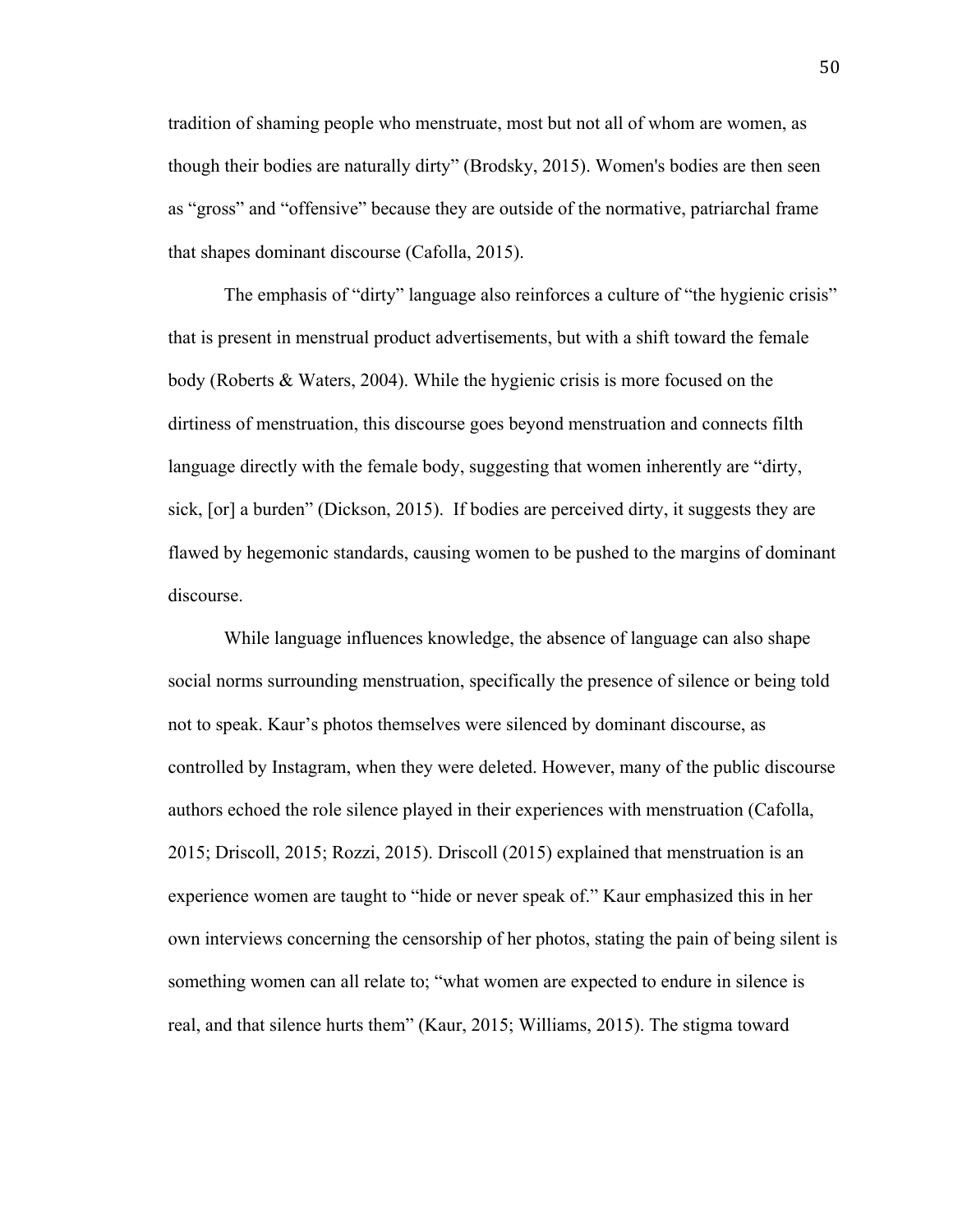menstruation keeps women from feeling like they can speak about their pain or frustration with their period, which only further limits the discourse on women's health.

When women do find space to talk about menstruation, it is often kept secret or hushed from public spaces. Language of whispering or secrecy was seen in the public discourse (Caffola, 2015; Driscoll, 2015; Kaur, 2015). Women rarely talk about menstruation, often because they do not want to experience the backlash of creating dialogue about a topic that is deemed "private" in dominant discourse (Driscoll, 2015). Kaur (2015) explained the dominant discourse about menstruation wants to "censor the pain" women experience by restricting period talk. Yet, the discourse calls to action the move to start talking about menstruation. Rozzi (2105) asked why Western culture does not talk more honestly about menstruation and the frustration women feel when the conversation is silenced. However, the shift to a more open discourse on menstruation may have begun to some degree in response to Kaur's work. Referring to the response to the project, Kaur (2015) explained, "We were finally talking about the period without any shame. The word wasn't whispered anymore."

Silence is also reflected in the behaviors and menstruation rituals women perform to conceal the fact that they are menstruating. Women are taught to be in constant fear that someone will "find out" that they are menstruating. The public discourse describes how women would hide their tampons as they went to the restroom or only privately ask other women if they had spare menstrual products because they ran out (Cafolla, 2015; Driscoll, 2015; Kaur, 2015; Gray, 2015; Rozzi, 2015). The authors explained the act of hiding tampons and pads from others in almost identical terms, all employing the language of "hiding" or "concealing" their menstrual status from others. The public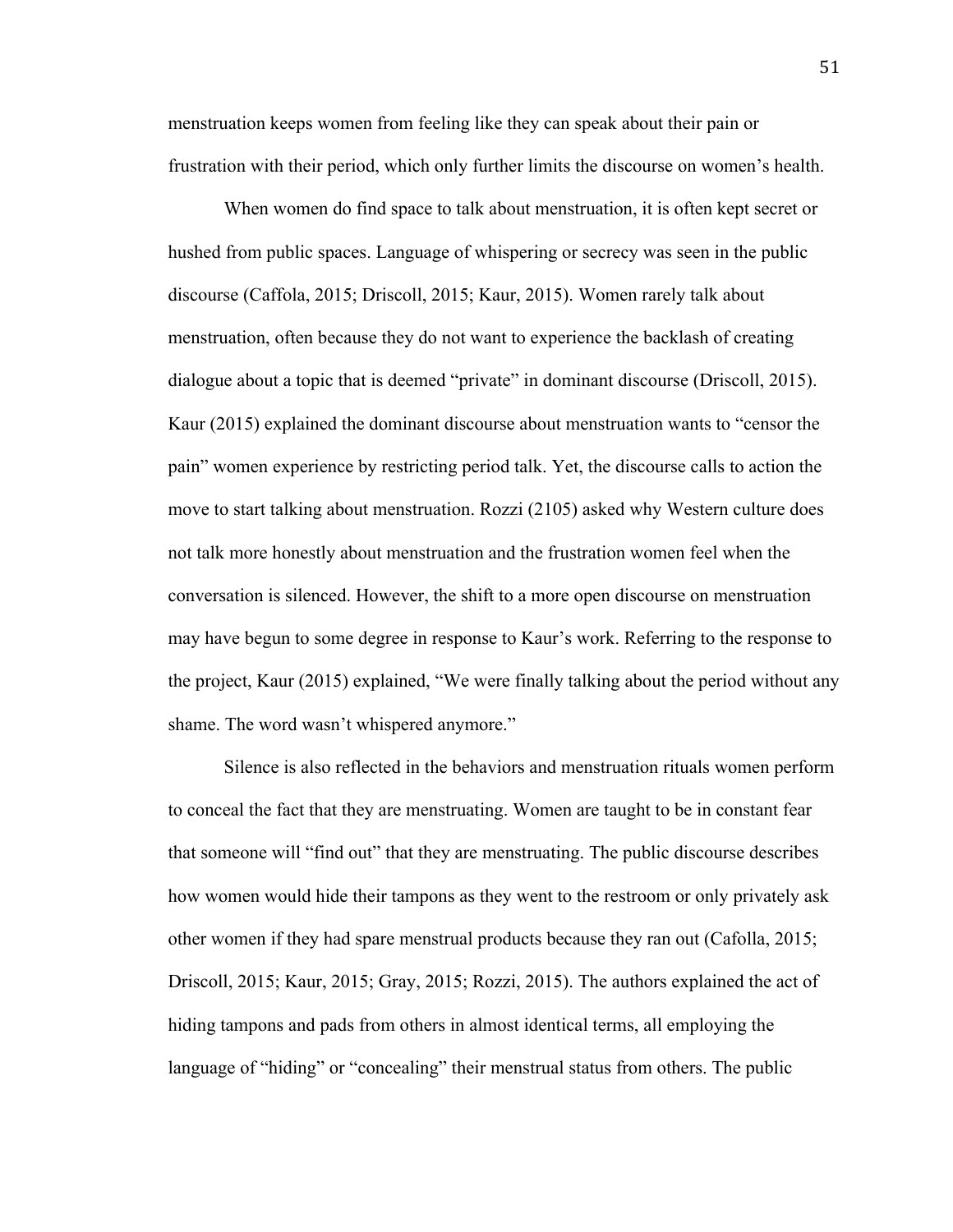discourse also mentions planning life and experiences around your period to conceal it; as Kaur said, "you won't go on vacation because of your period or you change your wedding date" so your menstrual cycle will not interfere or be known by others (Holden, 2015). These behaviors reinforce norms of silence by also keeping any visual marker of menstruation hidden from public view. Patriarchal structures can be understood to constrain or disable women from performing menstruation beyond the expected gender norms of silence and secrecy. Cafolla (2015) explained this process of concealment works to "filter out our bodies and […] create an image of women that is unrealistic and unattainable." Filtering language suggests that women's bodies can be seen in public discourse, but only if they have parts of their bodies and experiences removed.

The stigma that women feel about hiding menstruation from others leads to overwhelming feelings of embarrassment (Cafolla, 2015; Driscoll, 2015; Gray, 2015; Rozzi; 2015; Sanchez, 2015). Stigmatized language can shape and enforce a culture of shame that teaches women that getting a period stain in public is one of the most embarrassing things that can happen to them (Sanchez, 2015). Feelings of embarrassment and shame is noted in the discourse as happening throughout life, even as early as childhood, as Rozzi (2015) explained,

A boy in [kindergarten] class told me...disgusting secret stuff happens "down there". I felt embarrassed. I also felt dread that I soon would have to deal with ruining my jeans every month for the next 35+ years.

Women are taught at a young age to be embarrassed or ashamed of their period, even before they get it (Dewey, 2015). The public discourse emphasized how this shame is especially worrisome for young women; as such, they are conditioned to protect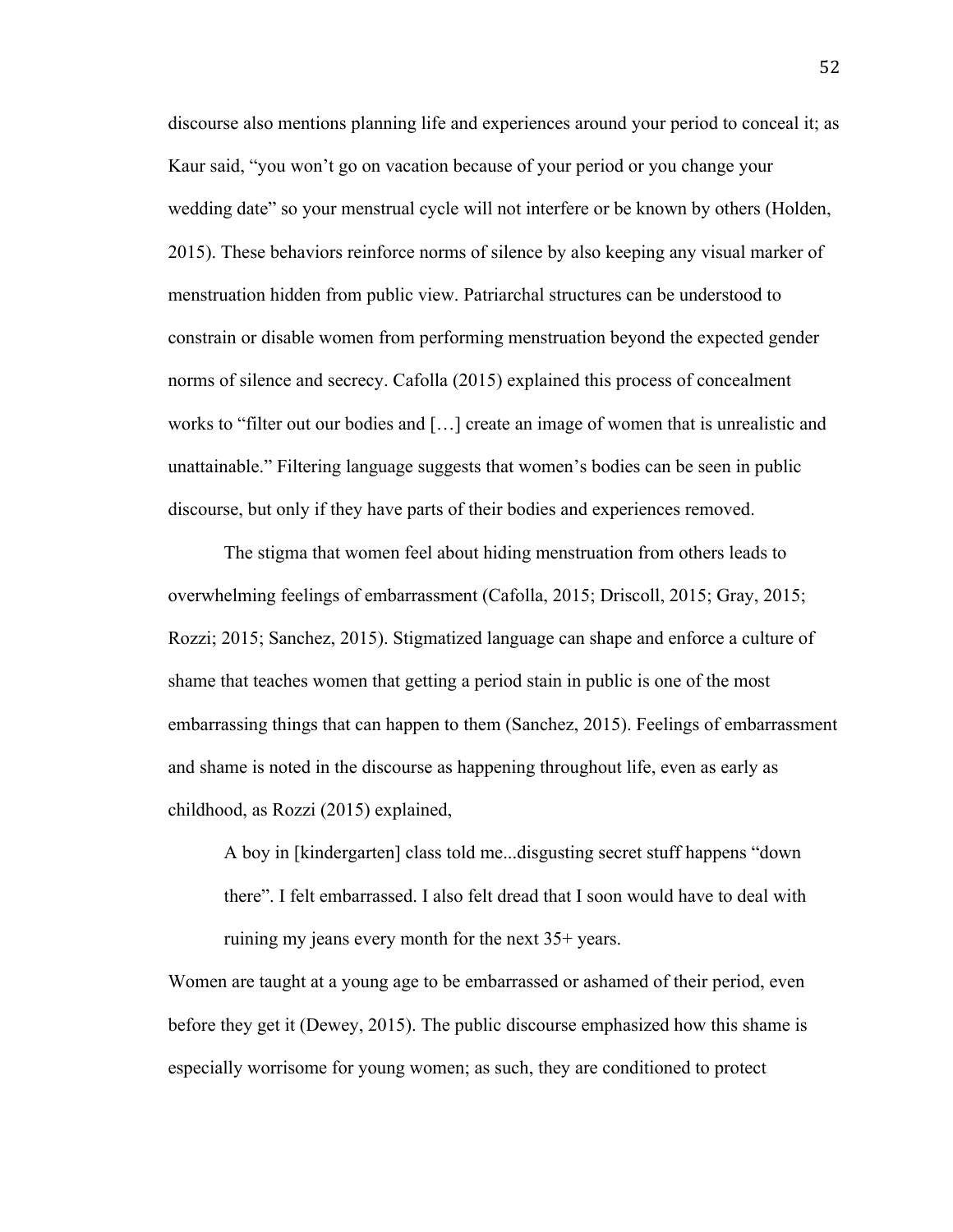themselves from others knowing about their menstruation and making them a public spectacle for menstruating (Driscoll, 2105; Sanchez, 2015). Gray (2015) mentioned the fear of public humiliation saying, "We're laughed at in public if we have leaks. It goes on and on really." The never-ending fear of embarrassment reinforces menstruation as a shameful experience (Zamon, 2015).

### **Medical Ideology and Essentialization**

Rather than fall into a medicalized frame that pathologizes menstruation as a disease or condition, the public discourse emphasizes a biological frame that justifies the visibility of menstruation because it is natural. However, while the biological emphasis may not follow the same pitfalls as medicalization, it does create a biological narrative and imperative women must follow to align with social norms of menstruation. Biological representations of menstruation essentialize women's bodies as reproducers or potential reproducers (Inhorn, 2006). Women's health research often focuses on women's ability "to reproduce, to give birth, to mother their children, [and] to reproduce the generations" which can narrow the understanding of women's health and influence other female health narratives (Inhorn, 2006, p. 350).

The public discourse privileges the biological narrative as the acceptable narrative for menstruation. One part of the biological narrative stems from the essentialization of women as reproducers. The public discourse argued that menstruation is necessary to be seen and understood because it is a "vital part that helps make humankind a possibility" (Barrie, 2015). Several articles explained how menstruation is the reason humankind exists and the importance of acknowledging women as bringing life into the world (Birch, 2015; Driscoll, 2015; Kaur, 2015; Mortorwala, 2015; Rozzi, 2015). Because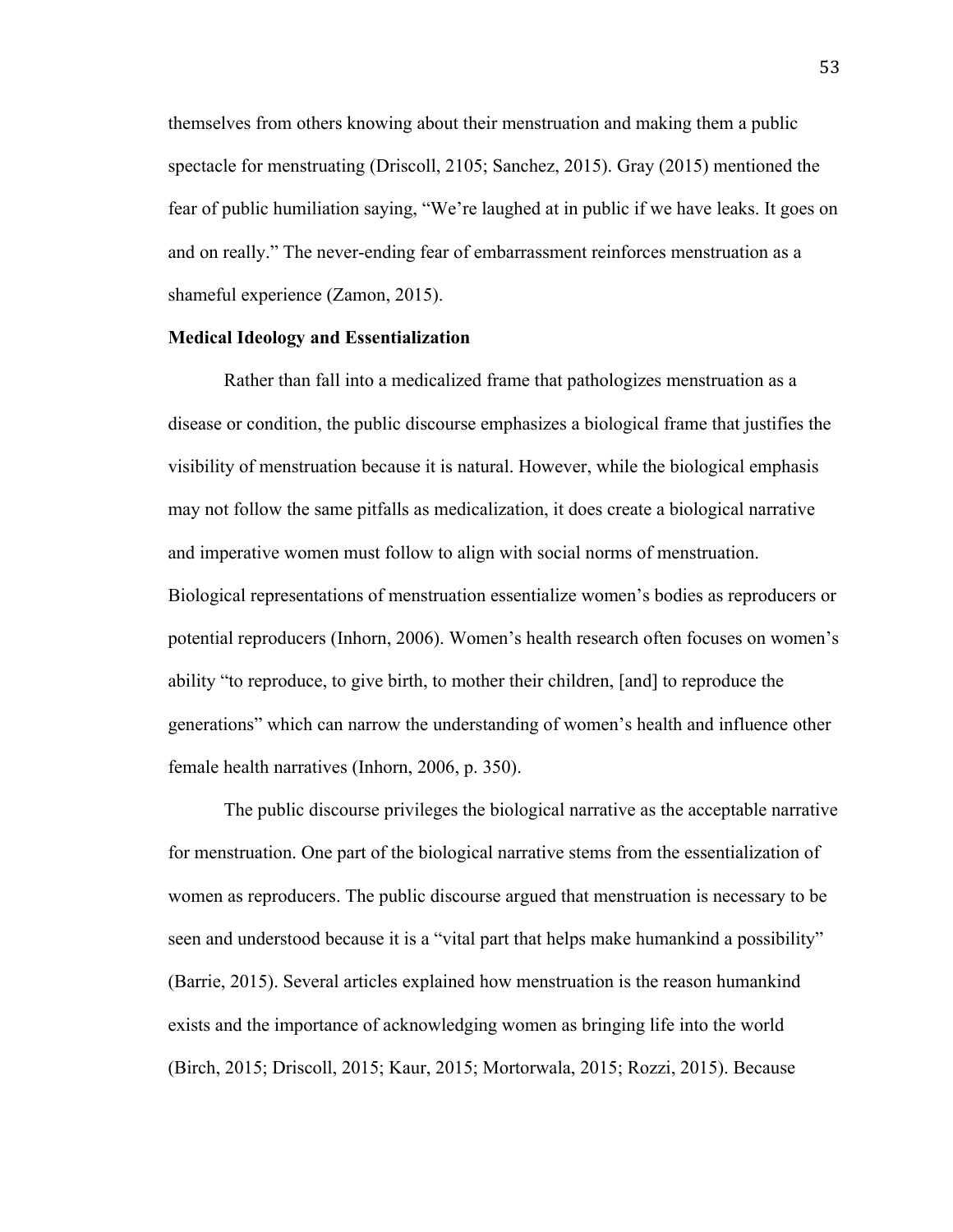menstruation serves a biological purpose that enhances the greater good, it is more acceptable—or at least should become more acceptable. Kaur used the process of creation as part of her original argument for the photo project, stating, "as if the [menstruation] process is less natural than breathing. as if it is not a bridge between this universe and the last. as if this process is not a love. labor. life. selfless and strikingly beautiful" (Kaur, 2015).

Women are perceived as the key to connecting life and rather than presenting this process as only necessary, Kaur attempted to represent it as beautiful in its own right.

Menstruation is also presented in the public discourse as a reoccurring, expected part of the overall female narrative. Dickson (2015) explained the menstruation narrative is so common that women have "experienced it at least once in their post-pubescent lives. Periods happen." Menstruation "goes everywhere with you", so it becomes a foundational part of the biological narrative and an "everyday female experience" (Driscoll, 2015; Escobar, 2015; Holden, 2015; Lynch, 2015; Zamon, 2015). The menstruation narrative is also characterized as something women are familiar with (James, 2015; Moore; 2015). However, Romano (2015) explained that the images and experiences of menstruation are "natural to women, but taboo to society." For example, when blood is "juxtaposed to a vagina", it is deemed inappropriate and vulgar, as compared to blood in any other medical or biological context (Escobar, 2015). Even though they are well- known to women, these experiences are still not acceptable in dominant discourse spaces, creating tension between the biological narrative and the hegemonic female identity expectation.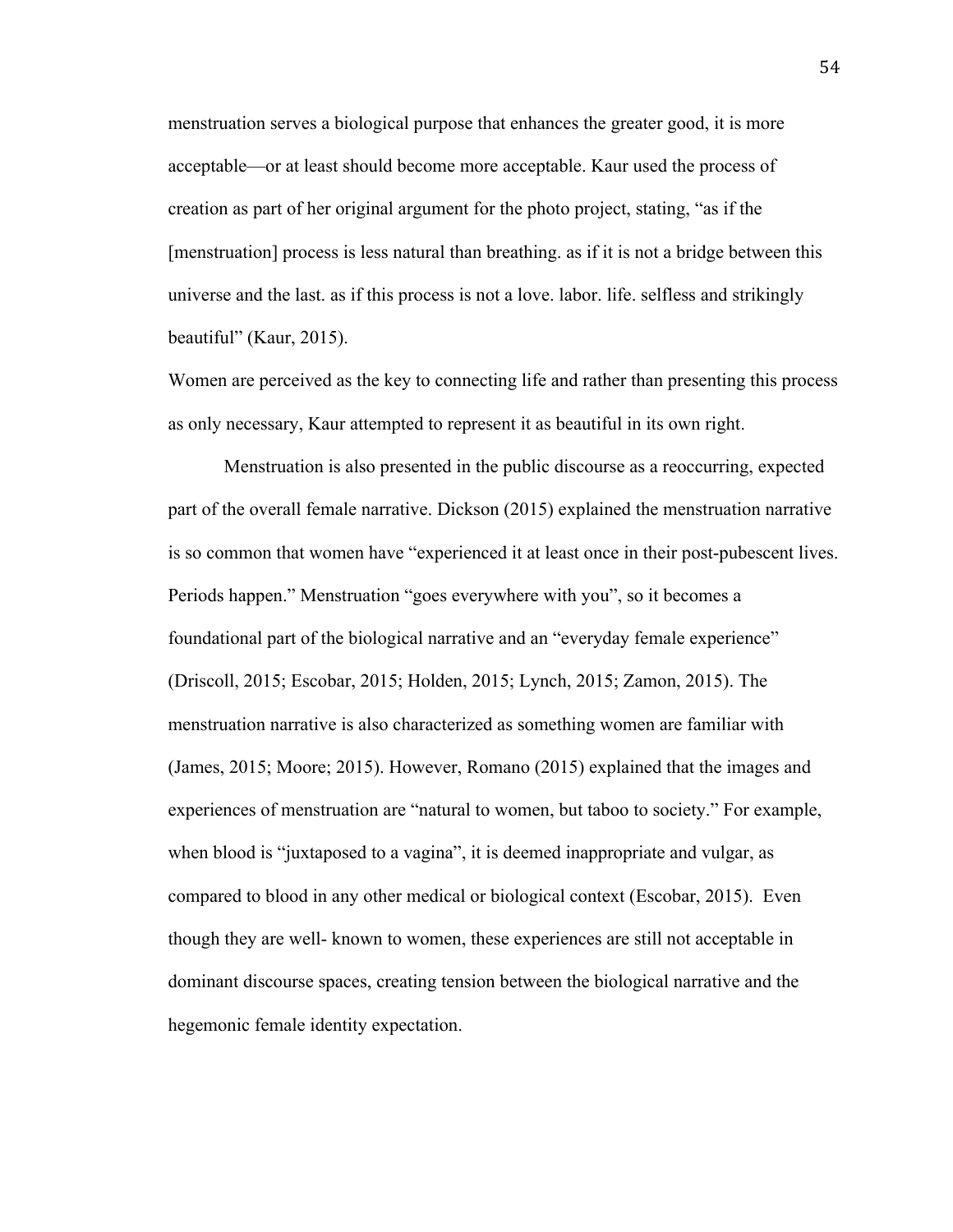While expanding medical ideology from pathologizing language to biological language presents a less "disease"- like view of menstruation, it is not without reservations. Essentializing women through biological reproductive characteristics can be potentially constraining to a cultural understanding of femininity (Inhorn, 2006). Expectations for menstruation can create a biological imperative that reinforces norms for biologically female experiences. What separates the biological imperative from the biological narrative is the expectation that women will and must go through these biological processes, such as pregnancy. However, the imperative can create expectations for normative female performances of womanhood. For example, through the discourse, the word "normal" was used in in 10 articles and "natural" was used in 12 articles (28% of the data and 34% of the data, respectively), which suggests menstruation is normal and natural to all women (Barrie, 2015; Birch, 2015; Cacich, 2015; Dewey, 2015; Dickson, 2015; Escobar, 2015; Lynch, 2015; MacMillen, 2015; Maggs, 2015; Mortorwala, 2015; Romano, 2015; Sanchez, 2015; Sanghai, 2015; Tamarkin, 2015; Thacker, 2015; Tsjeng, 2015; Williams, 2015; Zhang, 2015). However, even when they use language of normalcy to argue the process is innate to woman, the public discourse also used normal language in terms of education, such as educating the public discourse that menstruation is normal and should be accepted (Birch, 2015). It is important to note that natural and normal, while often used together, function differently. While natural may be more focused on the biological process, normal implies more of the biological imperative that women are expected to menstruate regularly. The notion of normalcy can create tension among women who suffer from health problems that makes menstruation more of an abnormal process (Rozzi, 2015).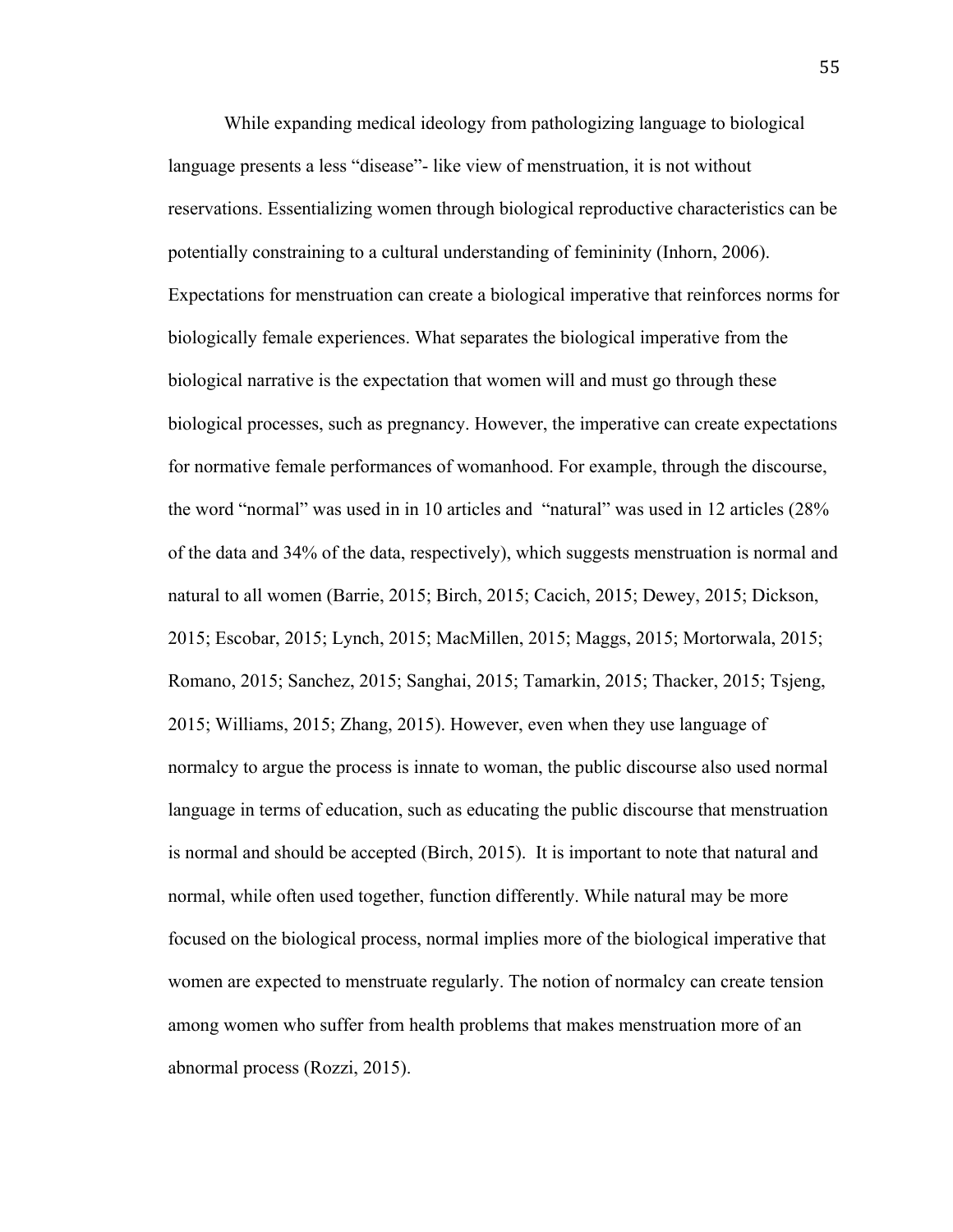While the biological imperative is present in the menstruation process, the discourse does not create a necessity for reproduction. Kaur (2015) directly addressed the expectations for women to be reproducers saying in her original post, "My womb is home to the divine. A source of life for our species. Whether I chose to create or not." She acknowledged the naturalness of menstruation without specifically tying it to the process of reproduction. The separation of these characteristics is crucial to understanding the essentializing of women. Female bodies have specific biological processes that do not all have to be linked back to the essentialization of women as sources of reproduction. Understanding these processes as separate and in conjunction to each other can help "eliminate hateful behavior toward women" and their biological processes and embrace it as an element of female experiences (Sanchez, 2015).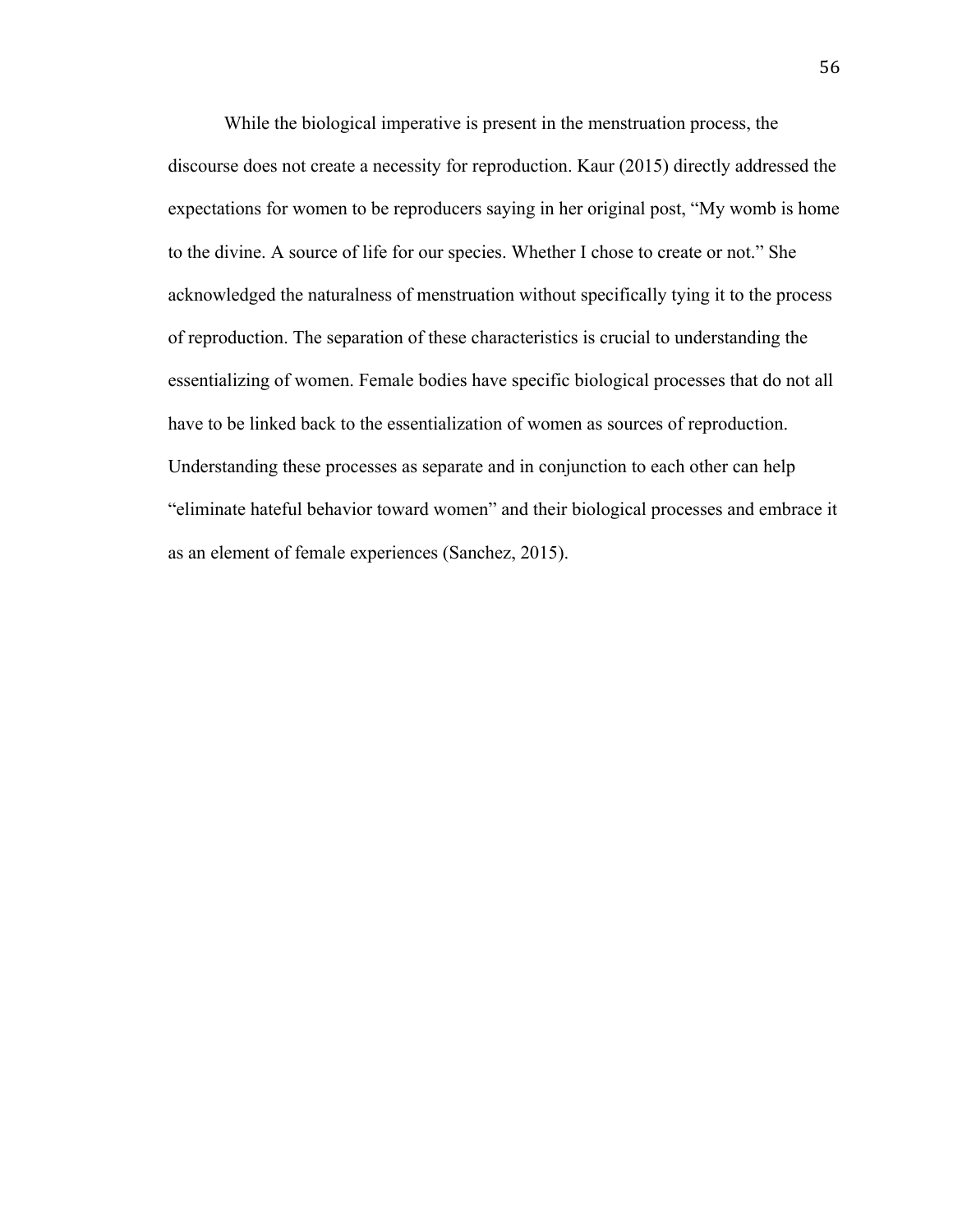### **CHAPTER 5: DISCUSSION**

Through the use of critical discourse analysis, four key themes emerged from the data. The themes of everyday menstruation language, patriarchal censorship, menstruation shame and stigma, and medical ideology and essentialization all speak to the research question of how media discourses empower and disempower menstruating bodies. The analysis speaks to larger issues beyond these themes, however, leading to the discussion of the power behind disruptive discourse, the filtering of women's bodies in dominant discourse, and the dichotomy of decency and desirability regarding female bodies.

## **Disrupting Dominant Discourse**

One of Kaur's main goals for her project was to disrupt the dominant discourse about menstruation by posting photos that showed menstruation realistically (Kaur, 2015). Her initial goals were to start a conversation about menstruation; however, it is important to note that she did not intend for her project to create issues with Instagram and by chance became "ground zero in Instagram's latest censorship war" (Tsjeng, 2015). Once the issues of censorship began, she extended her goals to critiquing Instagram as a representation of dominant discourse and kept posting as "a form of protest" (Cacich, 2015). After her first picture was deleted, she posted, "This just goes to show who is sitting behind the desk. And whose controlling the show. Whose controlling the media and who is censoring us" (Kaur, 2015). She continued to re-post the photo and asked for support from her followers to share and like the photo, gaining support from thousands of Instagram users (Rogers, 2015). However, while Kaur's protest and disruption of

57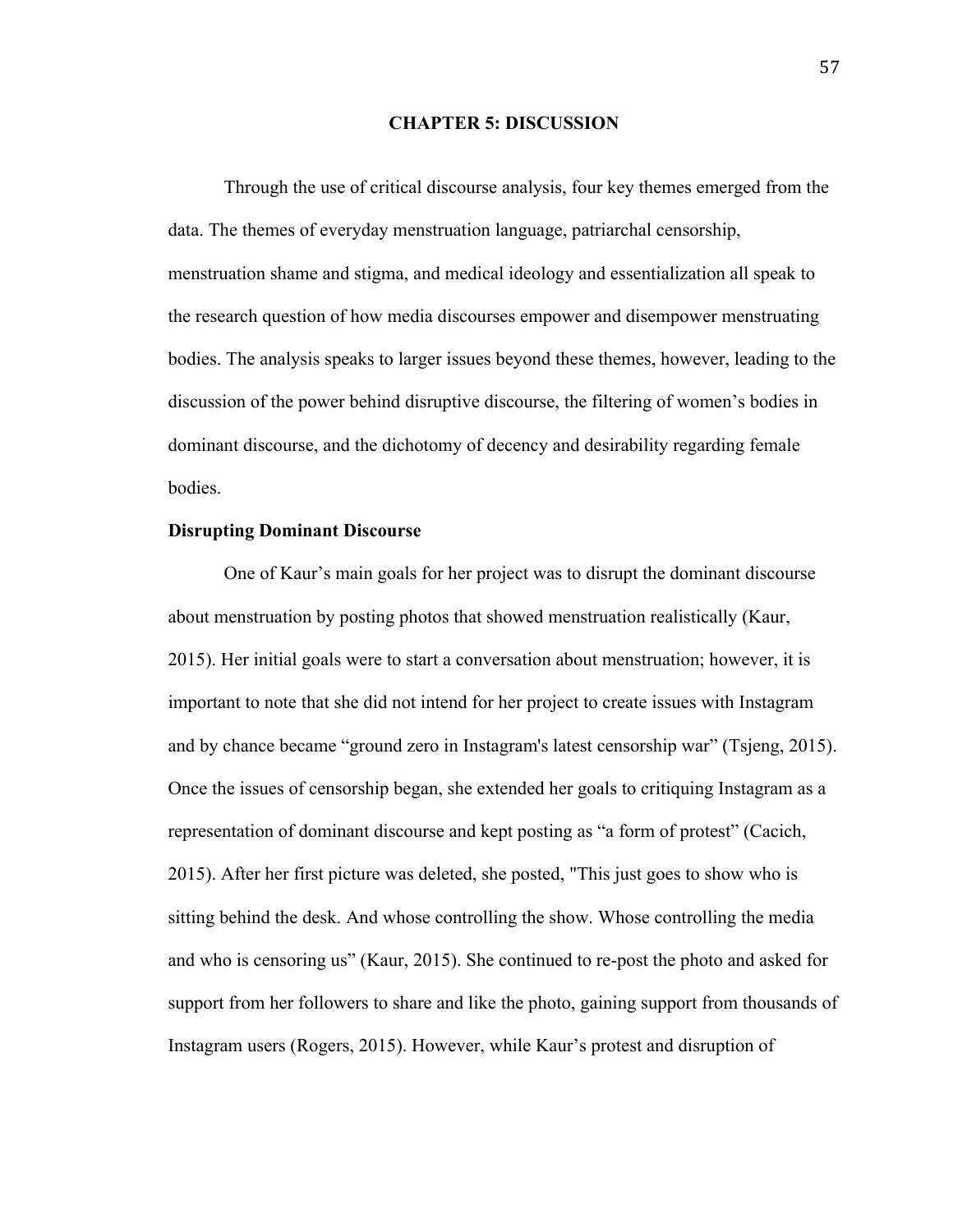menstruation visibility norms seems successful, with Instagram finally reinstating her picture, it also existed on Instagram's terms.

By posting her photos on Instagram, she has accepted the terms of Instagram's discourse, meaning that because they host the space, they have some level of control over the discourse content. A disruption can only do so much within the confines of a dominant discourse space; to some degree it must conform to the dominant structure in order to even be accepted in the space. For example, Kaur's photo may have been perceived differently if it featured a woman exposed rather than a clothed woman. She conformed to some norms of acceptable female body visibility, presenting a clothed woman, in order to disrupt the norm of menstruation visibility.

The need to fit within some standards of the social structure stems from feminist writer Audre Lorde's (1984) argument of the "master's tools". In her book, *Sister Outsider: Essays and Speeches,* she explained,

For the master's tools will never dismantle the master's house. They may allow us temporarily to beat him at his own game, but they will never enable us to bring about genuine change. And this fact is only threatening to those women who still

define the master's house as their only source of support. (Lorde, 1984, p. 2)

In Kaur's case, the master's tools are forms of social media that reinforce and establish social norms about the presentation of women's bodies. Protesting within that space and with the tools provided by Instagram can temporarily create consciousness of the problem, but may not be able to create foundational change for the social structure itself. However, infiltrating the dominant structure may be the best way to have a message become known in the public sphere. If a disruption occurs but the public is not aware of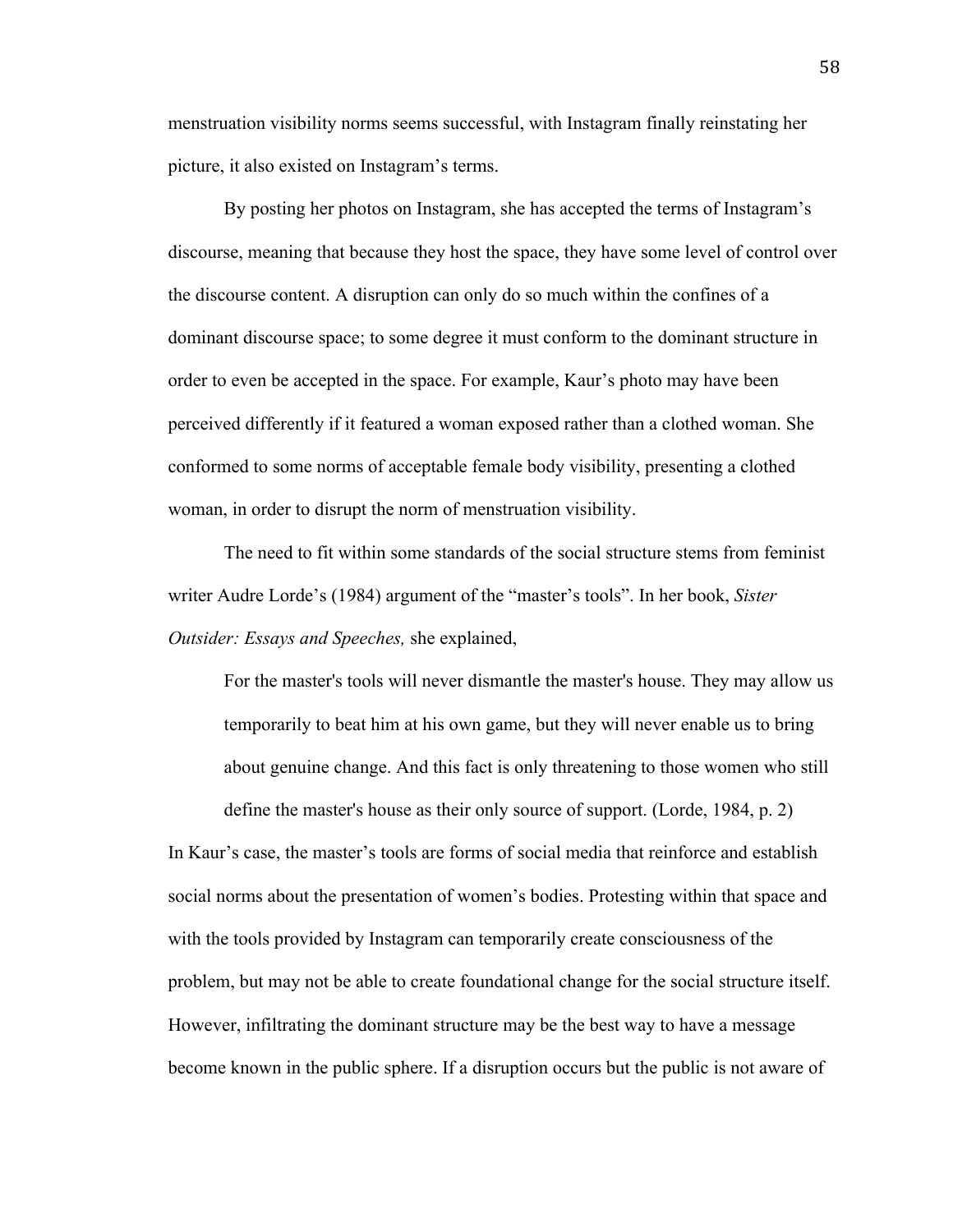it, is it successful in questioning the dominant discourse? Feminist social change movements need to be aware of this delicate balance between appealing to dominant discourses while also having a disruptive message be heard.

Additionally, the public discourse at times reinforced norms of menstruation stigma, even when they were agreeing with Kaur's argument for visibility. The use of language such as "leaks" while also isolating menstrual blood as outside of the acceptable norm establishes that menstruation should not be seen. The use of euphemisms as discussed in the analysis also adds to the stigma of speaking about menstruation directly. The dominant discourse then uses language that reinforces stigma, which could potentially misconstrue the intended message of Kaur's project. If disruptive discourse is misunderstood after being filtered through a mainstream lens, it can lose its original power and meaning.

#### **Filtering Female Bodies**

The case of Instagram's censorship of Kaur's menstruation images speaks to the larger issue of filtering women's bodies in public discourse. Instagram has a "long history of censoring photos that it deems "too natural" that reflects the norms of Western society at large" (Dewey, 2015). As discussed in Chapter 4, Instagram and other forms of dominant discourse aim to keep women's bodies out of the public gaze—or more specifically the male gaze—out of fear of revealing women's "natural bodies" and creating tension with idealized forms of the female body. Menstruation is not the only form of the "natural" body that is censored in public discourse (or on Instagram). In their discussions of menstruation, many of the public discourse authors made the analogous connection to the social media censorship of female body hair, breast-feeding, and plus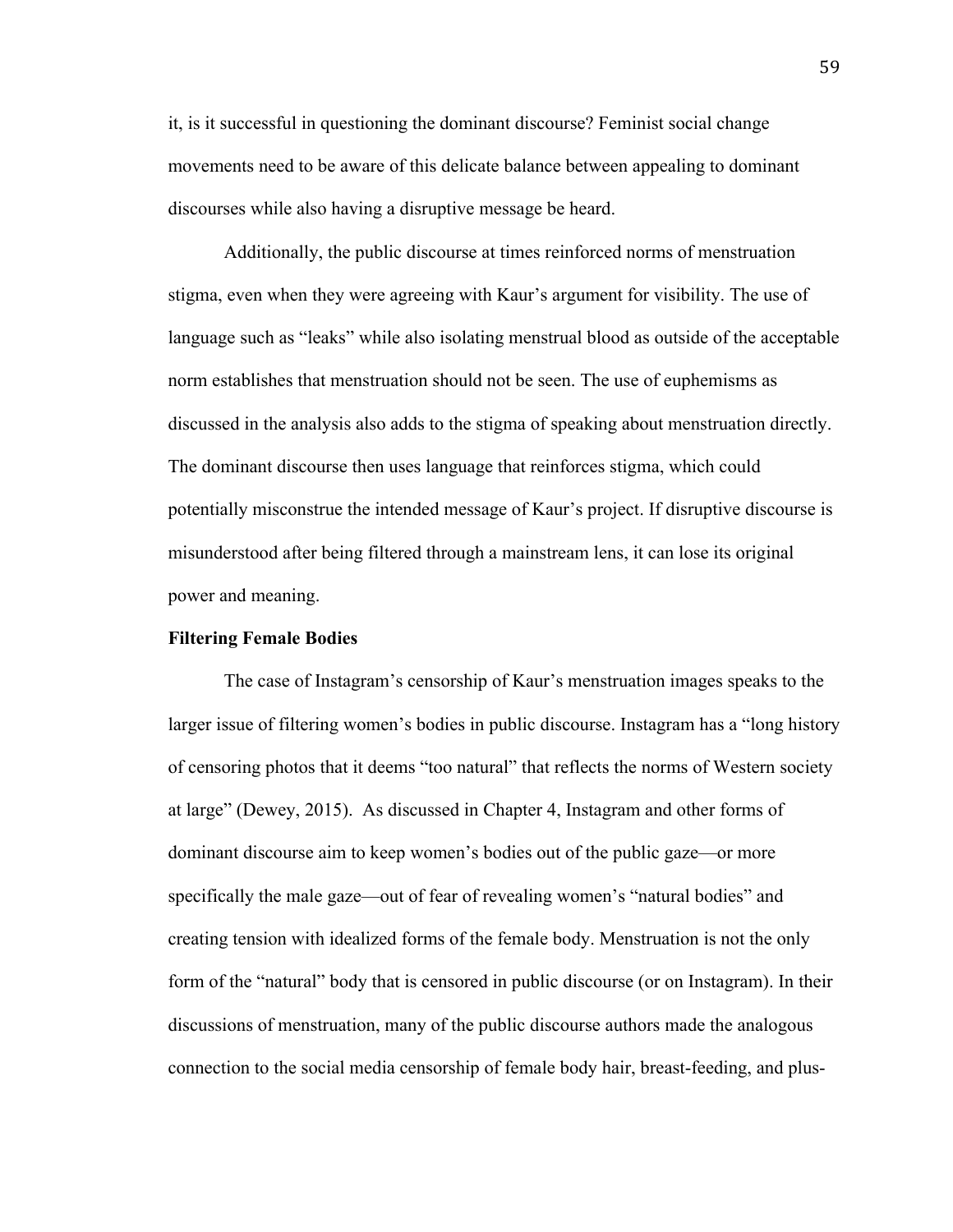size bodies (Barrie, 2015; Dewey, 2015; Driscoll, 2015; Escobar, 2015; Maggs, 2015). Everyday experiences of women are "airbrushed out of daily life" through online forms of expression, causing issues of body insecurity and anxiety among women (Driscoll, 2015).

Social media lauds itself as a place of self- expression, but then censors and shames women and those expressions that do not fit within the social norms of femininity. Women may believe they have the power to control the discourse they post, but it is still regulated by patriarchal standards that suppress non- normative body expression. Feminist movements such as selfies culture, the #freeyourpits movement to embrace underarm hair, and the popularity of body positive posts showcasing cellulite or the lack of a thigh gap, are adding to the overall movement to celebrate women's bodies in all forms (Bennett, 2014; Holley, 2014; Valenti, 2015). These movements echo Kaur's sentiments to create spaces for female visibility, which Murray (2105) referred to as "a politically oppositional and aesthetic form of resistance" (p. 490). Kaur's project adds to the increasing growth of online feminist movements that act to create digital social and political protest spaces (Hunt, 2015). As these feminist movements gain recognition online, they also help to bring more women into dominant discourse spaces and hopefully those voices can influence perceptions and expectations of women in society.

#### **Decency and Desirability**

The analysis of the public discourse revealed a growing tension between the expectations for women to be desirable while simultaneously labeling female biology, such as menstruation, as indecent, setting specific and unachievable standards of femininity. Language about menstruation in the discourse presented the menstruation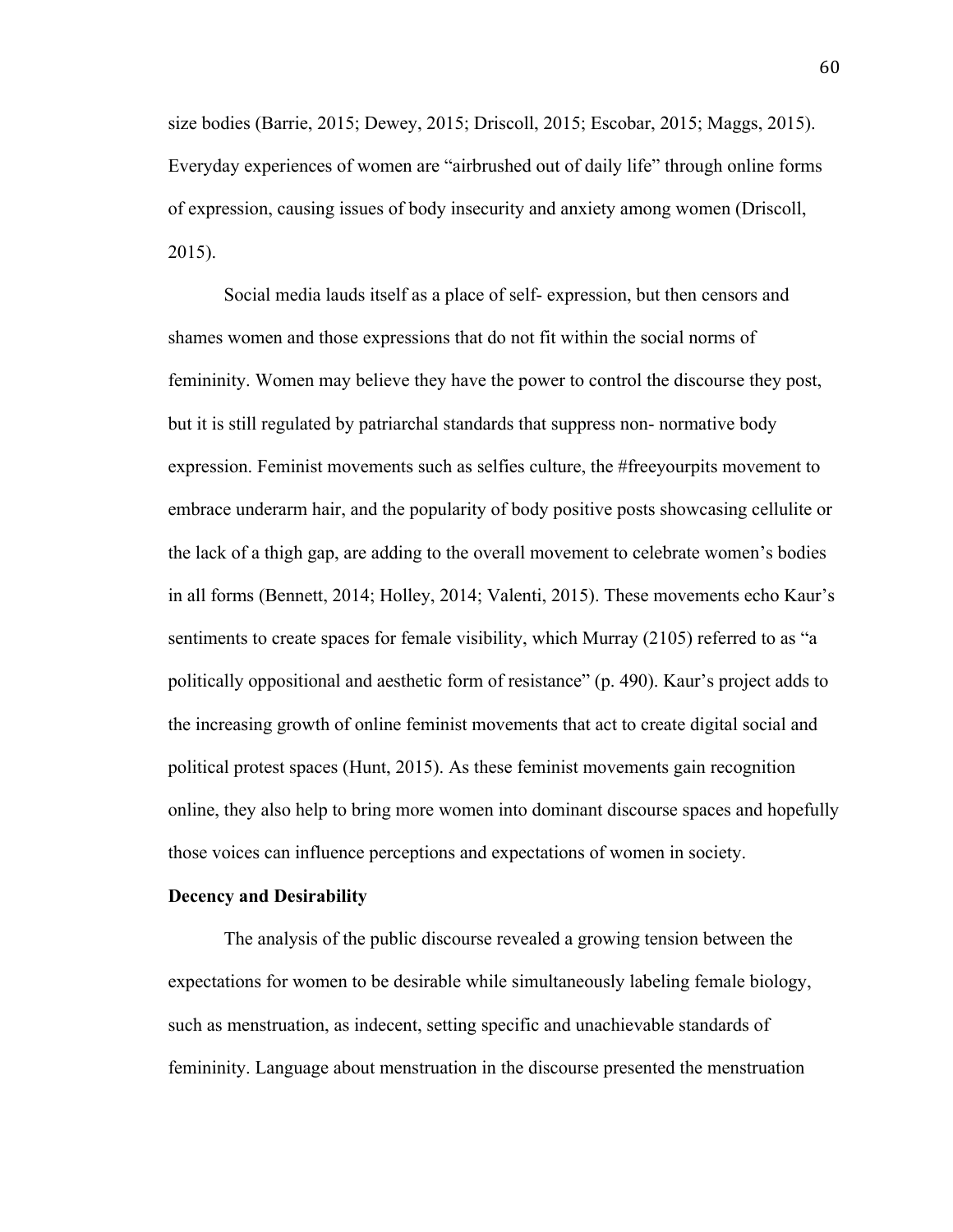process as undesirable and indecent, yet still inherently sexualized, and sexualized female bodies are seen as desirable. These opposing perceptions of femininity may create cognitive dissonance for the audience when considering how they view expectations for women in society. The fact that decency language is even present in the public discourse indicates a sense of morality—as if the visibility of menstruation is immoral. Social norms establish socially acceptable—and, by extension, morally acceptable—forms of the female body. Presenting menstruation as a desirability issue reinforces standards of hegemonic femininity within a frame of morality.

The tension between desirability and decency brings to light the dangers of labeling the female body and the often-contradictory nature of the female ideal. The social norm of the female ideal problematizes the hygienic crisis, as explained in Chapter 2, by introducing decency language that connect to specific moralities. The language of filth and decency surrounding menstruation shifts the feminine ideal to a biological level; attaining the image of the perfect woman is more than achieving a certain physical appearance. The biological feminine ideal relies on dominant medical ideology to construct claims for what is ideal for the female body. Science acts as a social institution that can shape ideology used to justify and explain actions within a culture (Lenworth, 1992). If menstruation discourse continues to use medical and scientific approaches to menstruation to frame its lack of decency in dominant discourse, it will continue to erase the social significance of women's experiences with menstruation.

### **Limitations**

There are several limitations of this case study approach. One of the limitations of the thesis was the size and timeliness of the discourse. In order to have a focused case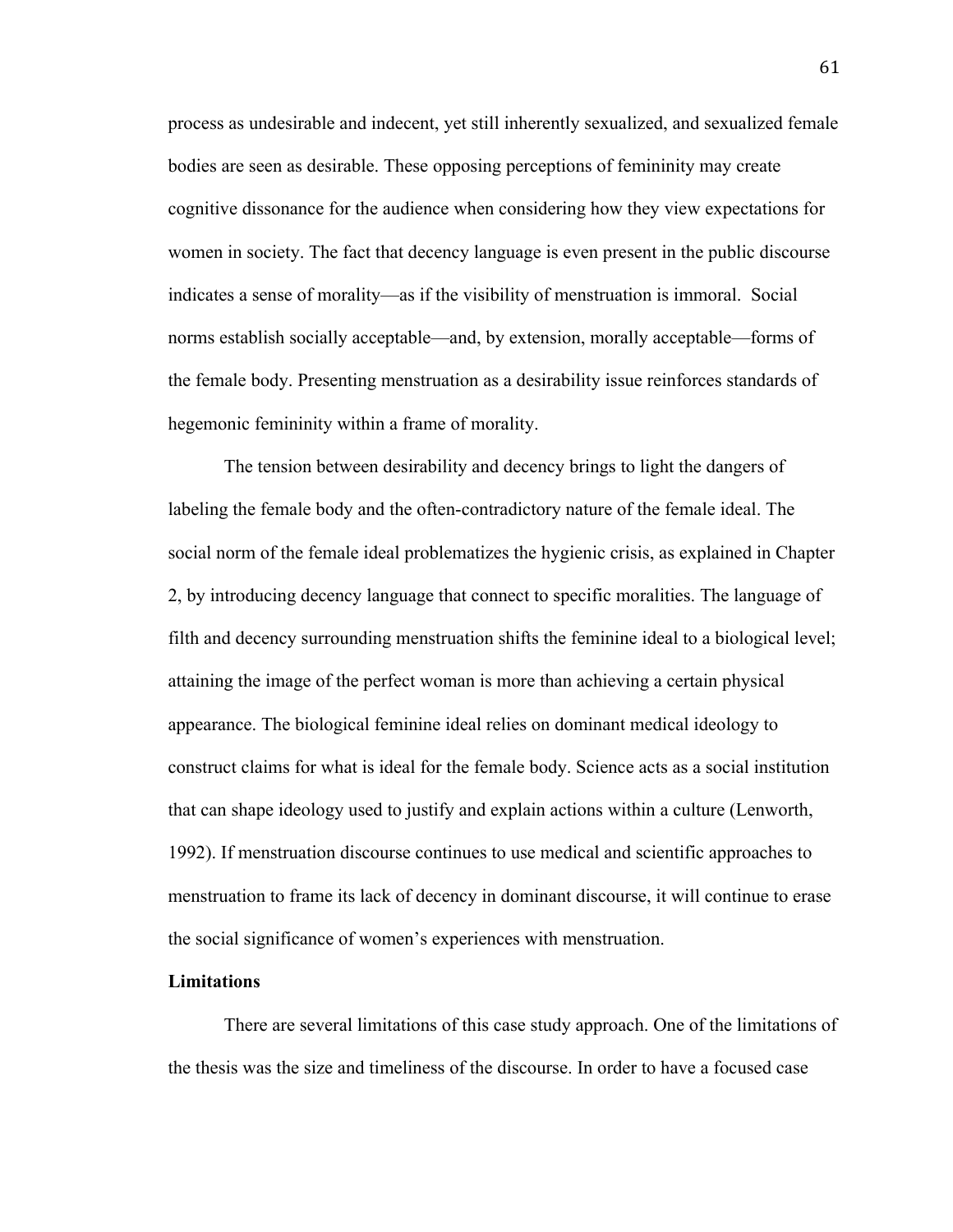study approach to the discourse analysis, the data were limited to articles specifically about Kaur. With only 35 articles, the data set was small; however, it did focus on depth of the controversy surrounding Kaur. The time frame for the data was also quite limited. The mainstream discourse response to Kaur's photos and the controversy surrounding the censorship spiked over a three-day period—March 23 to March 26—and then lasted only until April 5, 2015. The two-week window included rich, but limited, data. The data set also did not include any articles that may have referenced Kaur any time after April 5.

The case study approach focusing on Kaur also limited the discourse from including other menstruation activism cases. While this approach is effective for a specific focus on menstruation discourse, it does not shed light on greater menstruation discourse in mainstream media. 2015 was referred to as "the year of the period" (Gharib, 2015). Media coverage about menstruation activism included stories from Kiran Gandhi's free- bleeding during the London Marathon to the increased sales of environmentally friendly menstrual products (Ganhhi, 2015; Gharib, 2015). Focusing solely on Kaur limited the focus of the research questions to only her menstruation activism rather than an inclusive approach to menstruation activism occurring at the same time.

Additionally, another limitation was the use of public discourse from mainstream newspapers. Limiting the discourse to only include full-length articles, including ones from blogs or newspapers, filtered out other discourses, such as user comments on the articles and the responses Kaur received on her Instagram photo. As of March 2016, Kaur's photo had 15,600 comments on Instagram and 6,400 comments on Facebook. Including the comments would have been too much data for the scope of this research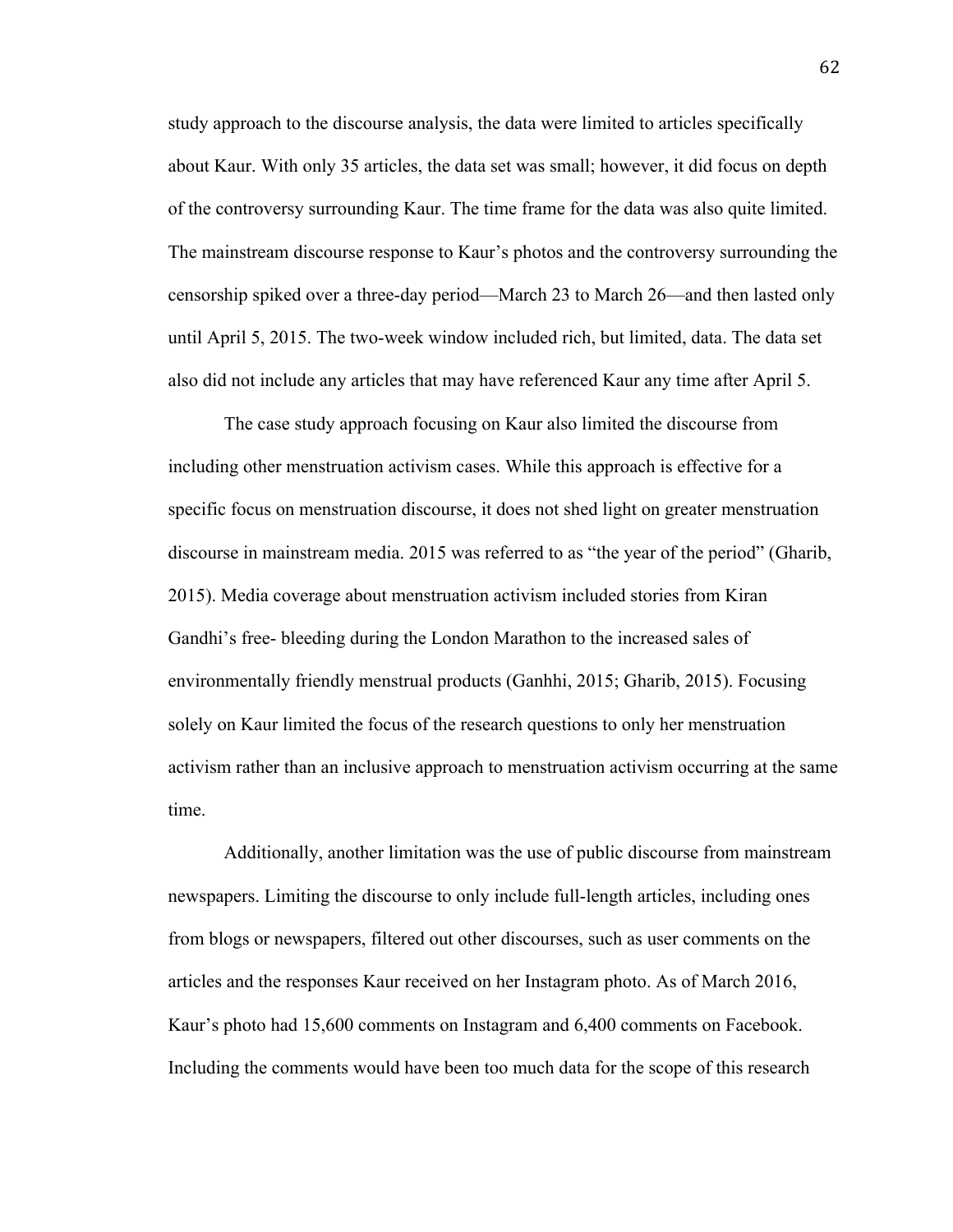study and would have taken the focus away from analyzing mainstream discourses. The comments also included discourse such as emojis (emotional icons) and spam comments unrelated to Kaur's photo. However, the comments directly addressing her photo could have given more insight into how people understand dominant discourses and react to either reinforce or resist the norms established.

### **Future Directions for Research**

There are a number of future research directions health communication and feminist advocacy scholars can explored related to menstruation activism. First, future studies should incorporate more instances of current menstruation activism. Currently, there is little research on menstruation activism and most is focused on feminist "zines", feminist websites, and the early rise of menstrual activist movements (Bobel, 2006; Bobel, 2008). With the increase of feminist hashtags and collective movements online (Hunt, 2015), it is crucial that researchers looks at current forms of menstruation activism. By examining and comparing other acts of menstruation activism or disruptive discourse regarding menstruation, researchers may be able to identify how dominant discourse uses menstruation language and other ways people disrupt dominant discourses.

Research on women's healthcare also needs to also have a more inclusive approach. The language throughout the public discourse privileged the cisgender female experience. A focus on medical and biological language that discusses "natural women" can isolate trans\* women from conversations about women's health. While trans\* women do not experience menstruation, language emphasizing the biological aspects of femininity experienced by cisgender women may create divisive rhetoric that isolates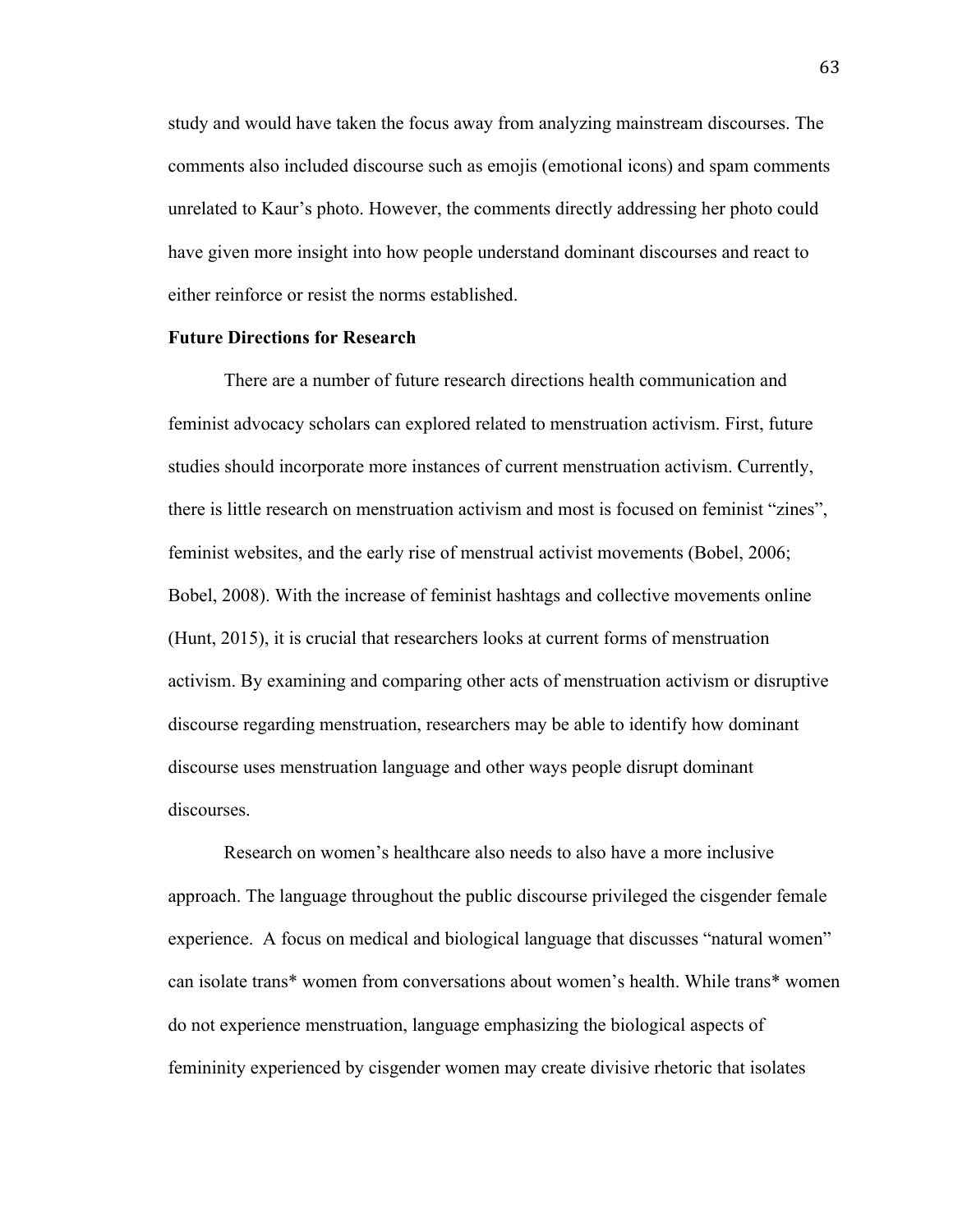trans\* women from other conversations. Also, using language of normalcy to refer to menstruation can isolate women who do not experience menstruation for various reasons, placing them in a position of abnormality. Women's health care should not be defined by biological imperatives because it marginalizes women who struggle with biological processes, such as fertility, hormonal imbalances, and other health issues specific to women. Women's health researchers need to be aware of language that normalizes experiences that may not be universal across all women and more research must be done on these marginalizes female experiences.

Finally, communication studies research needs to expand its approach to women's health care research and studies on menstruation. Communication studies research on menstruation is quite limited, and the focus in health communication specifically only narrows this field. Most of the research used in writing earlier chapters of this thesis was from other disciplines, such as psychology, women's studies, and linguistics (Charlesworth, 2001; Del- Saz Rubio and Pennock- Spek, 2009; Guthrie, 2007; Johnston-Robledo & Chrisler, 2013; Stubbs & Costos, 2004). Communication scholars can give insight into the ways women talk about menstruation and can critique the language that constructs social norms surrounding menstruation. Also, communication scholars need to expand their field of inquiry in women's health care. Women's health care research in health communication studies is beginning to include more "everyday experiences of women's health", such as breastfeeding (Foss; 2013, Striley & Field-Springer, 2014). However, more health communication research specifically is needed in order to explore diverse, intersectional female experiences and capture the everyday communicative interactions and actions that embody women's health care.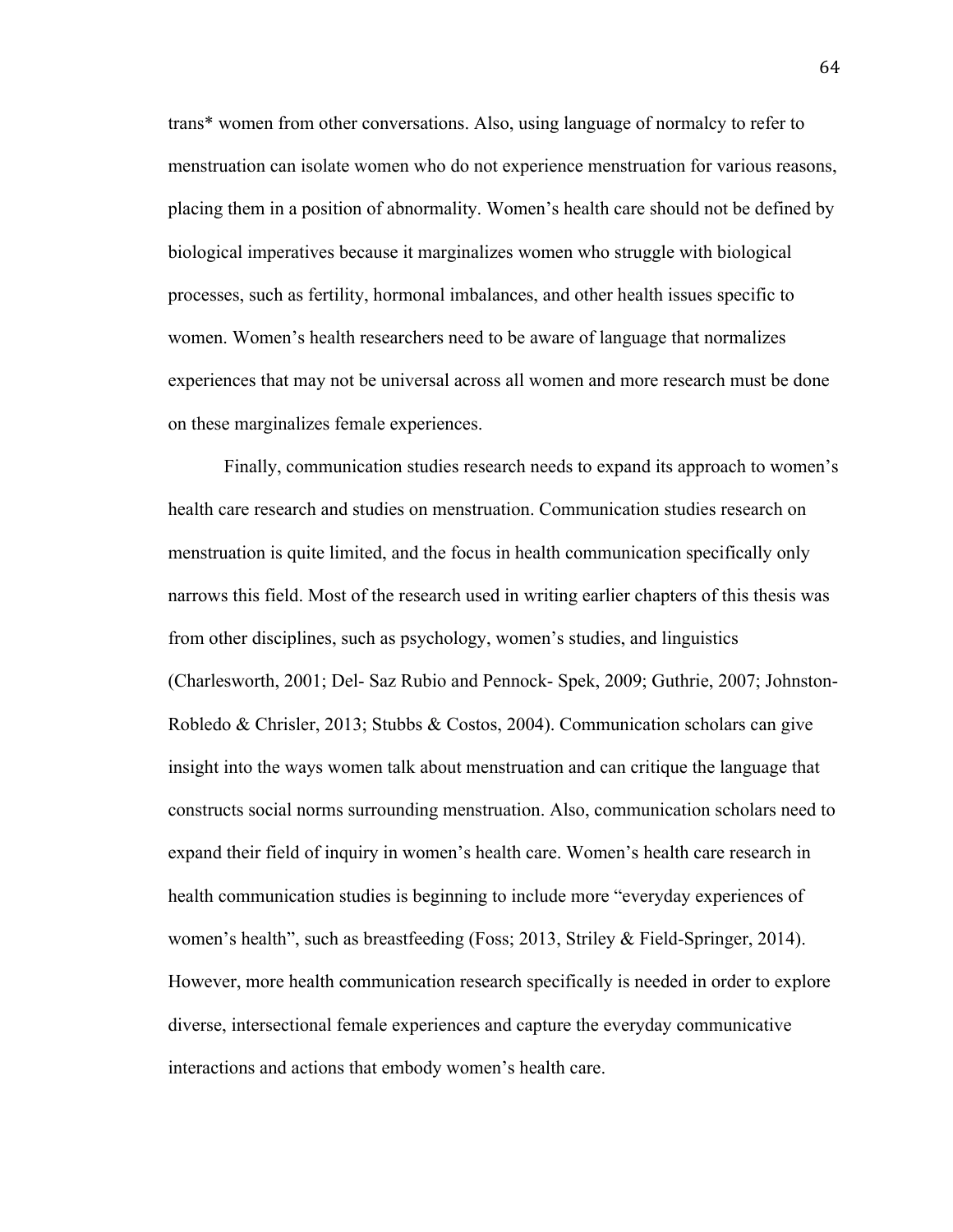# **Conclusion**

Kaur's photo project is a clear example of the strides feminist advocacy is making in online discursive spaces. Women are working to make their experiences more visible in the public sphere and it is crucial that communication scholars study these moments of disruptive discourse to see how they can influence social structures as a whole and advocate for change. Menstruation activism continues to grow as a field with the hopes for progressive feminist advocacy on cultural, consumer, and governmental levels. Menstruation activism will continue to question social norms, because as Kaur (2015) stated in her response to Instagram, "Their patriarchy is leaking. Their misogyny is leaking. We will not be censored."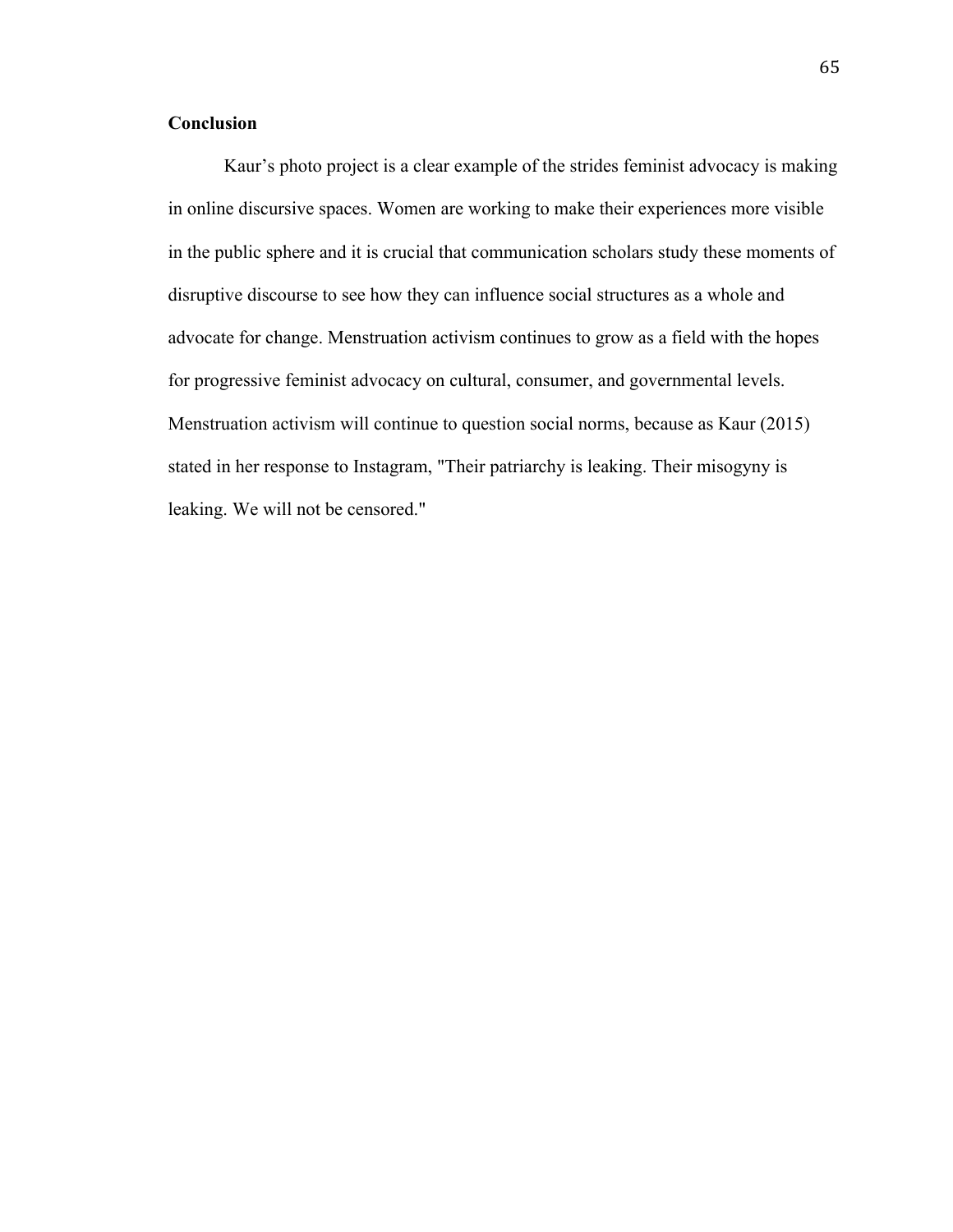### References

- Antunovic, D., & Linden, A.D. (2015) Disrupting dominant discourses: #HERESPROOF of interest in women's sports. *Feminist Media Studies, 15*(1), 157-159. doi: 10.1080/14680777.2015.987426
- Barrett, M. J. (2005). Making (some) sense of feminist poststructuralism in environmental education research and practice. *Canadian Journal of Environmental Education, 10,* 79-93. doi: 10.1080/13504622.2013.
- Barrie, J. (2015, March 31). Instagram censored a photo of a woman on her period and the internet isn't happy. *Business Insider.* Retrieved from http://www.businessinsider.com/instagram-censored-a-photo-of-woman-on-herperiod-2015-3?r=UK&IR=T
- Bennett, J. (2014, August 11). Our bodies, Our selfies: The feminist photo revolution. *Time Magazine.* Retrieved from http://time.com/3099103/feminist-selfiesuglyfeminists-iwokeuplikedis/
- Birch, J. (2015, March 27). Is menstruation offensive? Instagram deletes woman's photo of a period stain—twice. *Yahoo! News.* Retrieved from https://www.yahoo.com/beauty/is-menstruation-offensive-instagram-deletes-114770932087.html
- Bobel, C. (2006). "Our revolution has style": Contemporary menstrual product activists "doing feminism" in the third wave. *Sex Roles, 54*, 331-345. doi:10.1007/s11199- 006-9001-7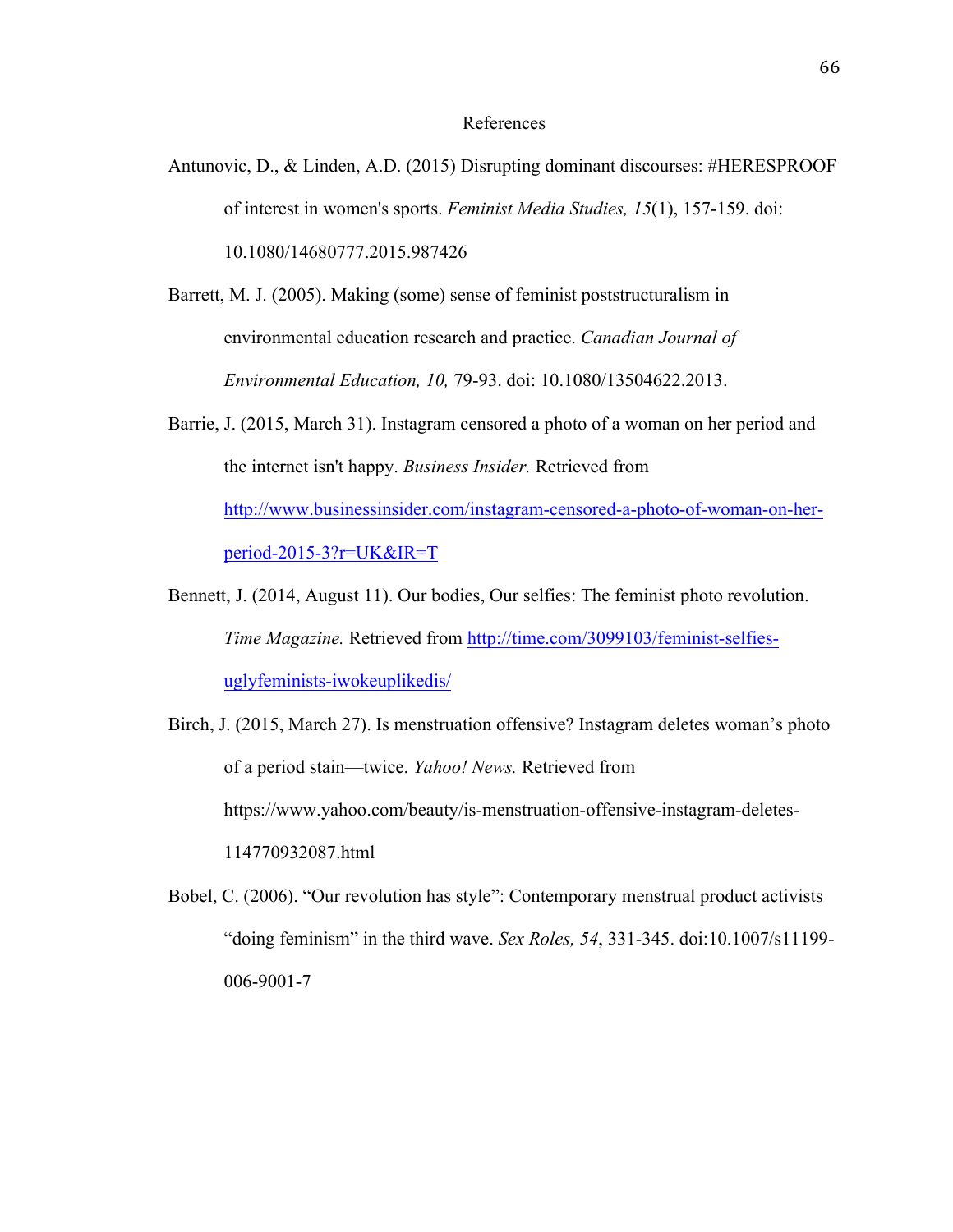- Bobel, C. (2008) From convenience to hazard: A short history of the emergence of the menstrual activism movement, 1971–1992. *Health Care for Women International, 29*(7), 738-754. doi:10.1080/07399330802188909
- Brodsky, A. (2015, March 27). Instagram bans photo for showing menstruation. *Feministing.* Retrieved from http://feministing.com/2015/03/27/instagram-bansphotos-for-showing-menstruation/#comment-1933779612
- Butler, Judith. Gender Trouble: Feminism and the Subversion of Identity. New York: Routledge, 1990.
- Buzzanell, P.M., & Liu, M. (2005). Struggling with maternity leave policies and practices: A poststructuralist feminist analysis if gendered organizing. *Journal of Applied Communication Research, 33*(1), 1-25. doi:

10.1080/0090988042000318495

Cacich, A. (2015, March 27). Instagram removes controversial image of fully-clothed woman menstruating — See the Photo Everyone's Talking About. *Life and Style Magazine.* Retrieved from http://www.lifeandstylemag.com/posts/instagramremoves-controversial-image-of-fully-clothed-woman-menstruating-see-thephoto-everyone-s-talking-about-54807

Cafolla, A. (2015, April 1). I'm a girl and I have periods, whether Instagram likes it or not. *The Independent.* Retrieved from

http://www.independent.co.uk/voices/comment/i-m-a-girl-and-i-have-periodswhether-instagram-likes-it-or-not-10149494.html

Carlson, N. (2013, November 14). Was \$1 billion too little to as for Instagram? Slate Magazine. Retrieved from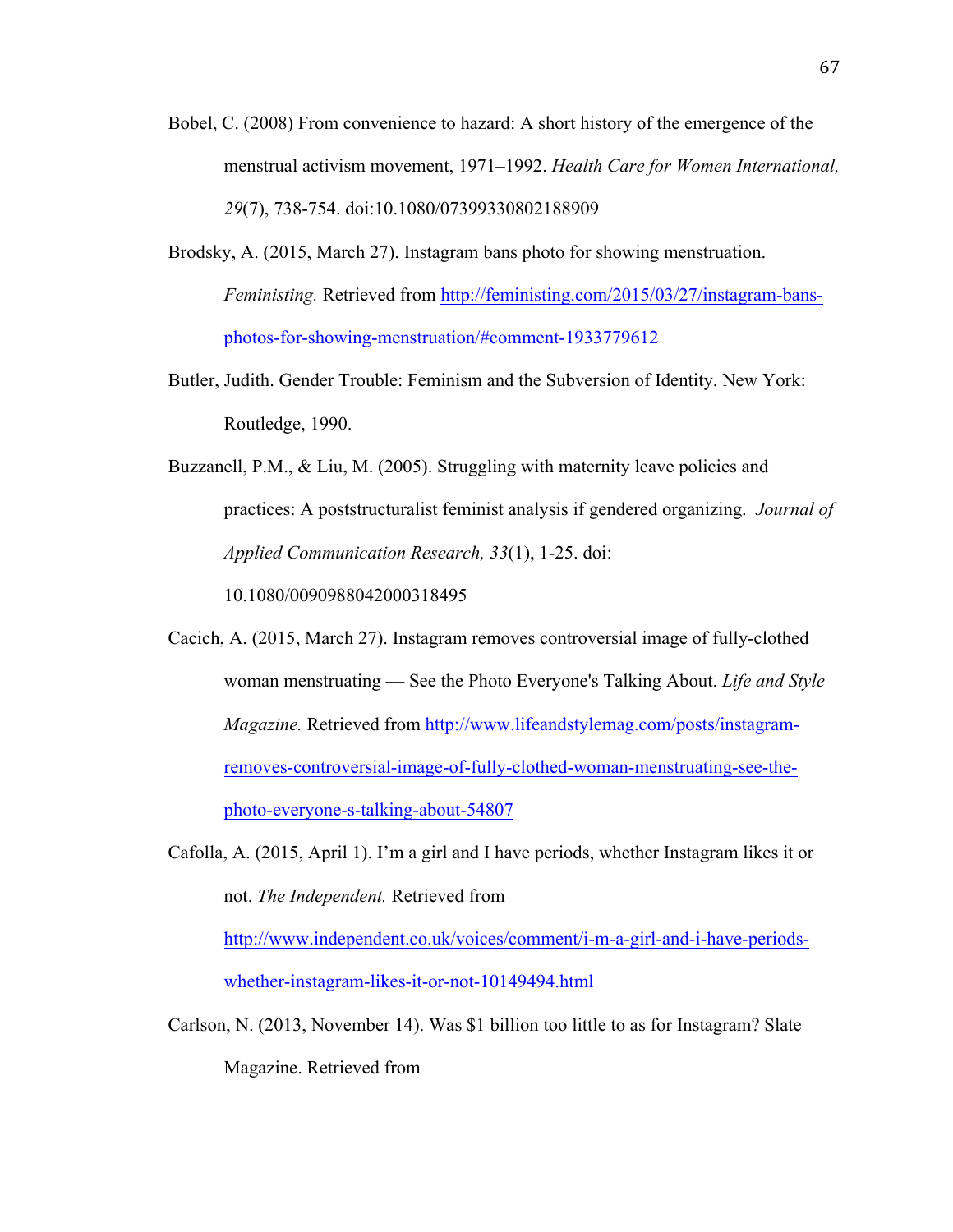http://www.slate.com/blogs/business\_insider/2013/11/14/facebook\_s\_1\_billion\_in stagram buy did kevin systrom sell too soon.html

- Carmack, H.J. (2014). Social and tertiary health identities as argument in the DSM-V Asperger's/autism debate. *Western Journal of Communication, 78*(4), 462-479. DOI: 10.1080/10570314.2013.845792
- Carmack, H.J. (2010) Structuring and disciplining apology: A structurational analysis of health care benevolence laws. *Qualitative Research Reports in Communication, 11*(1), 6-13. doi:10.1080/17459430903413432
- Charlesworth, D. (2001). Paradoxical constructions of self: Educating young women about menstruation. *Women & Language, 24*(2), 13- 20. Retrieved from http://opus.ipfw.edu/comm\_facpubs/60
- Charmaz, K. & Mitchell, R. G. (2001). "An invitation to grounded theory in ethnography". In: Atkinson, P. A. et al. (eds.), *Handbook of ethnography*, 160- 174. London: Sage.
- Constine, J. (2015, April 16). Instagram reinforces ban on nudity and sharing other people's photos. *Tech Crunch.* Retrieved from http://techcrunch.com/2015/04/16/instagram-rules/#.p2vbit:OibL
- Costos, D., Ackerman, R., & Paradis, L. (2002). Recollections of menarche: Communication between mothers and daughters regarding menstruation. *Sex Roles, 46*(1/2), 49-59. doi: 10.1023/A:1016037618567
- Darmon, K. (2014) Framing SlutWalk London: How does the privilege of feminist activism in social media travel into the mass media? *Feminist Media Studies, 14*(4), 700-704. doi: 10.1080/14680777.2014.935208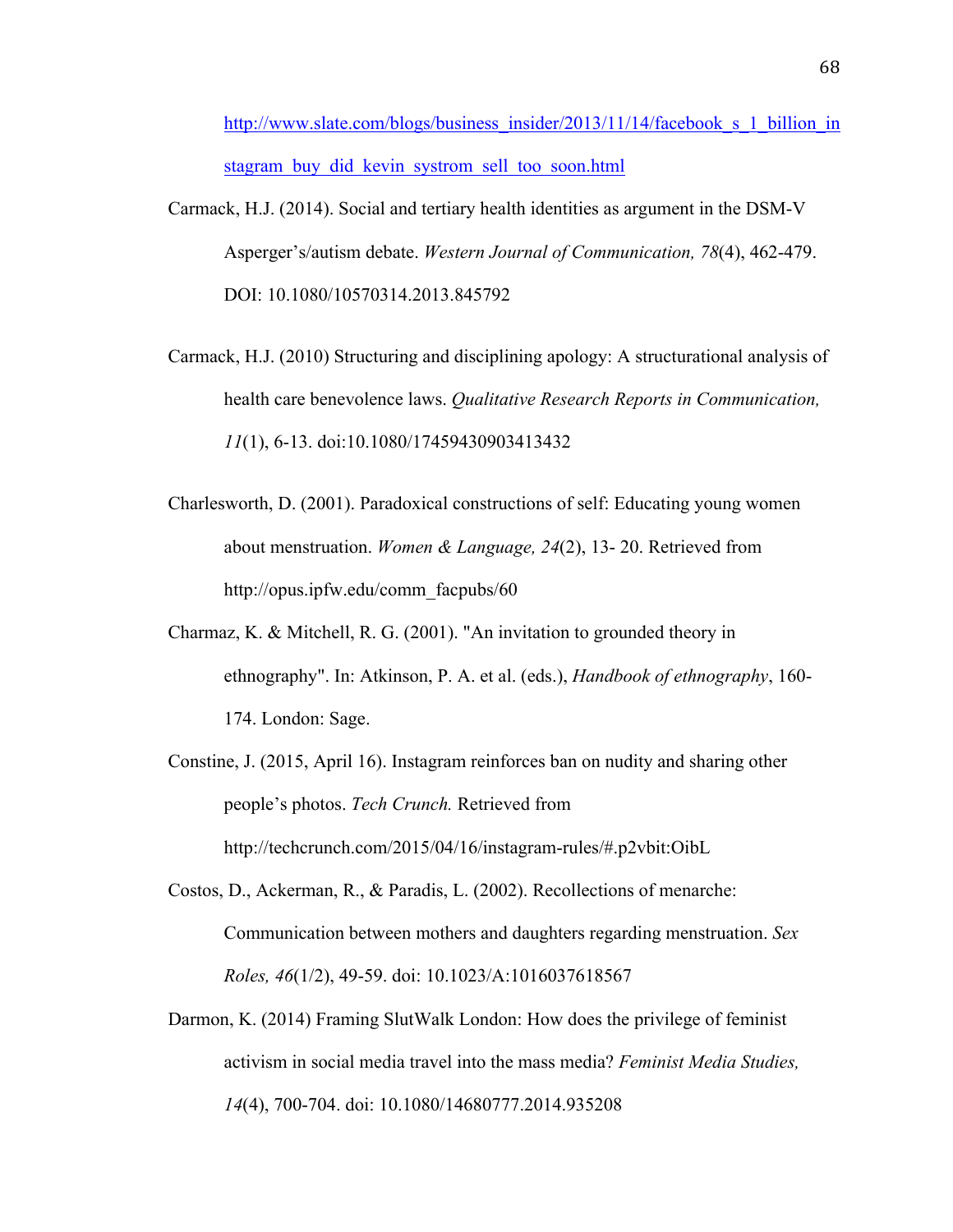- Davies, D., & Dodd, J. (2002). Qualitative research and the question of rigor. *Qualitative Health Research, 12*(2), 279-289. doi:10.1177/104973230201200211
- Davis, A.R., Nowygrod, S., Shabsigh, R., & Westhoff, C. (2002) The influence of vaginal bleeding on the sexual behavior of urban, Hispanic women and men. *Contraception, 65*(5), 351-355. doi:10.1016/S0010-7824(02)00279-2
- Del Saz-Rubio, M.M., & Pennock- Spek, B. (2009). Constructing female identities through feminine hygiene TV commercials. *Journal of Pragmatics, 41,* 2535- 2556. doi:10.1016/j.pragma.2009.04.005
- Denzin, N. K., & Lincoln, Y. S. (2000). Introduction: The discipline and practice of qualitative research. In N. K. Denzin & Y. S. Lincoln (Eds.), *Handbook of qualitative research* (2<sup>nd</sup> ed; pp. 1-28). Thousand Oaks, CA: Sage.
- Dewey, C. (2015, March 27). Why did Instagram censor this photo of a fully clothed woman on her period? *The Washington Post.* Retrieved from
- https://www.washingtonpost.com/news/the-intersect/wp/2015/03/27/why-did-instagramcensor-this-photo-of-a-fully-clothed-woman-on-her-period/
- Dickson, S. (2015, March 28). Why did Instagram delete this picture of a fully-clothed woman? *MamaMia.* Retrieved from http://www.mamamia.com.au/period-photoson-instagram/#q8EGVWJ3jT1G0ixs.99
- Downing, J.D.H. (2001) Radical media: Rebellious communication and social movements. Thousand Oak, CA: Sage Publications.
- Driscoll, B. (2015, March 26). I've got a confession to make about my body and you may not like it. *Huffington Post.* Retrieved from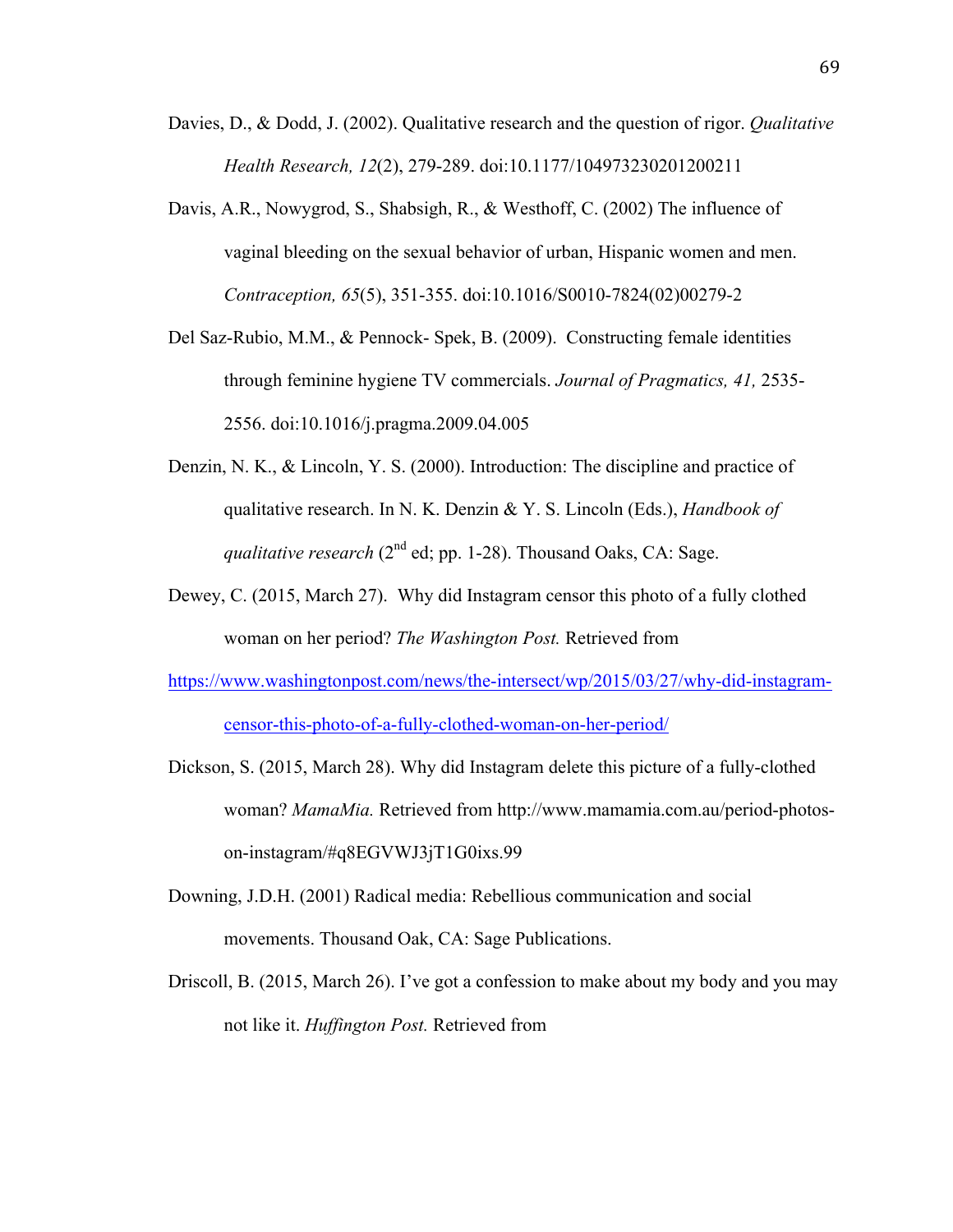http://www.huffingtonpost.co.uk/brogan-driscoll/periods-ive-got-a-confession-tomake **b** 6946630.html

English, L.M. (2010). Poststructural feminism. In A.J. Mills, G. Durepos, & E. Wiebe (Eds.) *Encyclopedia of case study research*. (pp. 711-714). Thousand Oaks, CA: Sage.

Escobar, S. (2015, March 27). Instagram removed this fully- clothed woman's photo due to her period stain, because ewww female bodies. *The Gloss.*  http://www.thegloss.com/2015/03/27/culture/period-stain-photo-instagramremove-rupi-kaur-artist/

- Foss, K.A. (2013) "That's not a beer bong, it's a breast pump!" Representations of breastfeeding in prime- time fictional television. *Health Communication, 28,* 329- 340. doi: 10.1080/10410236.2012.685692
- Fursich, E. (2009). In defense of textual analysis: Restoring a challenged method for journalism and media studies. *Journalism Studies, 10*(2), 238-252. doi:10.1080/14616700802374050
- Ganesh, S. & Zoller, H.M. (2012) Dialogue, activism, and democratic social change. *Communication Theory, 22*(1), 66-91. doi:10.1111/j.1468-2885.2011.01396.x
- Ganhhi, K. (2015, August 14). Here's why I ran the London Marathon on the first day of my period – and chose not to wear a tampon. *The Independent.* Retrieved from http://www.independent.co.uk/voices/comment/heres-why-i-ran-the-londonmarathon-on-the-first-day-of-my-period-and-chose-not-to-wear-a-tampon-10455176.html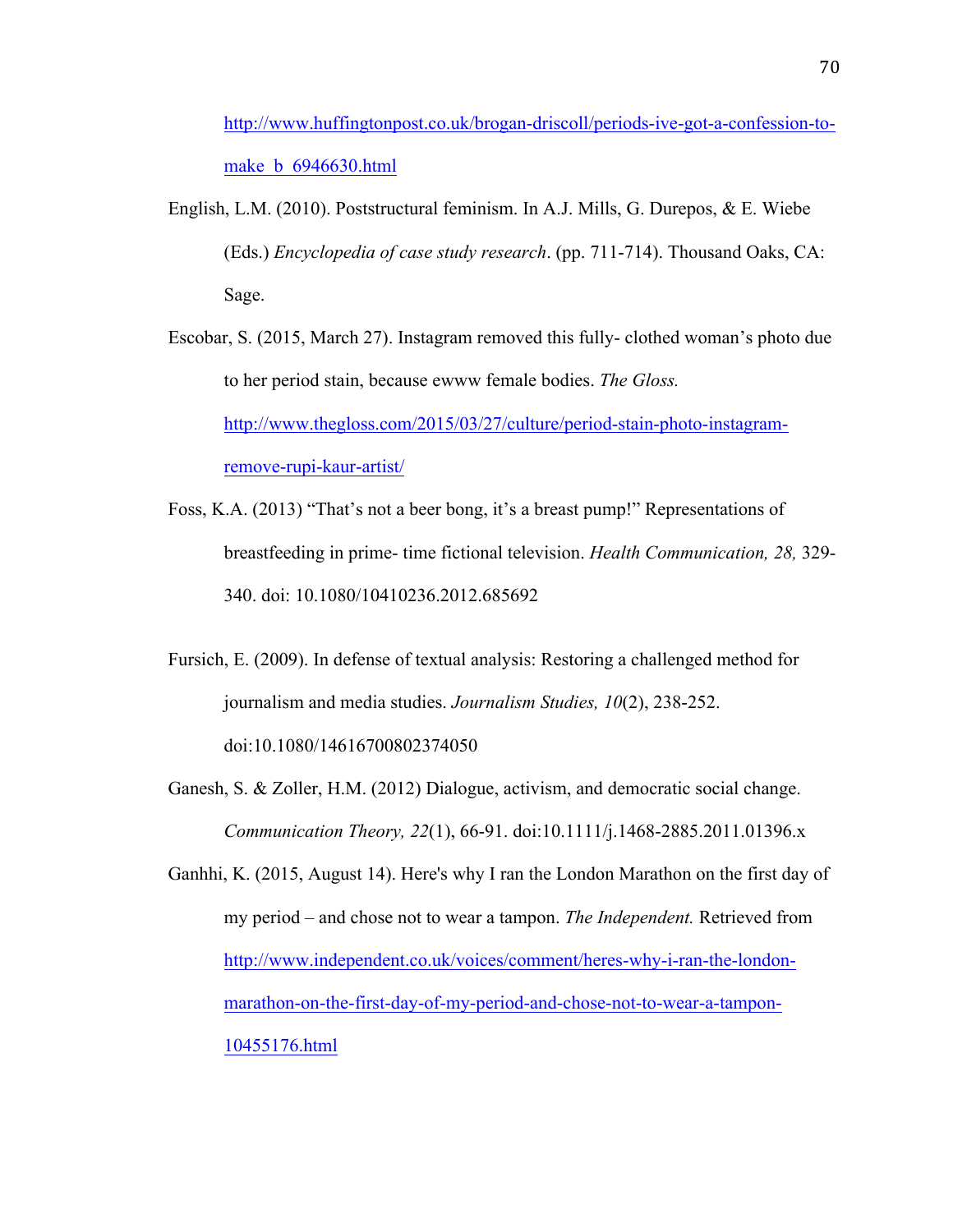- Gharib, M. (2015, December 31). Why 2015 was the year of the period, and we don't mean punctuation. *NPR.* Retrieved from http://www.npr.org/sections/healthshots/2015/12/31/460726461/why-2015-was-the-year-of-the-period-and-we-dontmean-punctuation
- Glaser, B.G. & Strauss, A.L. (1967). The Discovery of Grounded Theory: Strategies for Qualitative Research. Chicago: Aldine Pub. Co.
- Gray, E. (2015, March 27). The removal of Rupi Kaur's Instagram photos shows how terrified we are of periods. *Huffington Post.* Retrieved from http://www.huffingtonpost.com/2015/03/27/rupi-kaur-periodinstagram\_n\_6954898.html
- Guha, P. (2015) Hash tagging but not trending: The success and failure of the news media to engage with online feminist activism in India. *Feminist Media Studies,15*(1), 155-157. doi: 10.1080/14680777.2015.987424
- Guthrie, M. (2007). The process of becoming a woman's body: Menstruation and the containment of femininity. *MP: An Online Feminist Journal, 1*(5), 21-38. doi: 10.1080/00325481.2015.1044756.
- Hermida, A., Fletcher, F., Korell, D., & Logan, D. (2012) Share, like recommend. *Journalism Studies, 13*(5-6), 815-824. doi: 10.1080/1461670X.2012.664430
- Hodder, I. (2000). The interpretation of documents and material culture. In N. K. Denzin & Y. S. Lincoln (Eds.), *The handbook of qualitative research* (2nd ed., pp. 703- 715). Thousand Oaks, CA: Sage Publications.
- Holden, S. (2015, April 4). Instagram period photo: Woman who took it says she wasn't being 'provocative'. *BBC.* Retrieved from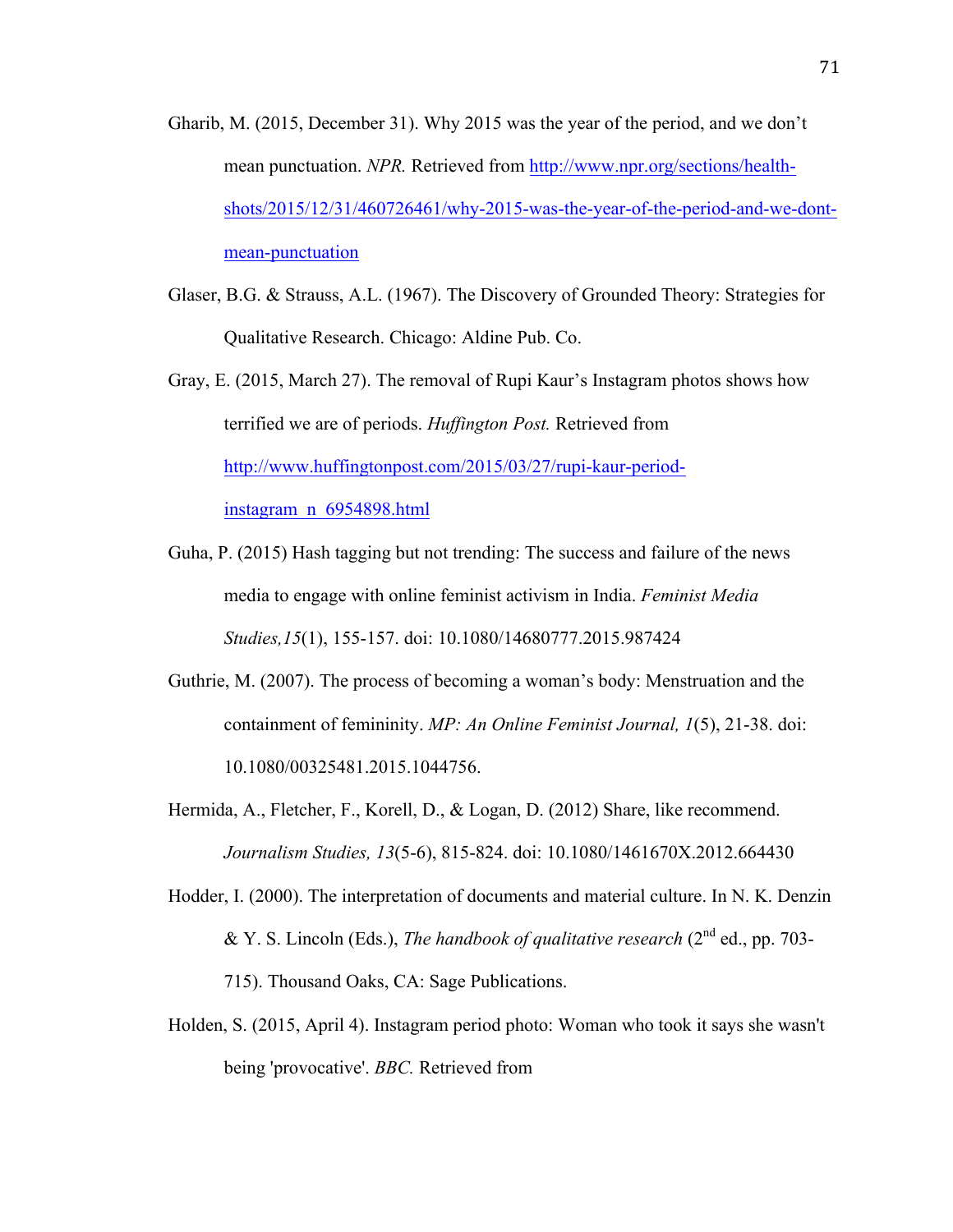http://www.bbc.co.uk/newsbeat/article/32105388/instagram-period-photowoman-who-took-it-says-she-wasnt-being-provocative

- Holley, P. (2014, December 13). Why women are dyeing their armpit hair. *The Washington Post.* Retrieved from https://www.washingtonpost.com/news/postnation/wp/2014/12/13/meet-the-woman-who-helped-start-the-dyed-armpit-hairtrend/
- Horton, H., & Hudson, A. (2015, March 26). Instagram censors photo of fully- clothed woman because she is menstruating. *Mirror UK.* Retrieved from http://www.mirror.co.uk/usvsth3m/instagram-censors-photo-fully-clothedwoman-5404617\
- Hunt, K. (2015, August 12). The feminist hashtags that matter in 2015. *Elle Magazine UK.* Retrieved from http://www.elleuk.com/now-trending/hashtivism-thefeminist-hashtags-that-are-ruling-2015
- Inhorn, M.C. (2006). Defining women's health: A dozen messages from more than 150 ethnographies. *Medical Anthropology Quarterly, 20*(3), 345-378. http://www.jstor.org/stable/3840533
- Instagram. (2015). Instagram help center: Privacy and safety center. Retrieved from https://help.instagram.com/477434105621119/
- Jackson, T.E., & Falmagne, R.J. (2013). Women wearing white: Discourses of menstruation and the experience of menarche. *Feminism and Psychology, 23*(3), 379-398. doi:10.1177/0959353512473812
- James, A. (2015, March 28). Menstruation still a taboo? Instagram apologizes for censoring photo of woman on her period. *International Business Times.*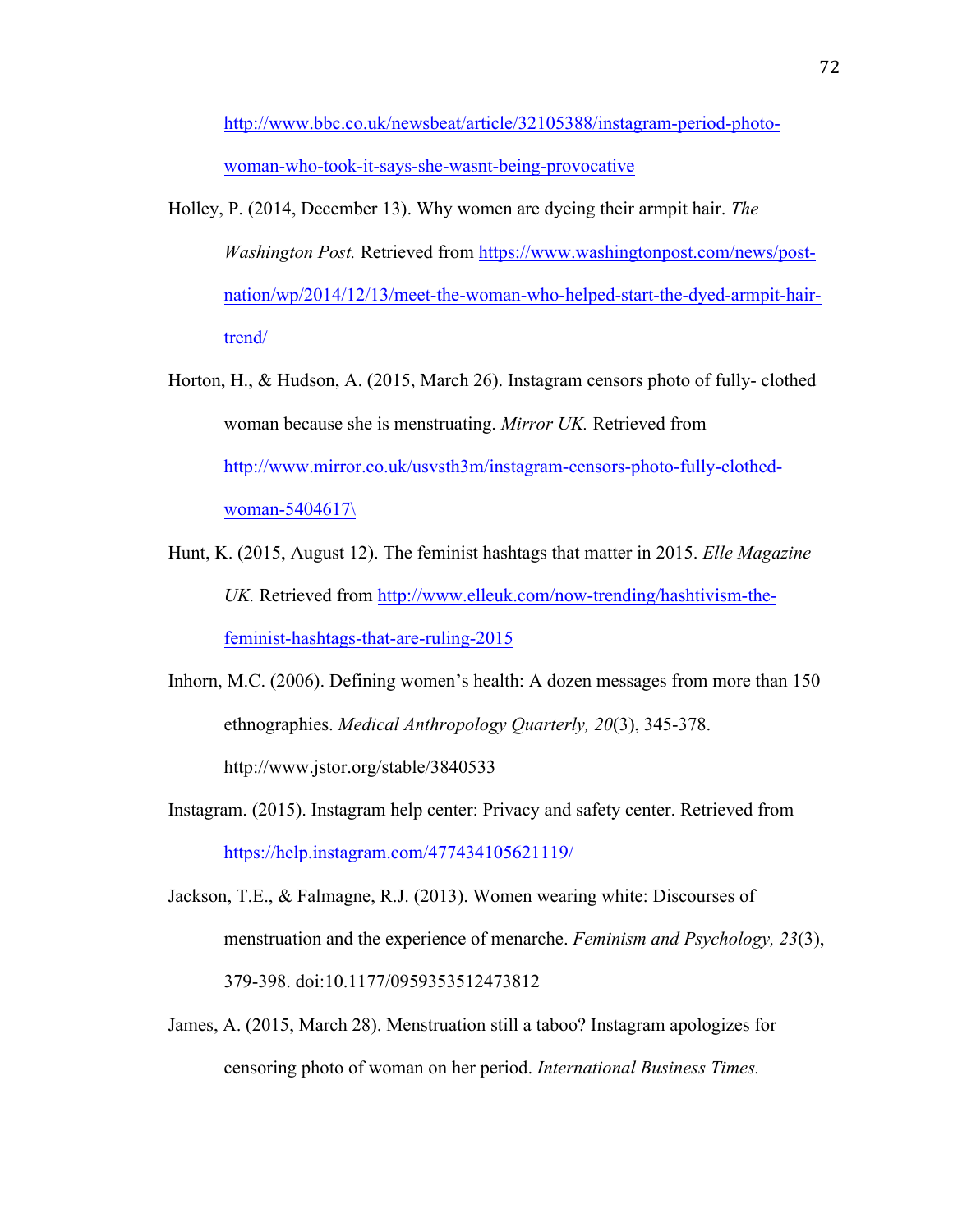Retrieved from http://www.ibtimes.co.in/menstruation-still-taboo-instagramapologises-censoring-photo-woman-her-period-photos-627530

- Johnston- Robledo, I., & Chrisler, J.C. (2013). The menstrual mark: Menstruation as social stigma. *Sex Roles, 68,* 9-18. doi:10.1007/s11199-011-0052-z
- Johnston-Robledo, I., Sheffield, K., Voigt, J., & Wilcox-Constantine, J. (2007) Reproductive shame: Self-objectification and young women's attitudes toward their reproductive functioning. *Women & Health, 46*(1), 25-39. doi: 10.1300/J013v46n01\_03
- Kasana, M. (2014). Feminisms and the social media sphere. *Women's Studies Quarterly, 42*(3/4), 236-249. doi: 10.1353/wsq.2014.0065
- Kaur, R. (2015, March 30). If the photo of my period made you uncomfortable, ask yourself why. *Huffington Post.* Retrieved from http://www.huffingtonpost.ca/rupikaur/period-picture-instagram\_b\_6971228.html
- Kaur, R. (2015, March 23). Period. *Rupi Kaur Official Website.* Retrieved from http://www.rupikaur.com/post/114451663155/period-a-photo-series-shot-bysisters-rupi-and
- Kaur, R. (2015, March 25) Thank you @instagram. *Rupi Kaur Official Website.*  Retrieved from http://www.rupikaur.com/post/114575952705/rupikaur-thankyou-instagram-for-providing-me

Kieler, A. (2015, April 17). Instagram updates community standards to clarify rules on porn, harassment. *The Consumerist.* Retrieved from http://consumerist.com/2015/04/17/instagram-updates-community-standards-toclarify-rules-on-porn-harassment/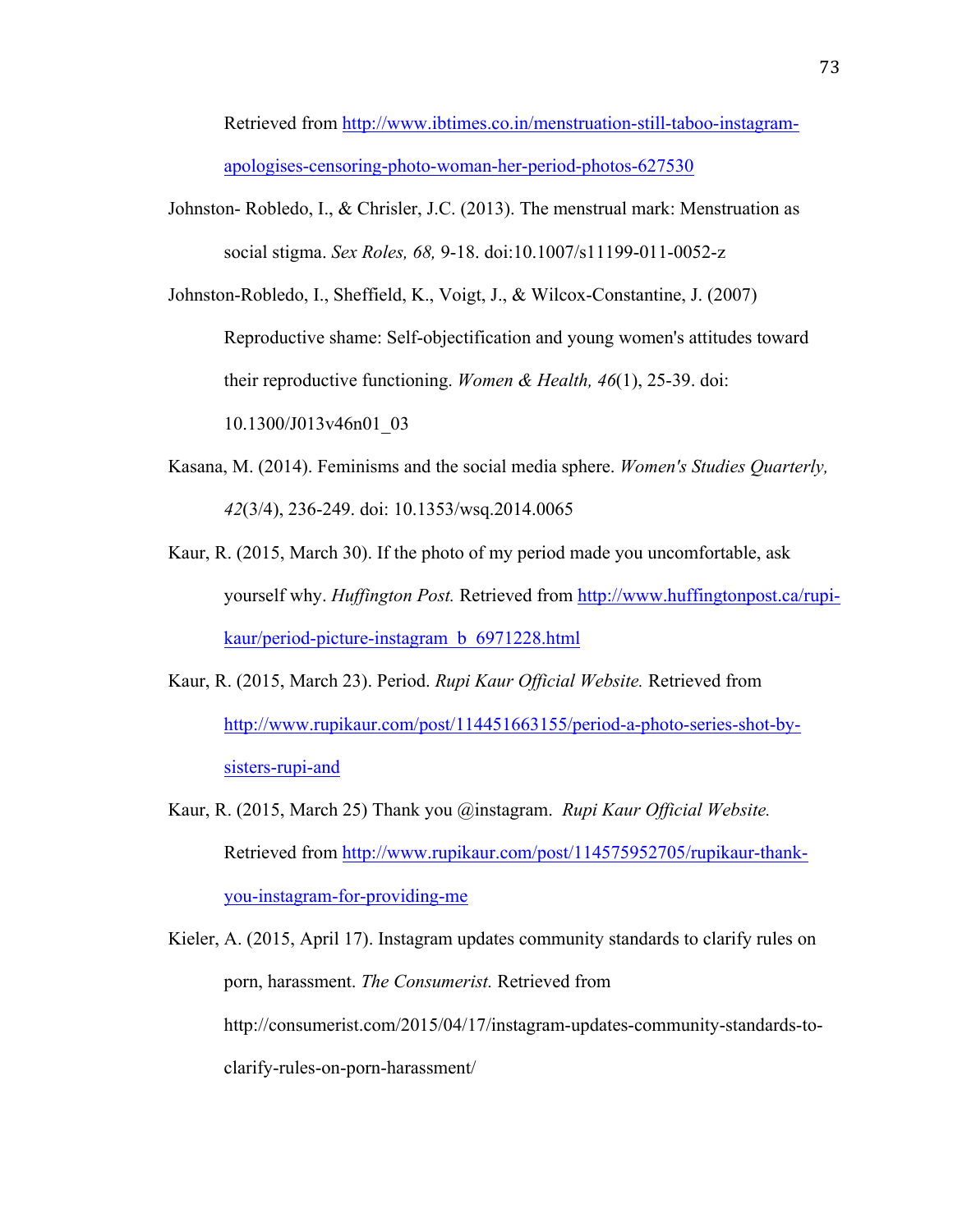- Kissling, E.A. (1996). "That's just a basic teen-age rule": Girls' linguistic strategies for managing the menstrual communication taboo. *Journal of Applied Communication Research, 24*,292-309. doi:10.1080/00909889609365458
- Koerber, A., Arduser, L., Bennett, J., Kolodziejski, L., & Sastry, S. (2015). Risk and vulnerable, medicalized bodies. *Poroi: An Interdisciplinary Journal of Rhetorical Analysis and Invention, 1*(11), 1-9. doi: 10.13008/2151-2957.1222
- Kreps, G.L. (2008). Qualitative inquiry and the future of health communication research. *Qualitative Research Reports in Communication, 9*(1), 2-12. doi: 10.1080/17459430802440817
- LaWare, M.R. & Moutsatsos, C. (2013) "For skin that's us, authentically us": Celebrity, empowerment, and the allure of antiaging advertisements. *Women's Studies in Communication, 36*(2), 189-208. doi:10.1080/07491409.2013.794753
- Lee, J. (2007) Exposing longstanding taboos around menstruation: A cross- cultural study of the women's hygiene product advertising. Presented at the 2007 International Communication Association, San Francisco, CA.
- Lenworth, R.C. (1992) *Biology as ideology: The doctrine of DNA.* New York: Harper-Collins Publishers.
- Levine, E. (2002). Having a female body doesn't make you feminine: Feminine Hygiene Advertising and 1970's Television. *Velvet Light Trap: A Critical Journal of Film & Television, 2*(50), 36–48.

http://search.proquest.com/docview/222842528?accountid=11667

Lindlof, T. R., & Taylor, B. C. (2002). Qualitative communication research methods (2nd ed.). Thousand Oaks, CA: Sage.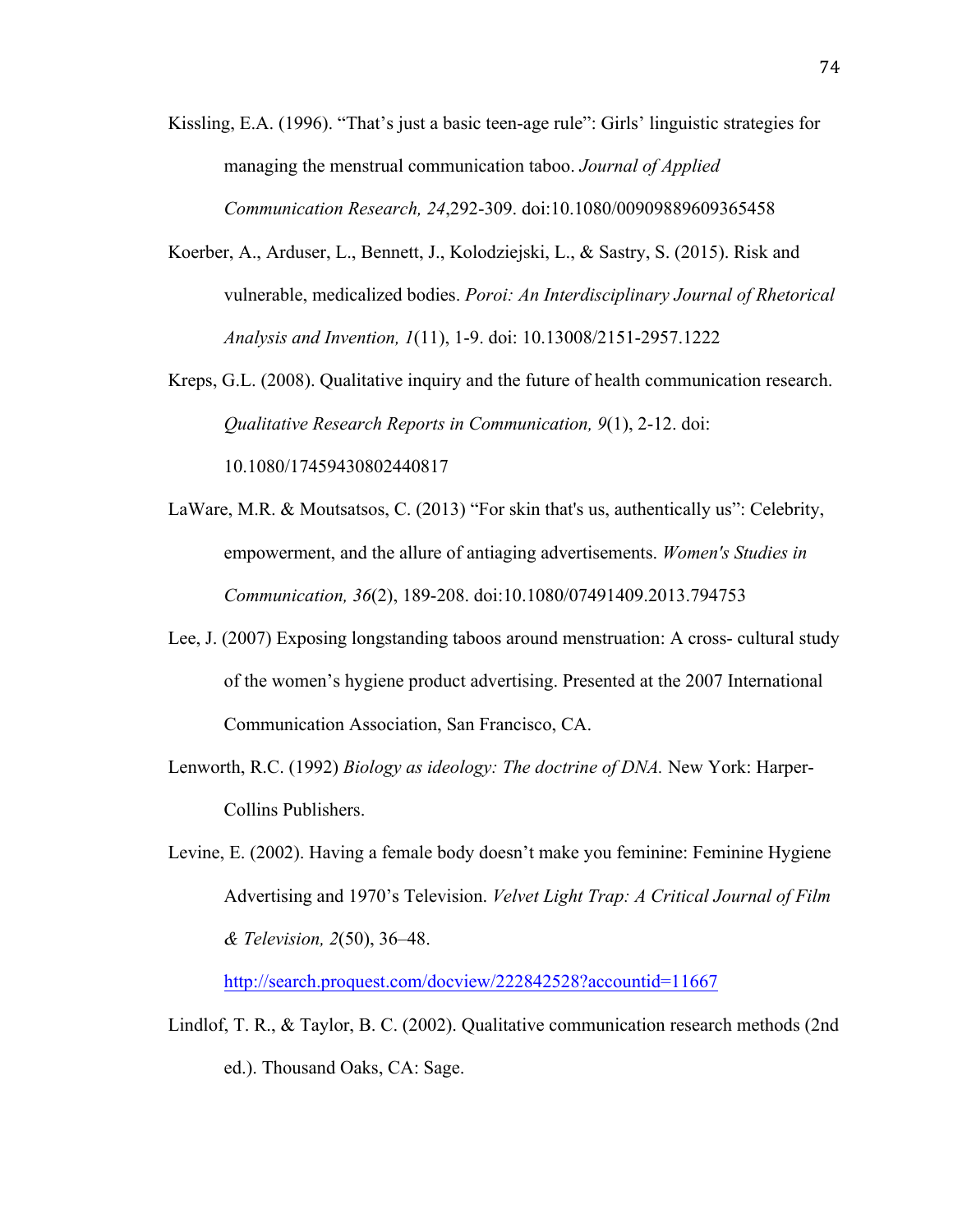- Lindlof, T. R., & Taylor, B.C. (2011). Producing data II: Analyzing material culture and documents. *Qualitative communication research methods* (pp. 217-240)*.* Thousand Oaks, CA: Sage Publications.
- Lorde, A. (1984) "The Master's Tools Will Never Dismantle the Master's House." *Sister Outsider: Essays and Speeches*. Ed. Berkeley, CA: Crossing Press. 110- 114. 2007. Print.
- Lynch, A. (2015, March 27). Instagram removes picture of a fully clothed girl twice because of her period stain. *Metro UK.* Retrieved from http://metro.co.uk/2015/03/27/instagram-removes-picture-of-a-fully-clothed-girltwice-because-of-her-period-stain-5123022/
- MacDonald, S.M. (2007). Leaky performances: The transformative potential of menstrual leaks. *Women's Studies in Communication, 30*(3), 340- 357. doi:

10.1080/07491409.2007.10162518

- MacMillen, H. (2015, March 28). Instagram apologizes for removing this image. *Refinery 29.* Retrieved from http://www.refinery29.com/2015/03/84576/period-photoremoved-instagram
- Maggs, S. (2015, March 27). Instagram bans photos of women's period stains because girls are gross and scary grr. *The Mary Sue.* Retrieved from http://www.themarysue.com/instagram-bans-periods/

Mamo, L., & Fosket, J.R. (2009). Scripting the body: Pharmaceuticals and the (re)marketing of menstruation. *Signs: Journal of Women in Culture and Society, 34*(4), 925-949. doi:10.1086/597191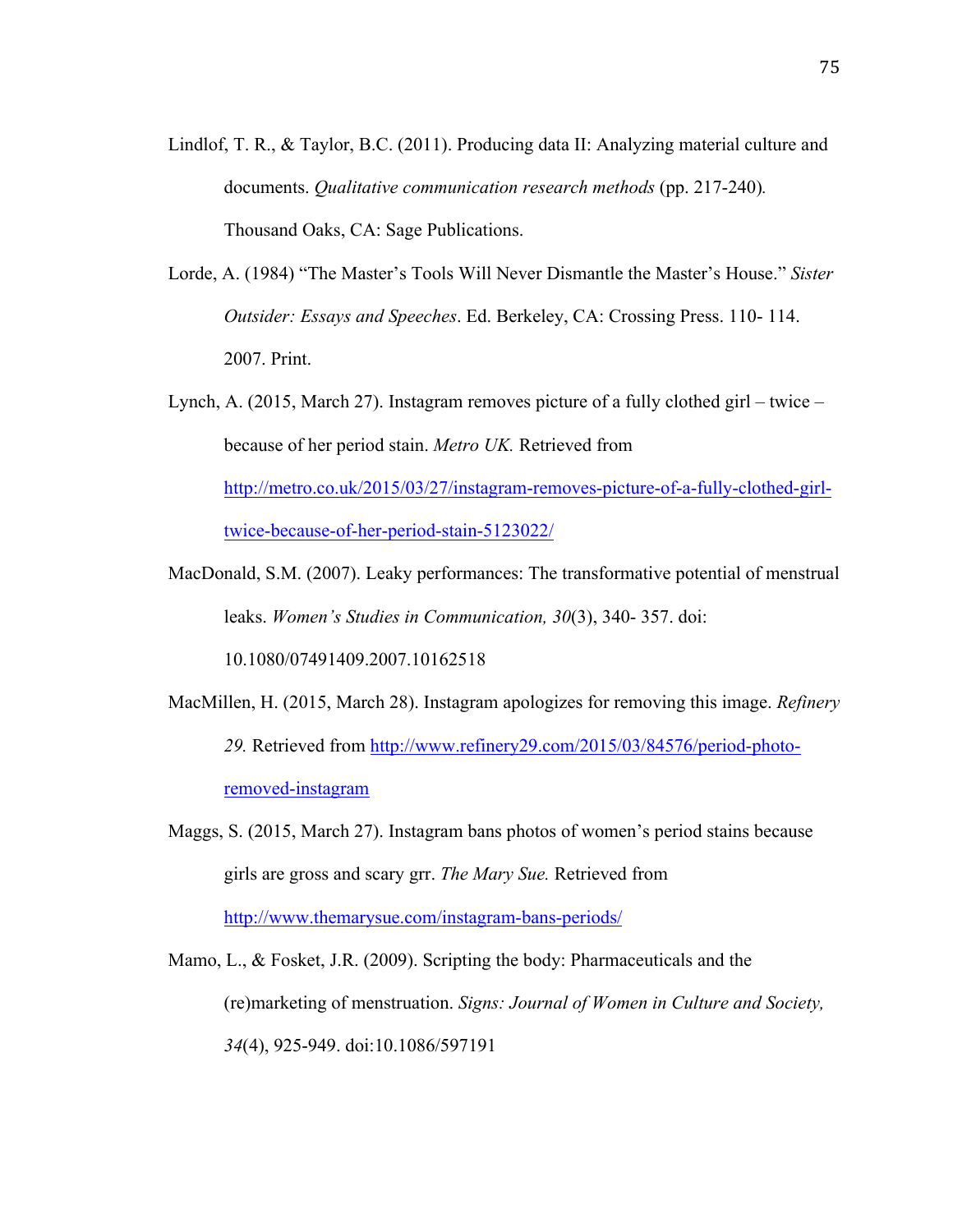- Martin, E. (2001). *The woman in the body: A cultural analysis of reproduction.* Boston: Beacon Press.
- Marvan, M.L., & Molina- Abolnik, M. (2012). Mexican adolescents' experience of menarche and attitudes toward menstruation: Role of communication between mothers and daughters. *Journal of Pediatric Adolescent Gynecology, 25*(6), 358- 363. doi: 10.1016/j.jpag.2012.05.003.
- McNoil, S., & Weaver, S. (2013). "Dude! You mean you've never eaten a peanut butter and jelly sandwich?!?" Nut Allergy as Stigma in Comic Books. *Health Communication, 28*, 217-225. doi:10.1080/10410236.2012.669671.
- Moffatt, L., & Norton, B. (2005) Popular culture and the reading teacher: A case for feminist pedagogy. *Critical Inquiry in Language Studies, 2*(1), 1-12. doi: 10.1207/s15427595cils0201\_1
- Moore, J. (2014). Reconsidering childfreedom: A feminist exploration of discursive identity construction in childfree LiveJournal communities. *Women's Studies in Communication, 37*, 159-180. doi: 10.1080/07491409.2014.909375
- Moore, L. (2015, March 27). Instagram apologizes for removing poignant photos of a woman on her period. *Marie Claire.* Retrieved from http://www.marieclaire.com/culture/a13860/instagram-apologizes-for-removingpoignant-photos-of-a-woman-on-her-period/
- Motorwala, Z. (2015, March 27). Is Instagram justified in banning this picture of period stain? *iDiva.* Retrieved from http://www.idiva.com/opinion-work-life/instagrambans-picture-of-period-stain/35824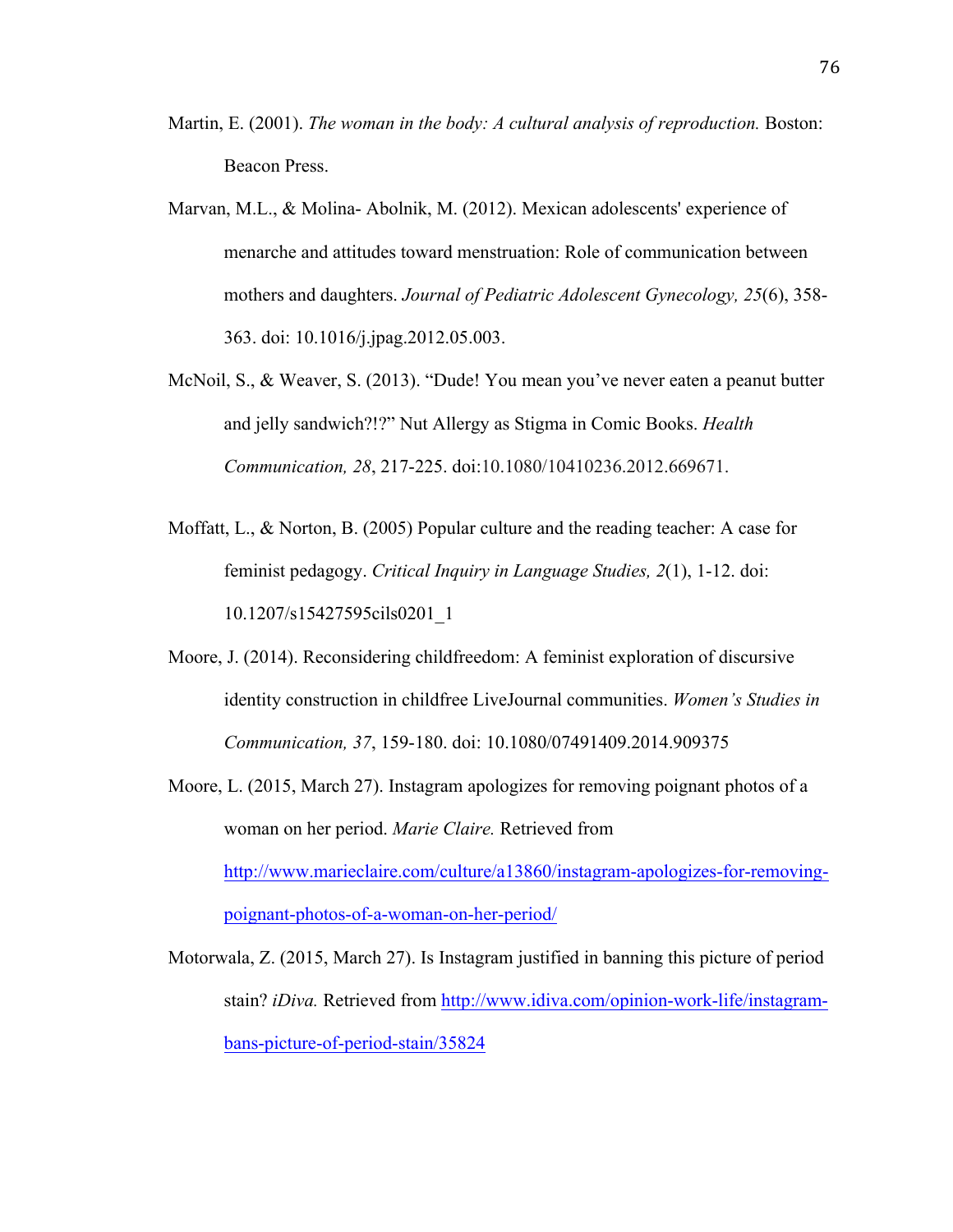Murray, D.C. (2015) Notes to self: The visual culture of selfies in the age of social media. *Consumption Markets & Culture, 18*(6), 490-516. doi:10.1080/10253866.2015.1052967

- Nanabhay, M., & Farmanfarmaian, R. (2011) From spectacle to spectacular: How physical space, social media and mainstream broadcast amplified the public sphere in Egypt's 'Revolution'. *The Journal of North African Studies, 16*(4), 573- 603. doi:10.1080/13629387.2011.639562
- Olszanowski, M. (2014) Feminist self-imaging and Instagram: Tactics of circumventing sensorship. *Visual Communication Quarterly, 21*(2), 83-95. doi:

10.1080/15551393.2014.928154

- Owen, W.F. (1984) Interpretive themes in relational communication. *Quarterly Journal of Speech, 70*(3), 274-287. doi:10.1080/00335638409383697
- Patton, M. Q. (2014). The nature, niche, value, and fruit of qualitative inquiry. *Qualitative research and evaluation methods* (2<sup>nd</sup> ed., pp.2-45) Thousand Oaks, CA: Sage.
- Pierce, G. (2011). Poststructural feminist pedagogy in a post- Katrina world. *Feminist Teacher, 21*(1). 36-53. Print.

Plank, E. (2015, January 20). This photo was banned from Instagram—thanks to society's sexist double standards. *Mic.* Retrieved from http://mic.com/articles/108624/this-banned-instagram-photo-exposes-the-latestdouble-standard-in-censorship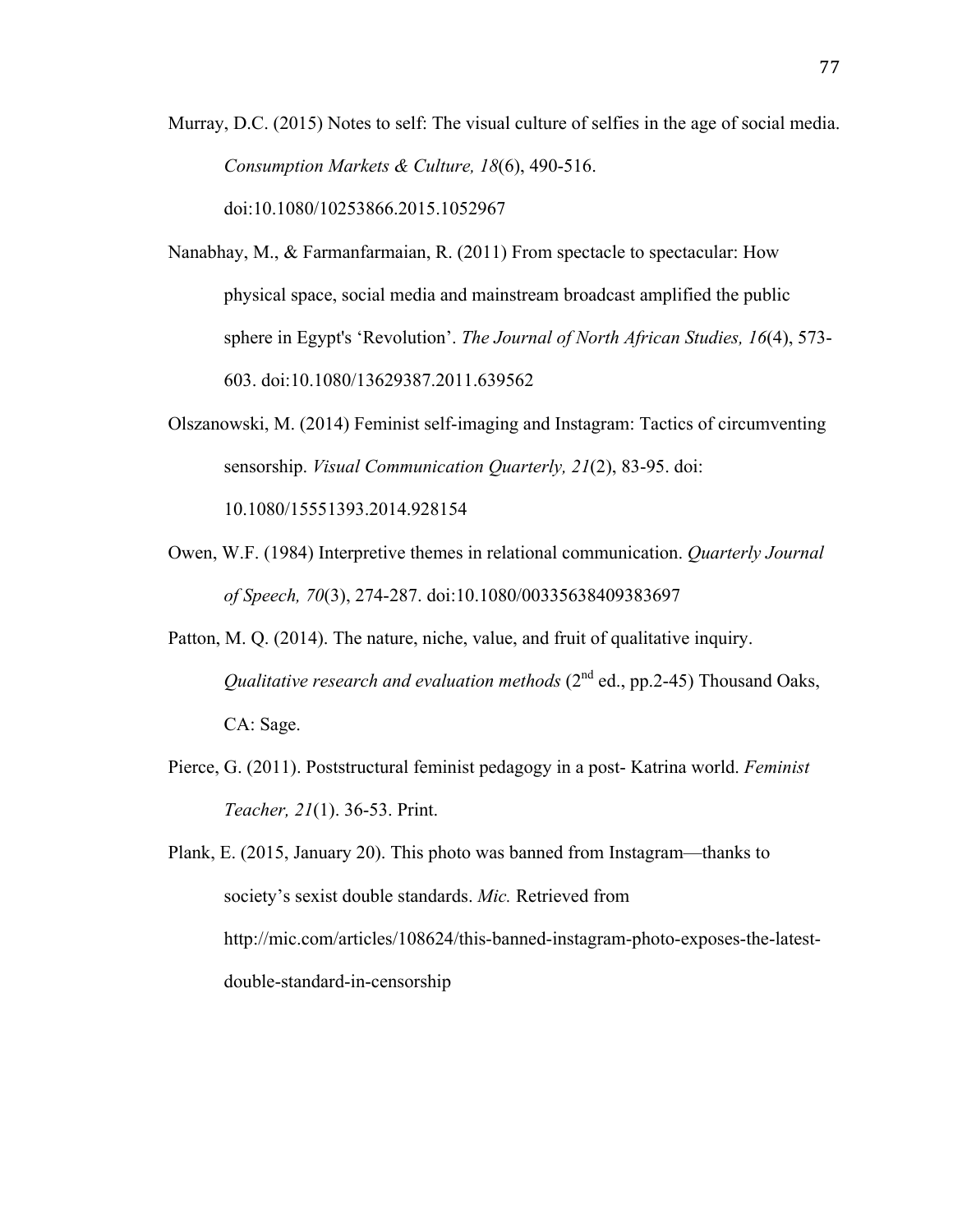- Quinlan, M. M., & Bute, J. J. (2013). Where are all the men? A post- structural feminist analysis of a university's sexual health seminar. *Sex Education, 13*(1). doi: http://dx.doi.org/10.1080/14681811.2012.677205
- Rembeck, G., Moller, M., & Gunnarsson, R. (2006). Attitudes and feelings towards menstruation and womanhood in girls at menarche. *Acta Pediatrica, 95,* 707-714. doi: 10.1080/08035250500531697
- Rierdan, J., & Hastings, S. A. (1990). *Menstruation: Fact and fiction.* Center for Research on Women Working Paper No. 216. Wellesley, MA: Wellesley College
- Roberts, T.A. & Waters, P.L. (2004) Self-objectification and that "not so fresh feeling." *Women & Therapy, 27*(3-4), 5-21. doi:10.1300/J015v27n03\_02
- Rogers, K. (2015, March 27). Instagram is sorry it accidentally removed a photo of menstrual blood. Twice. *Vice Magazine.* Retrieved from

http://motherboard.vice.com/read/instagram-is-sorry-it-accidentally-removed-a-photo-ofmenstrual-blood-twice

Romano, A. (2015, March 27). Woman gets Instagram to accept periods are normal after her photo is removed twice. *Mashable.* Retrieved from http://mashable.com/2015/03/27/rupi-kaur-instagram-periodphoto/#YGeVk09DQ8q2

- Rozzi, G. (2015, March 30). Can we please start talking more openly and honestly about periods? *XOJane.* Retrieved from http://www.xojane.com/issues/issues-periodpride
- Sanchez, E. L. (2015, May 28). Mensturation stigma is a form of misogyny. *Aljazeera America.* Retrieved from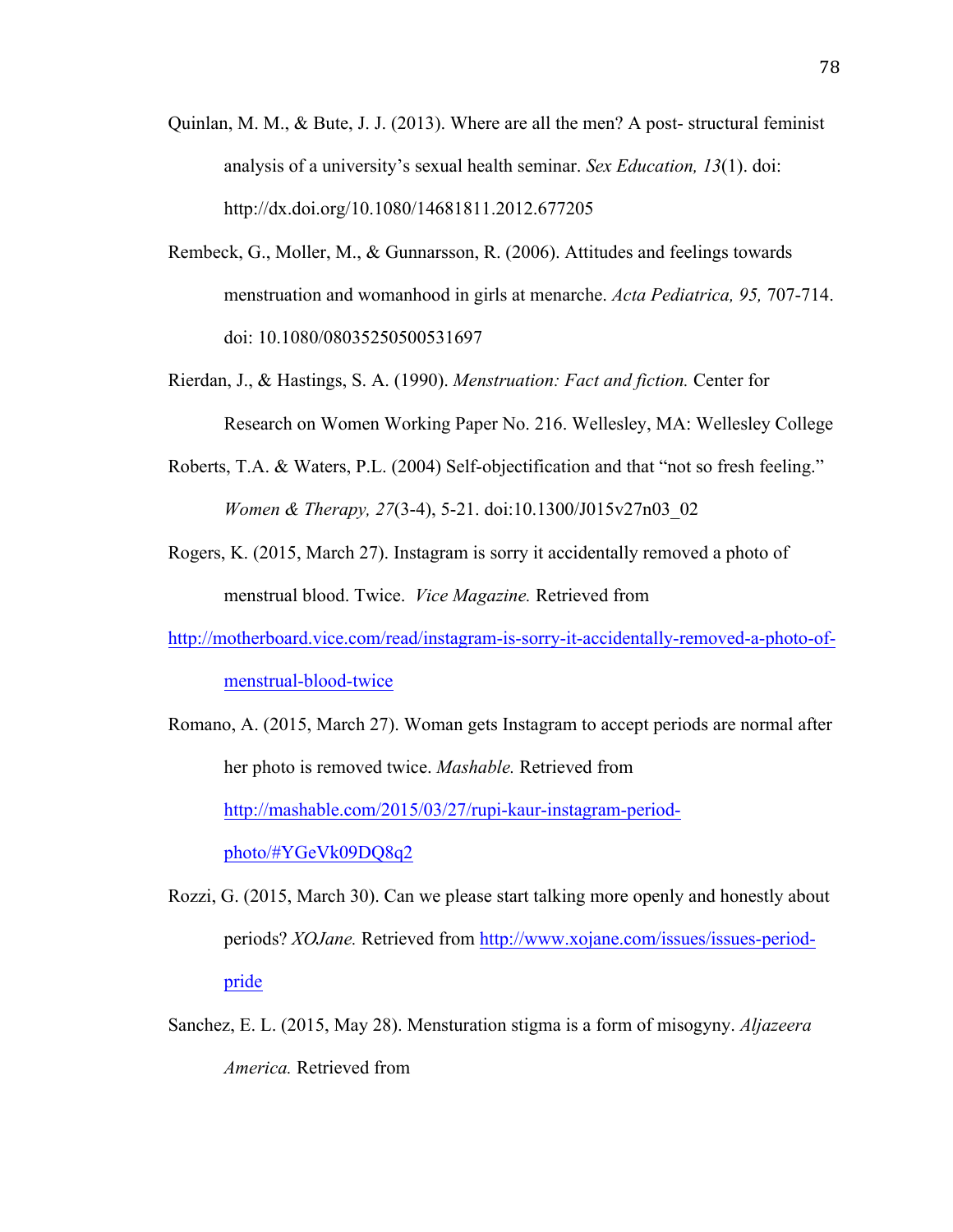http://america.aljazeera.com/opinions/2015/5/menstruation-stigma-is-a-form-ofmisogyny.html

- Sanders, M.R., & Mahalingam, R. (2012). Under the radar: The role of invisible discourse in understanding class- based privilege. *Journal of Social Issues, 68*(1), 112-127. doi: 10.1111/j.1540-4560.2011.01739.x
- Sanghani, R. (2015, March 30). Instagram deletes woman's period photos but her response is amazing. The Telegraph (UK). Retrieved from http://www.telegraph.co.uk/women/womens-life/11503621/Instagram-deleteswomans-period-photos-her-reply-is-great.html
- Sangster, S.L., & Lawson, K.L. (2014) 'Falling down the rabbit hole': The construction of infertility by news media. *Journal of Reproductive and Infant Psychology, 32*(5), 486-496. doi: 10.1080/02646838.2014.962016
- Saul, H. (2015, March 30). Menstruation-themed photo series artist 'censored by Instagram' says images are to demystify taboos around periods. *The Independent.*  Retrieved from http://www.independent.co.uk/artsentertainment/art/menstruation-themed-photo-series-artist-censored-by-instagramsays-images-are-to-demystify-taboos-10144331.html
- Schooler , D.L., Ward, M., Merriwether, A., & Caruthers, A.S. (2005) Cycles of shame: Menstrual shame, body shame, and sexual decision-making. *The Journal of Sex Research, 42*(4), 324-334. doi:10.1080/00224490509552288
- Schwandt, T. A. (2000). Three epistemological stances for qualitative inquiry: Interpretitivism, hermeneutics and social constructivism. In N. K. Denzin  $& Y. S.$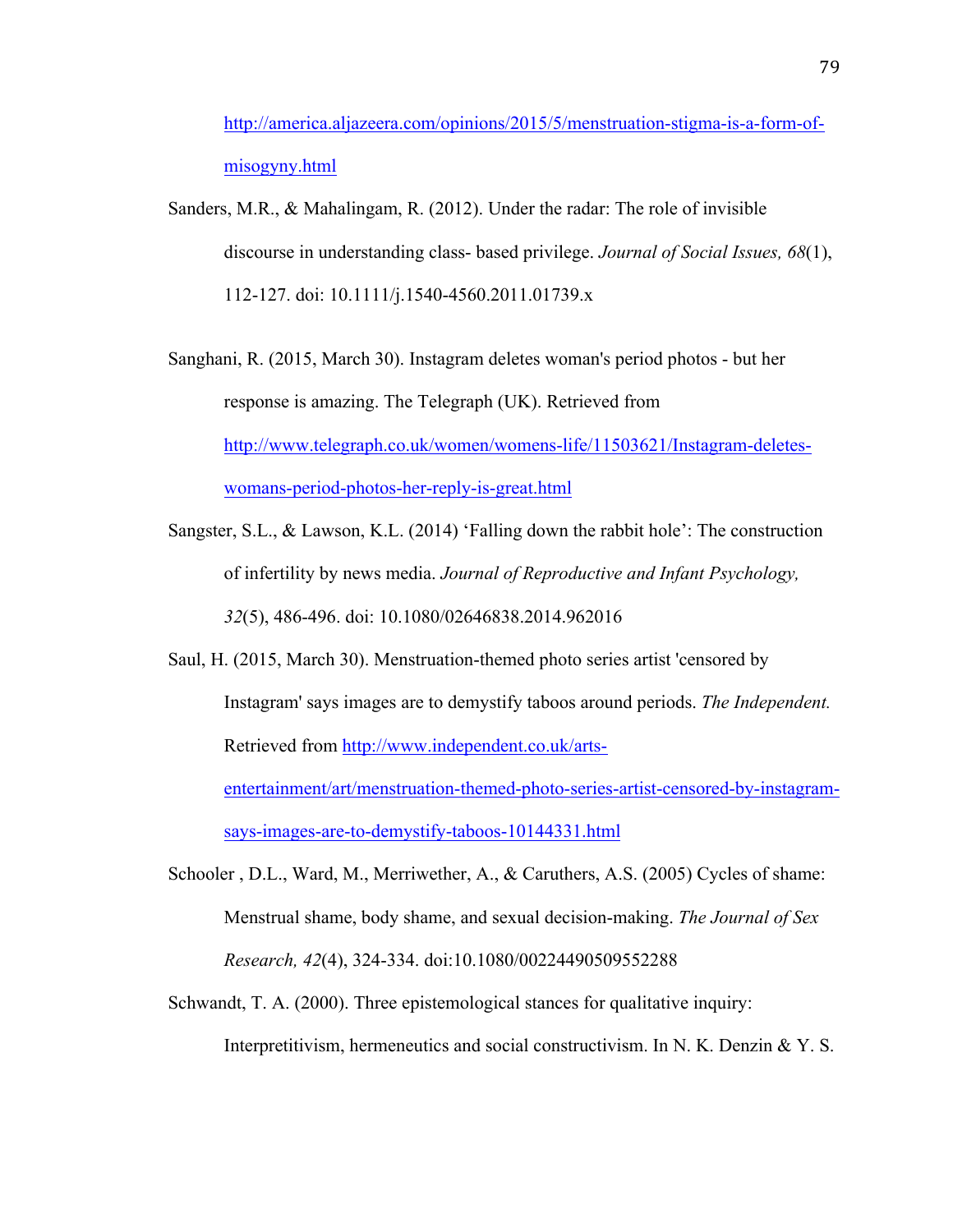Lincoln (Eds.), *The handbook of qualitative research* (pp. 189-214) Thousand Oaks, CA: Sage.

Servaes, J. & Malikhao, P. (2010) Advocacy strategies for health communication. *Public Relations Review, 36,* 42-49. doi:10.1016/j.pubrev.2009.08.017

Sheldon, P. (2010). Pressure to be perfect: Influences on college students' body esteem. *Southern Communication Journal, 75(3),* 277-298. doi:10.1080/10417940903026543

Simes, M. & Berg, D. H. (2001). Surreptitious learning menarche and menstrual product advertisements. *Health Care for Women International, 22, 455-469.* doi:10.1080/073993301317094281

- Sollee, K. (2015, March 27). 5 times Instagram censored women's bodies—and then apologized for it. *Bustle.* Retrieved from http://www.bustle.com/articles/72485-5 times-instagram-censored-womens-bodies-and-then-apologized-for-it
- Sommer, M., Caruso, B.A., Sahin, M., Calderon, T., Cavill, S., Mahon, T., et al. (2016) A time for global action: Addressing girls' menstrual hygiene management needs in schools. *PLoS Med 13*(2), 1-9. doi:10.1371/journal.pmed.1001962
- Strauss, A. (1987). *Qualitative analysis for social scientists*. New York: Cambridge University Press.
- Striley, K.M., & Field-Springer, K. (2014). The bad mother police: Theorizing risk orders in the discourses of infant feeding practices. *Health Communication, 29,* 552-562. doi: 10.1080/10410236.2013.782225
- Stubbs M.L., & Costos, D. (2004) Negative attitudes toward menstruation. *Women & Therapy, 27*(3-4), 37-54. doi:10.1300/J015v27n03\_04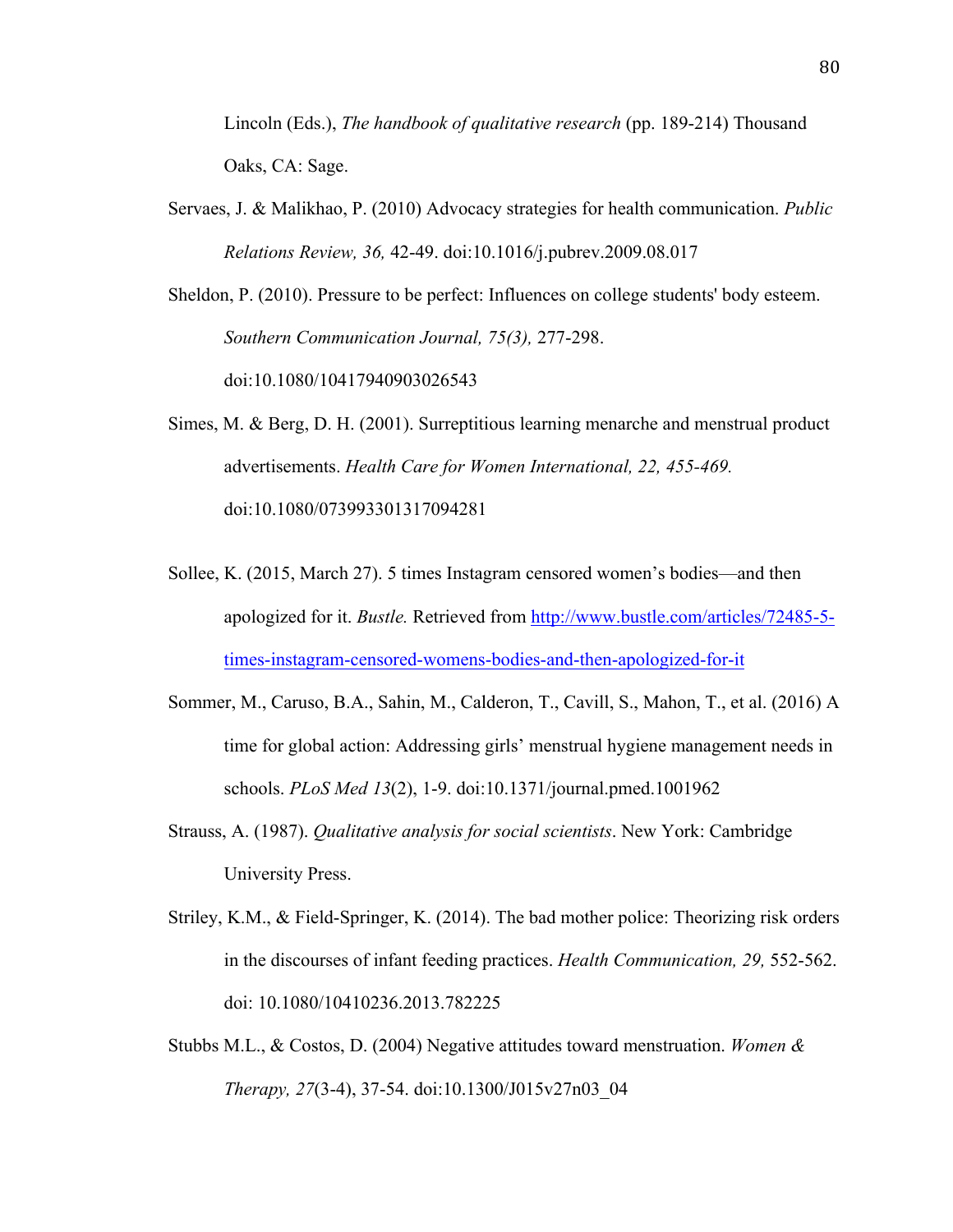- Sveinsdottir, H., Lundman, B., & Norberg, A. (2002). Whose voice? Whose experience? Women's qualitative accounts of general and private discussion of premenstrual syndrome. *Scandinavian Journal of Caring Sciences, 16,* 414-423. doi:10.1046/j.1471-6712.2002.00077.x
- Tamarkin, S. (2015, March 27). This Instagram was deleted because it showed a woman's menstrual blood. *Buzzfeed.* Retrieved from

http://www.buzzfeed.com/sallytamarkin/the-patriarchy-is-leaking#.cmnRz2pD4G

- Thacker, P. (2015, March 27). Instagram apologizes to woman for censoring her photo. *The New York Times.* Retrieved from
- http://nytlive.nytimes.com/womenintheworld/2015/03/27/instagram-apologizes-towoman-for-censoring-her-photo/
- Thomas, E.M. (2007). Menstruation discrimination: The menstrual taboo as a rhetorical function of discourse in the national and international advances of women's rights. *Contemporary Argumentation and Debate, 28,* 65-90.
- Thompson, M. (2010). Who's guarding what?: A poststructural feminist analysis of Gardasil discourses. *Health Communication, 25*(2), 119-130. doi: 10.1080/10410230903544910
- Thornton, L.J. (2014) The photo is live at Applifam: An Instagram community grapples with how images should be used. *Visual Communication Quarterly, 21*(2), 72-82. doi: 10.1080/15551393.2014.928147
- Tiidenberg, K. (2015). Odes to heteronormativity: Presentations of femininity in Russianspeaking pregnant women's Instagram accounts. *International Journal of Communication, 9,* 1746-1758. Tolentino, J. (2015, March 27). Your beautiful,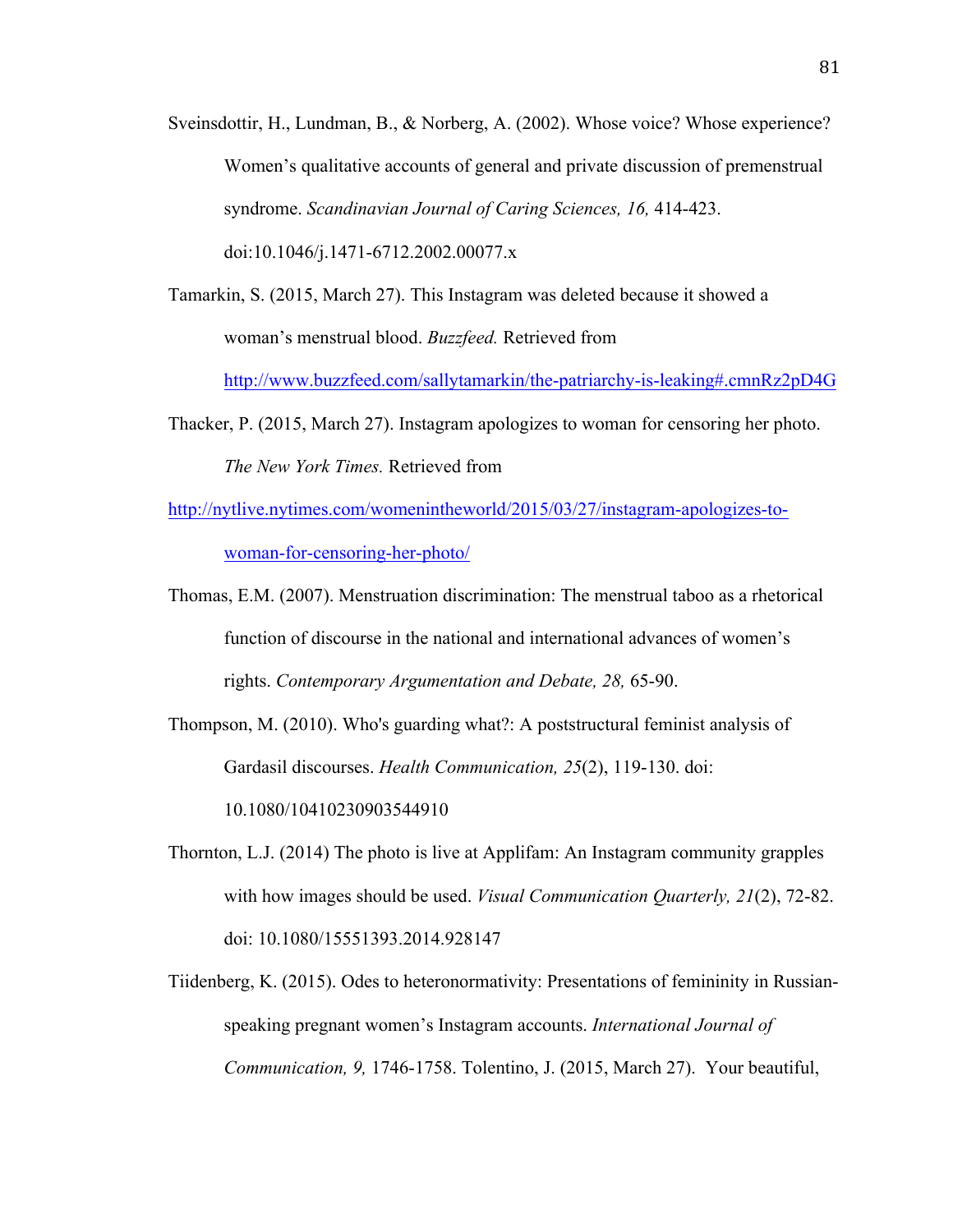feminine period stains are against Instagram guidelines. *Jezebel.* Retrieved from http://jezebel.com/your-beautiful-feminine-period-stains-are-against-inst-1694044070

- Tracy, S. J. (2010). Qualitative quality: Eight "big tent" criteria for excellent qualitative research. *Qualitative Inquiry, 16*(10), 838-851. doi: 10.1177/1077800410383121
- Tracy, K. (2001). Discourse analysis in communication. In D. Schiffrin, D. Tannen, & H.E. Hamilton (eds.) *The Handbook of Discourse Analysis* (pp. 725-749). Oxford: Blackwell Publishers.

Tsjeng, Z. (2015, March 27). Why Instagram censored this image of an artist on her period. *Dazed Digital.* Retrieved from http://www.dazeddigital.com/artsandculture/article/24258/1/why-instagramcensored-this-image-of-an-artist-on-her-period

Valenti, J (2015, March 30). Social media is protecting men from periods, breast milk and body hair. *The Guardian.* Retrieved from http://www.theguardian.com/commentisfree/2015/mar/30/social-mediaprotecting-men-periods-breast-milk-body-hair

Valenti, L. (2015, July 28). #ThighReading is the best new body-positive movement. *Marie Claire.* Retrieved from http://www.marieclaire.com/beauty/news/a15246/thigh-reading-hashtag-

instagram/

van Dijk, T.A. (1993). Principles of critical discourse analysis. *Discourse & Society, 4*(2), 249-283. doi: 10.1177/0957926593004002006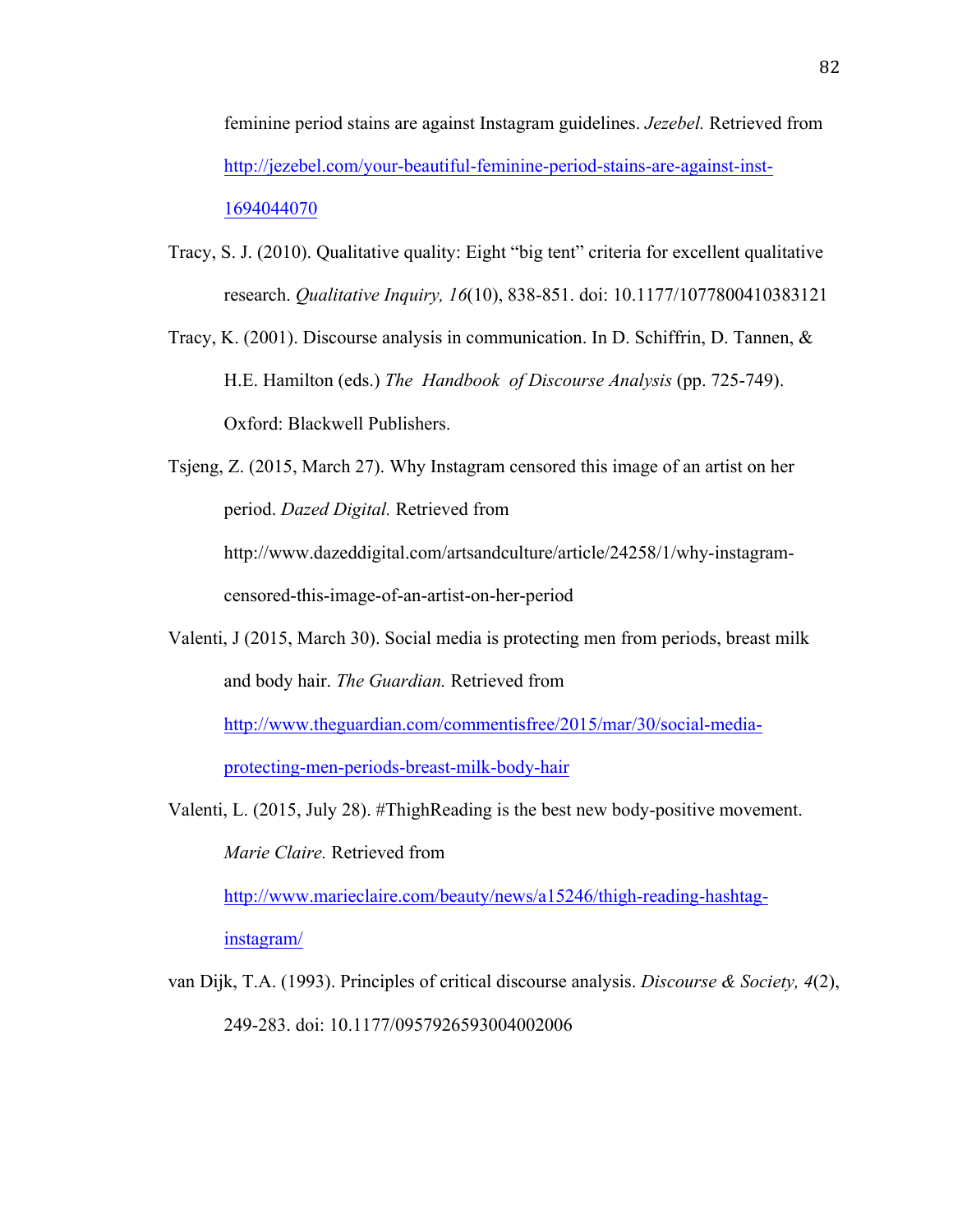- van Dijk, T. A. (2011). Introduction: The study of discourse. *Discourse studies: A multidisciplinary introduction* (pp. 1-8)*.* Thousand Oaks, CA: Sage Publications
- Vats, A. (2015) Cooking up hashtag activism: #PaulasBestDishes and counternarratives of southern food. *Communication and Critical/Cultural Studies, 12*(2), 209-213. doi:10.1080/14791420.2015.1014184
- Villagran, M., Ledford, C.J.W., & Canzona, M.R. (2015) Women's health identities in the transition from military member to service veteran. *Journal of Health Communication, 20*(10), 1125-1132. doi: 10.1080/10810730.2015.1018619
- Warf, B., & Grimes, J. (1997). Counterhegemonic discourses and the Internet. *Geographical Review, 87*(2), 259-274. doi: 10.2307/216008
- Warren, R., & Warzel, C. (2015, April 2). Why did Instagram delete these women's photos of their bodies? *Buzzfeed News.* Retrieved from http://www.buzzfeed.com/rossalynwarren/deleted-instagram-photos-that-arecausing-controversyc
- Weberling, B. (2011). Framing breast cancer: Building an agenda through online advocacy and fundraising. *Public Relations Review, 38,* 108-115. doi:10.1016/j.pubrev.2011.08.009
- Weedon, C. (1997). *Feminist practices and poststructuralist theory*. (pp. 1-12). Oxford, UK: Blackwell Publishers.
- Williams, M. E. (2015, March 27). Instagram has a problem with women: Bloody accident photos are fine, but periods are "inappropriate?" *Salon.* Retrieved from http://www.salon.com/2015/03/27/instagram\_tries\_to\_fix\_its\_period\_problem/